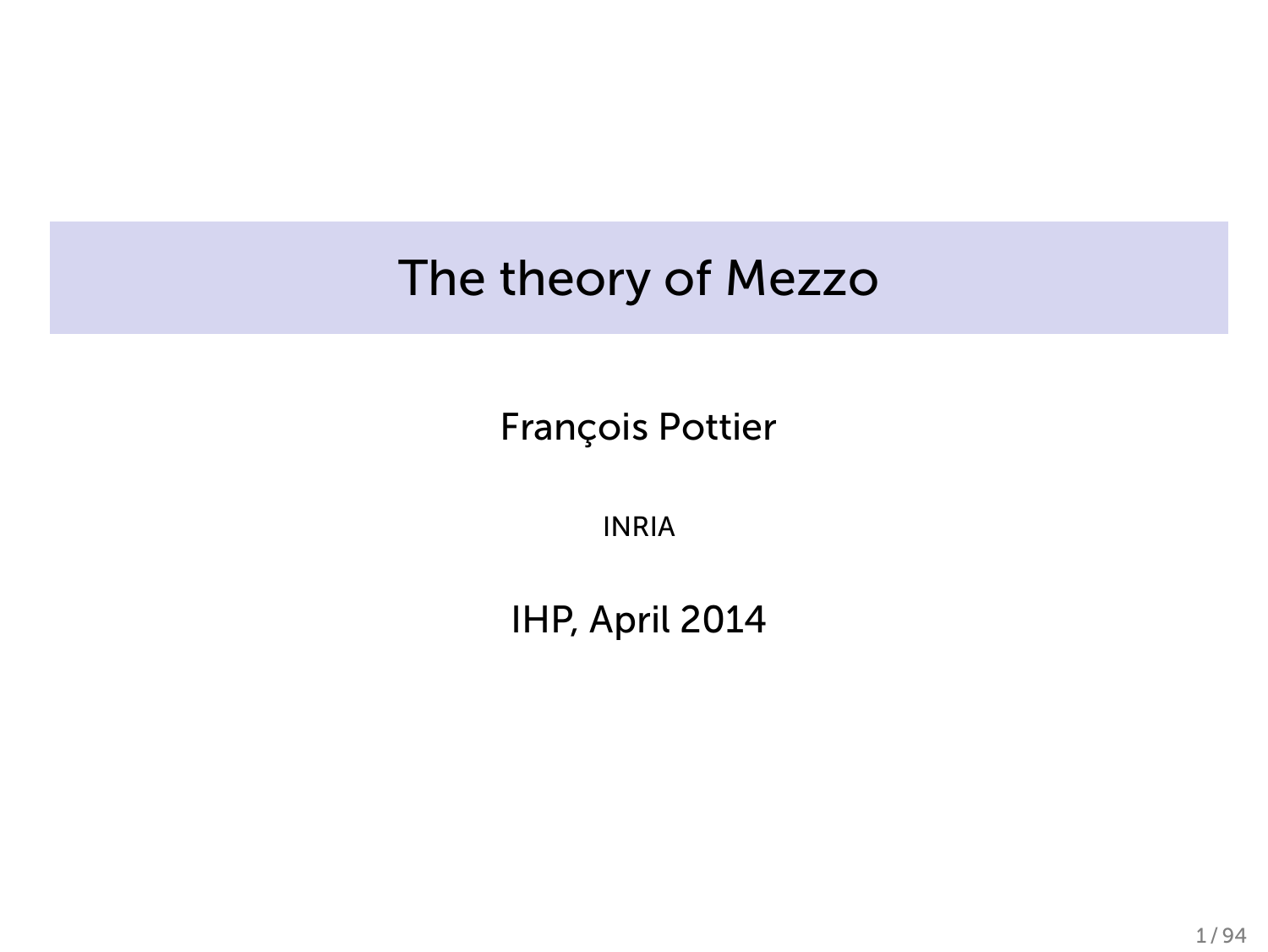### Acknowledgements

Jonathan Protzenko, Thibaut Balabonski, Henri Chataing, Armaël Guéneau, Cyprien Mangin.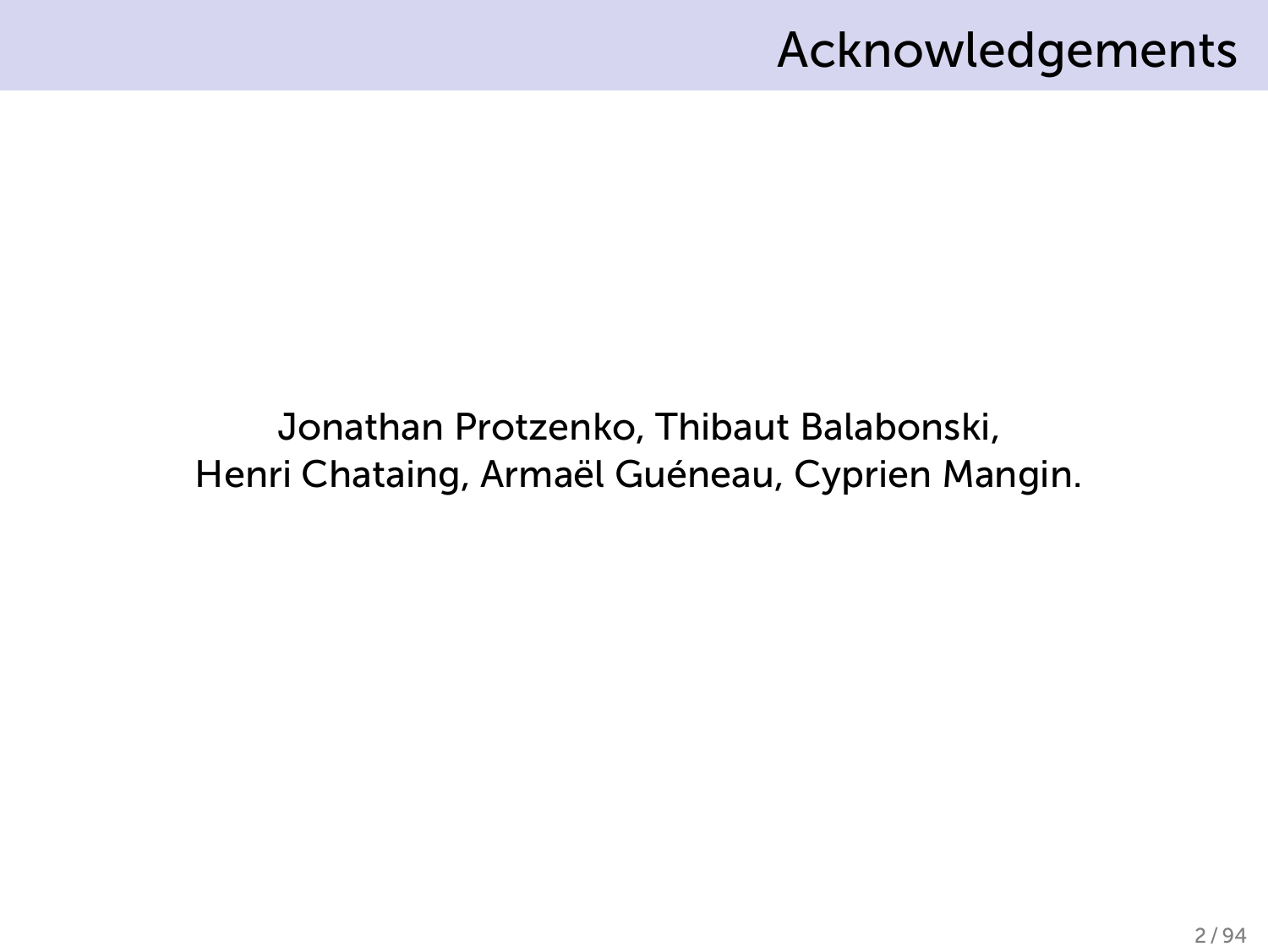## Outline

- **•** Introduction
- **•** The kernel
- **•** Extensions
- **•** Conclusion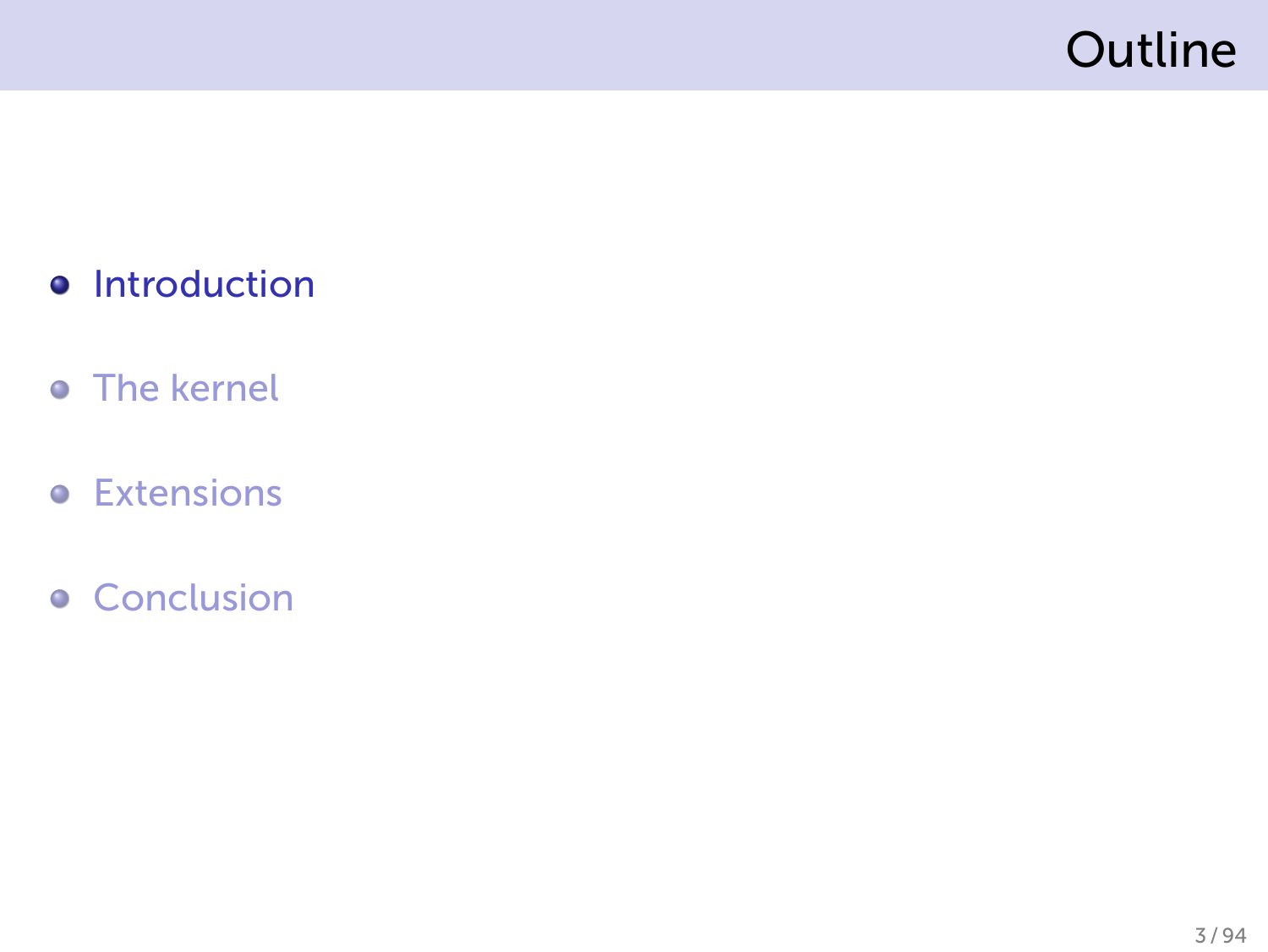Concerning the syntax of types,

- Surface has the *name introduction* form x**:** t,
- which Kernel does not have;

Furthermore, the conventional reading of function types differs:

- Surface functions *do not consume* their arguments, except for the parts marked with **consumes**;
- Kernel has the opposite convention, which is standard in affine *λ*-calculi, hence no **consumes** keyword.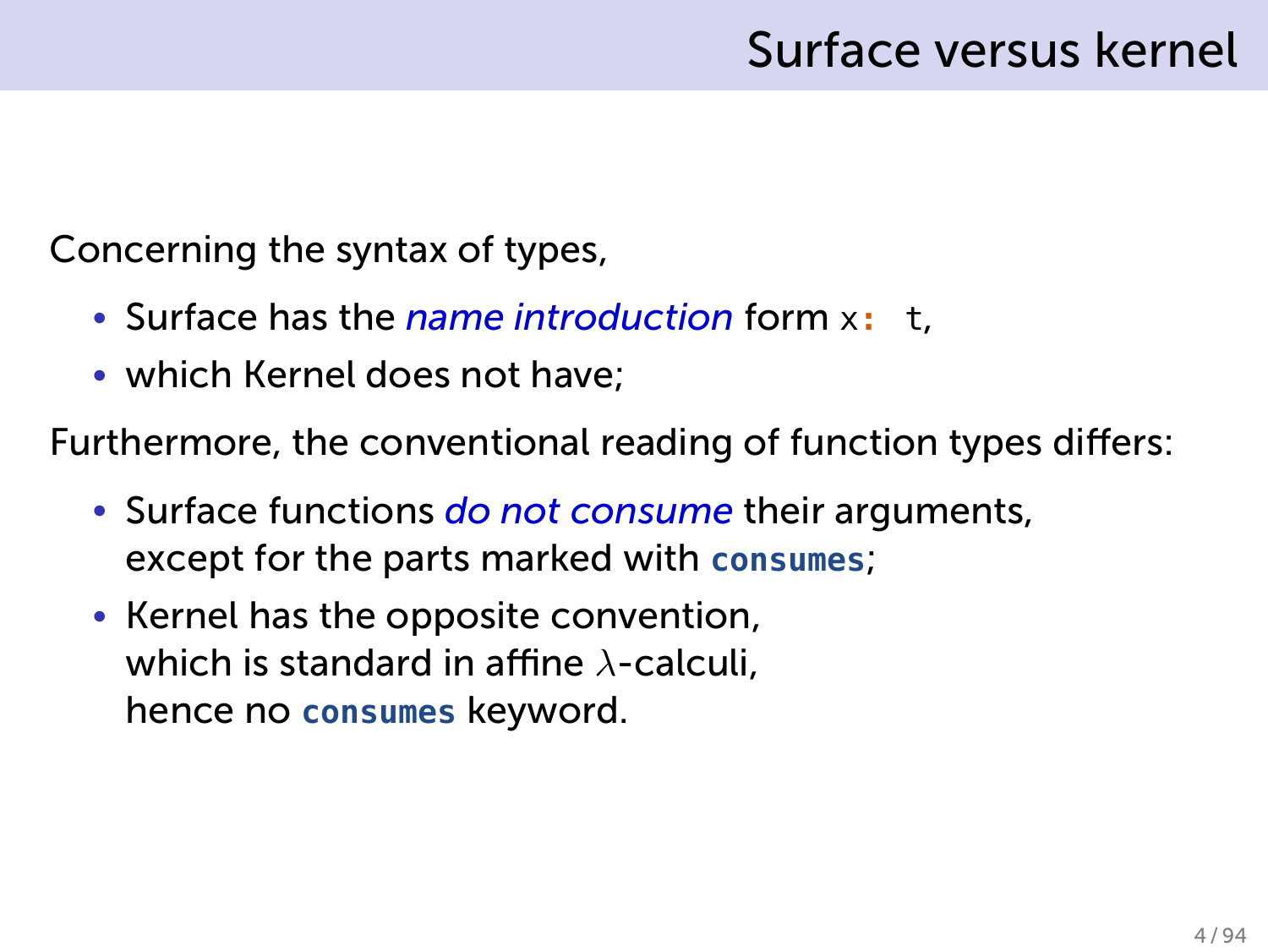```
Recall the type of the length function for mutable lists.
[a] mlist a -> int
```
In Surface syntax, this could also be written:

```
[a] (consumes xs : mlist a) ->
           (int | xs @ mlist a)
```
or, by exploiting universal quantification and a singleton type:

```
[a, xs : value]
    (=xs | consumes xs @ mlist a) ->
             (int | xs @ mlist a)
```
Erasing **consumes** yields a Kernel type that means the same thing.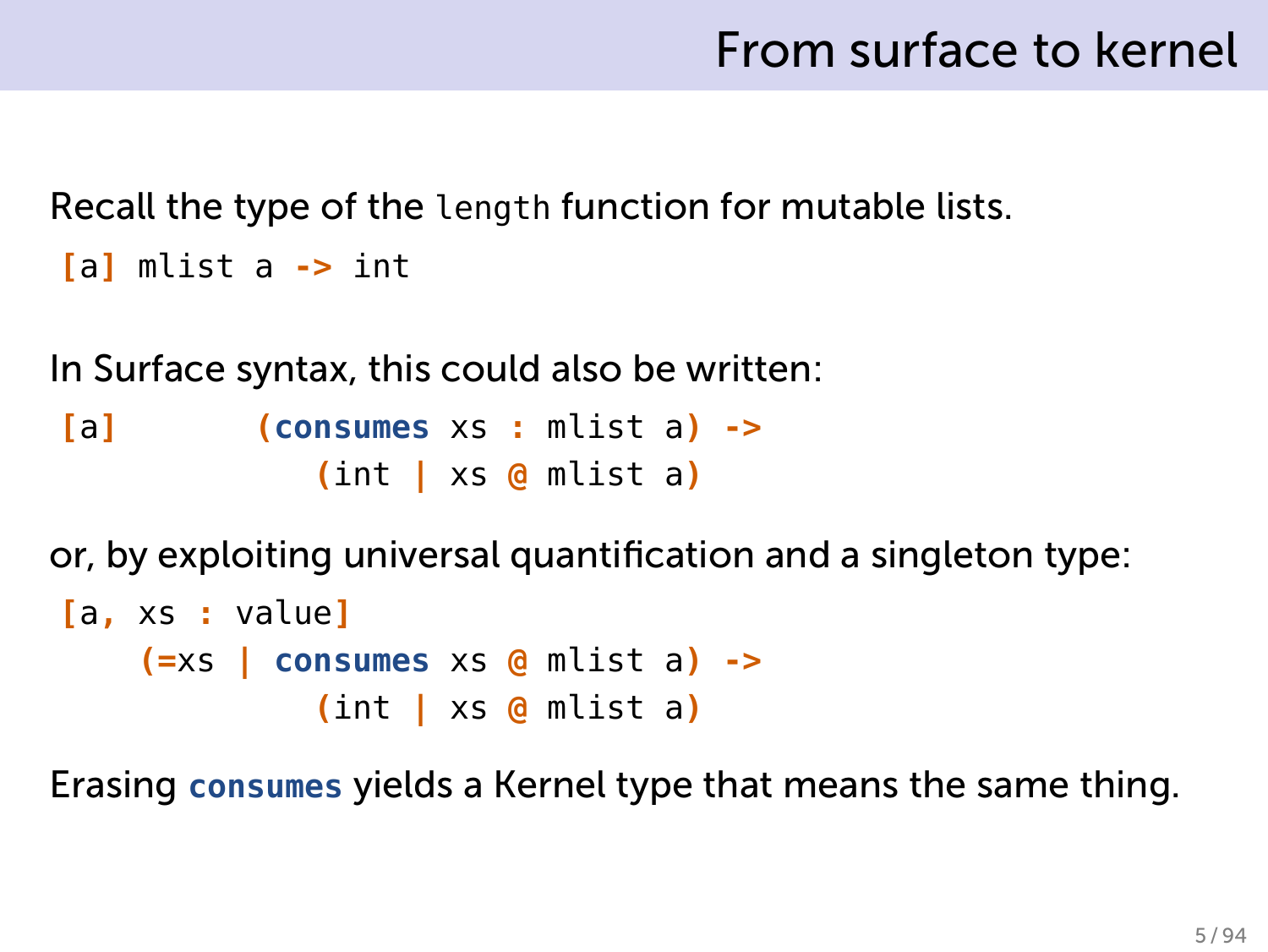A Surface pair of a value and a function that consumes it: **(**x**:** a**, (| consumes** x **@** a**) -> ())**

In Surface syntax, this could also be written: **{**x **:** value**} ((=**x **|** x **@** a**), (| consumes** x **@** a**) -> ())**

This uses existential quantification and a singleton type. Erasing **consumes** yields a Kernel type that means the same thing.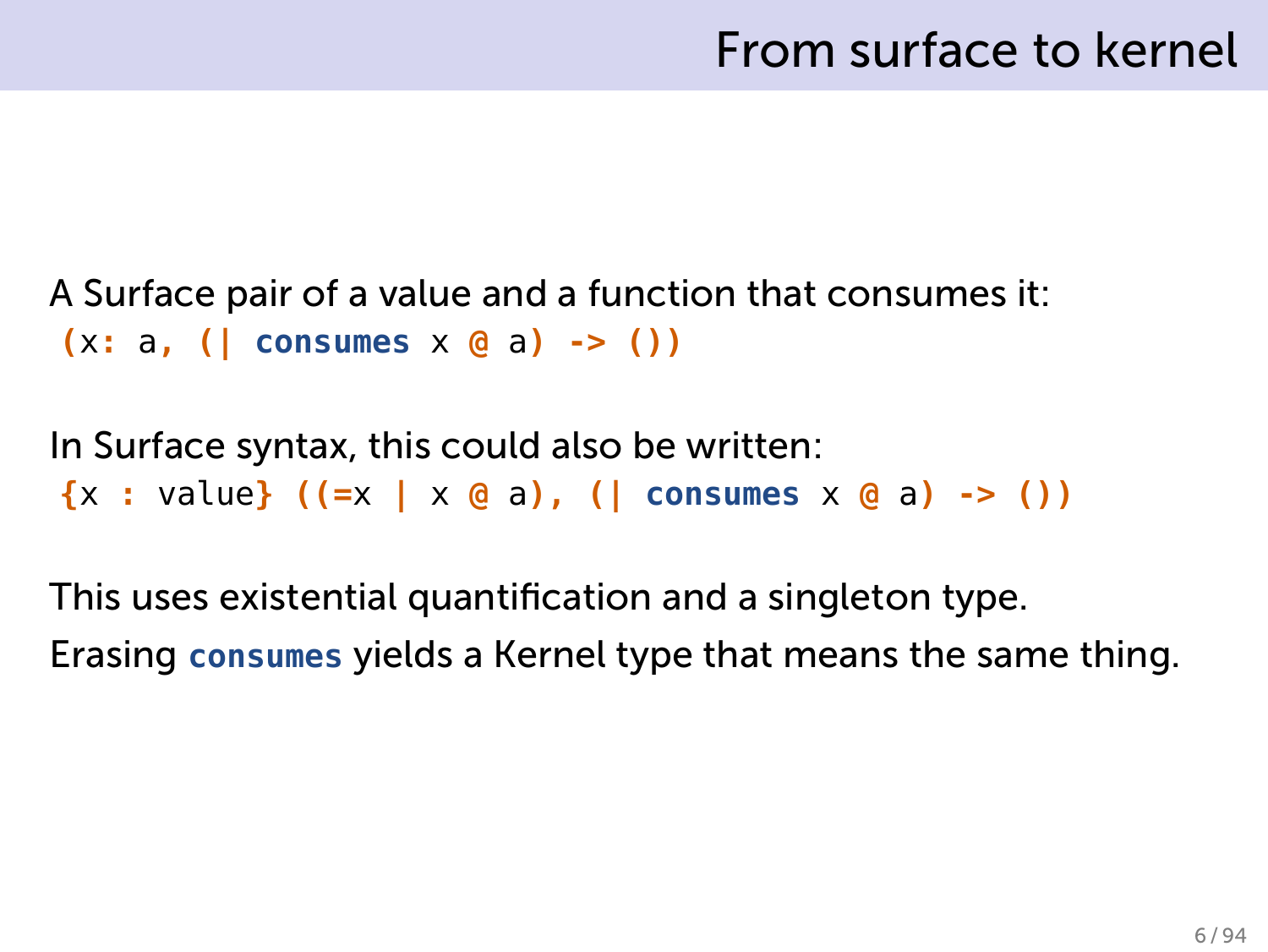## **Outline**

- **•** Introduction
- **•** The kernel
	- The untyped calculus
	- Type-checking inert programs
	- Type-checking running programs; resources
	- The path to type soundness
- **•** Extensions
- **Conclusion**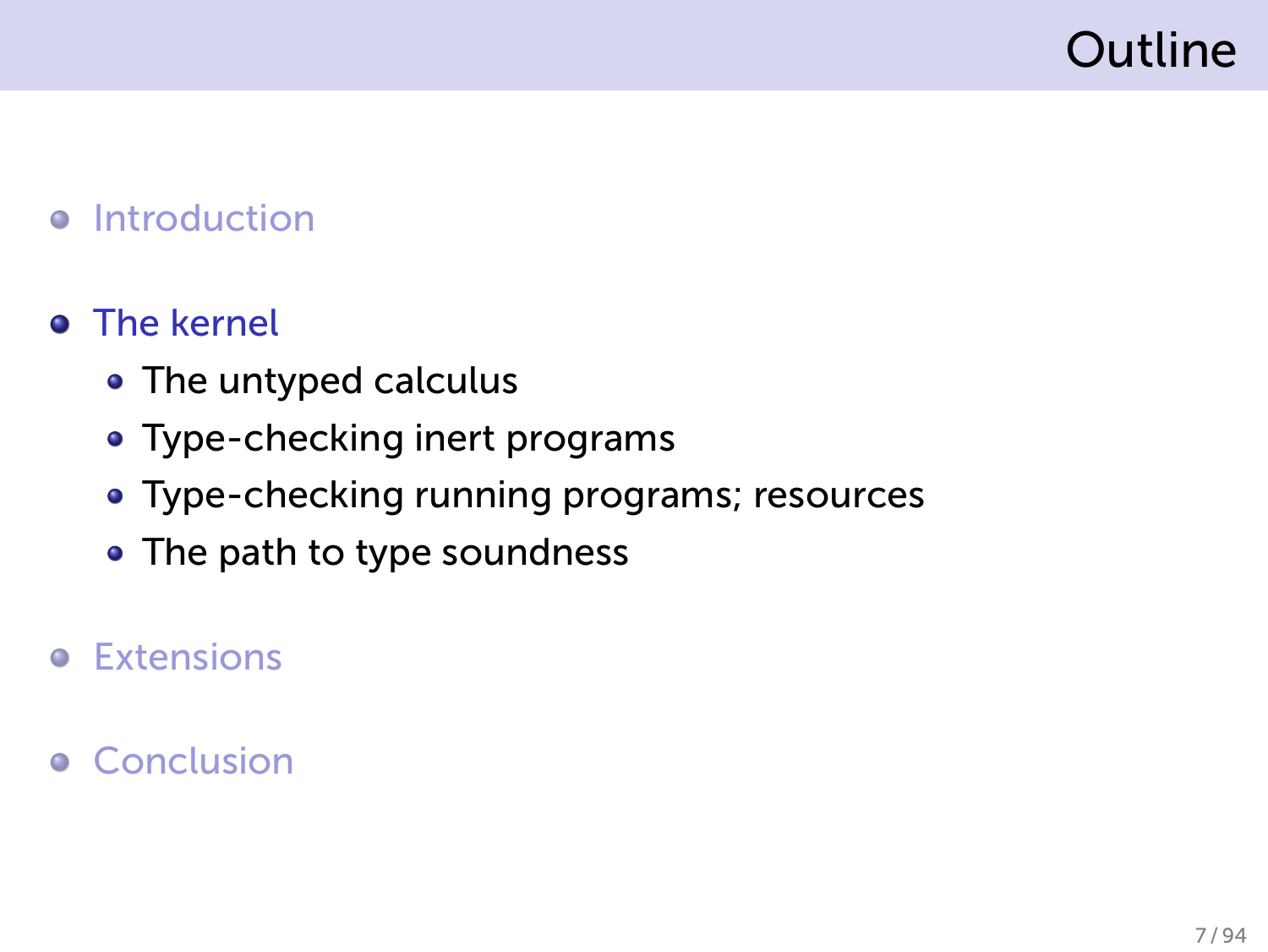### The kernel

#### The untyped calculus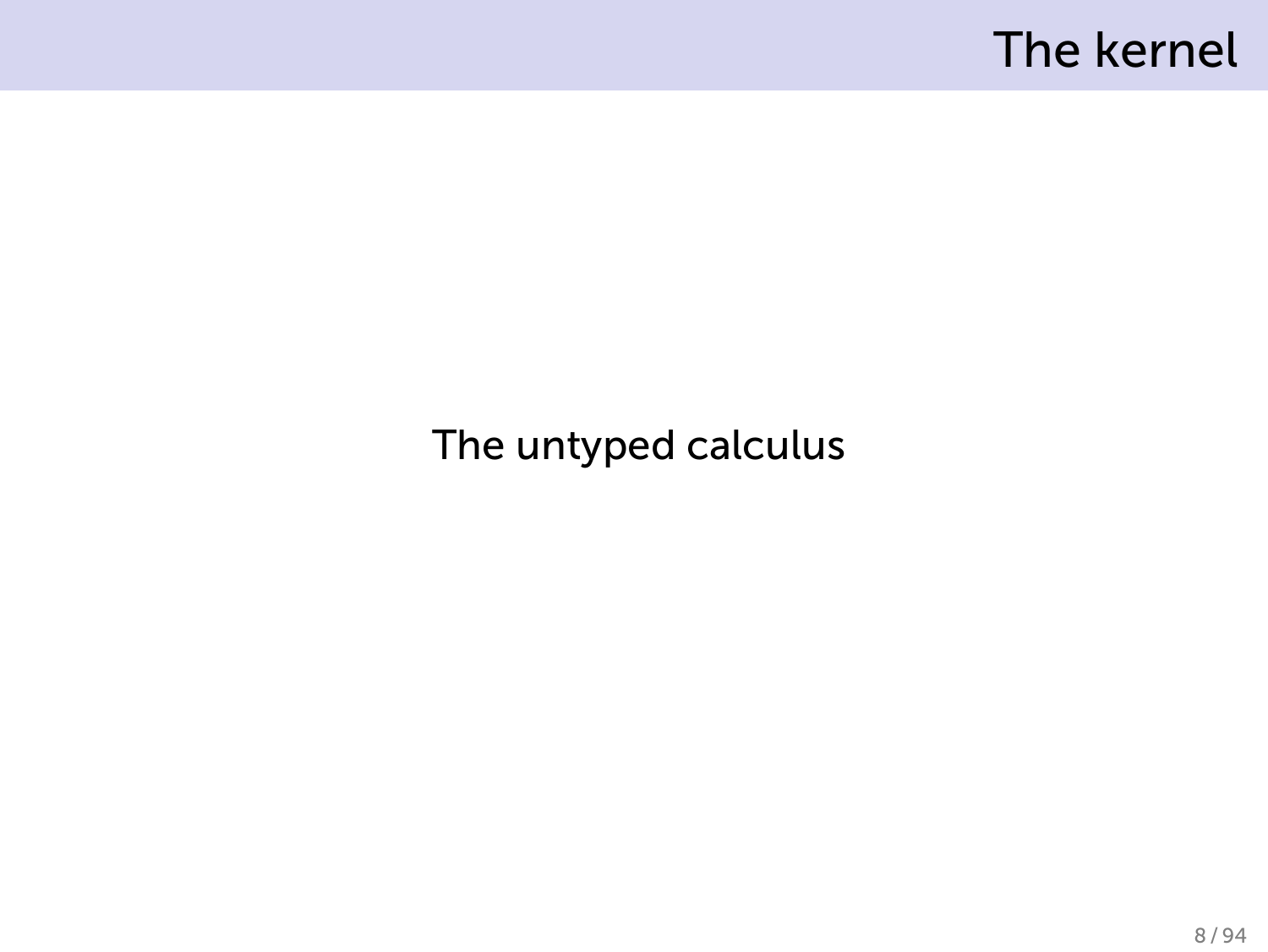### Values and terms

#### A fairly unremarkable untyped *λ*-calculus.

|                     | $\kappa$ ::= value   term   soup    (Kinds)                           |                               |
|---------------------|-----------------------------------------------------------------------|-------------------------------|
|                     | $V := X   \lambda x.t$<br>$t \ ::= \ v \   \ v \ t \  $ spawn $v \ v$ | (Values)<br>(Terms)           |
|                     | sp ::= thread $(t)$   sp    sp                                        | (Soups)                       |
| $E ::= v \parallel$ |                                                                       | (Shallow evaluation contexts) |
|                     | $D ::=   E[D] $                                                       | (Deep evaluation contexts)    |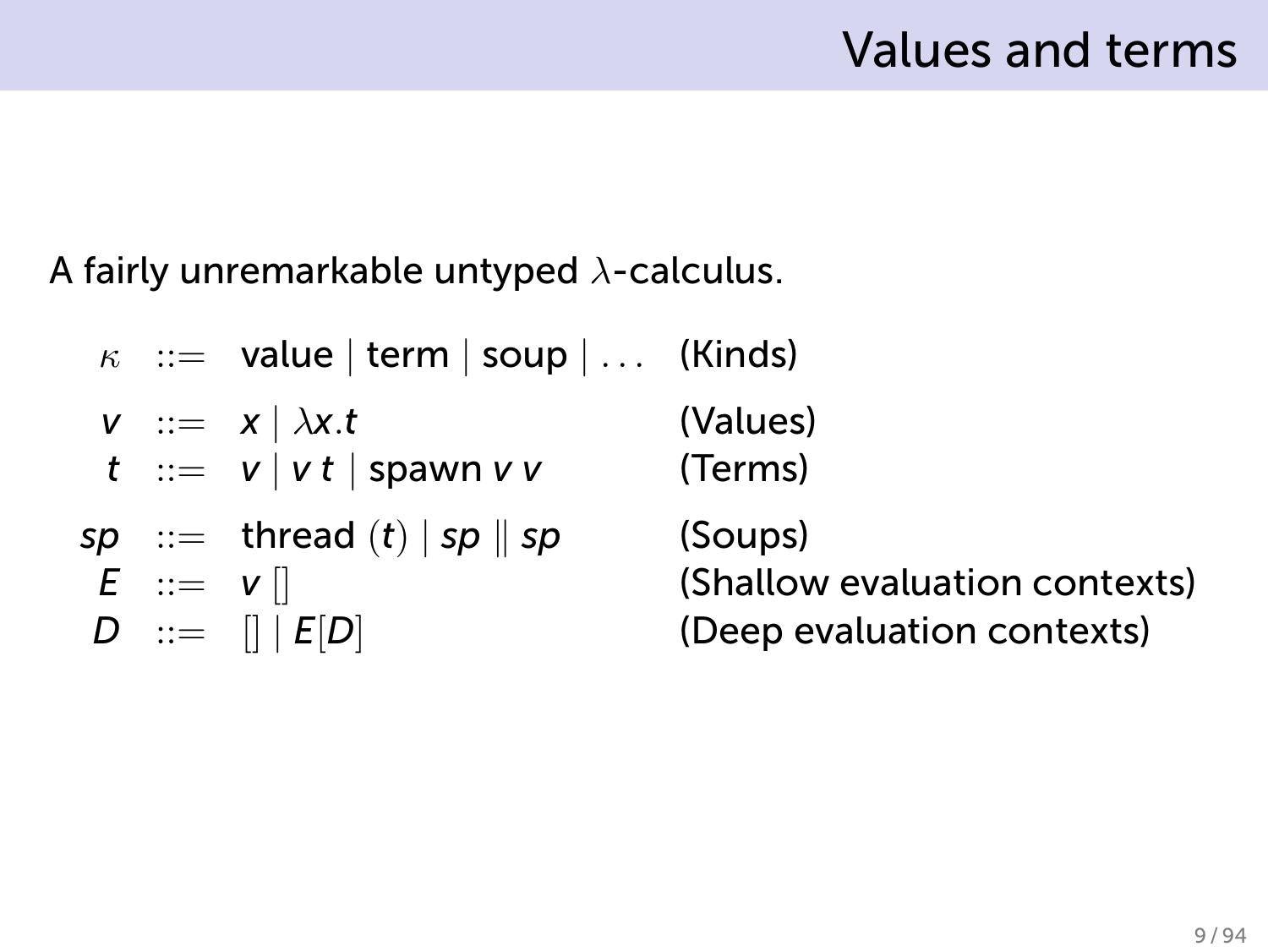### Values and terms

#### a variant of A-normal form

A fairly unremarkable unt<sup>y</sup> ped *λ*-calculus.

- *κ* ::= value *|* term *|* soup *| . . .* (Kinds)
- *v* ::= *x | λx.t* (Values)
- $t$  :=  $v | v t'$  spawn  $v v$
- $sp ::=$  thread  $(t) | sp \| sp$  (Soups)
- 

(Terms)

*E* ::= *v* [] (Shallow evaluation contexts)

*D* ::=  $\left[ \right] \left[ E[D] \right]$  (Deep evaluation contexts)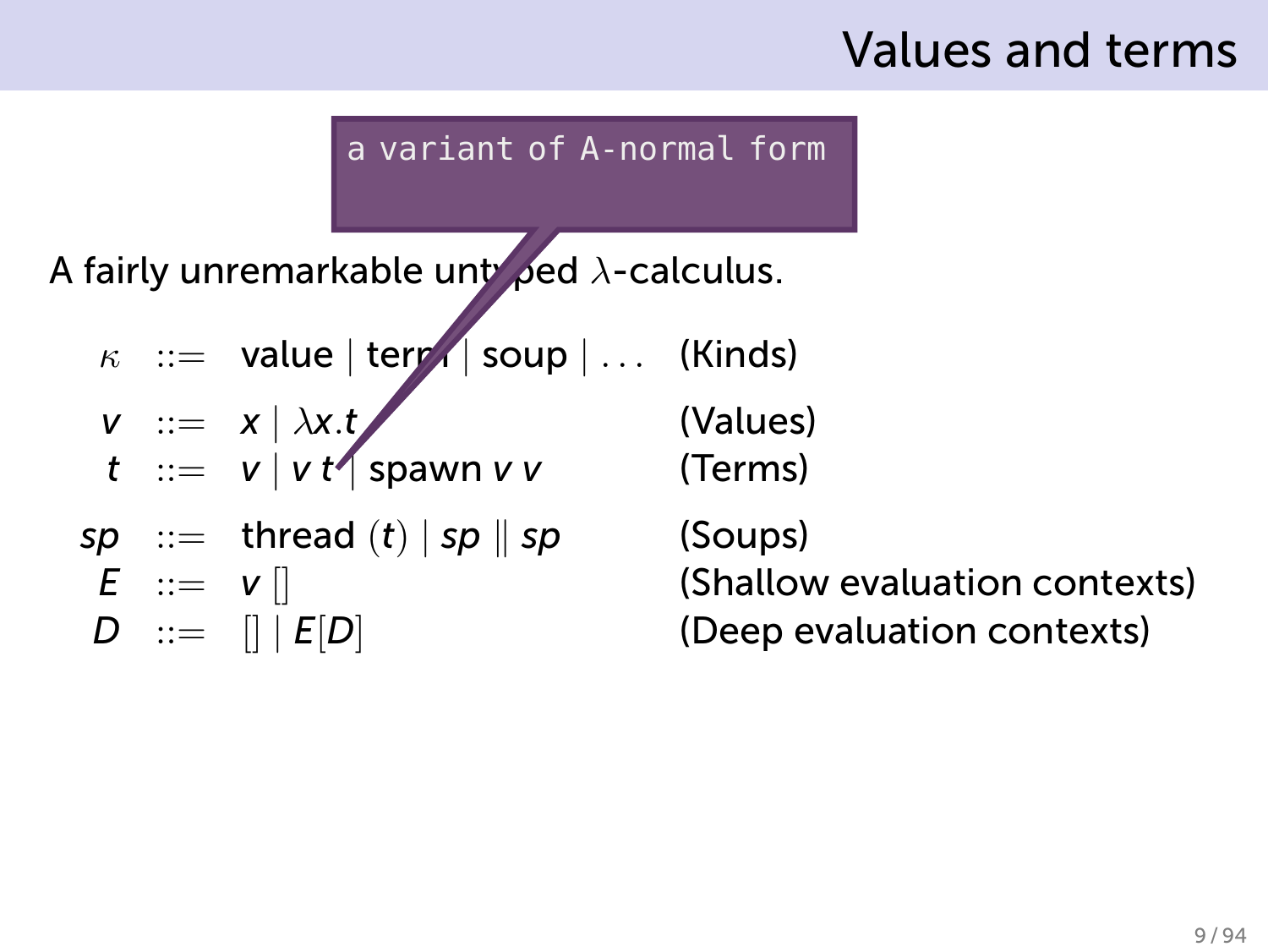### Values and terms

| a primitive construct |           |                                                        | for spawning a new thread |                               |
|-----------------------|-----------|--------------------------------------------------------|---------------------------|-------------------------------|
|                       |           | A fairly unremarkable untyped A-calculus.              |                           |                               |
|                       |           | $\kappa$ := value   term   soup                        | $\ldots$ (Kinds)          |                               |
|                       |           |                                                        | (Values)                  |                               |
|                       |           | $v := x   \lambda x.t$<br>$t := v   v t  $ spawn $v v$ | (Terms)                   |                               |
|                       |           | sp ::= thread $(t)$   sp    sp                         | (Soups)                   |                               |
|                       | $E ::= v$ |                                                        |                           | (Shallow evaluation contexts) |
|                       |           | $D ::= \parallel  E[D] $                               |                           | (Deep evaluation contexts)    |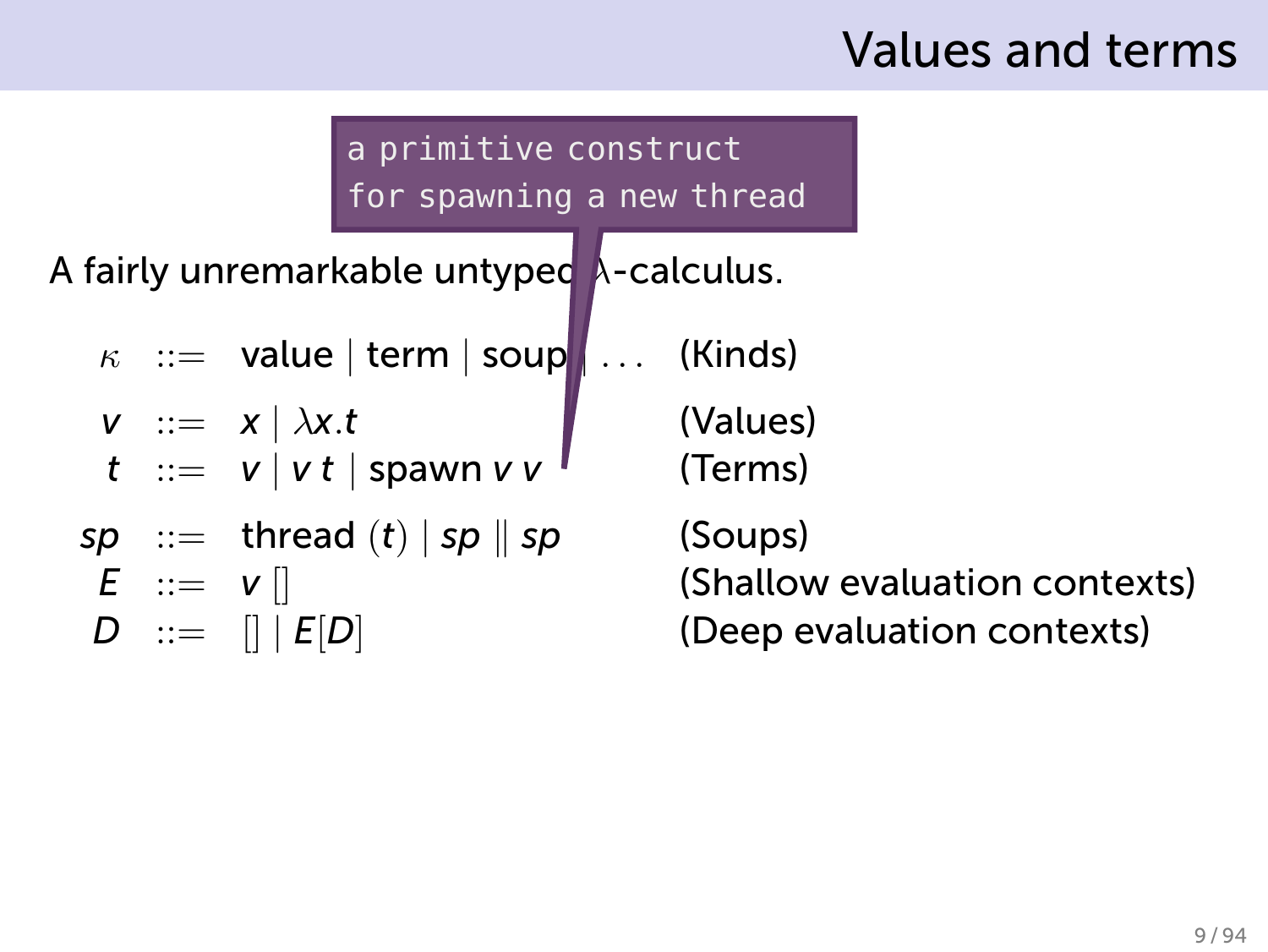### Operational semantics

| <i>initial configuration</i><br>s $/(\lambda x.t)$ v | new configuration<br>$\longrightarrow$ s / $[v/x]$ t                                                                     |
|------------------------------------------------------|--------------------------------------------------------------------------------------------------------------------------|
| s / E[t]                                             | $\longrightarrow$ s' / E[t']<br>if s / t $\longrightarrow$ s' / t'                                                       |
| s / thread $(t)$                                     | $\longrightarrow$ s' / thread $(t')$<br>if s / t $\longrightarrow$ s' / t'                                               |
| $s / t_1 \parallel t_2$                              | $\longrightarrow$ s' / t' <sub>1</sub>    t <sub>2</sub><br>if s / t <sub>1</sub> $\longrightarrow$ s' / t' <sub>1</sub> |
| $s / t_1 \parallel t_2$                              | $\longrightarrow$ s' / t <sub>1</sub>    t' <sub>2</sub><br>if s / $t_2 \longrightarrow s' / t'_2$                       |
|                                                      | s / thread (D[spawn $v_1$ $v_2$ ]) $\longrightarrow$ s / thread (D[()])    thread ( $v_1$ $v_2$ )                        |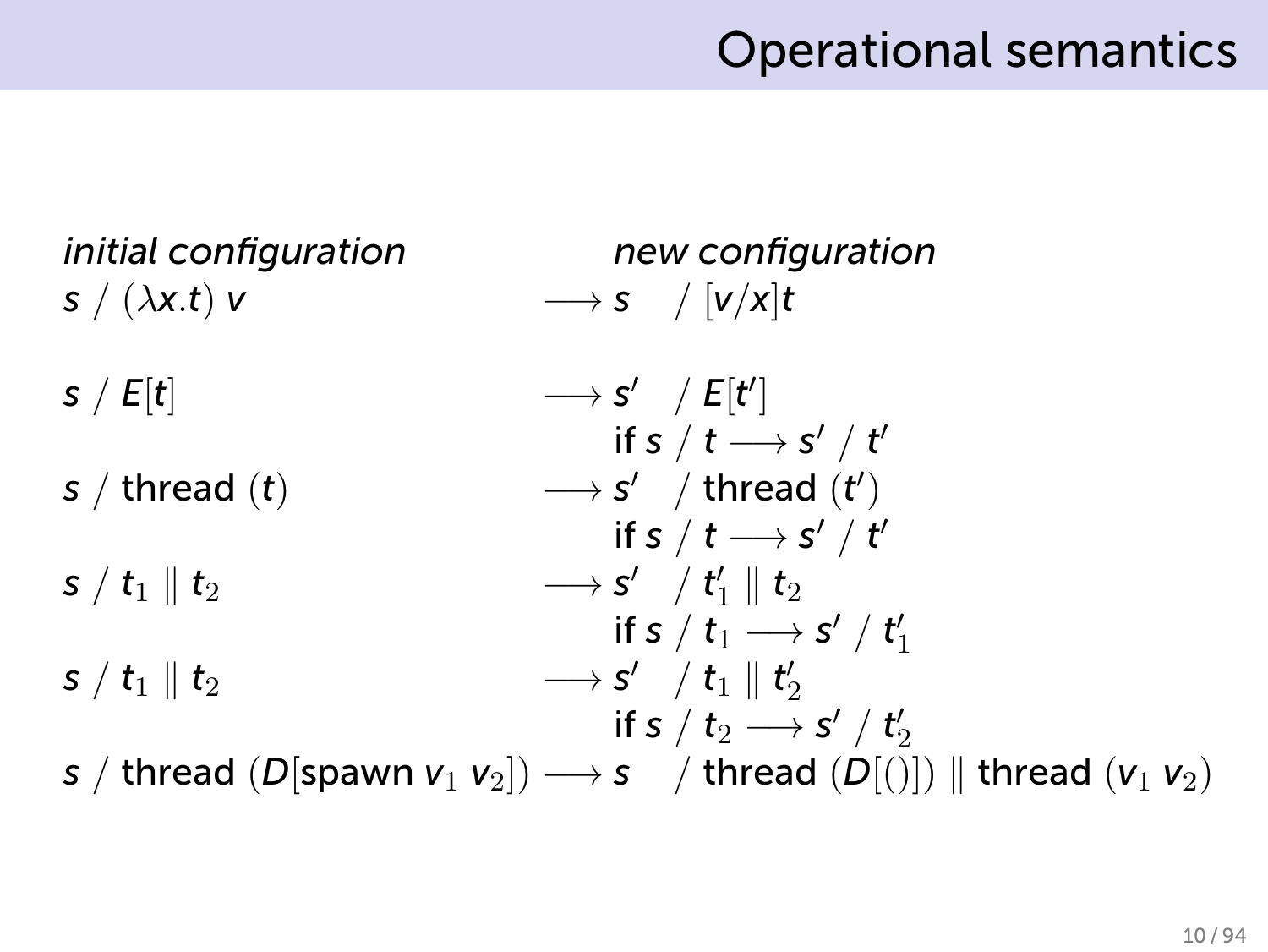### Operational semantics

|                              | an abstract notion<br>of machine state                                                                                                          |
|------------------------------|-------------------------------------------------------------------------------------------------------------------------------------------------|
| <i>initial configuration</i> |                                                                                                                                                 |
| s $/(\lambda x.t)$ v         |                                                                                                                                                 |
| s / E[t]                     | $\begin{CD} \overline{new} & \text{onfiguration} \\ \longrightarrow s & \sqrt{v/x} \text{t} \\ \longrightarrow s' & \text{f} \in [t'] \end{CD}$ |
|                              | if s / t $\longrightarrow$ s' / t'                                                                                                              |
| s / thread $(t)$             | $\longrightarrow$ s' / thread $(t')$                                                                                                            |
|                              | if s / t $\longrightarrow$ s' / t'                                                                                                              |
| $s / t_1 \parallel t_2$      | $\longrightarrow$ s' / t' <sub>1</sub>    t <sub>2</sub><br>if s / t <sub>1</sub> $\longrightarrow$ s' / t' <sub>1</sub>                        |
| $s / t_1 \parallel t_2$      | $\longrightarrow$ s' / t <sub>1</sub>    t' <sub>2</sub>                                                                                        |
|                              | if s / $t_2 \rightarrow s'$ / $t'_2$                                                                                                            |
|                              | s / thread (D[spawn $v_1$ $v_2$ ]) $\longrightarrow$ s / thread (D[()])    thread ( $v_1$ $v_2$ )                                               |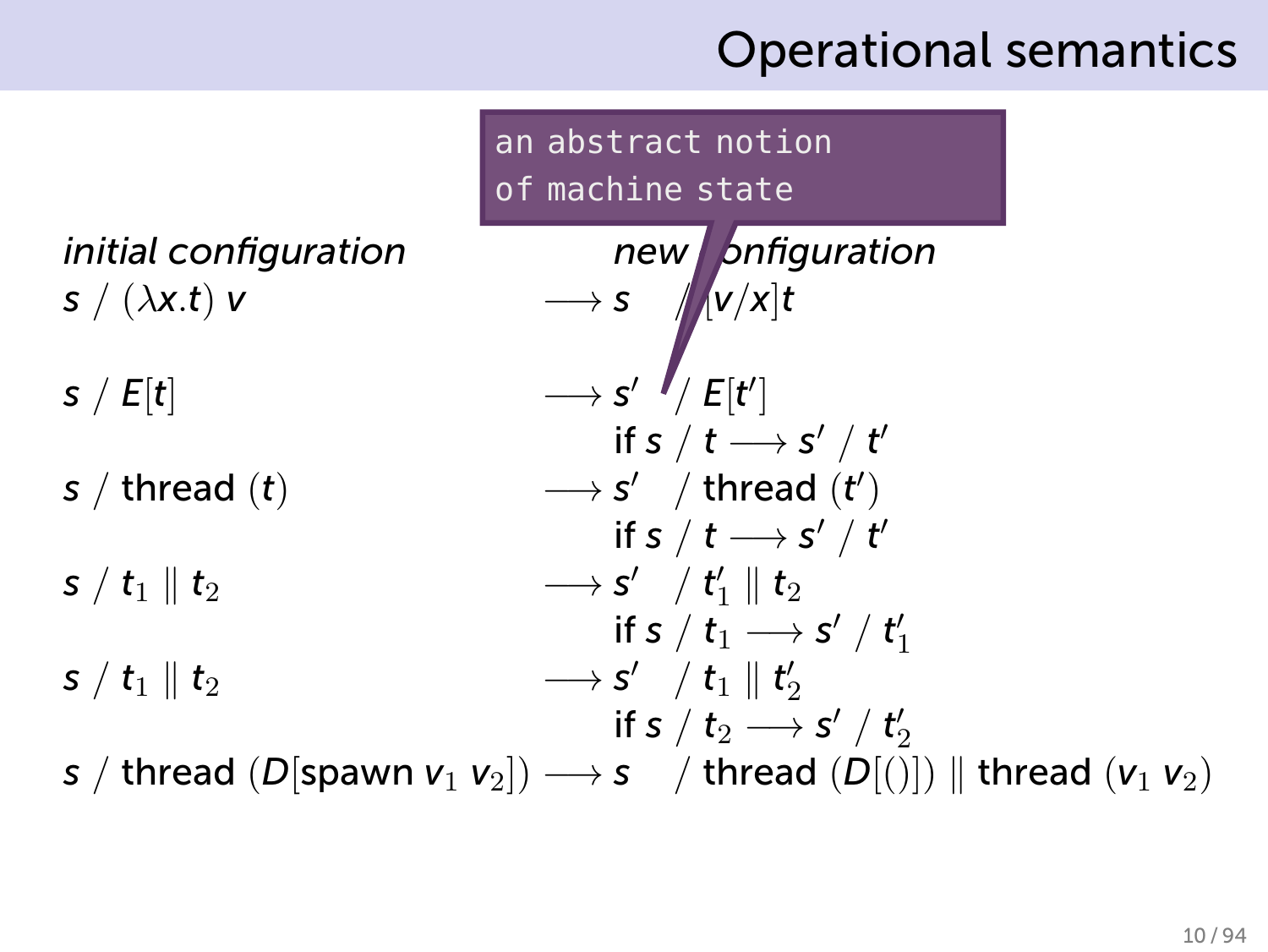### The kernel

#### Type-checking inert programs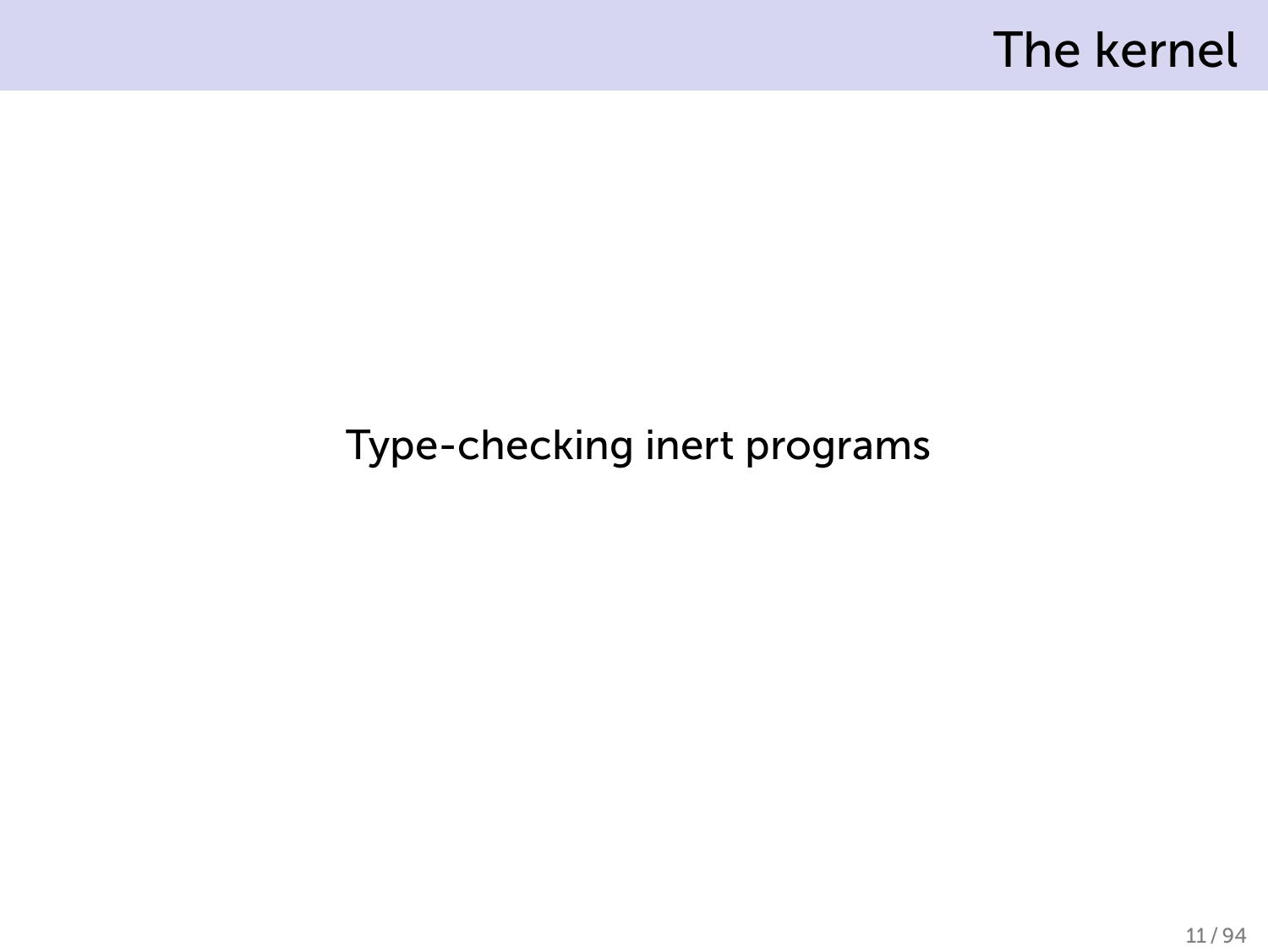### Types and permissions

$$
κ ::= ... | type | perm
$$
 (Kinds)  
\n
$$
T, U ::= x | = v | T \rightarrow T | (T | P)
$$
 (Types)  
\n
$$
∀x : κ. T | ∃x : κ. T
$$
  
\n
$$
P, Q ::= x | v@T | empty | P * P
$$
 (Permissions)  
\n
$$
∀x : κ. P | ∃x : κ. P
$$
  
\nduplicable θ

 $\theta$  ::=  $T | P$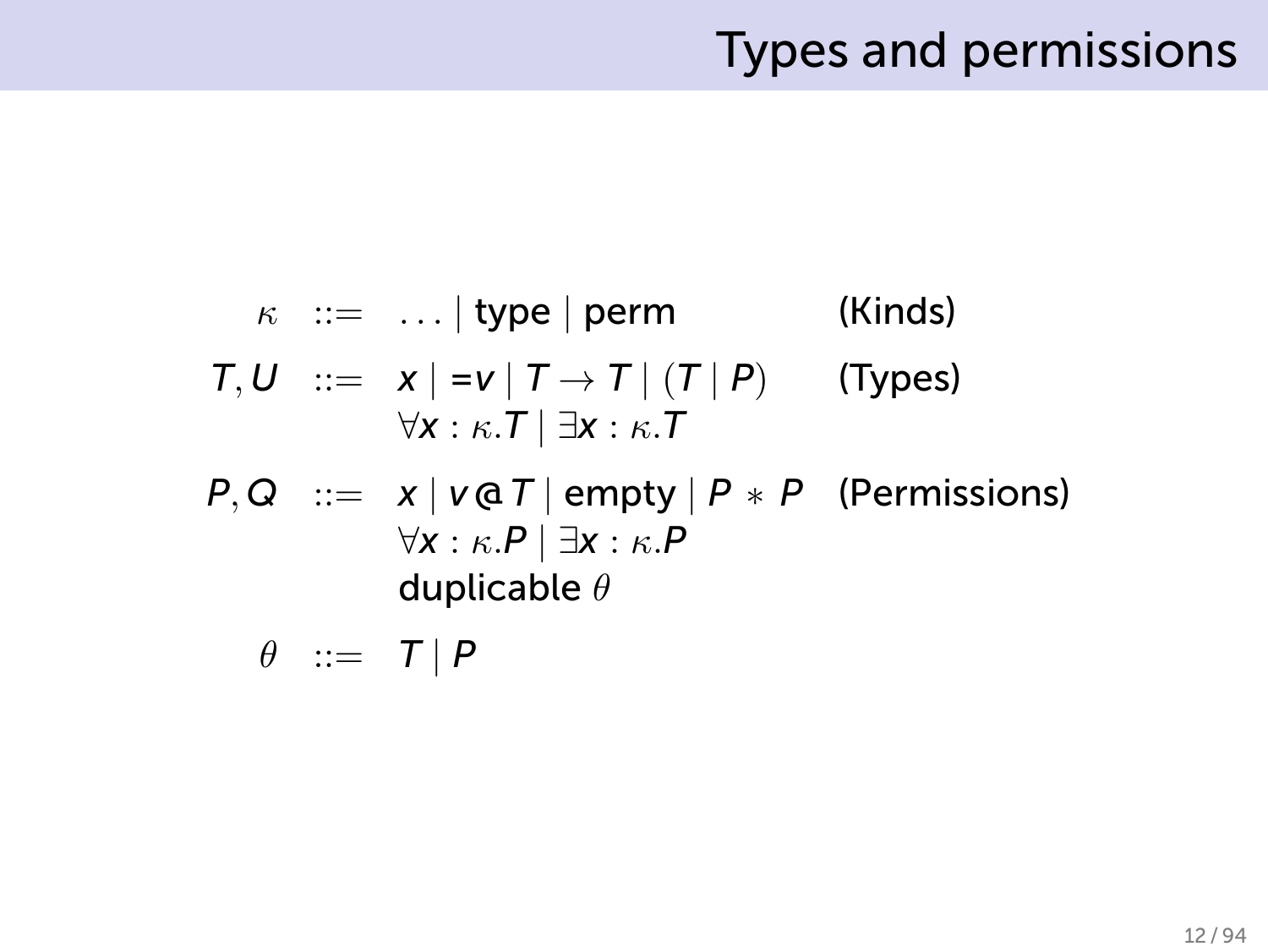## Technical note

In the Coq formalisation, only *one syntactic category*. Well-kindedness serves to distinguish values, terms, types, etc.

- avoids a quadratic number of substitution functions!
- makes it easy to deal with dependency.

Binding encoded via de Bruijn indices. Re-usable library, dblib.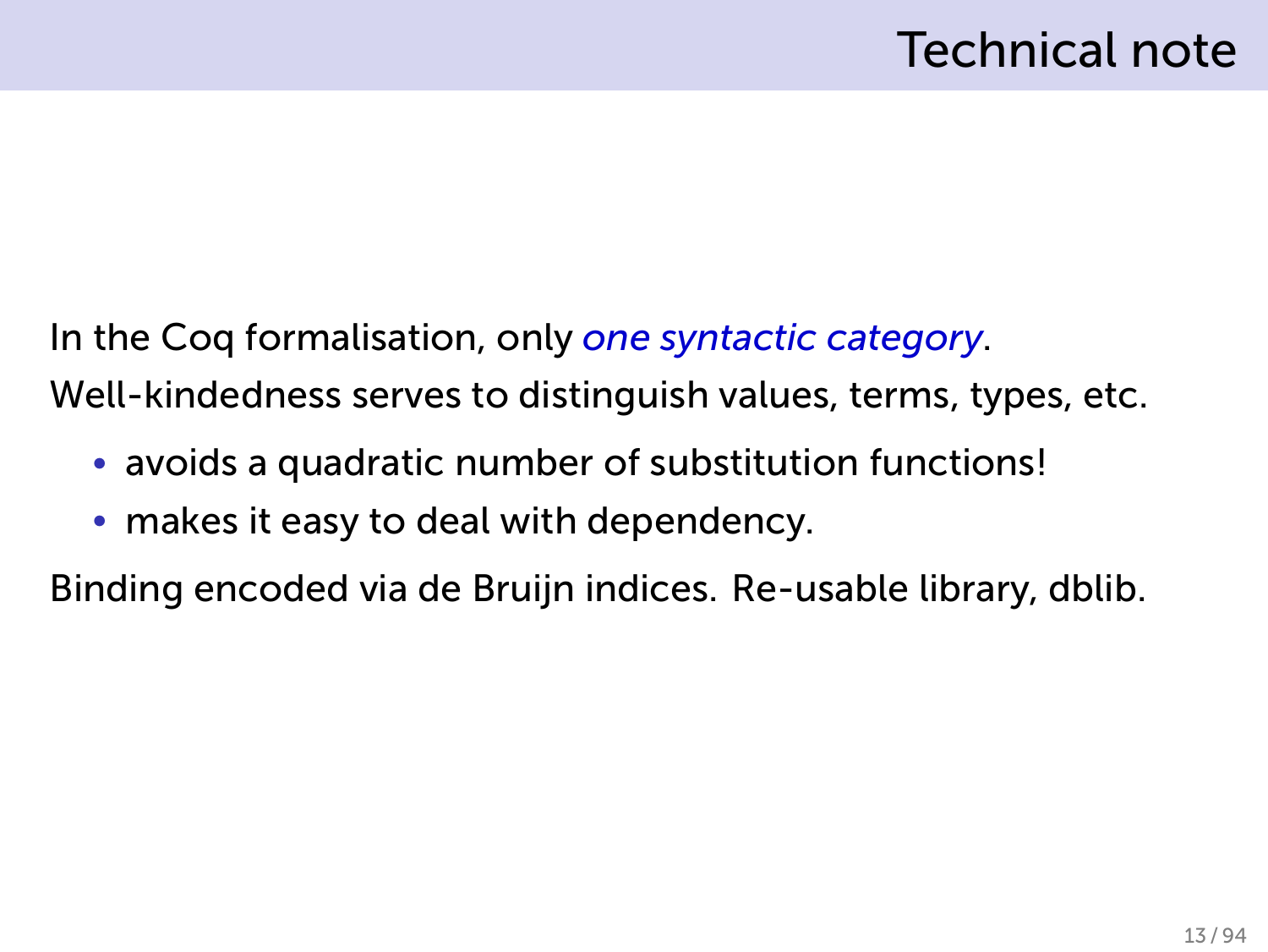#### A traditional type system uses a list Γ of *type assumptions*:

#### $\Gamma \vdash t : T$

Here, it is split into a list *K* of *kind assumptions* and a *permission P*:

*K, P ⊢ t* : *T*

This can be read like a Hoare triple:  $K \vdash \{P\}$  *t*  $\{T\}$ .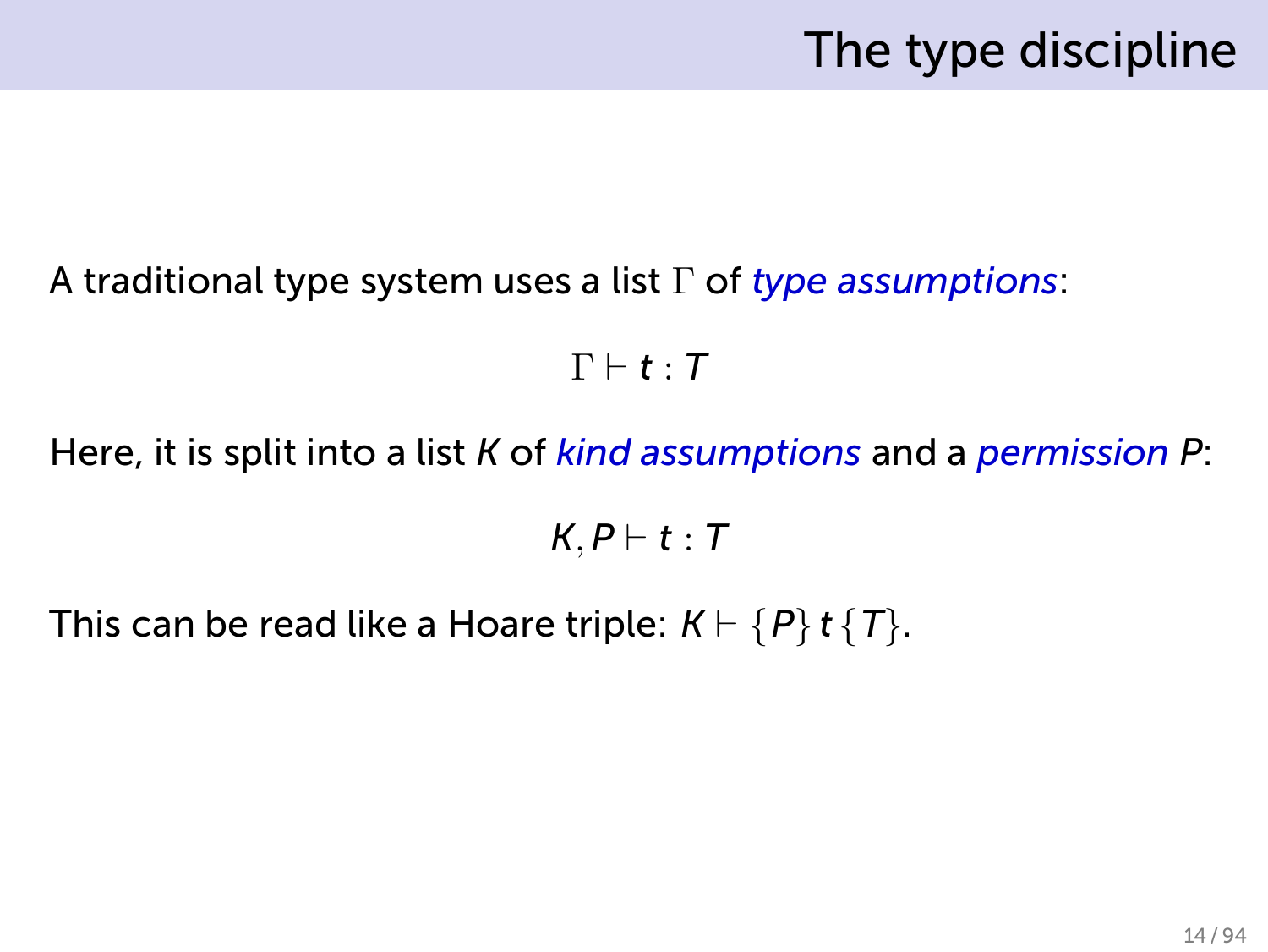#### A traditional type system uses a list Γ of *type assumptions*:

 $\Gamma \vdash t : T$ 

Here, it is split into a list *K* of *kind assumptions* and a *permission P*:

*K, P ⊢ t* : *T*

 $\mathsf{This \ can \ be \ read \ like \ a \ Hoare \ triple: \ \mathsf{K} \vdash \{\mathsf{P}\} \ \mathsf{t} \ \{\mathsf{T}\}.$ 

precondition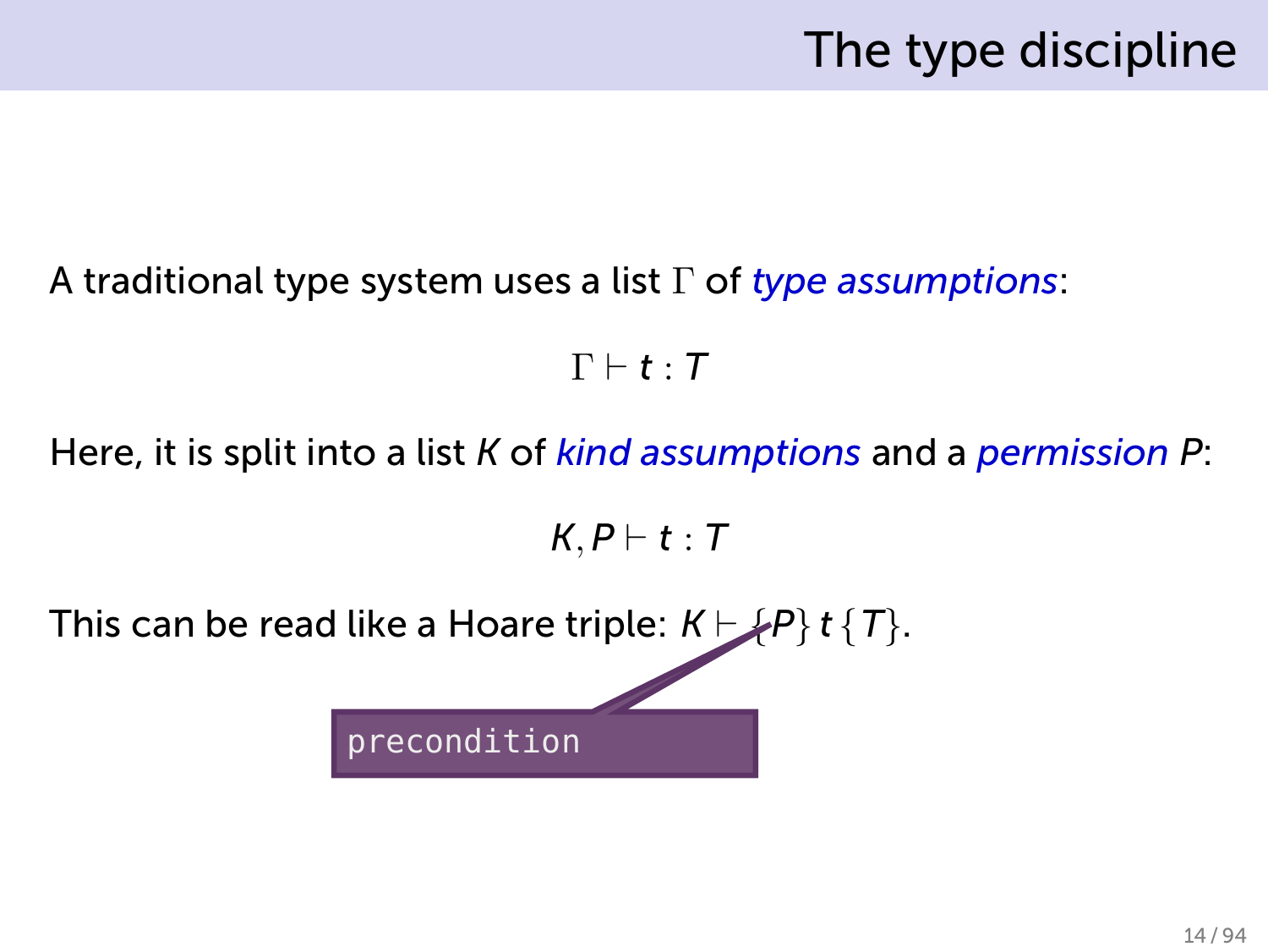#### A traditional type system uses a list Γ of *type assumptions*:

 $\Gamma \vdash t : T$ 

Here, it is split into a list *K* of *kind assumptions* and a *permission P*:

*K, P ⊢ t* : *T*

This can be read like a Hoare triple:  $K \vdash \{P\} t \{T\}$ . postcondition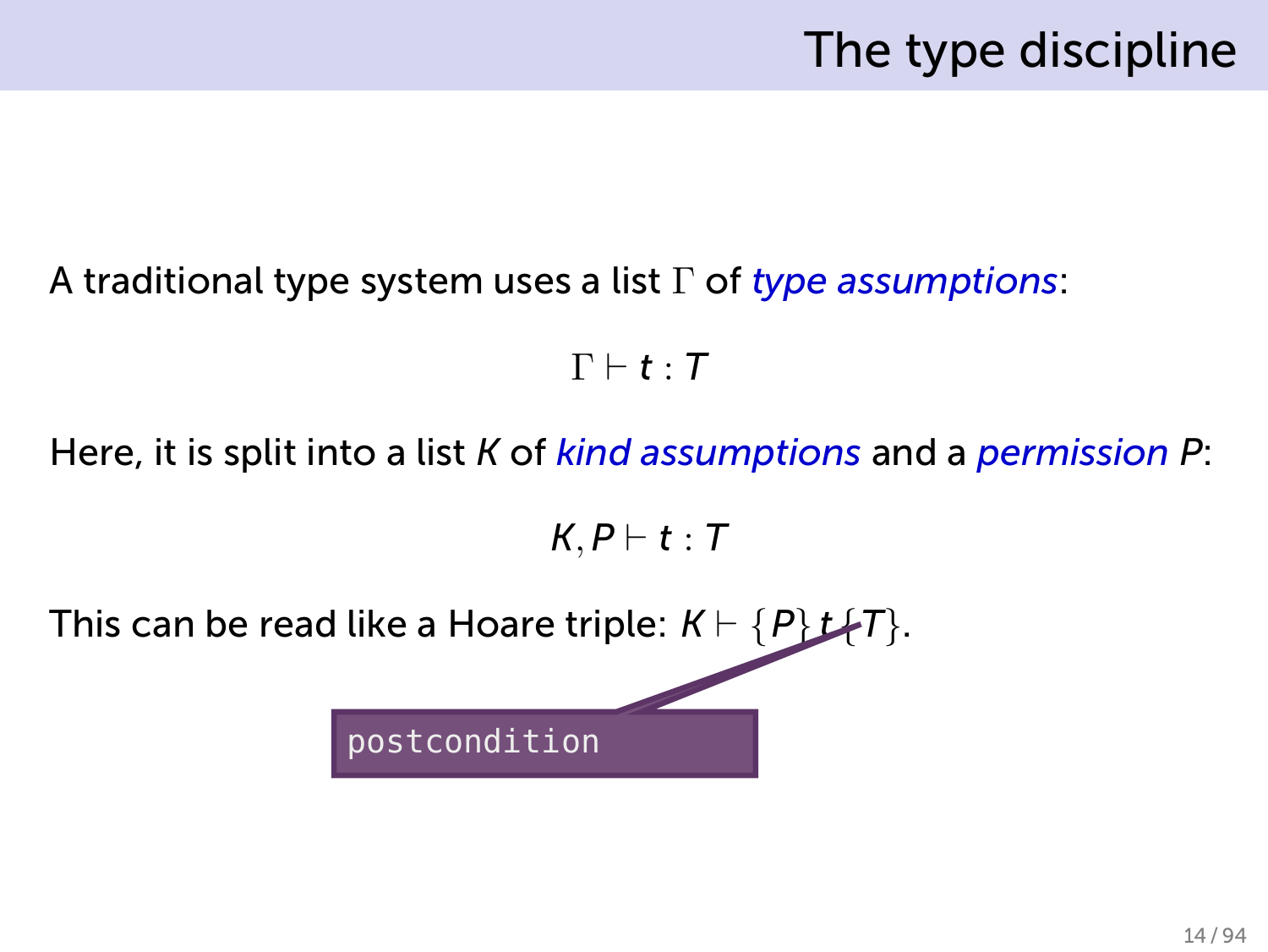## The type discipline

What is needed to type-check an *inert* program?

- one introduction rule for each type construct (5 of them);
- one rule for each term construct (2 of them);
- a few non-syntax-directed rules (Cut, ExistsElim, Sub);
- and a bunch of subsumption rules.

More is needed to check a *running* program; discussed later on.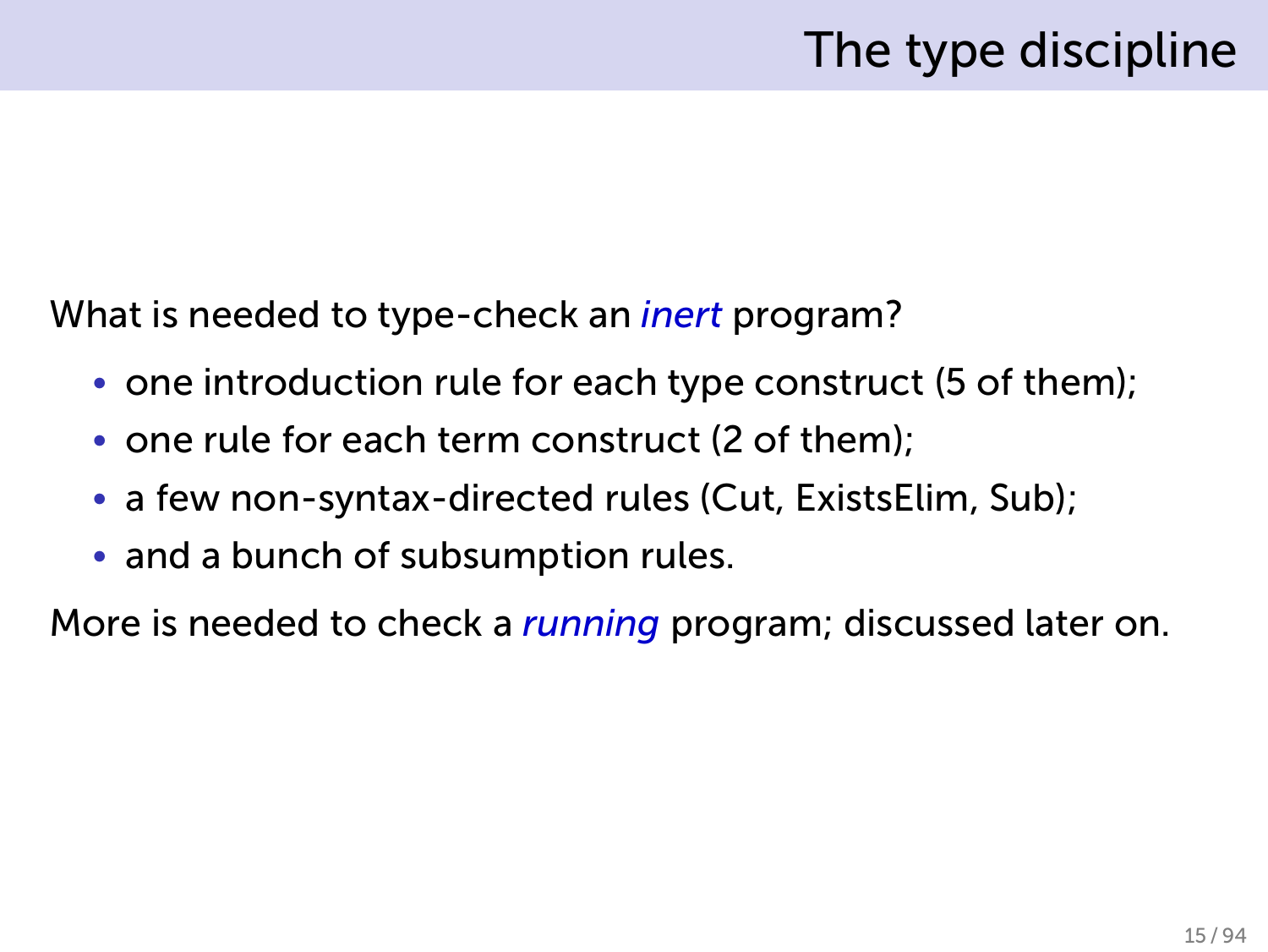### Introduction rules (1/5)

#### A variable *x* has type =*x* in the absence of *any* assumption.

 $K$ ;  $P$   $\vdash$   $v$  : =*v*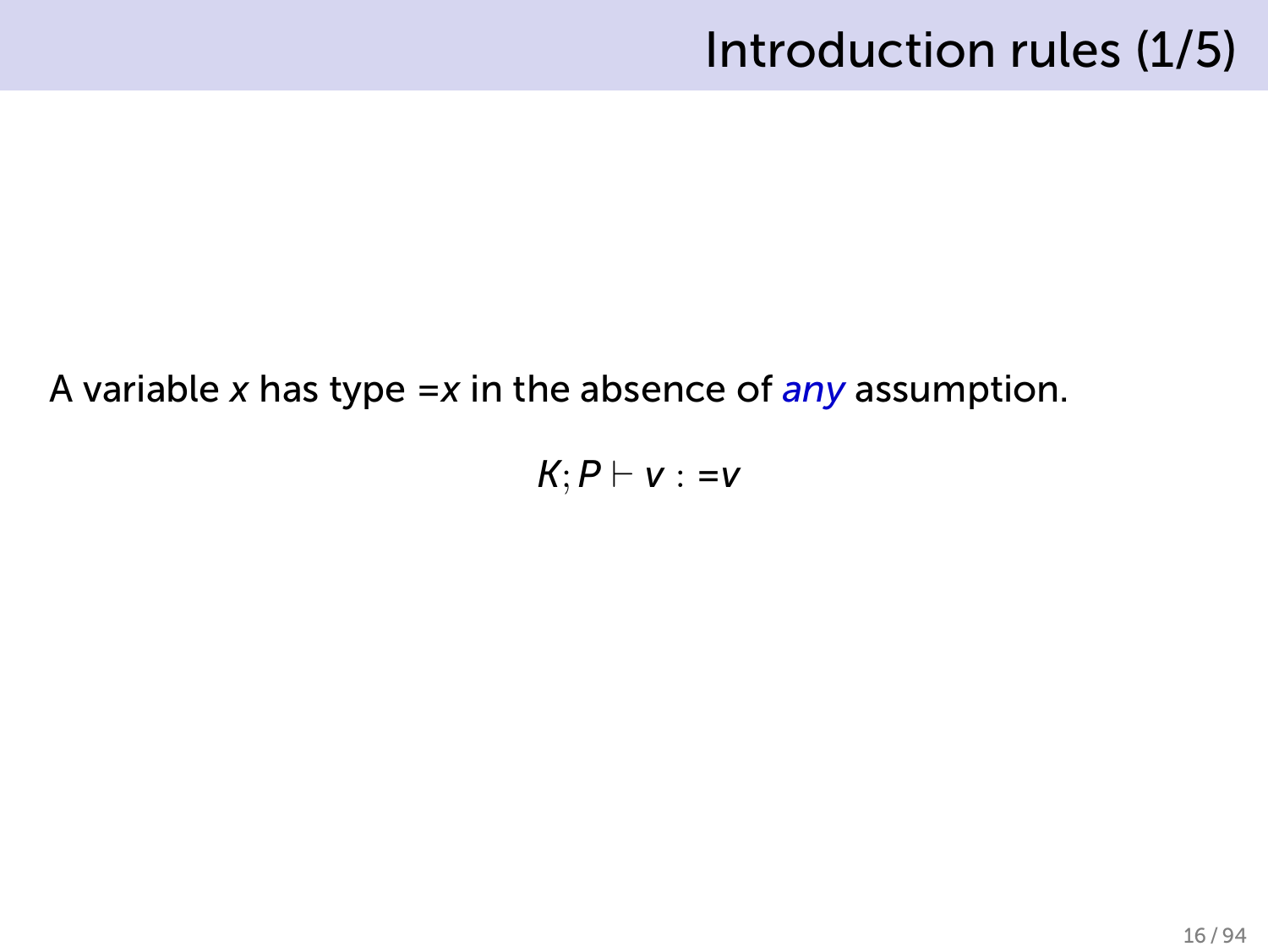### Introduction rules (2/5)

#### The introduction rule for *T | Q* is also the *frame rule*.

$$
\frac{K; P \vdash t : T}{K; P * Q \vdash t : T \mid Q}
$$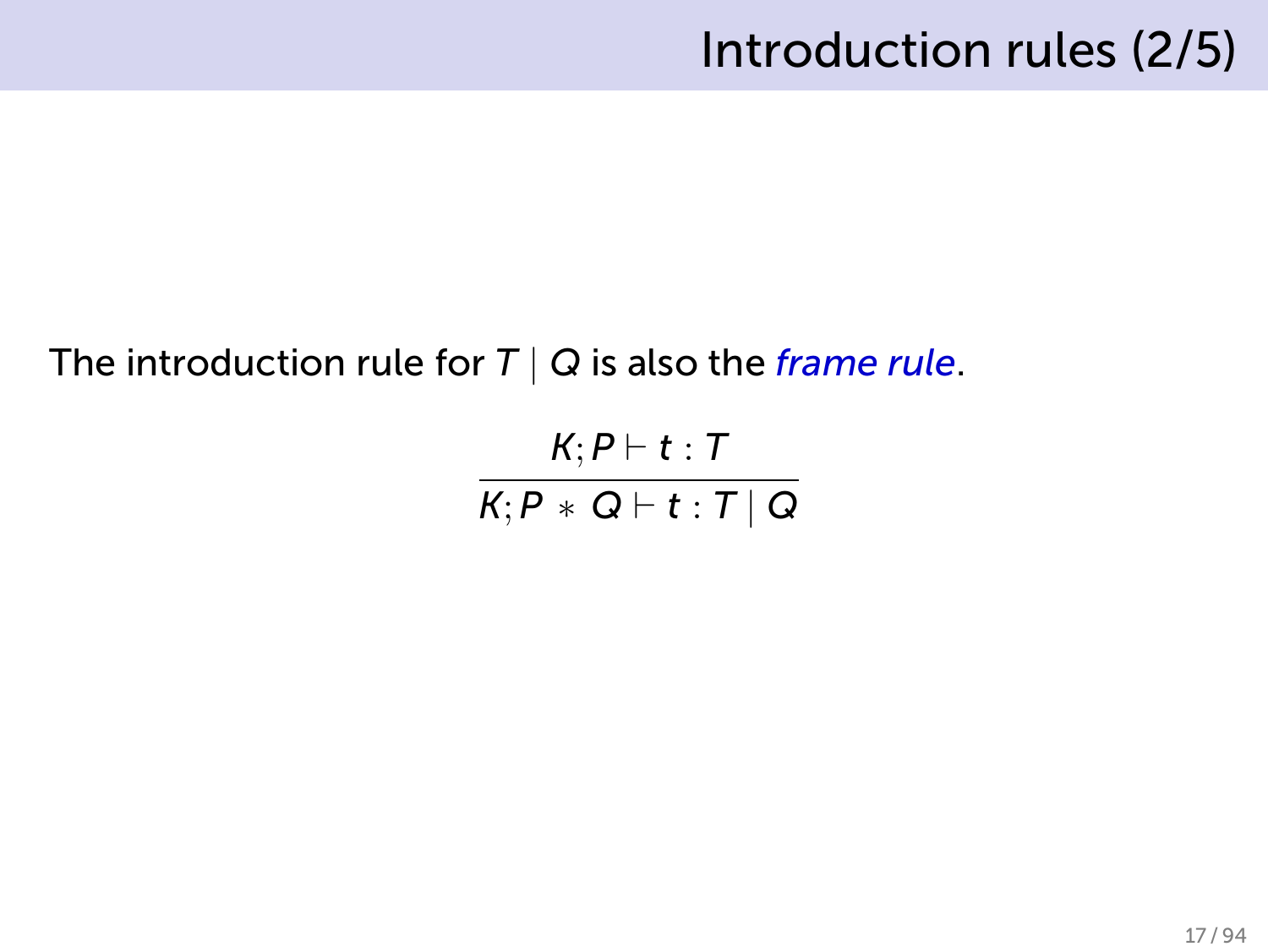lambda *separately* extends *K* and *P*.

 $K, x : \text{value}; P * x \text{ @ } T \vdash t : U$  $\overline{\mathcal{K}};$   $(\textsf{duplicable}\ \mathcal{P})\ \ast\ \mathcal{P}\vdash\lambda\mathsf{x}. \boldsymbol{t}: \mathcal{T}\to\mathcal{U}$ 

The *duplicable* facts that hold when the function is defined remain valid when the function is invoked.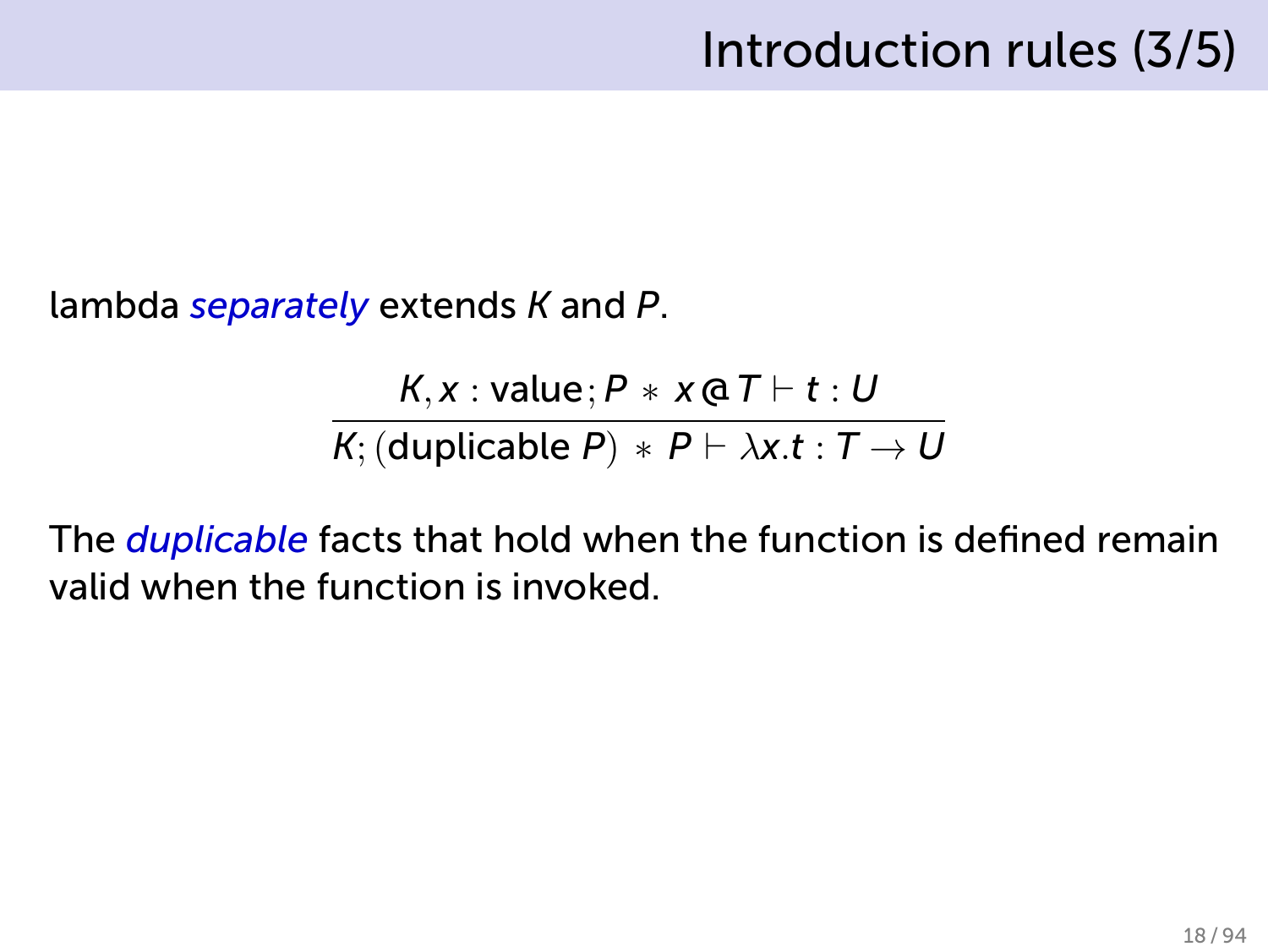### Introduction rules (3/5)



The *duplicable* facts that hold when the function is defined remain valid when the function is invoked.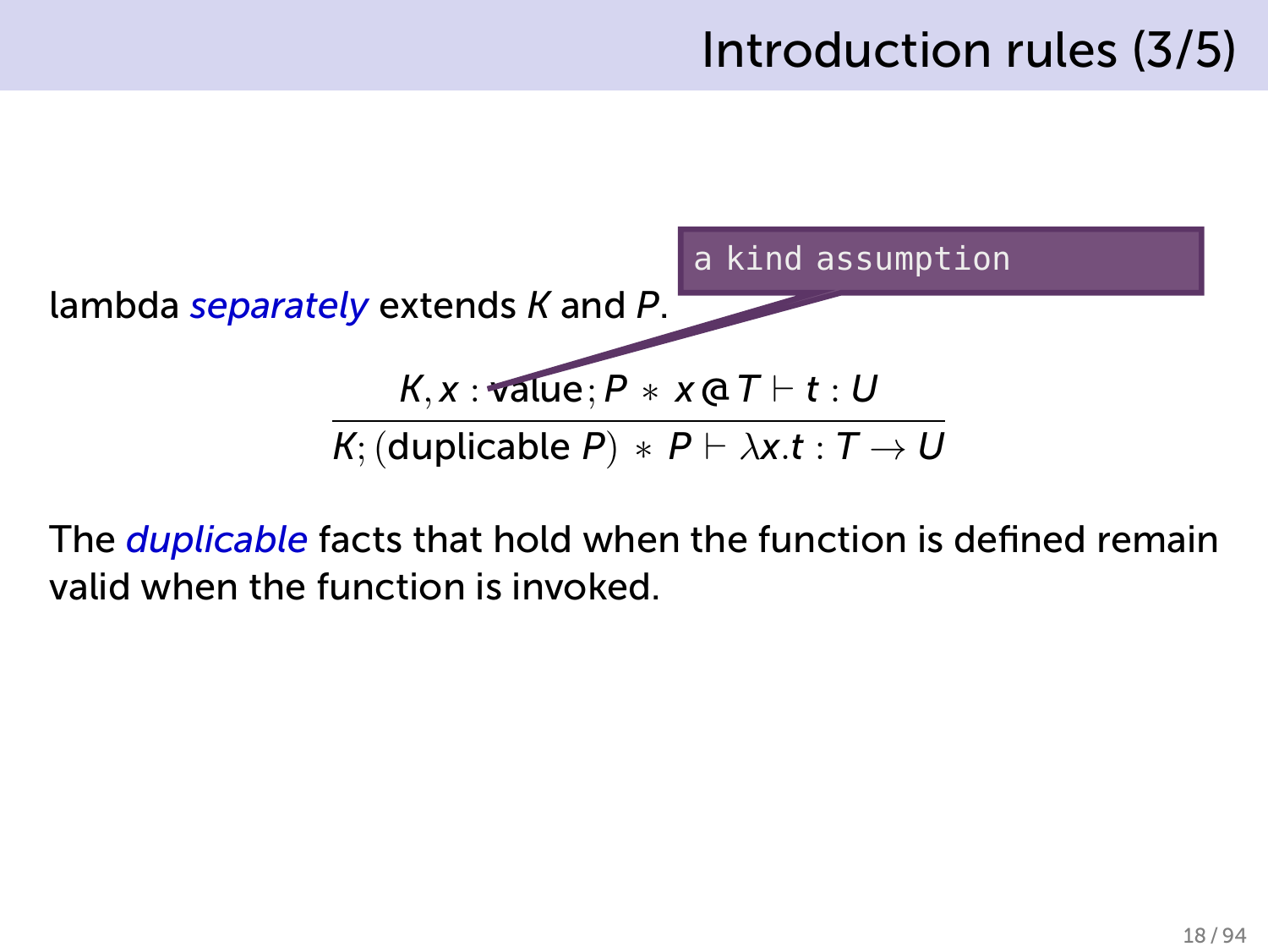### Introduction rules (3/5)



The *duplicable* facts that hold when the function is defined remain valid when the function is invoked.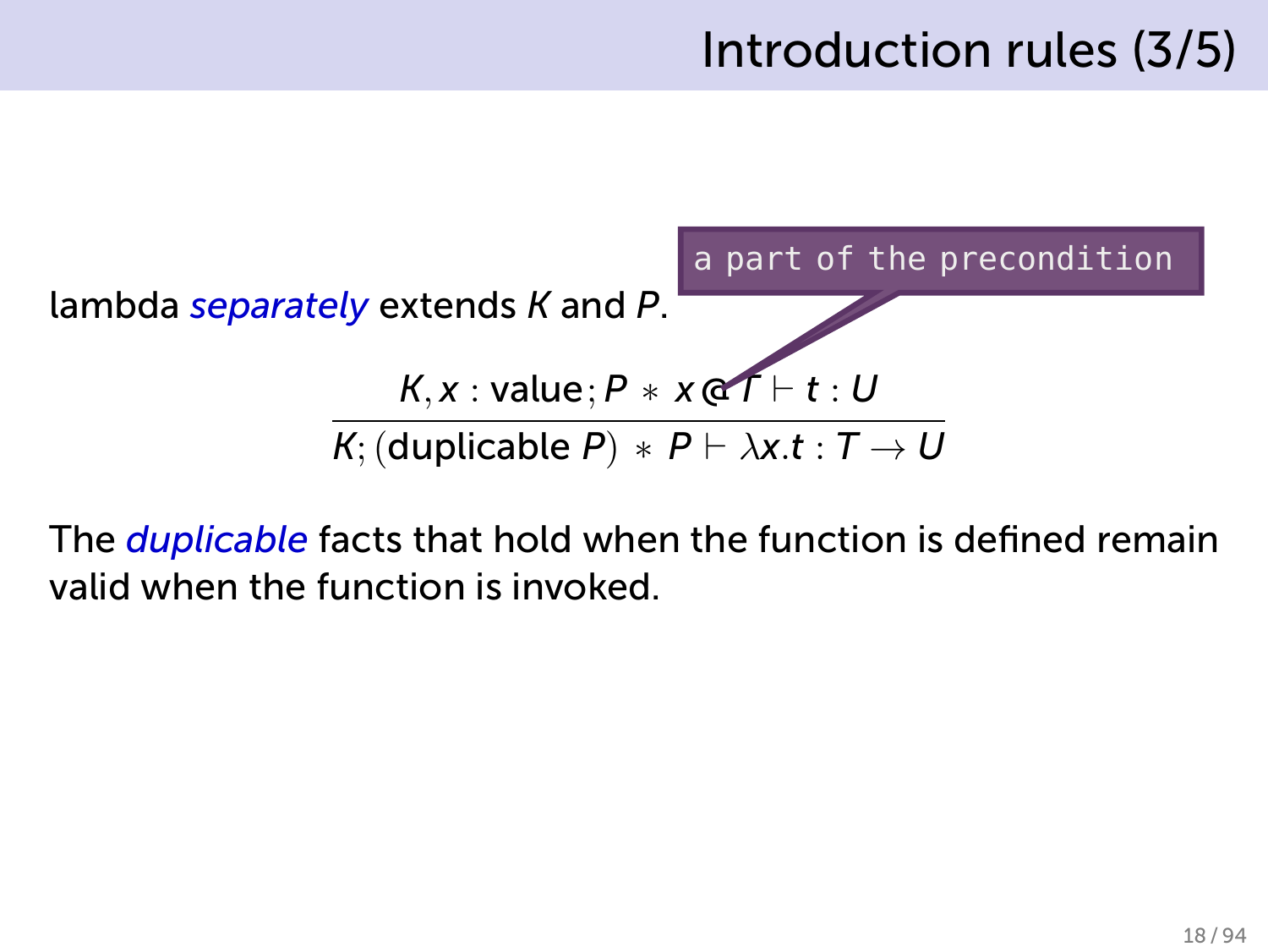lambda *separately* extends *K* and *P*.

 $K, x : \text{value}; P * x \text{ @ } T \vdash t : U$ 

 $K$ ;  $(\textsf{duplicable } P) * P \vdash \lambda x.t : T \rightarrow U$ 

The *duplicable* facts that hold when the function is defined remain valid when the function is invoked.

this is a permission!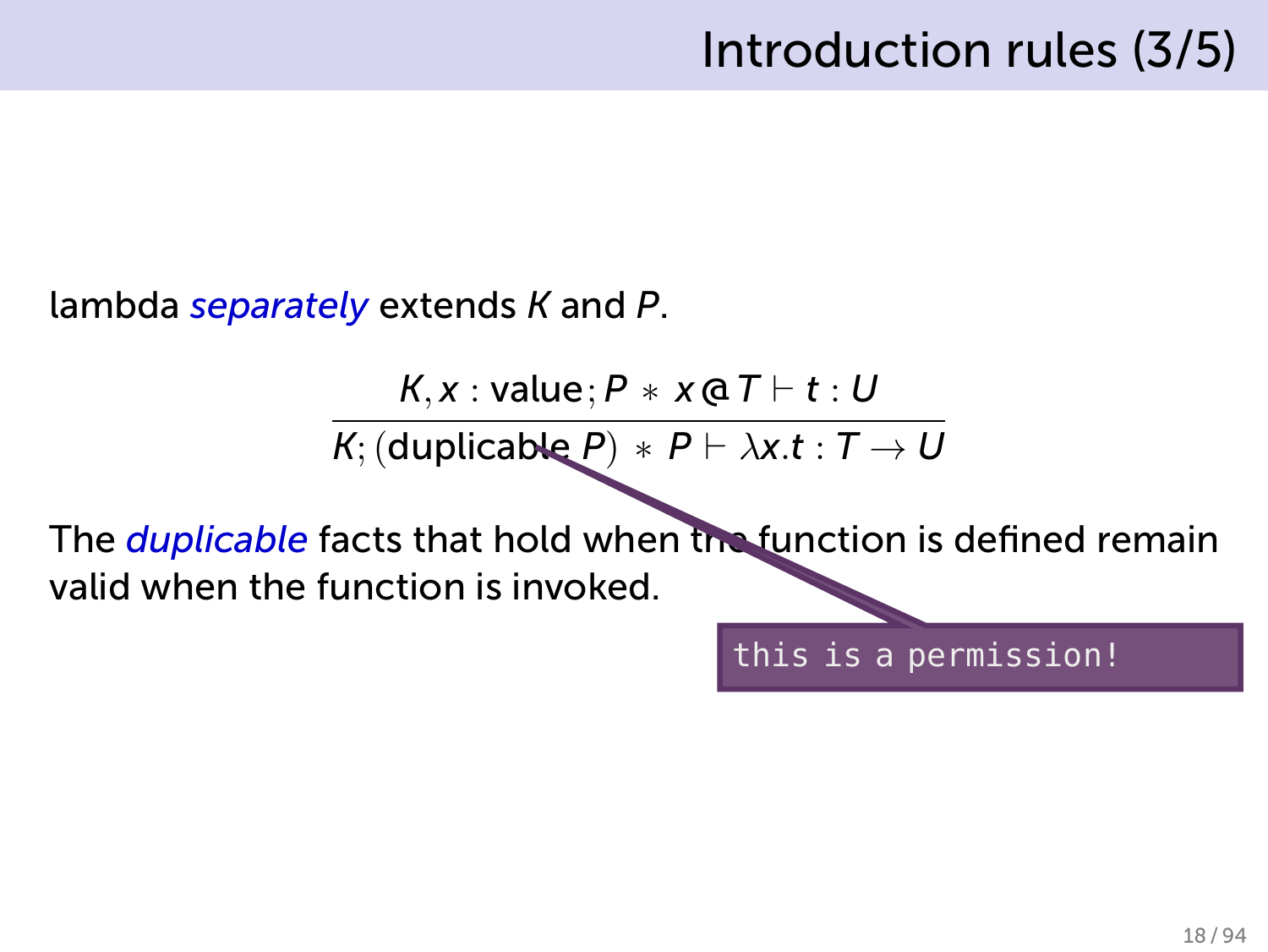#### Universal quantifier introduction is restricted to *harmless* terms.

*t is harmless K, x* : *κ*; *P ⊢ t* : *T K*; *∀x* : *κ.P ⊢ t* : *∀x* : *κ.T*

They include values, memory allocation, but not *lock* allocation.

The well-known interaction between polymorphism and mutable state is really between polymorphism and *hidden* state.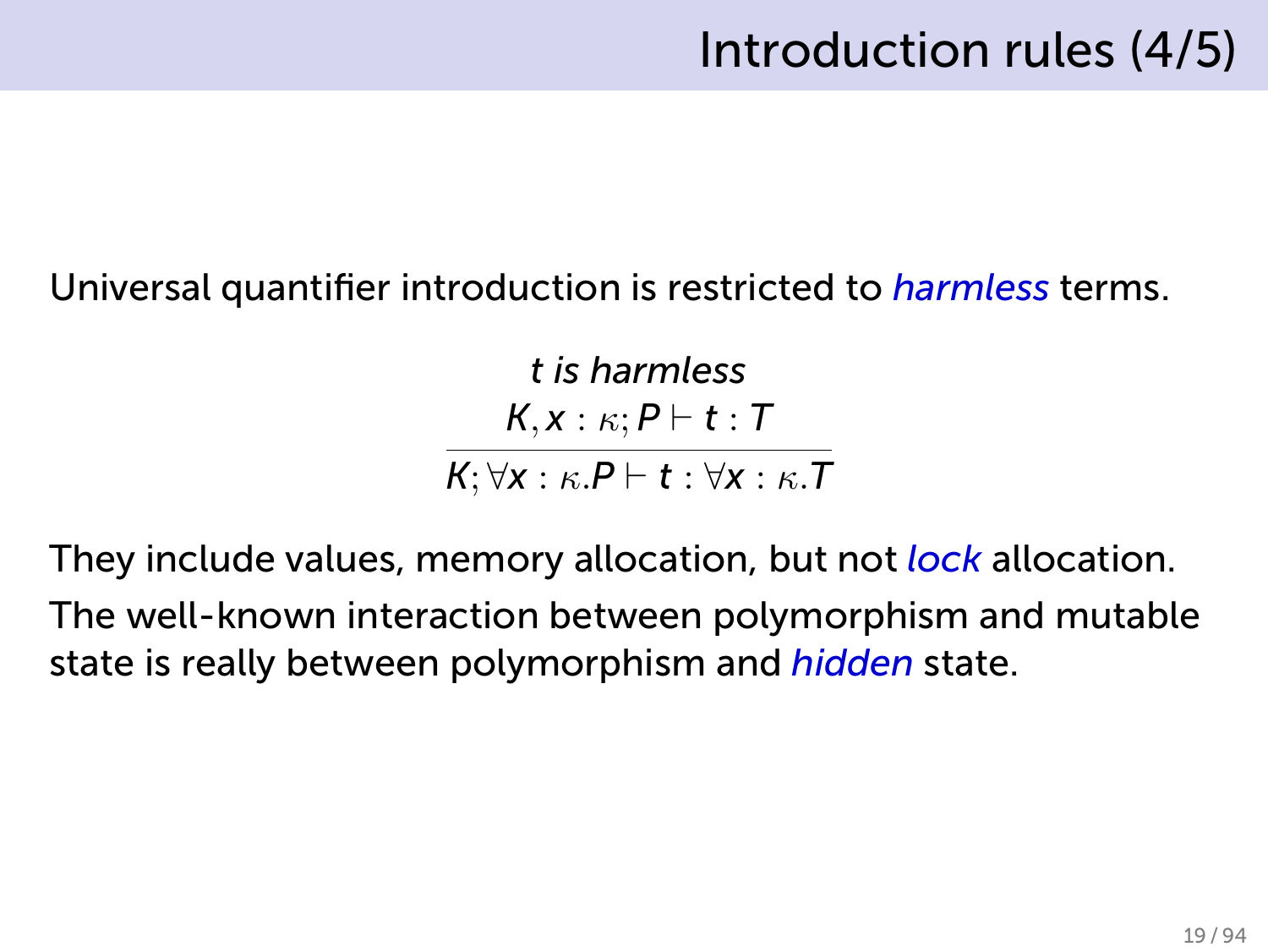### Introduction rules (5/5)

Existential quantifier introduction.

$$
\frac{K; P \vdash v : [U/x]T}{K; P \vdash v : \exists x : \kappa. T}
$$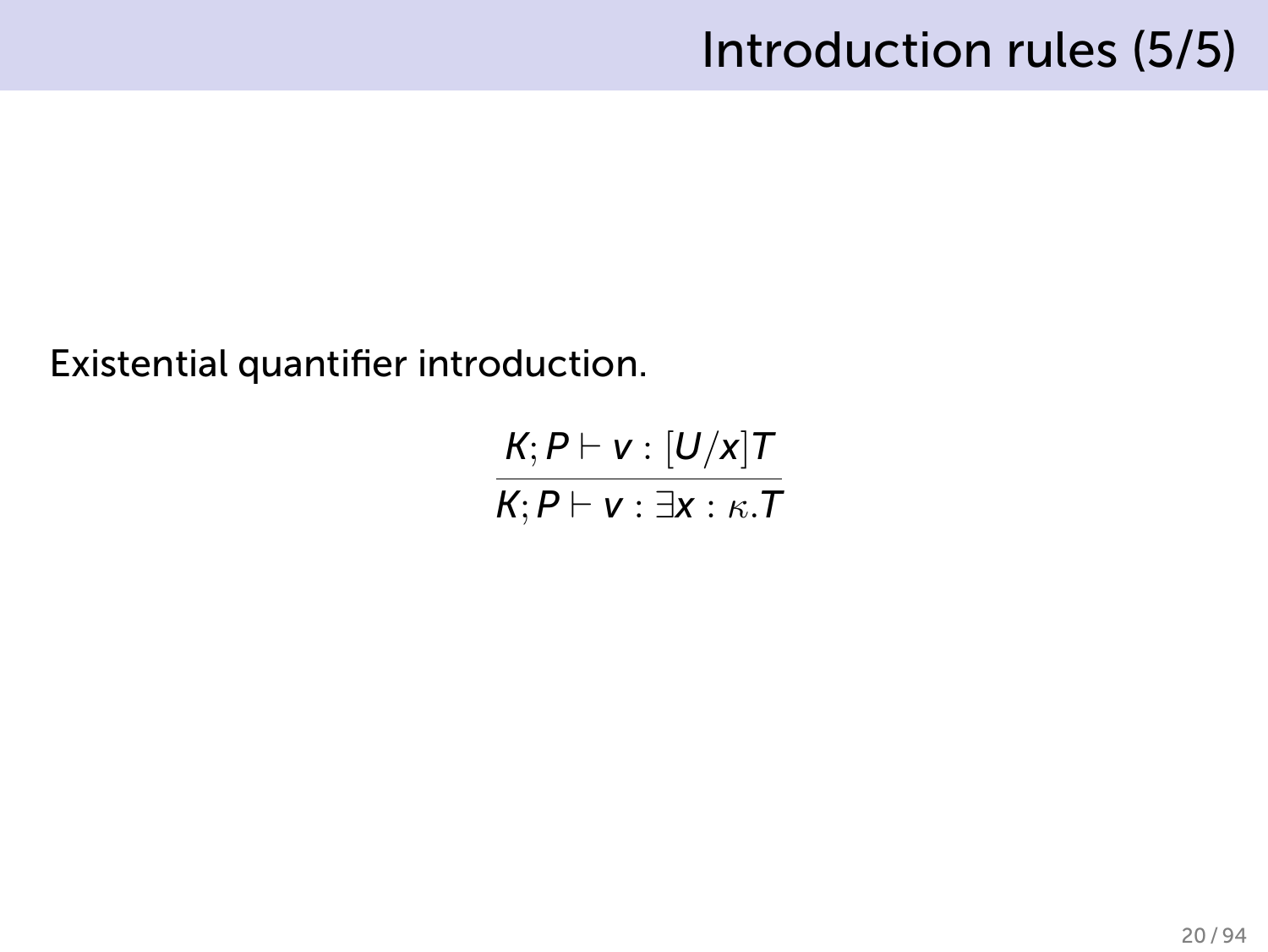### Syntax-directed rules for terms (1/2)

Function application.

$$
\frac{K; \, \Omega \vdash t : T}{K; \, (\nu \, \text{\&} \, T \rightarrow U) \, * \, \text{\&} \, \vdash \nu \, t : U}
$$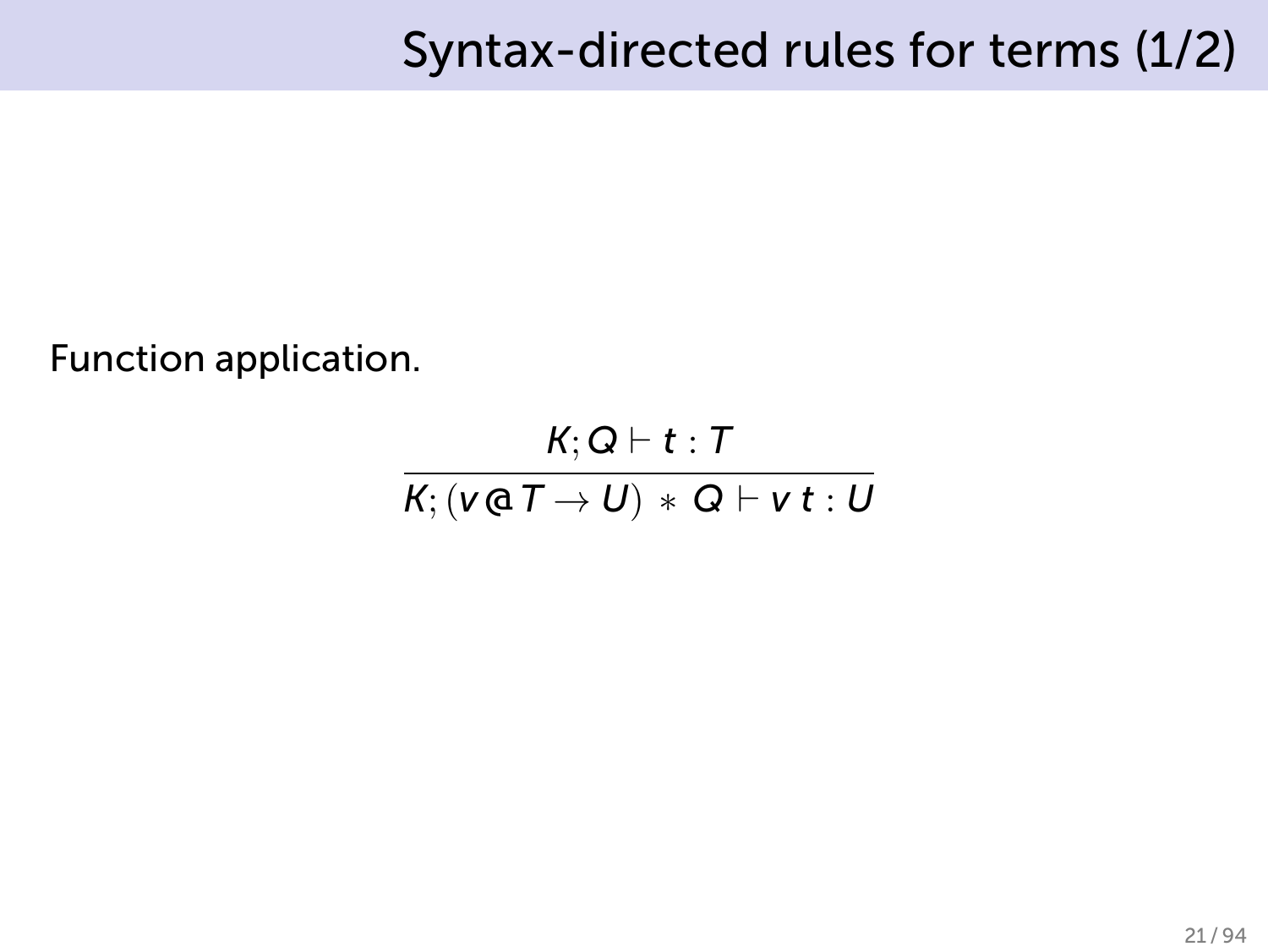### Syntax-directed rules for terms (1/2)

Function application.

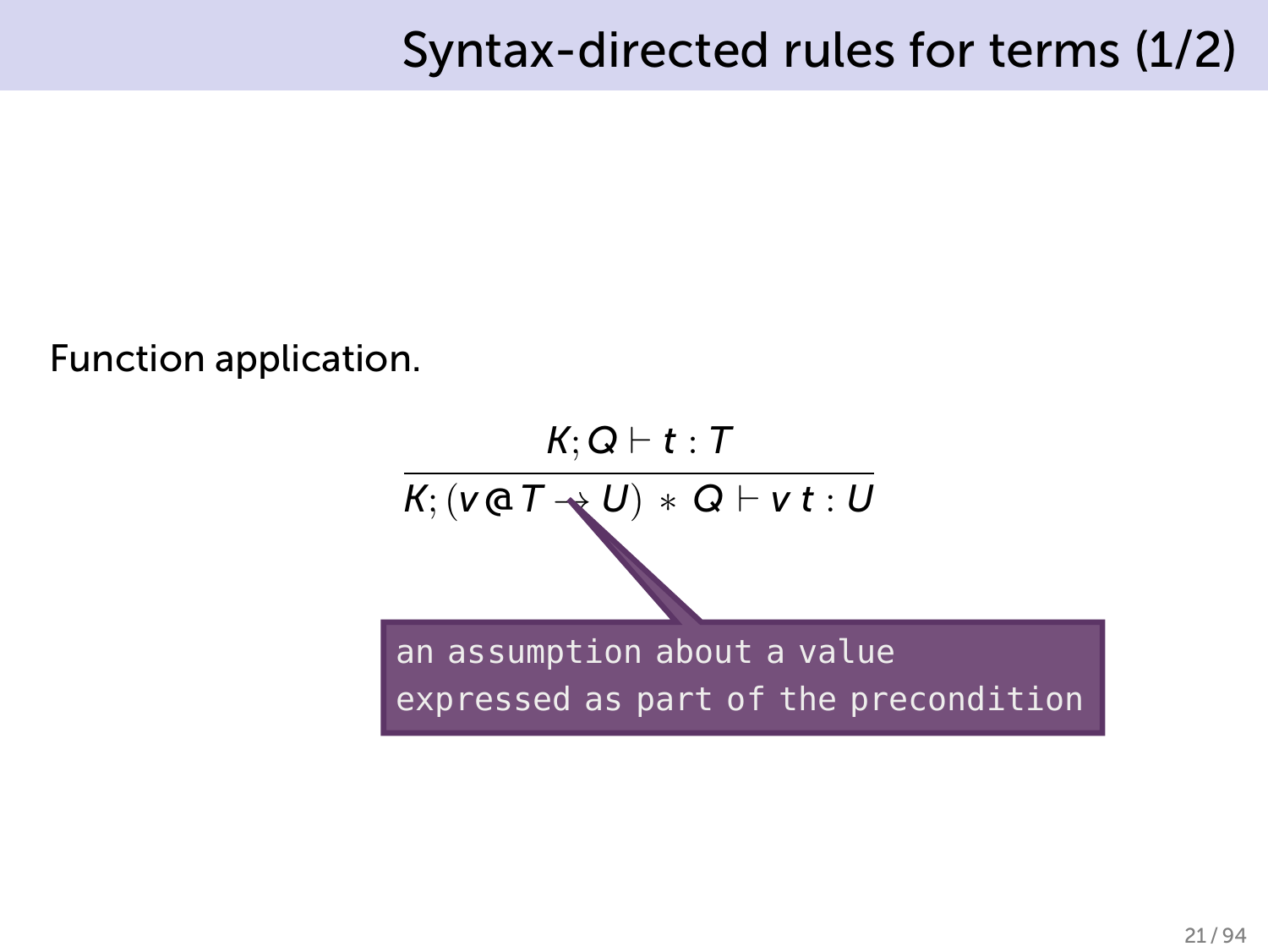Spawning a thread is a like a function call,

$$
\textit{K}; (\textit{v}_1 \mathrel{\mathbf{a}} \mathcal{T} \rightarrow \textit{U}) \, * \, (\textit{v}_2 \mathrel{\mathbf{a}} \mathcal{T}) \vdash \text{spawn } \textit{v}_1 \, \textit{v}_2 : \top
$$

but produces a unit result.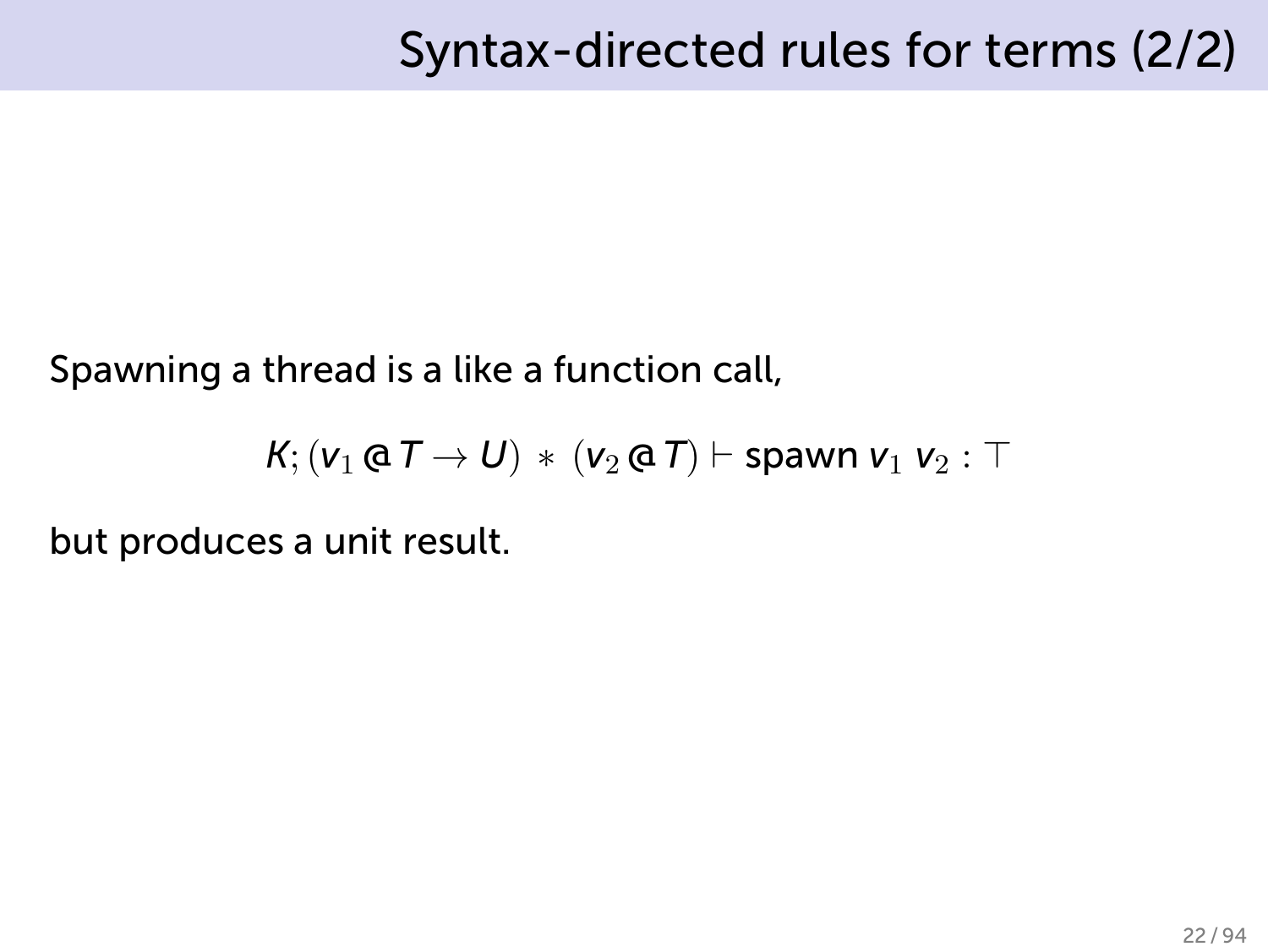# Non-syntax-directed rules (1/3)

Cut hides a part of the precondition,  $P_1$ , that happens to be "true".

$$
\frac{K; P_1 * P_2 \vdash t : T}{K; P_2 \vdash t : T}
$$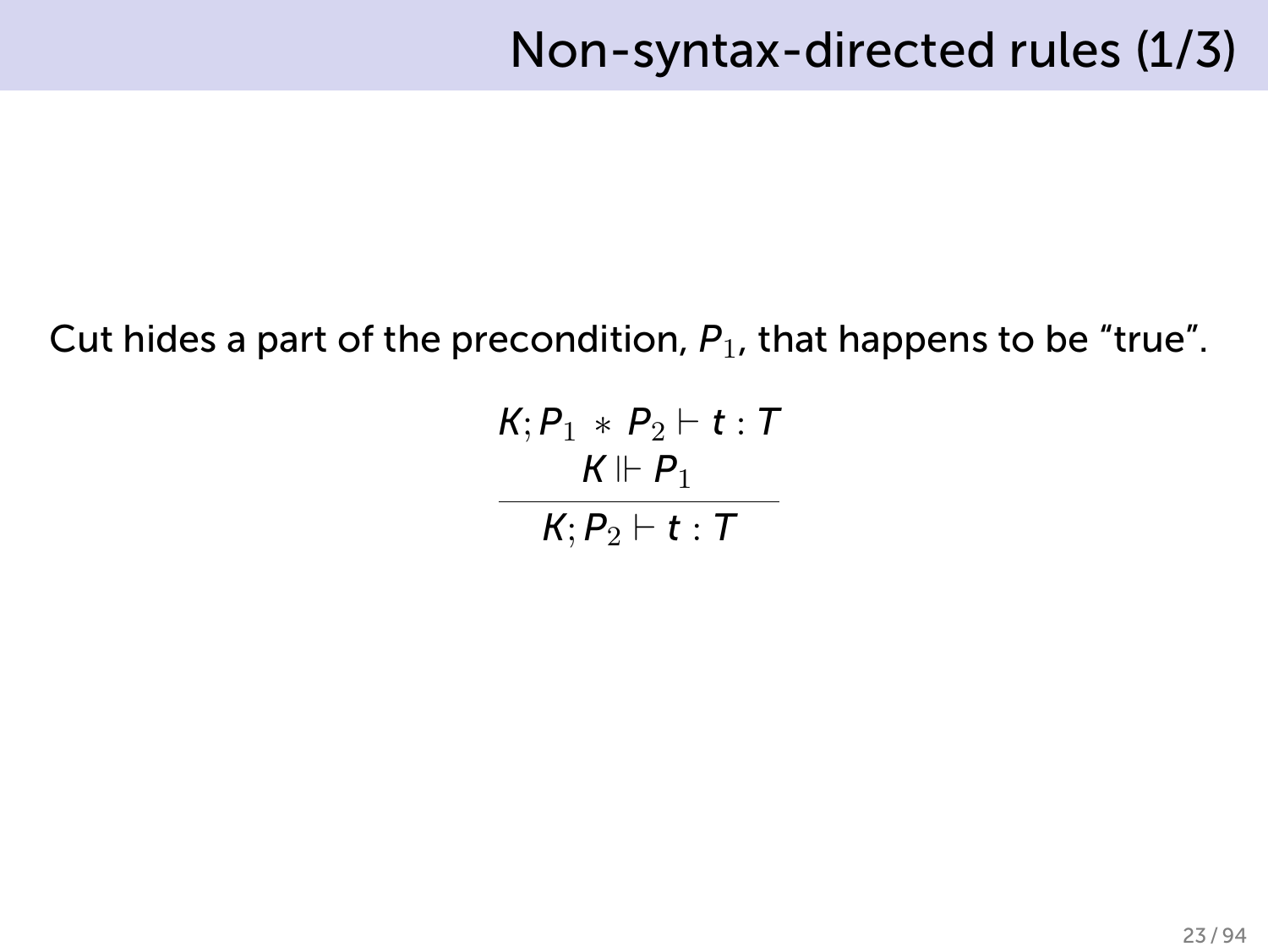# Non-syntax-directed rules (1/3)

Cut hides a part of the precondition,  $P_1$ , that happens to be "true".

$$
K; P_1 * P_2 \vdash t : T
$$
\n
$$
K!R_1
$$
\n
$$
K; P_2 \vdash t
$$
\n
$$
R; P_2 \vdash t
$$
\n
$$
P_1
$$
\n
$$
P_2
$$
\n
$$
R; P_3 \vdash t
$$
\n
$$
R; P_4 \vdash t
$$
\n
$$
R; P_5 \vdash t
$$
\n
$$
R; P_6 \vdash t
$$
\n
$$
R; P_7 \vdash t
$$
\n
$$
R; P_8 \vdash t
$$
\n
$$
R; P_9 \vdash t
$$
\n
$$
R; P_1 \vdash t
$$
\n
$$
R; P_2 \vdash t
$$
\n
$$
R; P_4 \vdash t
$$
\n
$$
R; P_5 \vdash t
$$
\n
$$
R; P_6 \vdash t
$$
\n
$$
R; P_7 \vdash t
$$
\n
$$
R; P_8 \vdash t
$$
\n
$$
R; P_9 \vdash t
$$
\n
$$
R; P_1 \vdash t
$$
\n
$$
R; P_2 \vdash t
$$
\n
$$
R; P_3 \vdash t
$$
\n
$$
R; P_4 \vdash t
$$
\n
$$
R; P_5 \vdash t
$$
\n
$$
R; P_6 \vdash t
$$
\n
$$
R; P_7 \vdash t
$$
\n
$$
R; P_9 \vdash t
$$
\n
$$
R; P_9 \vdash t
$$
\n
$$
R; P_9 \vdash t
$$
\n
$$
R; P_9 \vdash t
$$
\n
$$
R; P_9 \vdash t
$$
\n
$$
R; P_9 \vdash t
$$
\n
$$
R; P_9 \vdash t
$$
\n
$$
R; P_9 \vdash t
$$
\n
$$
R; P_9 \vdash t
$$
\n
$$
R; P_9 \vdash t
$$
\n
$$
R; P_9 \vdash t
$$
\n
$$
R; P_9 \vdash t
$$
\n
$$
R; P_9 \vdash t
$$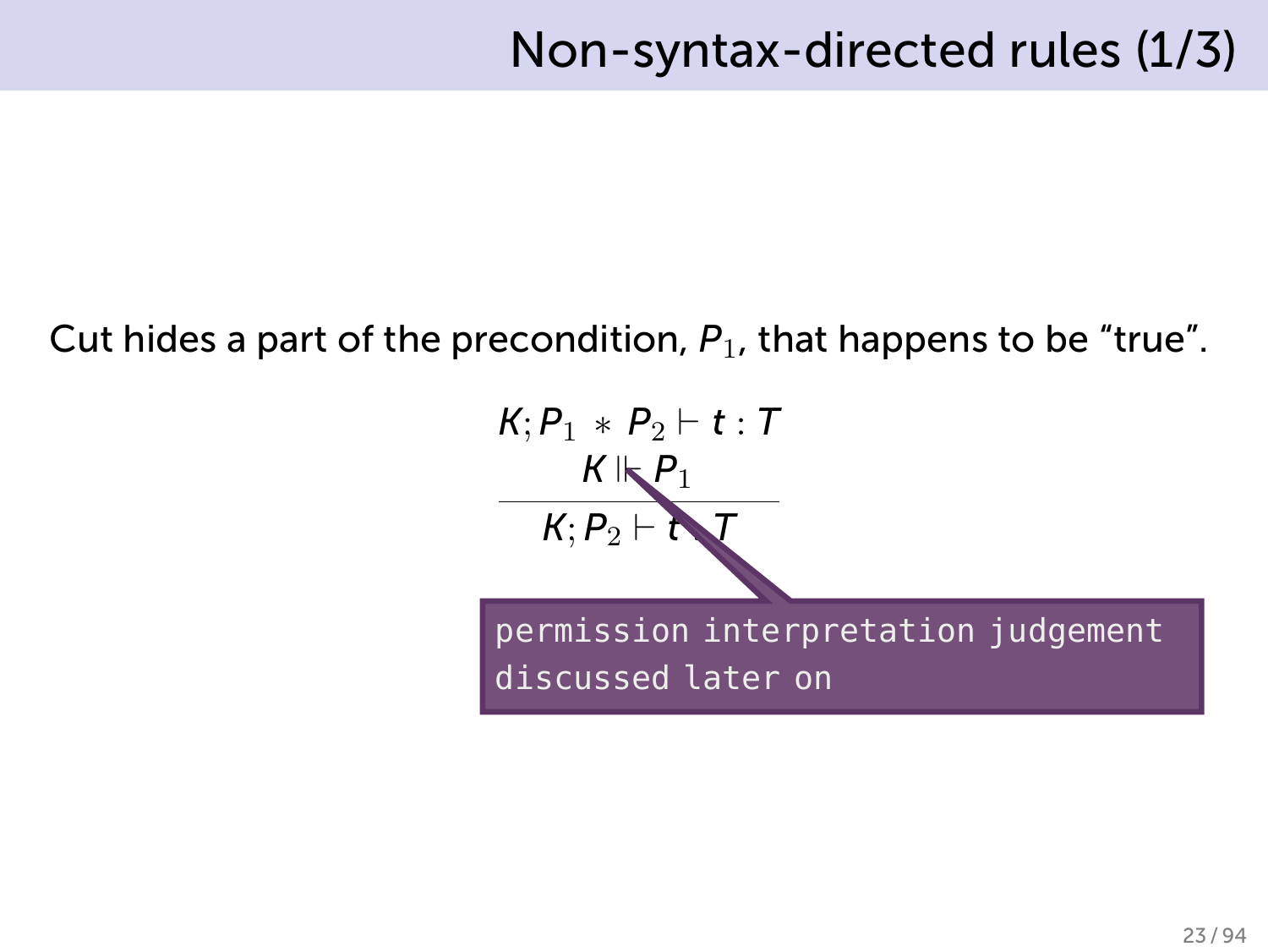### Non-syntax-directed rules (2/3)

Existential quantifier elimination.

$$
\frac{K, x : \kappa; P \vdash t : T}{K; \exists x : \kappa. P \vdash t : T}
$$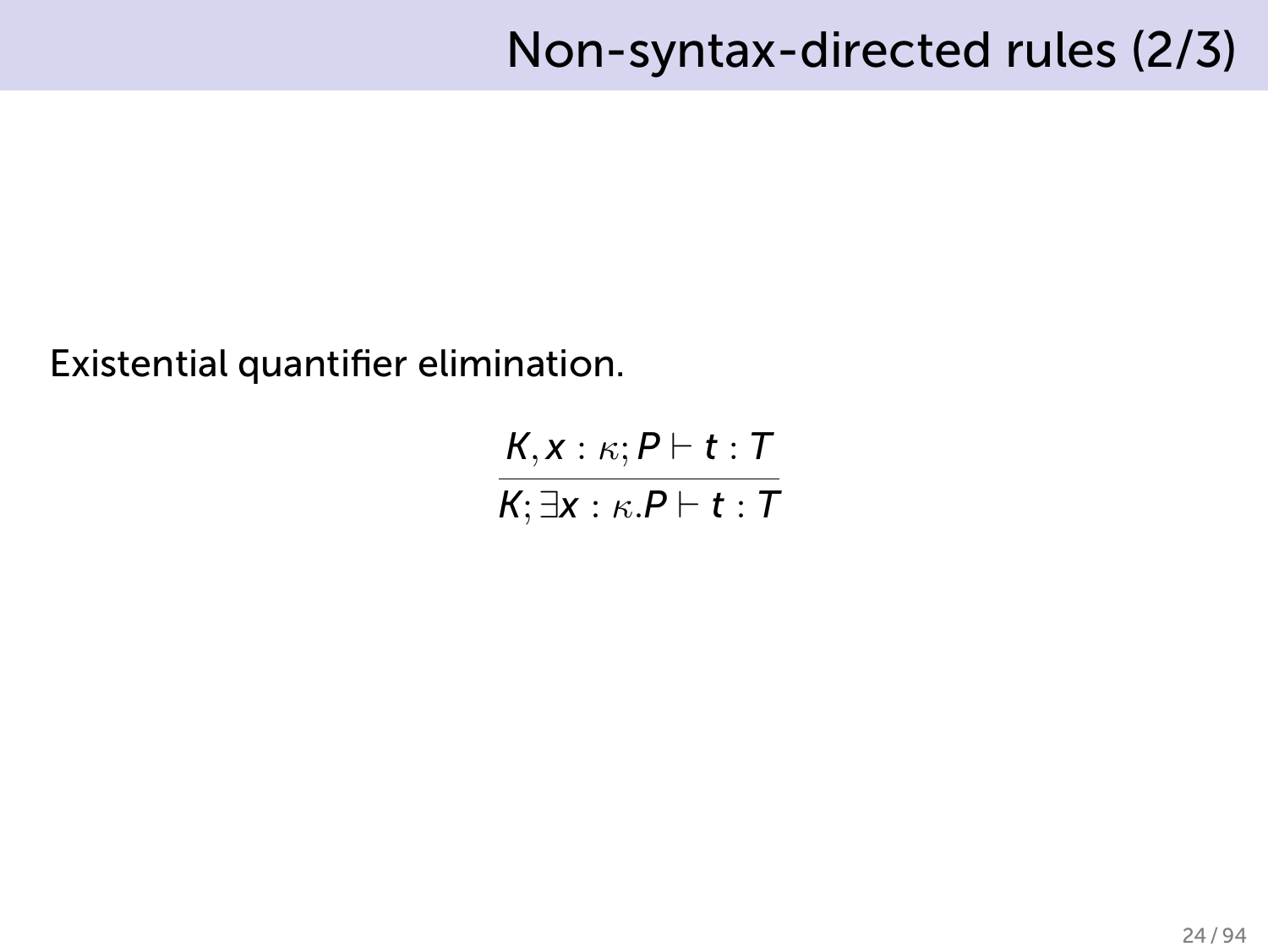### Non-syntax-directed rules (3/3)

Subsumption is Hoare's rule of consequence.

$$
\frac{K\vdash P_1\leq P_2\qquad K; P_2\vdash t: T_1\qquad K\vdash T_1\leq T_2}{K; P_1\vdash t: T_2}
$$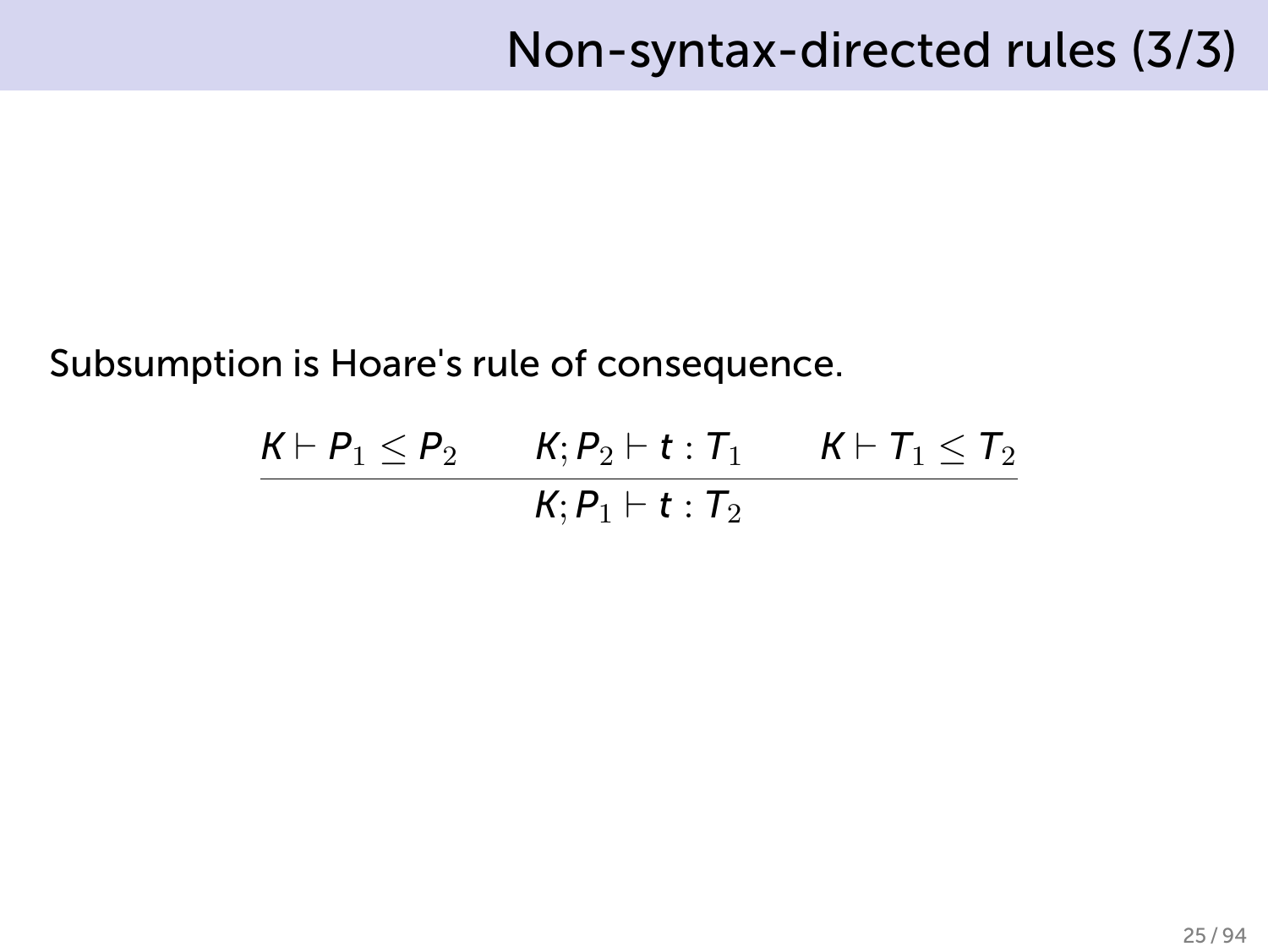### Permission subsumption

Many rules. (More than 50 in the full system.) Excerpt:

*∀x* : *κ.P ≤* [*U*/*x*]*P* (*v* @ *T*) *∗ P ≡ v* @ *T | P*  $v \in \mathcal{T}_1 \to \mathcal{T}_2 \leq v \in (\mathcal{T}_1 \mid P) \to (\mathcal{T}_2 \mid P)$  $($ duplicable  $P$ )  $*$   $P \leq P * P$ empty *≤* duplicable =*v* empty  $\leq$  duplicable  $(T \rightarrow U)$ empty *≤* duplicable (duplicable *θ*)

This axiomatization is neither *minimal* nor *complete*.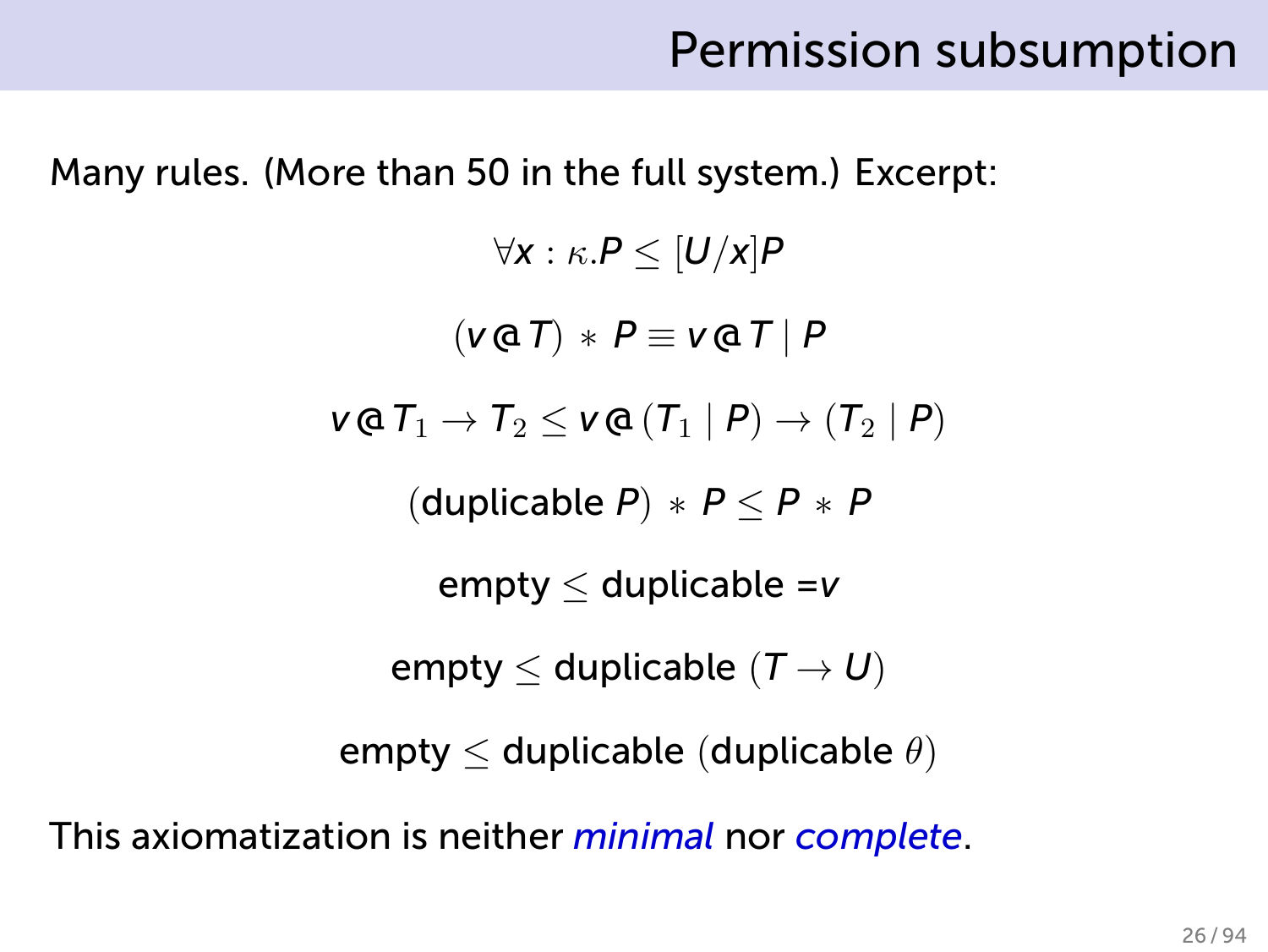### The kernel

#### Type-checking running programs; resources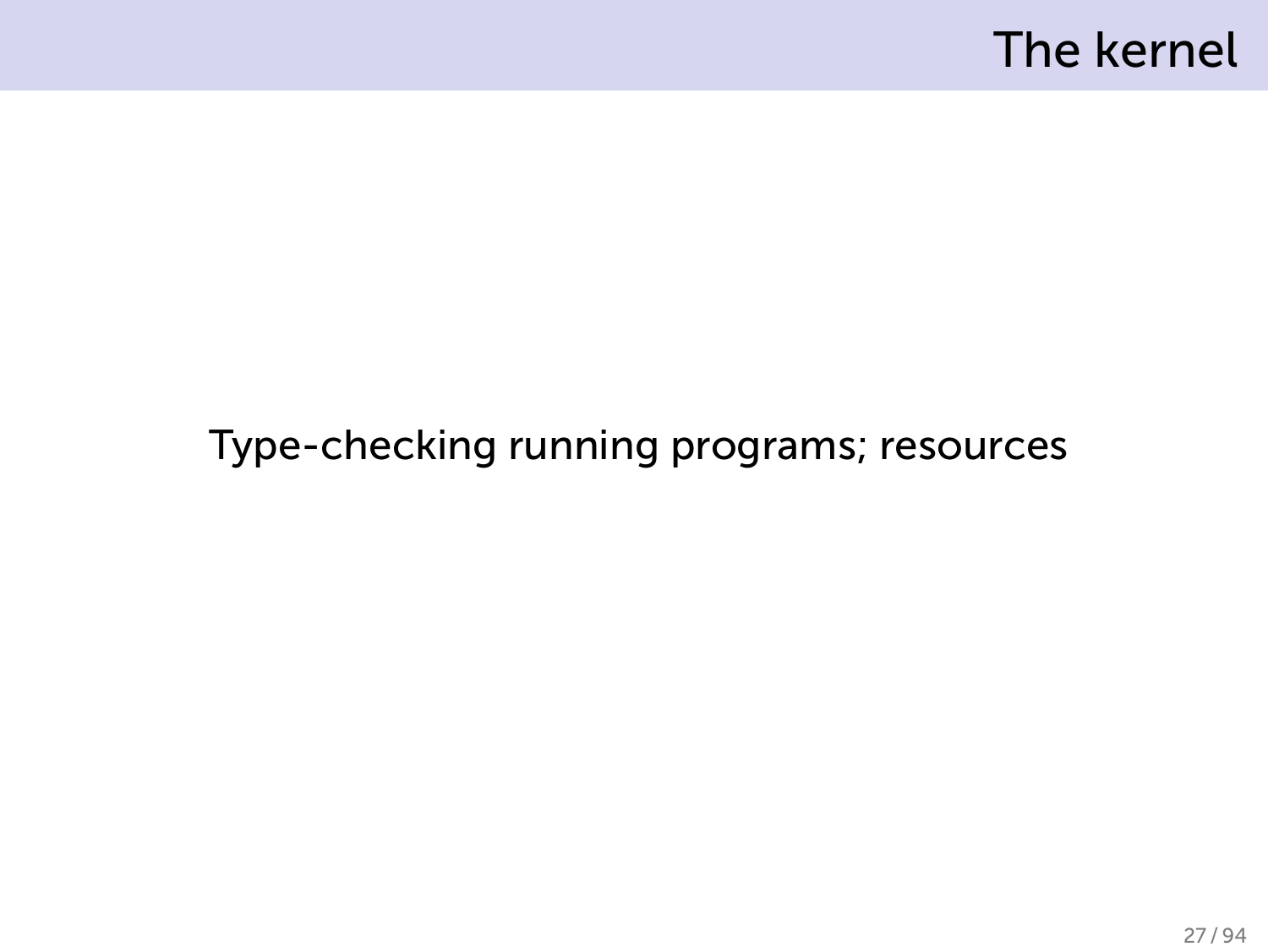### Towards type soundness

We wish to prove that *well-typed programs do not go wrong*. But that is true of *all* programs in this trivial calculus! We must organize the proof so that it is *robust* in the face of extensions: references, locks, adoption and abandon, etc.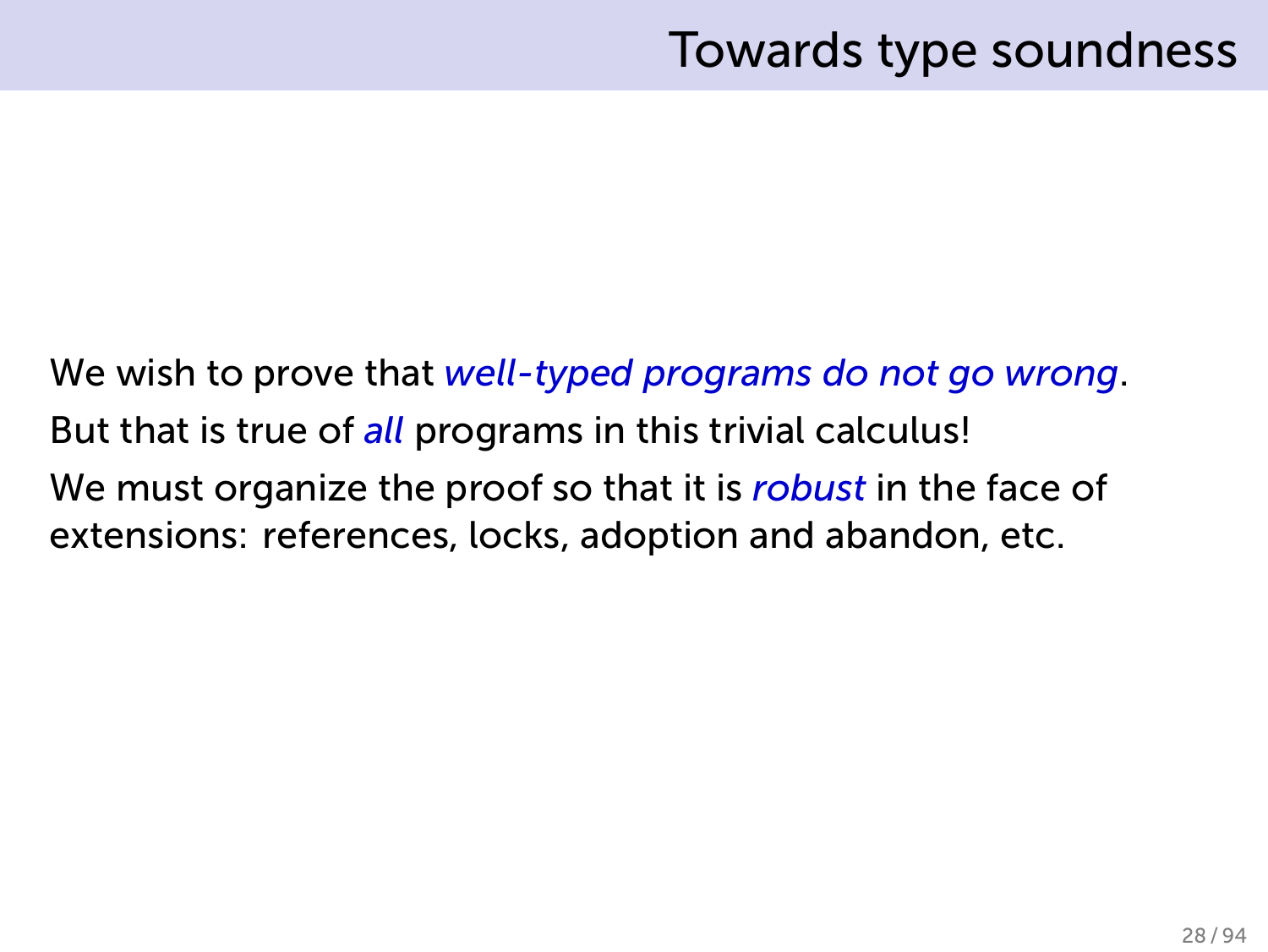We would like to prove that this affine type system *keeps correct track of ownership*, in some sense.

But there are *no resources* in this trivial calculus!

We need an *abstract notion of resource*, to be later instantiated.

E.g., a resource could be a heap fragment that one owns.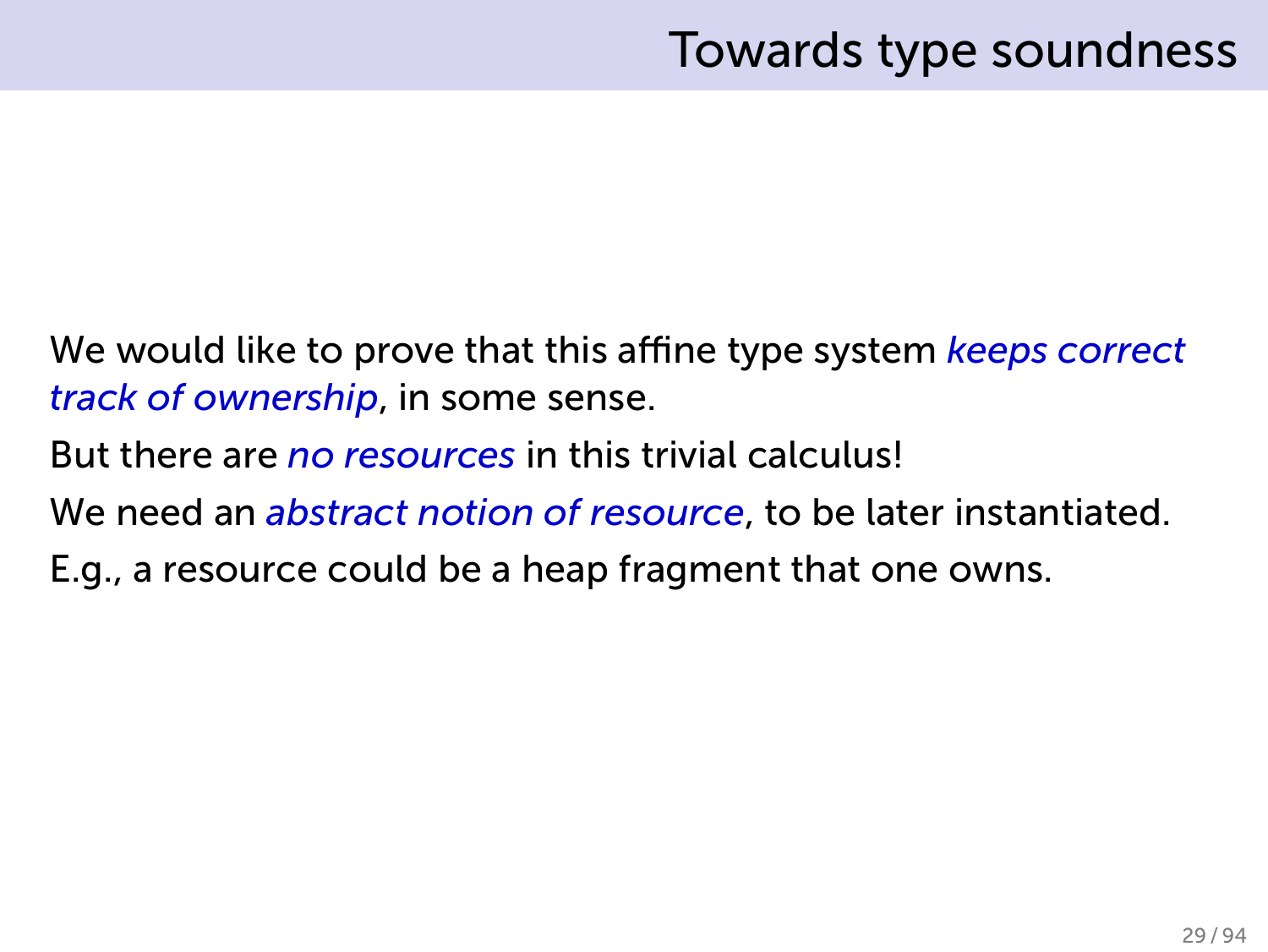We need some tools to reason abstractly about resources.

*R resource e.g., an instrumented heap fragment maps every address to*  $\frac{1}{2}$ *, N, X v, or D v*  $R_1 \star R_2$  *conjunction e.g., requires separation at mutable addresses requires agreement at immutable addresses R*b *duplicable core e.g., throws away mutable addresses keeps immutable addresses*  $R_1 \triangleleft R_2$  *tolerable interference (rely) e.g., allows memory allocation*

We also need a *consistency* predicate *R ok*.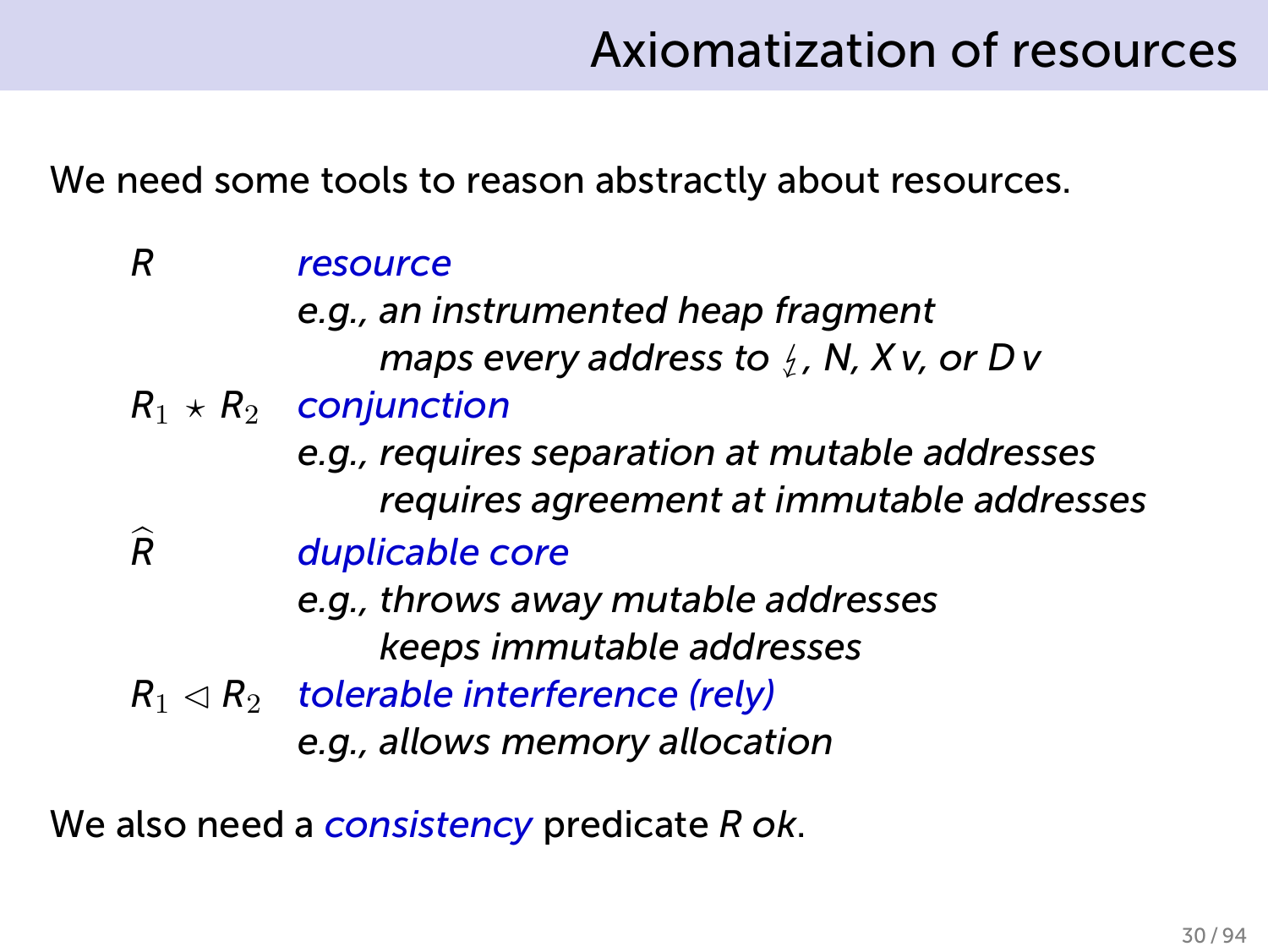# Axiomatization of resources

- Star *⋆* is commutative and associative.
- $R_1 \star R_2$  *ok* implies  $R_1$  *ok*.
- $R + \widehat{R} = R$ .
- $R_1 \times R_2 = R$  and R ok imply  $\widehat{R_1} = \widehat{R}$ .
- $R \times R = R$  implies  $R = \widehat{R}$ .
- $\hat{R} + \hat{R} = \hat{R}$
- $R \triangleleft R$ .
- $R_1$  *ok* and  $R_1 \triangleleft R_2$  imply  $R_2$  *ok*.
- $R_1 \triangleleft R_2$  implies  $\widehat{R_1} \triangleleft \widehat{R_2}$ .
- rely preserves splits:

$$
\frac{R_1 \times R_2 \triangleleft R'}{\exists R'_1 R'_2, R'_1 \times R'_2 = R' \land R_1 \triangleleft R'_1 \land R_2 \triangleleft R'_2}
$$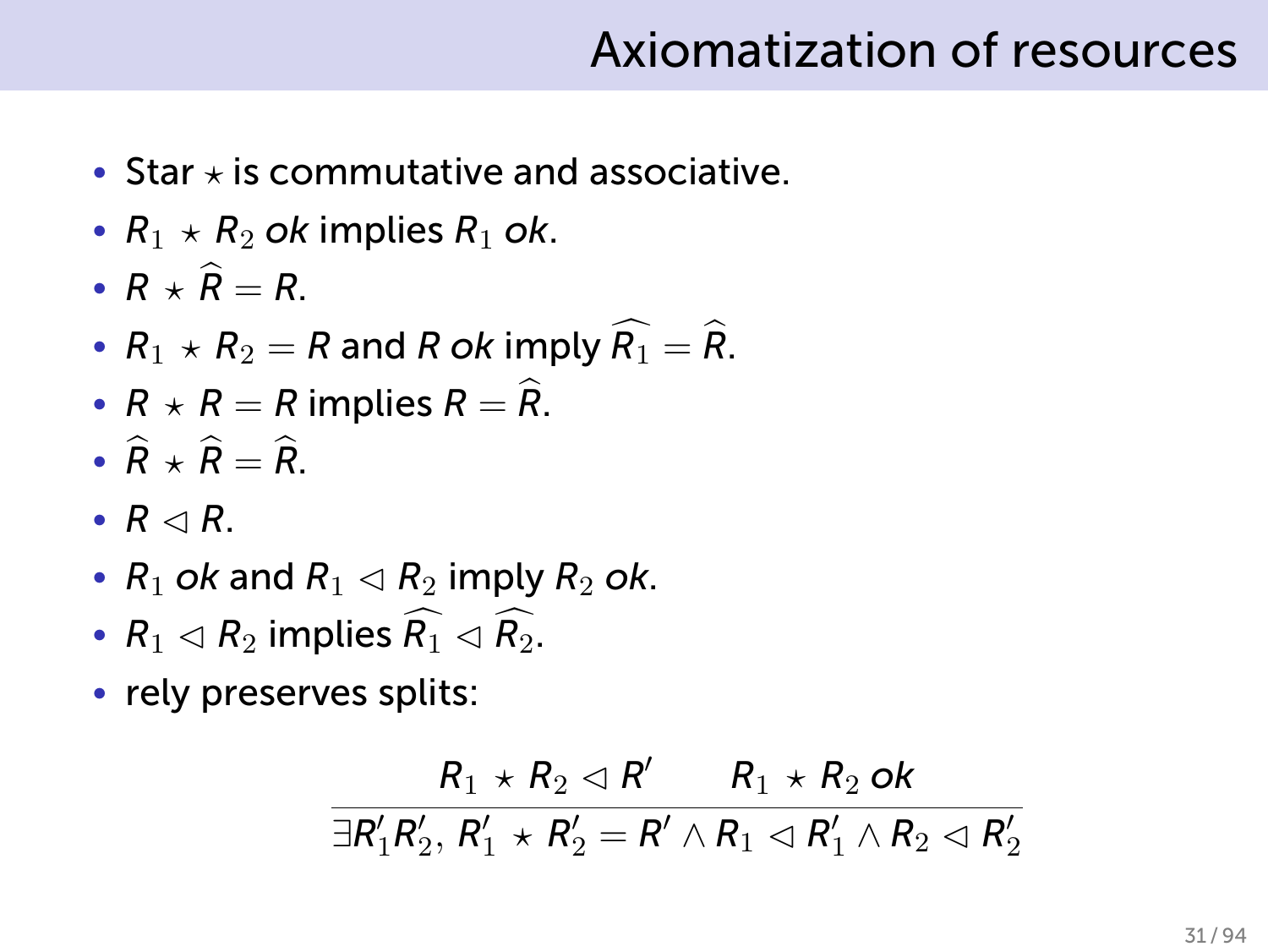# Technical note

In Coq, a *type class* of *monotonic separation algebras*. Currently 7 instances, and combinations thereof! You want *⋆* to be represented as a *total function*. Thomas Braibant's *AAC* plugin is very useful.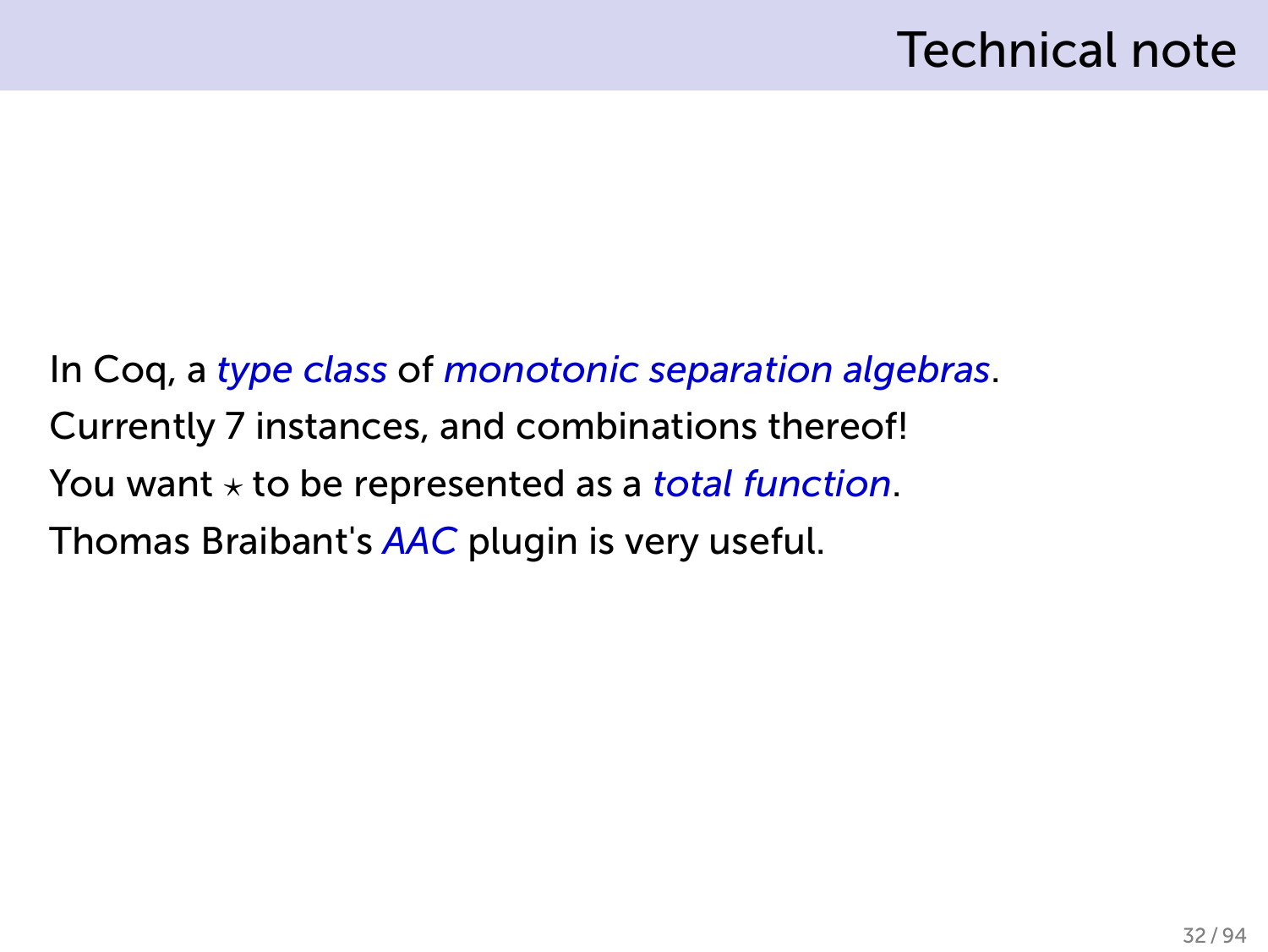We assume a notion of *agreement* between a machine state *s* and a resource *R*:

#### *s ∼ R*

E.g., if *s* is a heap and *R* an instrumented heap (fragment), then they must agree on the content of every address.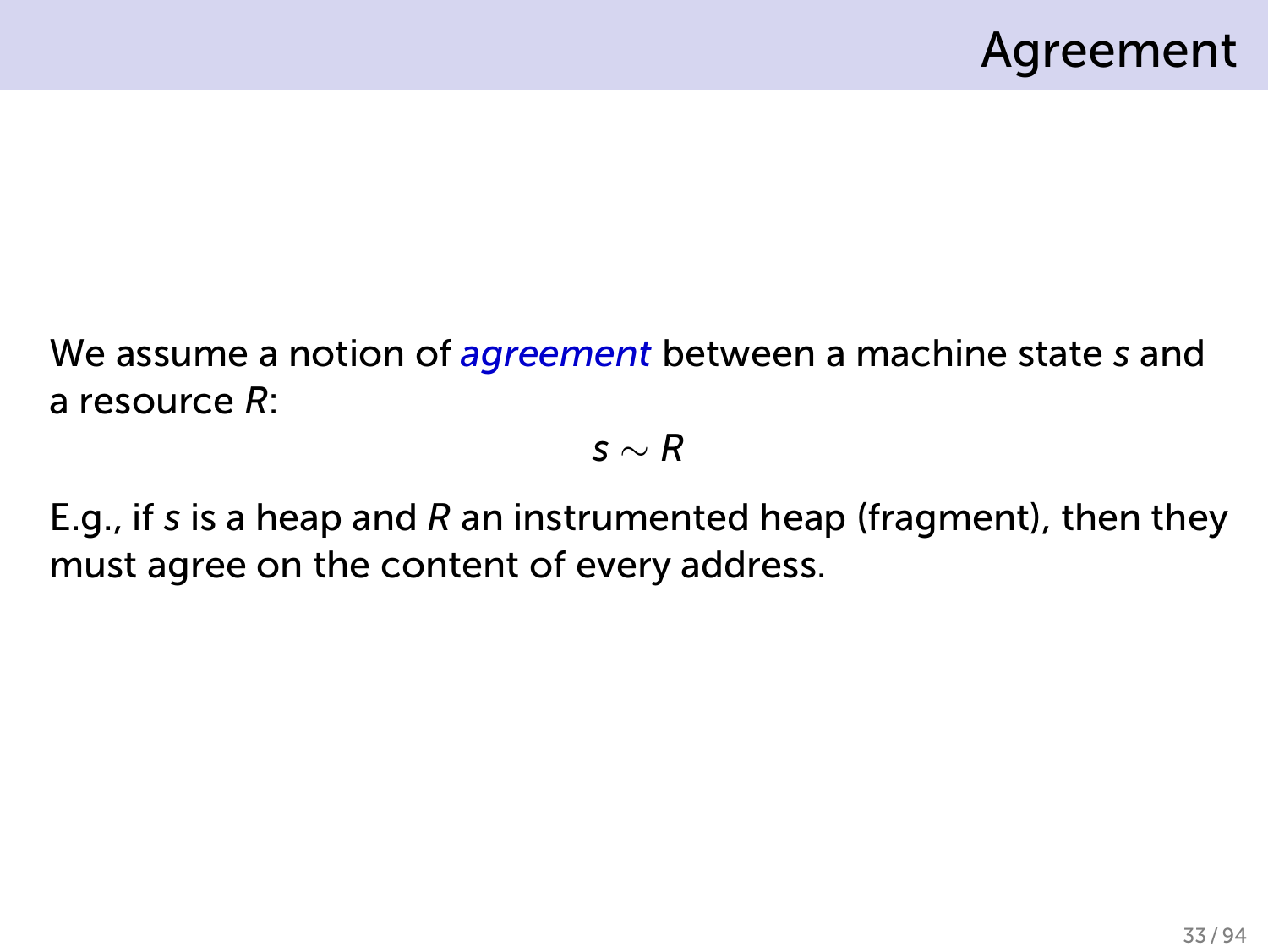# Typing judgements with resources

A typing judgement about a *running* thread must be parameterized with a resource *R*:

*R, K, P ⊢ t* : *T*

It reflects the thread's *view* of the machine state.

Its partial knowledge of, and assumptions about, the global state.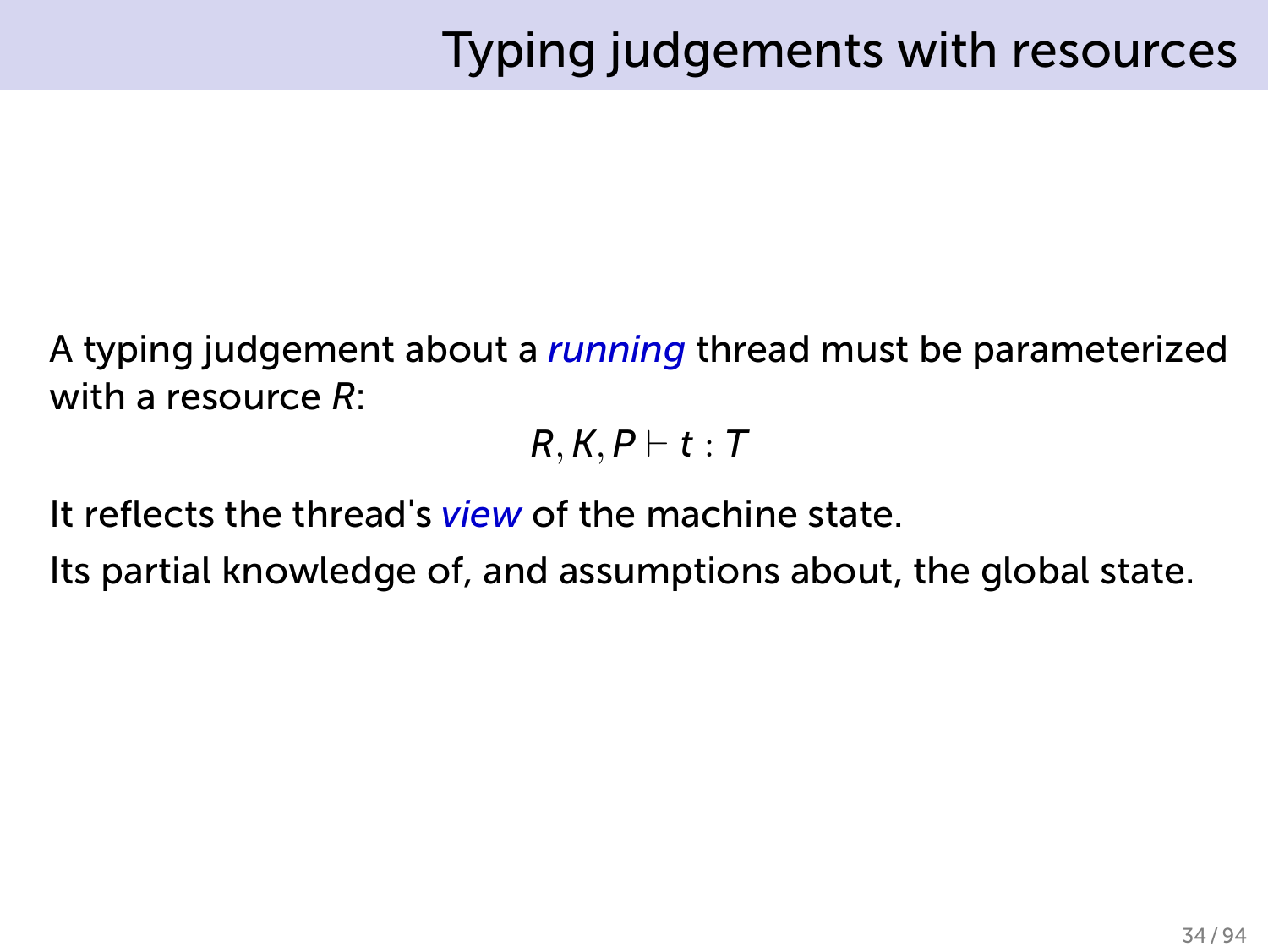The previous typing rules are extended with a parameter *R*. The extension is non-trivial in two cases:

$$
\frac{\widehat{R}; K, x : \text{value}; P * x \text{ @ } T \vdash t : U}{R; K; (\text{duplicable } P) * P \vdash \lambda x. t : T \rightarrow U}
$$

 $R_2$ ; *K*;  $P_1 * P_2 \vdash t : T$  $R_1$ ; *K* ⊩  $P_1$  $R_1 \star R_2$ ; *K*;  $P_2 \vdash t : T$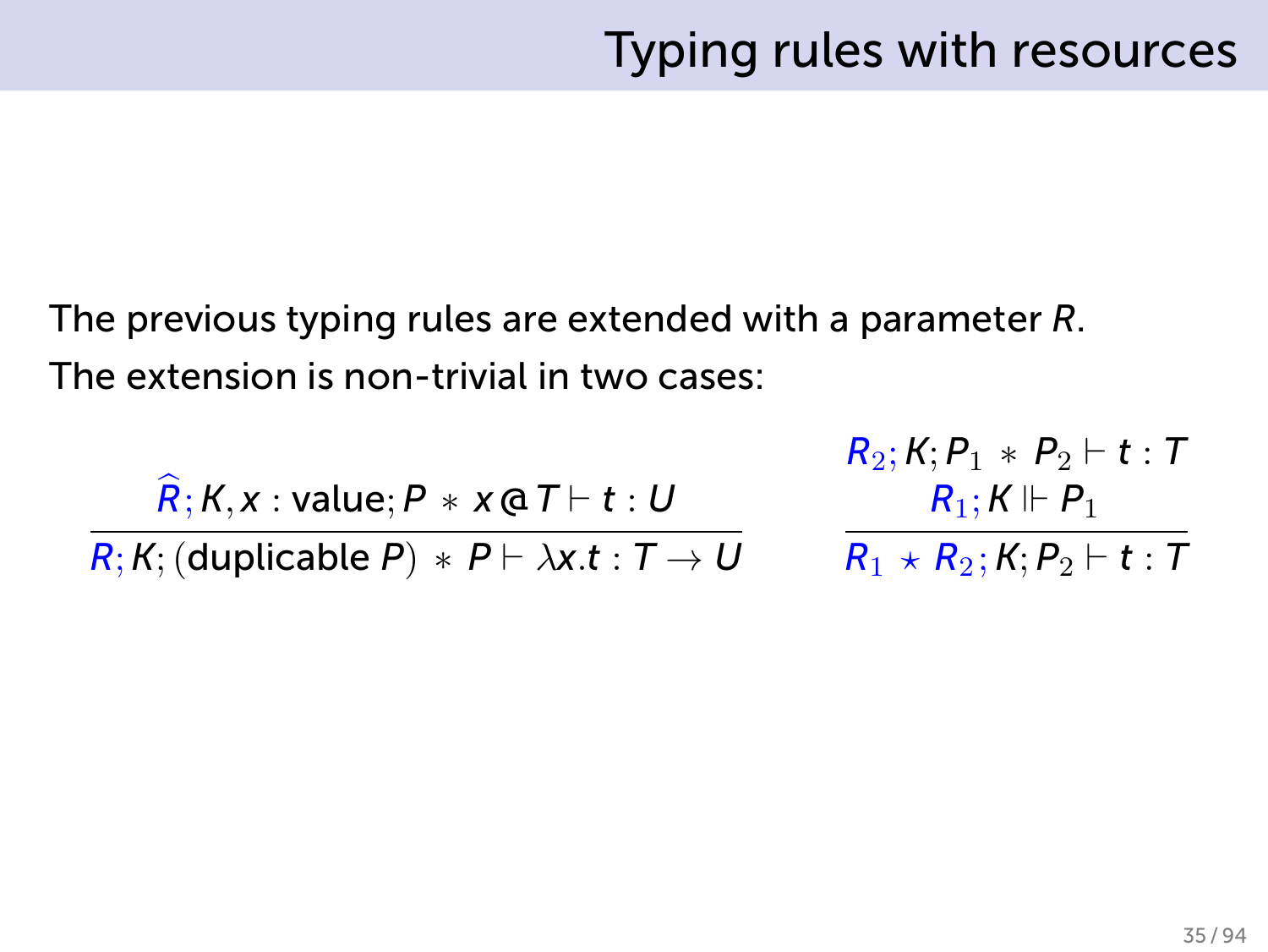*R*<sub>2</sub>; *K*; *P*<sub>1</sub> *∗ P*<sub>2</sub> *⊢ t* · *T* 

The previous typing rules are extended with a parameter *R*. The extension is non-trivial in two cases:

| $\hat{R}; K x : value; P * x \text{ a } T \vdash t : U$                                 | $R_1; K \Vdash P_1$ |
|-----------------------------------------------------------------------------------------|---------------------|
| $R; K; (duplicable P) * P \vdash \lambda x.t : T \rightarrow U$                         | $R_1; K \Vdash P_1$ |
| one owns R when the function is defined but only $\hat{R}$ when the function is invoked |                     |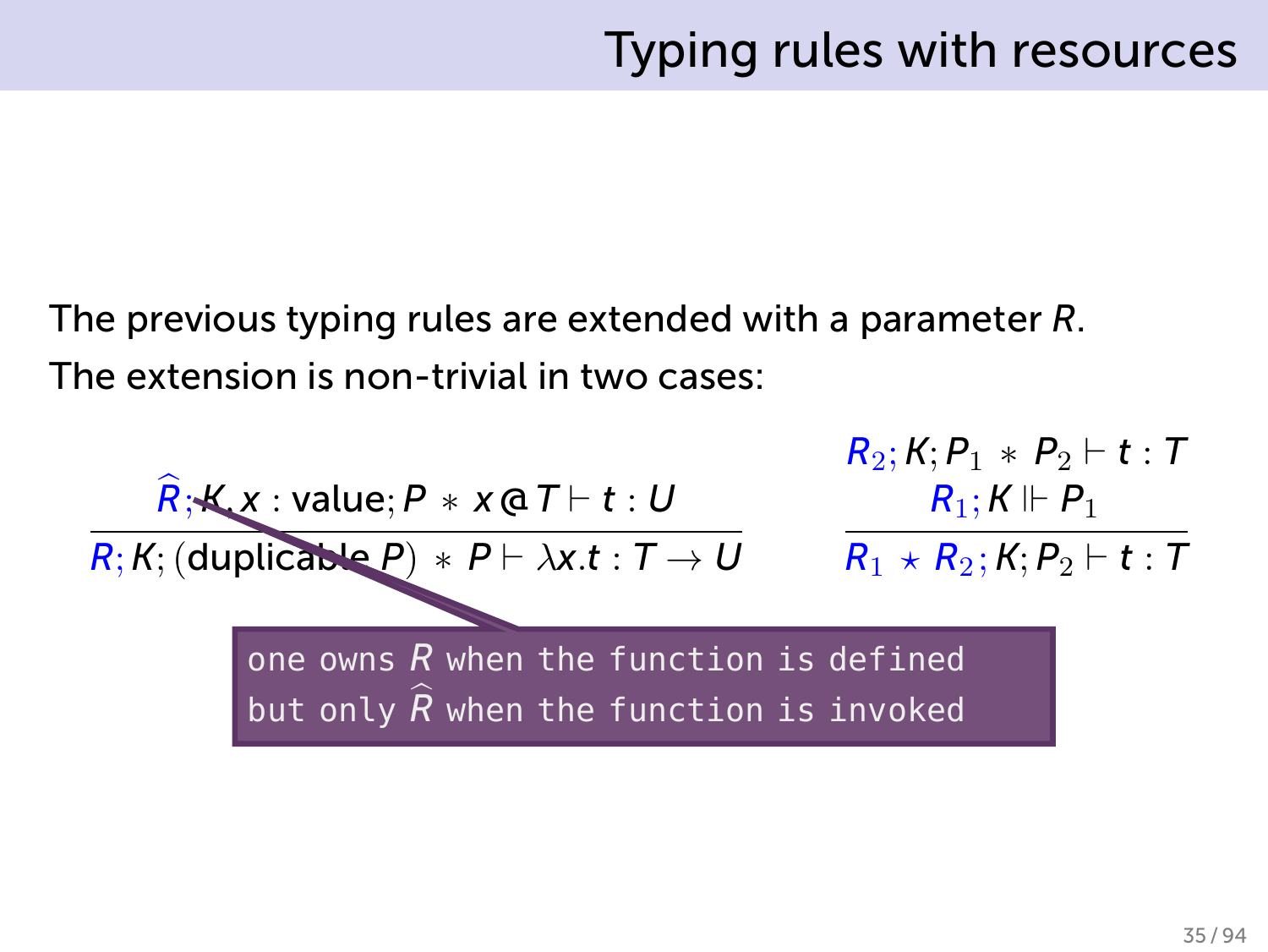The previous typing rules are extended with a parameter *R*. The extension is non-trivial in two cases:

$$
R_2; K; P_1 * P_2 \vdash t : T
$$
\n
$$
\overbrace{R; K; (\text{duplicable } P) * P \vdash \lambda x.t : T \rightarrow U}_{\text{if a typing rule has two premises}}
$$
\n
$$
R_1; K \Vdash P_1
$$
\n
$$
\overbrace{R \rightarrow k R_2; K; P_2 \vdash t : T}_{\text{if a typing rule has two premises}}
$$
\n
$$
R_2; K; P_1 * P_2 \vdash t : T
$$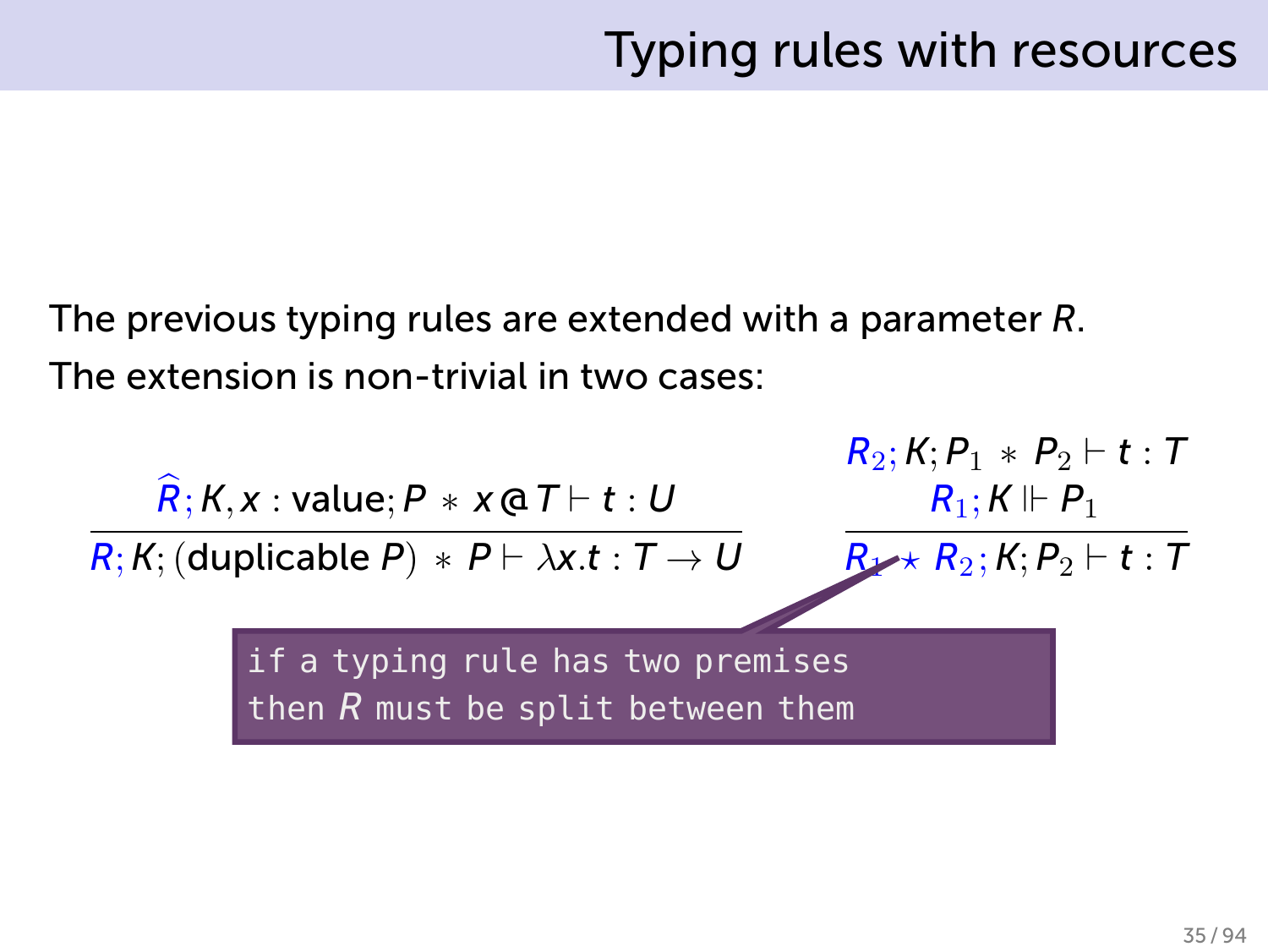The previous typing rules are extended with a parameter *R*. The extension is non-trivial in two cases:

$$
\begin{array}{ccc}\n\widehat{R}; K, x: \text{value}; P * x \in T \vdash t: U & R_1; K \vdash P_1 & F_2 \vdash t: T \\
\hline\nR; K; (\text{double } P) * P \vdash \lambda x. t: T \rightarrow U & R_1; K \vdash P_1 & \\
 & \downarrow \quad R_2; K; P_2 \vdash t: T \\
 & \downarrow \quad R_1 \text{ justifies } P_1 & \\
 & \downarrow \quad R_2 \text{ with } R_1 \text{ with } P_2 \text{ with } P_1\n\end{array}
$$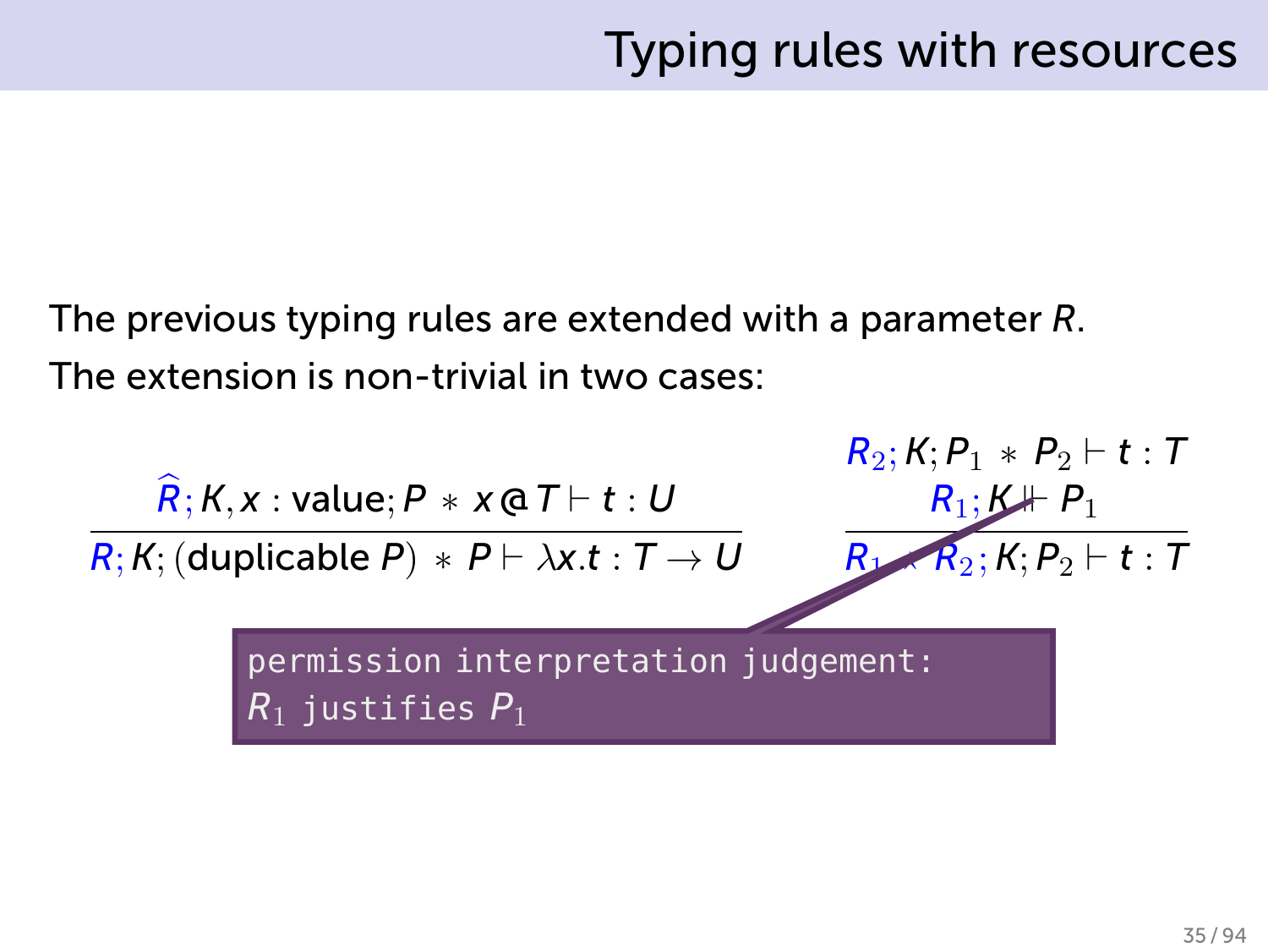The judgement  $R; K \Vdash P$  gives meaning to permissions.

It is analogous to the semantics of separation logic, *h* ⊩ *F*.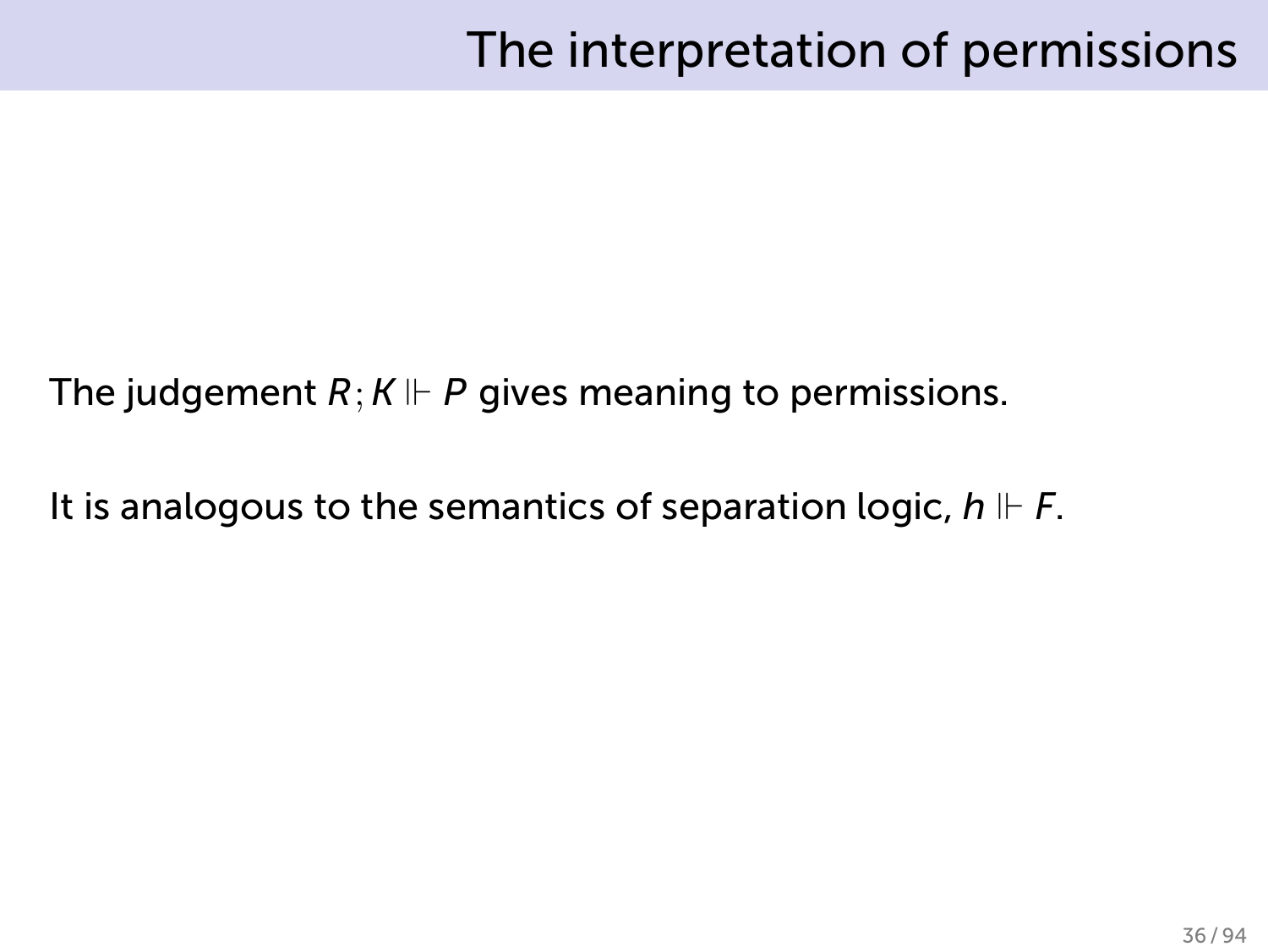

The judgement  $R, K \Vdash P$  gives meaning to permissions.

It is analogous to the semantics of separation logic, *h* ⊩ *F*.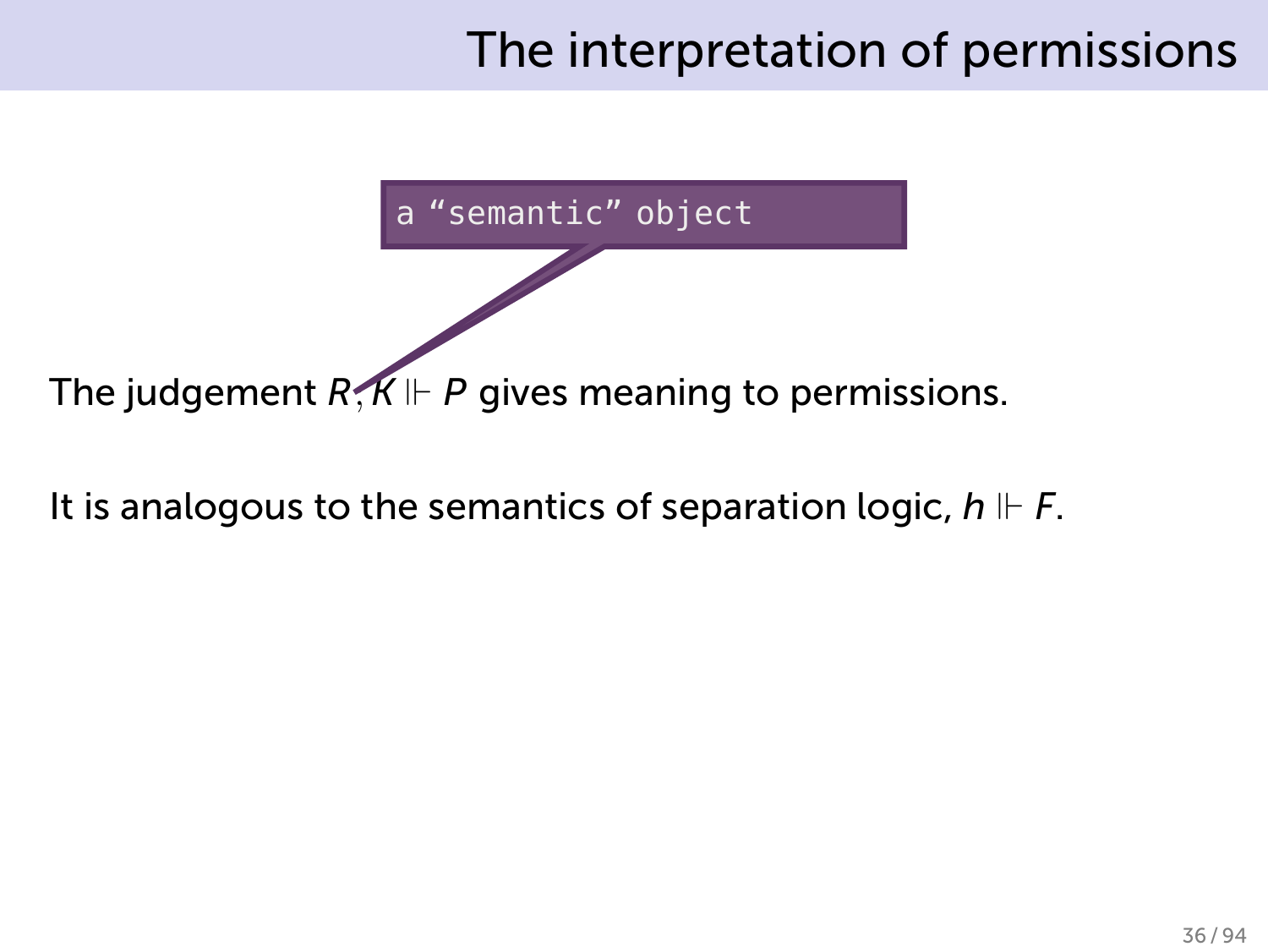

It is analogous to the semantics of separation logic, *h* ⊩ *F*.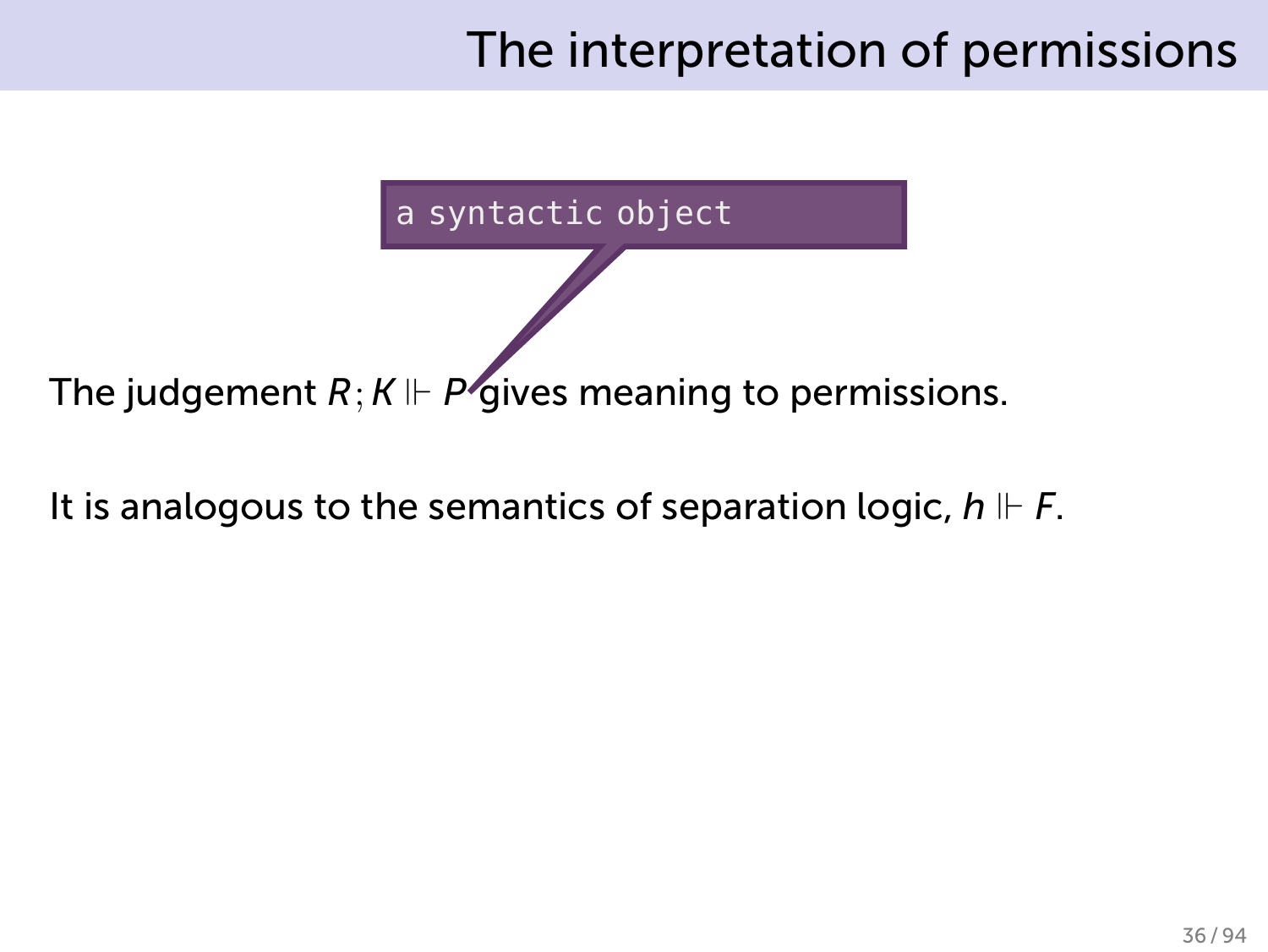$$
R_1; K; P \Vdash v : T
$$
\n
$$
R_2; K \Vdash P
$$
\n
$$
R_1 \star R_2; K \Vdash v \text{ or } R; K \Vdash \text{empty}
$$
\n
$$
R_1 \star R_2; K \Vdash v \text{ or } R_2; K \Vdash v \text{ or } R_1 \star R_2; K \Vdash P_1 \star P_2
$$
\n
$$
\theta \text{ is duplicate}
$$
\n
$$
R; K; X: \kappa \Vdash P
$$
\n
$$
R; K \Vdash \forall x: \kappa. P
$$
\n
$$
R; K \Vdash \exists x: \kappa. P
$$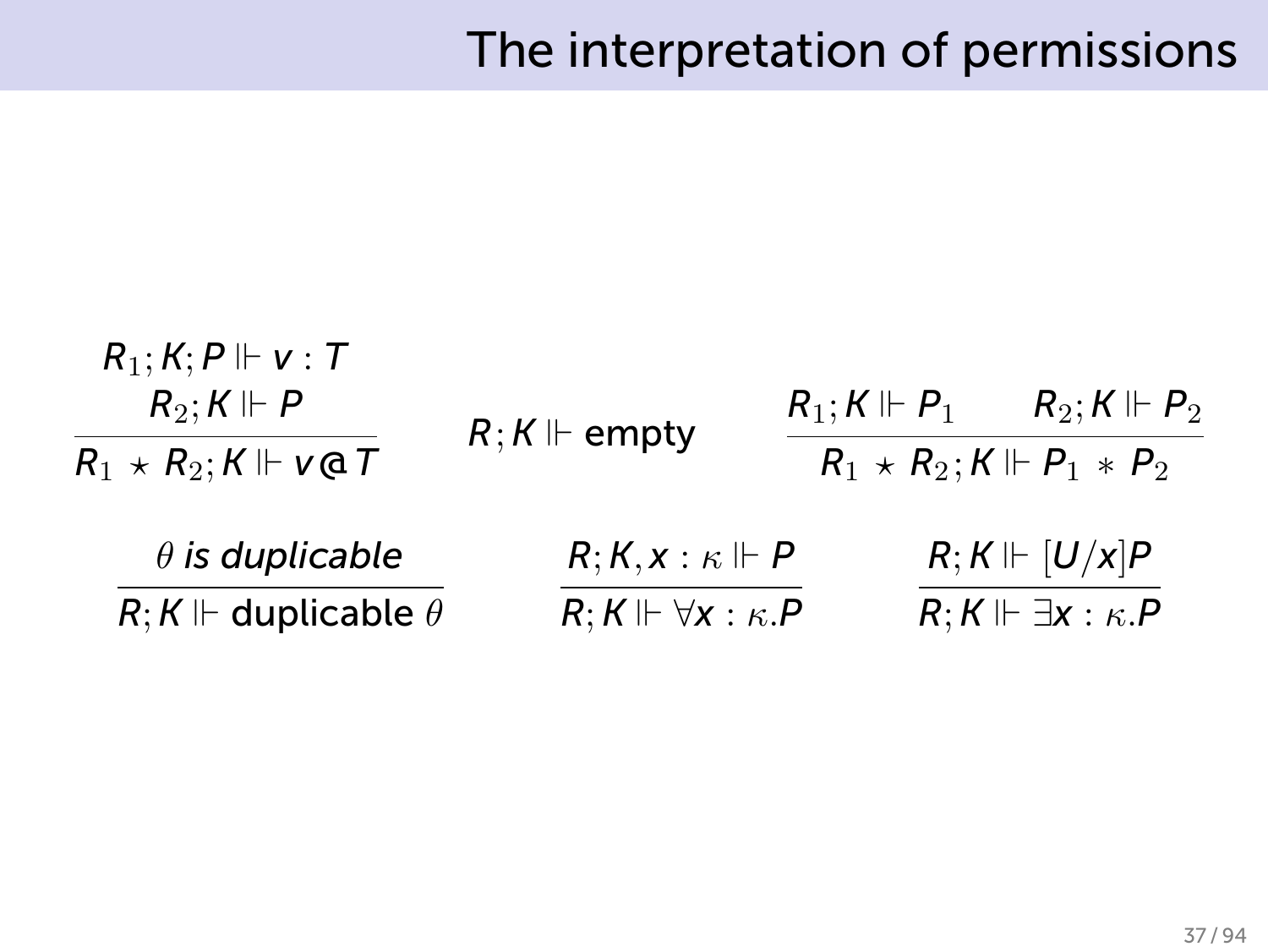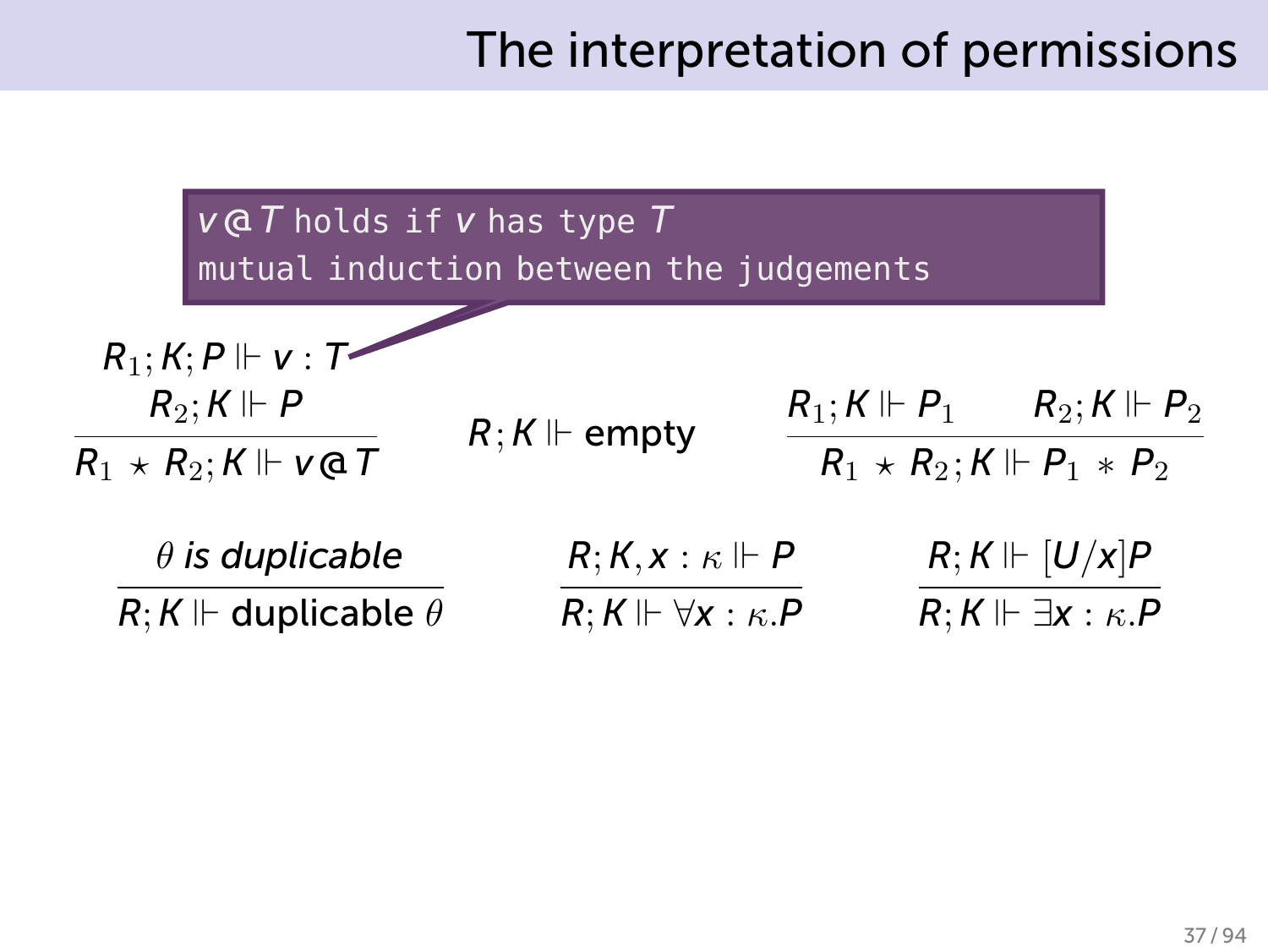$R_1; K; P \Vdash v : T$  $R_2$ ; *K* ⊩ *P*  $R_1 \star R_2$ ; *K* ⊩ *v* **a** *T R* . ; *K* ⊩ empty  $R_1$ ;  $K \Vdash P_1$  *R*<sub>2</sub>;  $K \Vdash P_2$  $R_1 \times R_2$ ;  $K \Vdash P_1 \times P_2$ *θ is duplicable* .  $R$ ; *K* ⊩ duplicable  $\theta$  $R$ ;  $K$ ,  $\mathsf{x}$   $:$   $\kappa$   $\Vdash$   $P$ *R*; *K* ⊩ *∀x* : *κ.P R*; *K* ⊩ [*U*/*x*]*P R*; *K* ⊩ *∃x* : *κ.P* we require a "canonical" derivation of *v* : *T* i.e., one that does not use Sub or ExistsElim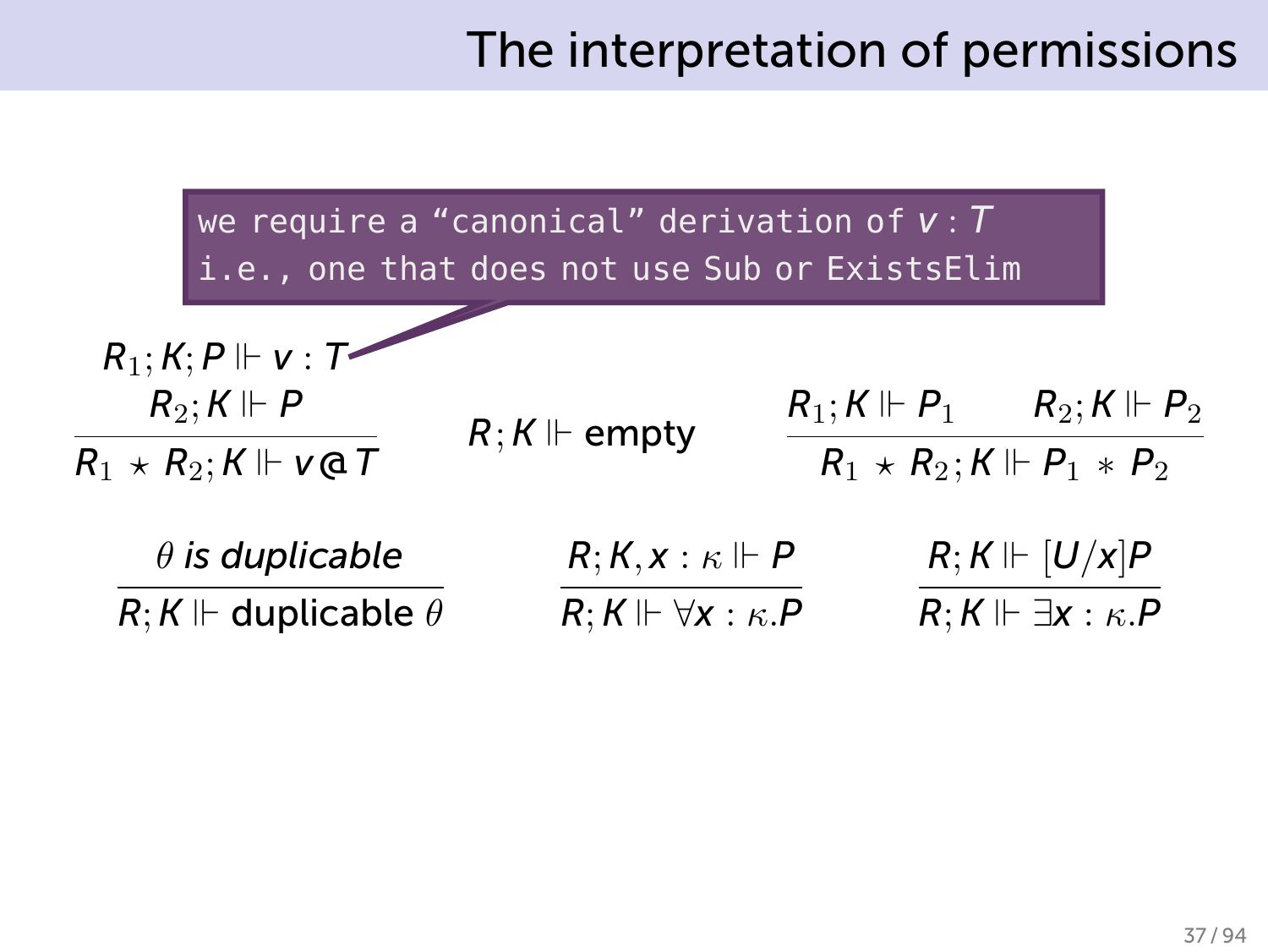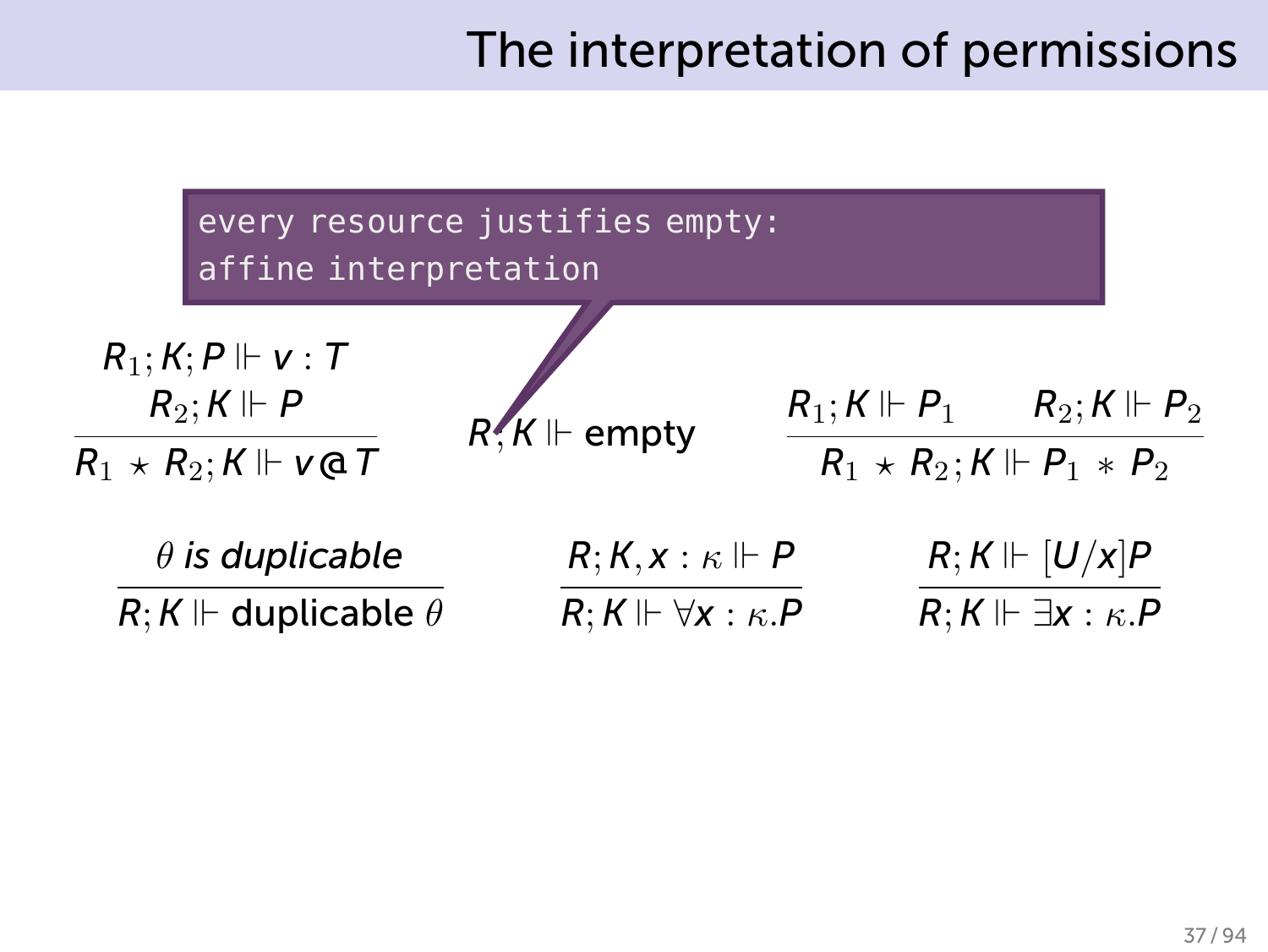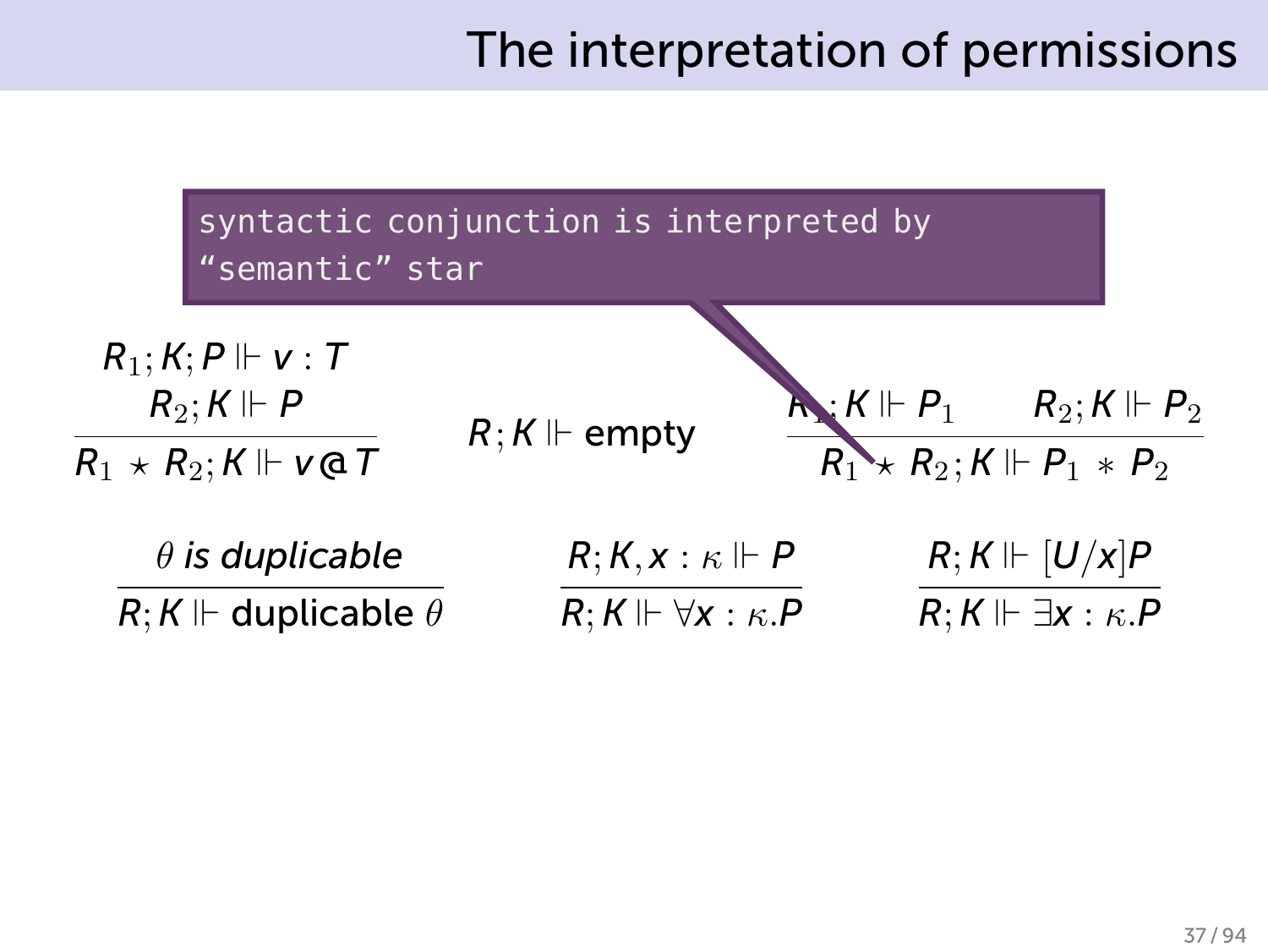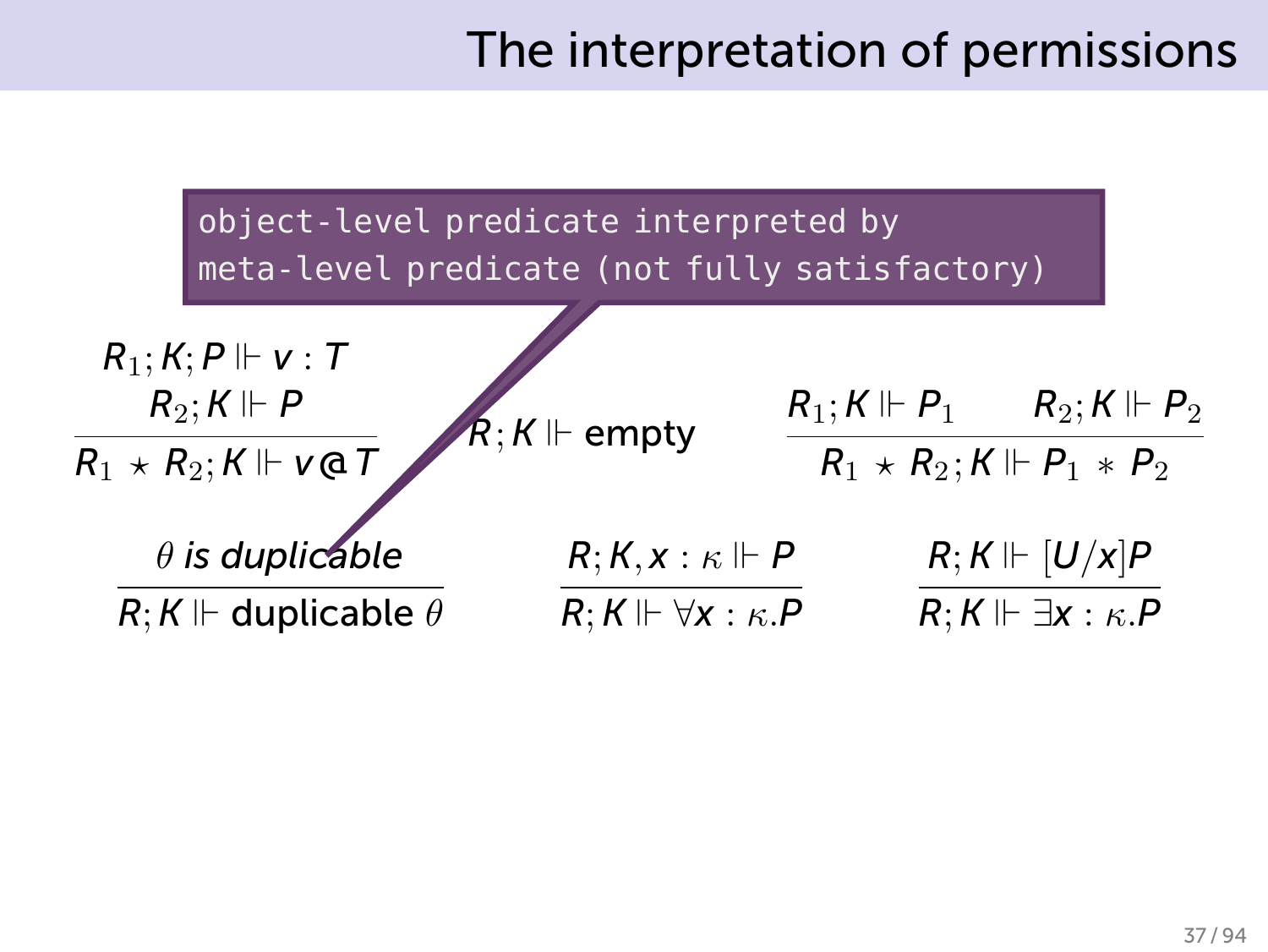### The kernel

#### The path to type soundness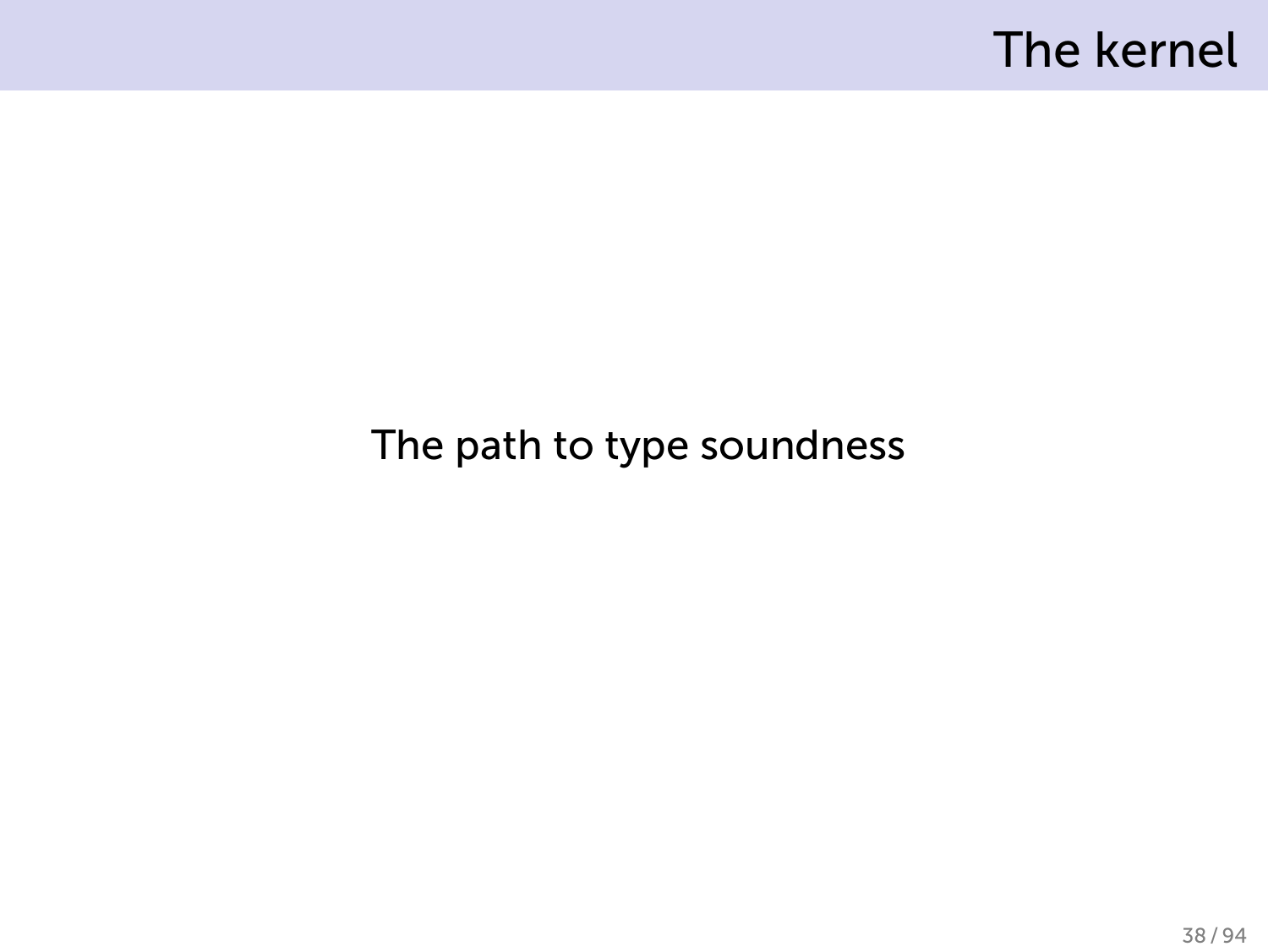## Road map

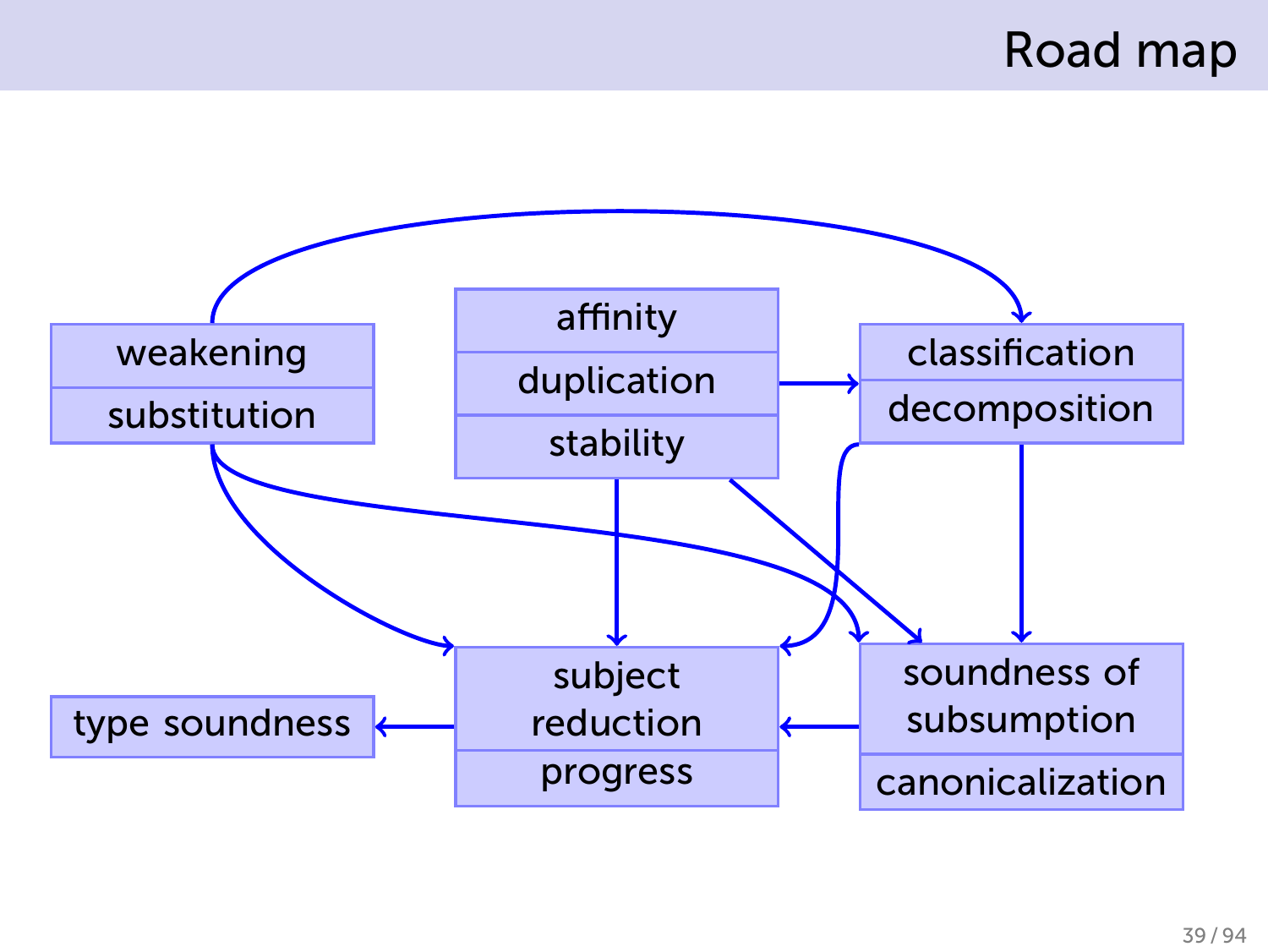#### Lemma (Substitution)

*Let κ be* value*,* type*, or* perm*. Typing is preserved by the substitution of an element u of kind κ for a variable of kind κ.*

> $R; K, x: \kappa; P \vdash t: T$ *R*;  $K$ ;  $[u/x]P$  *⊢*  $[u/x]$ *t* :  $[u/x]T$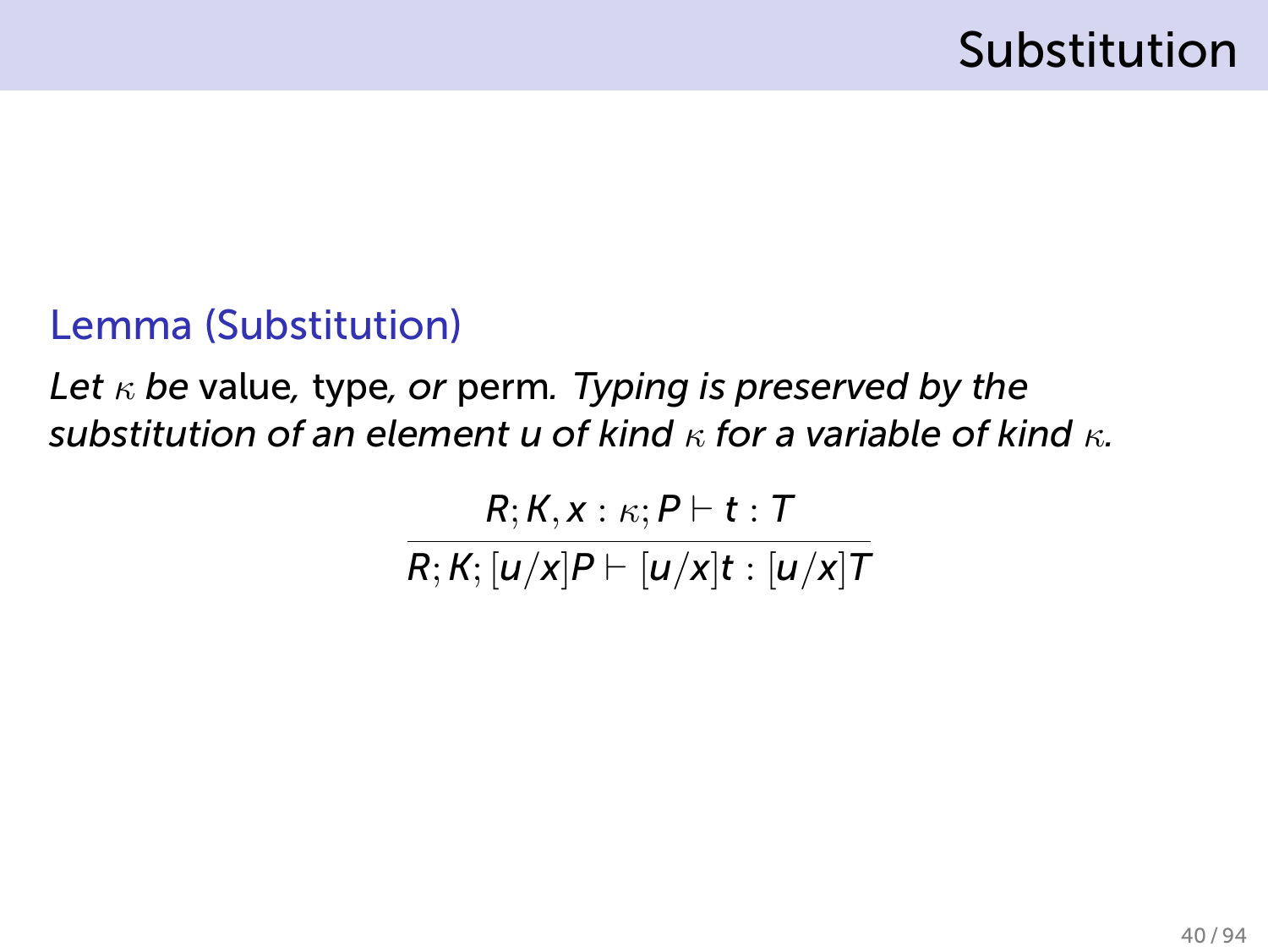### Technical note

#### The proof of this lemma involves 92 cases (as of now)...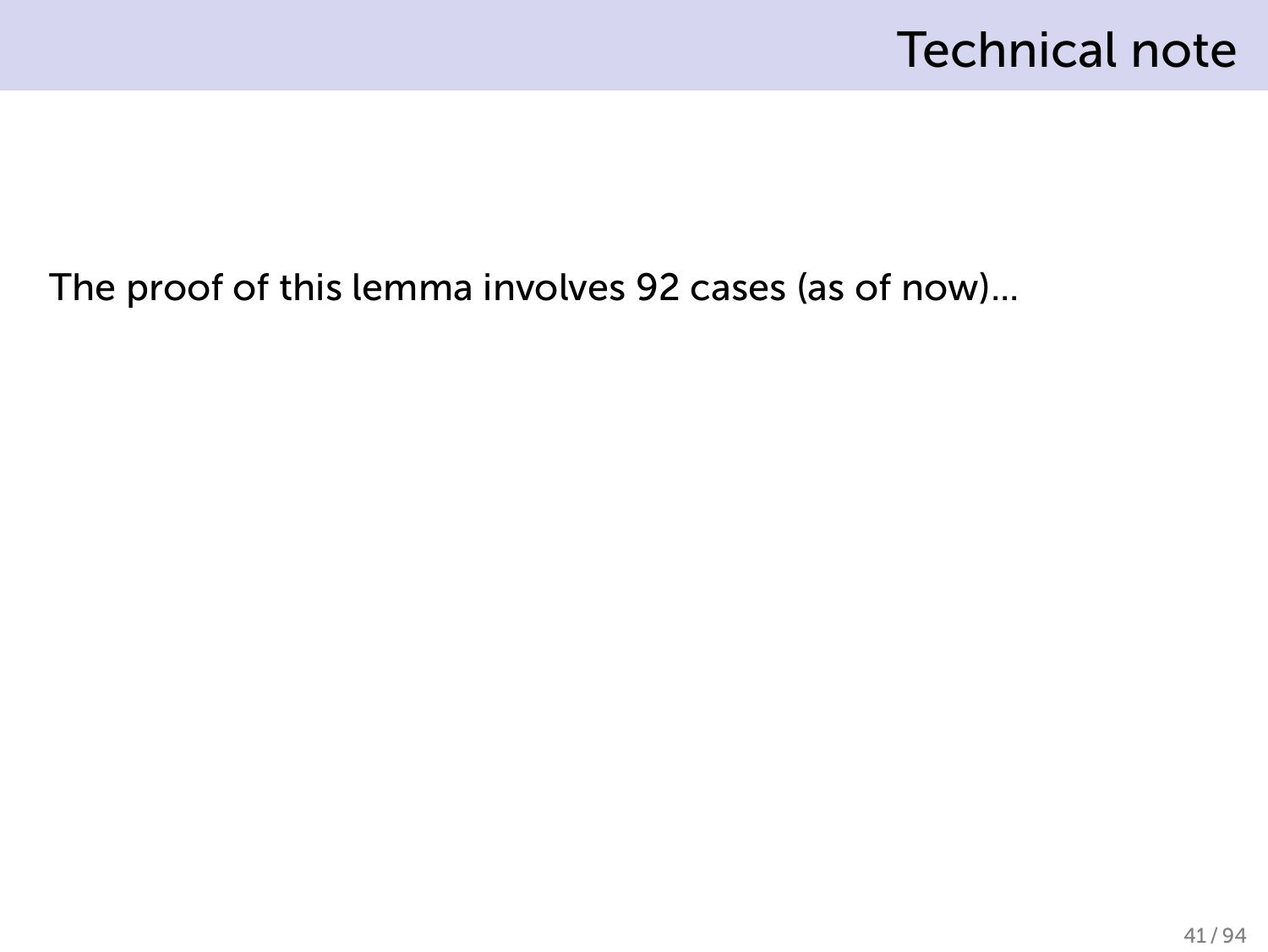# Technical note

The proof of this lemma involves 92 cases (as of now)... ... and the proof script takes up 4 lines.

apply the great mutind; intros; subst; simpl subst goal; try closed; try econstructor (solve [ eauto 7 with insert\_insert insert\_concat lift subst subst subst j substitution ]).

Of course, the hint databases must be carefully crafted.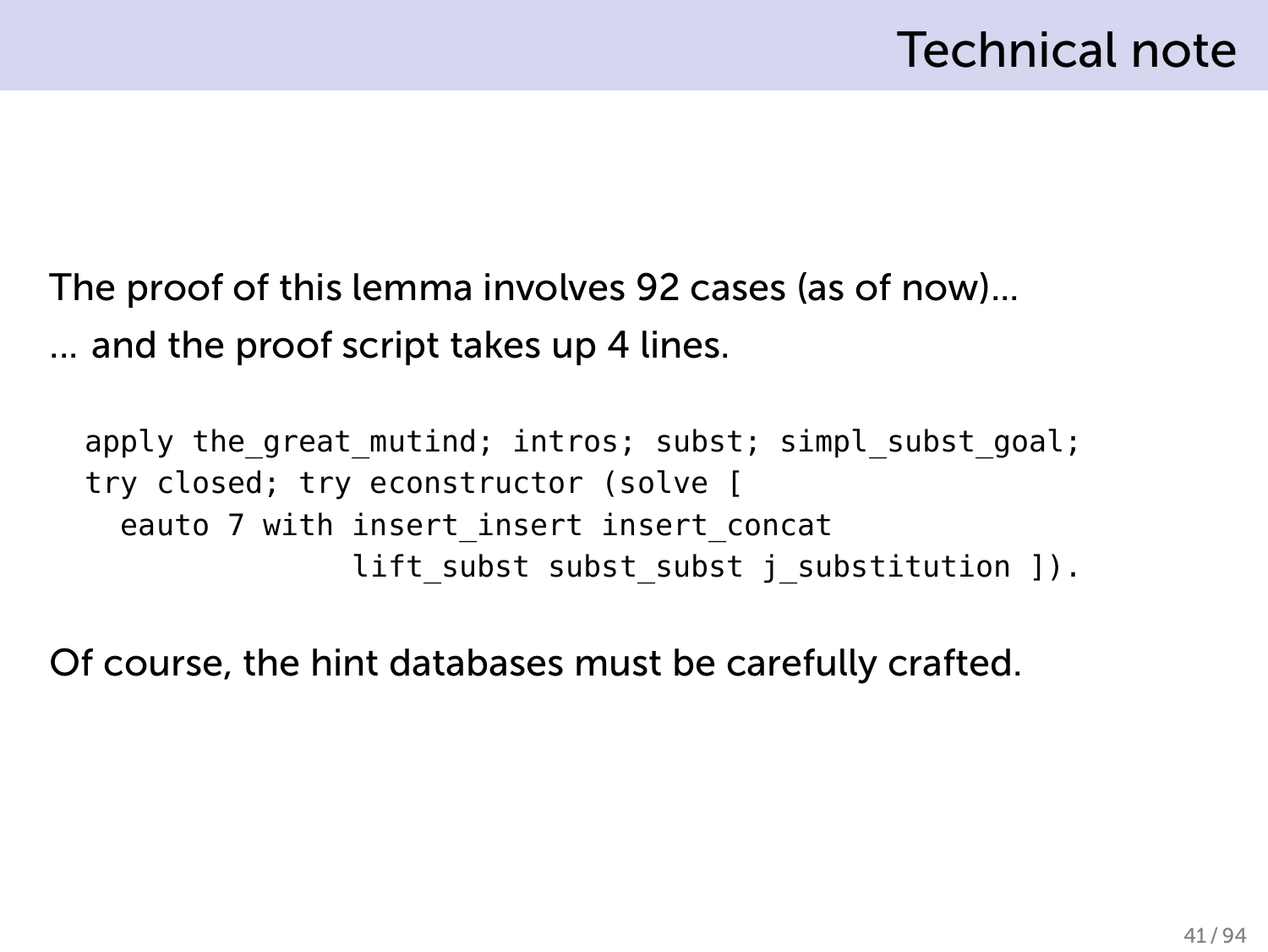One must sometimes reason by induction on the *size* of a type derivation.

The typing judgement is indexed with a natural integer.

We prove that substitution is size-preserving.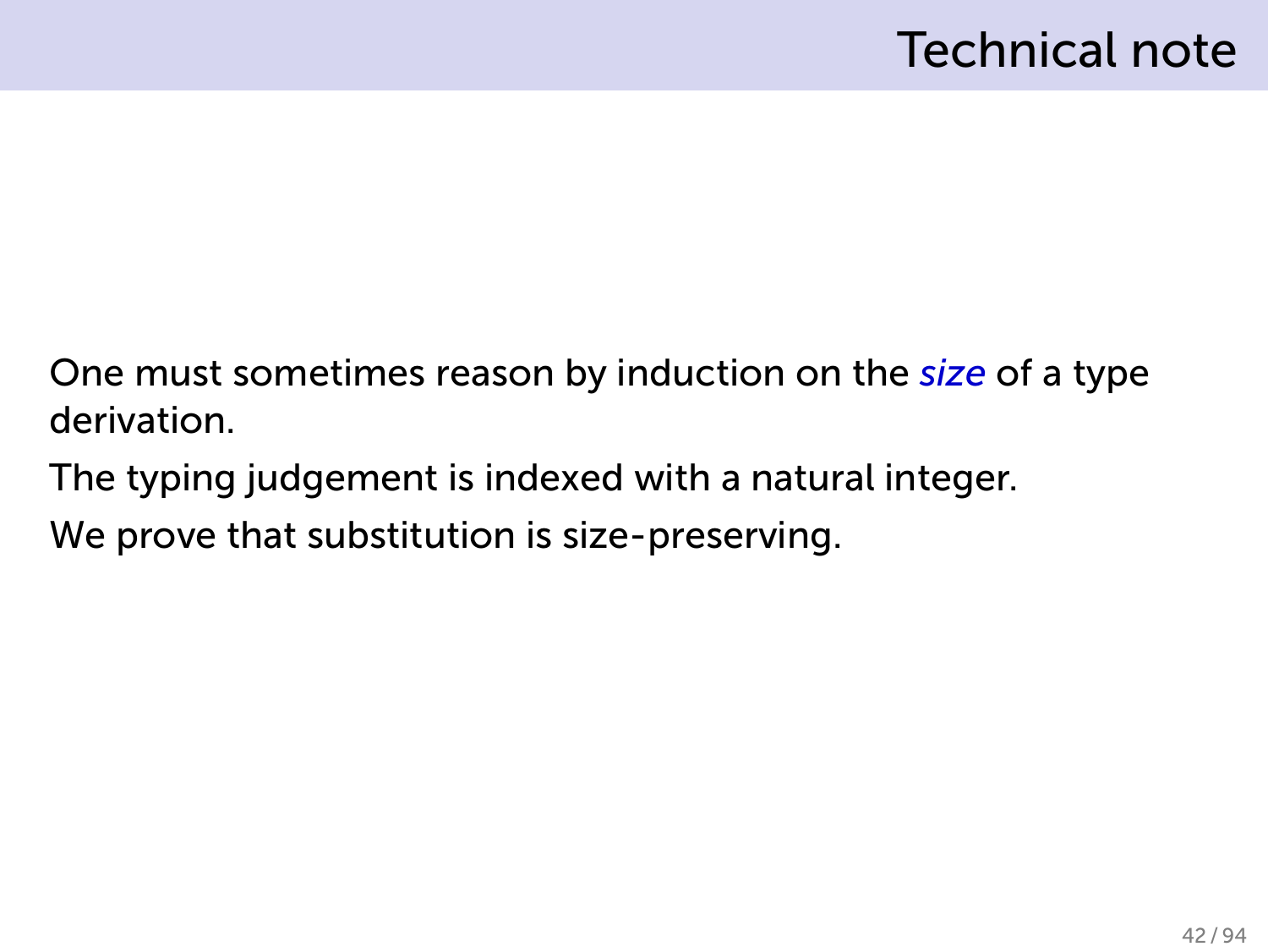

#### Lemma (Affinity)

*Typing is preserved under the addition of unnecessary resources.*

 $R_1; K; P \vdash t : T$   $R_1 \star R_2$  *ok*  $R_1 \times R_2$ ; *K*; *P*  $\vdash t : T$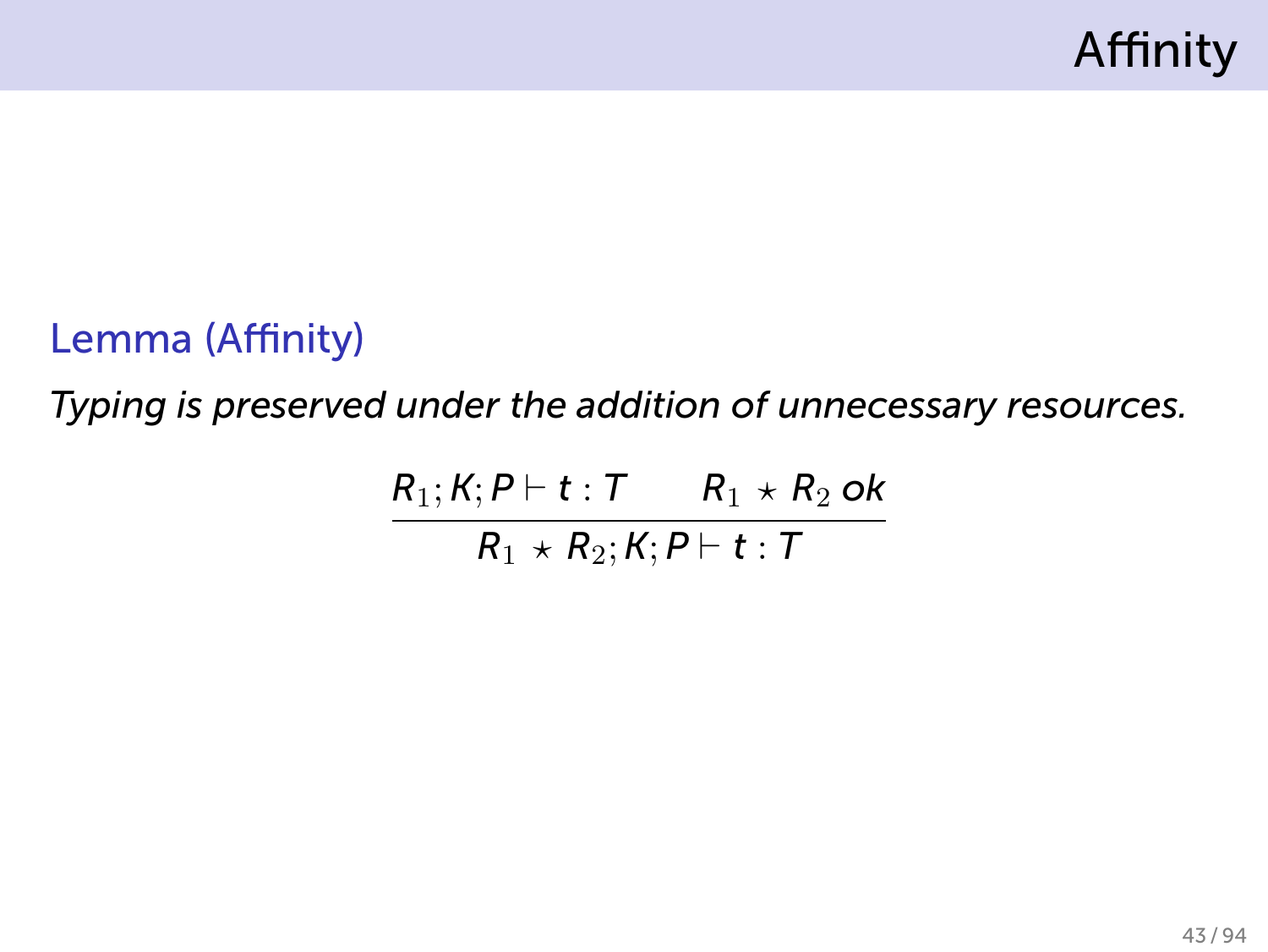#### Lemma (Duplication)

*Duplicable permissions can be justified by duplicable resources.*

$$
\frac{R; K \Vdash P \qquad R \text{ ok} \qquad P \text{ is duplicate}}{\widehat{R}; K \Vdash P}
$$

The proof was difficult. Miraculous result?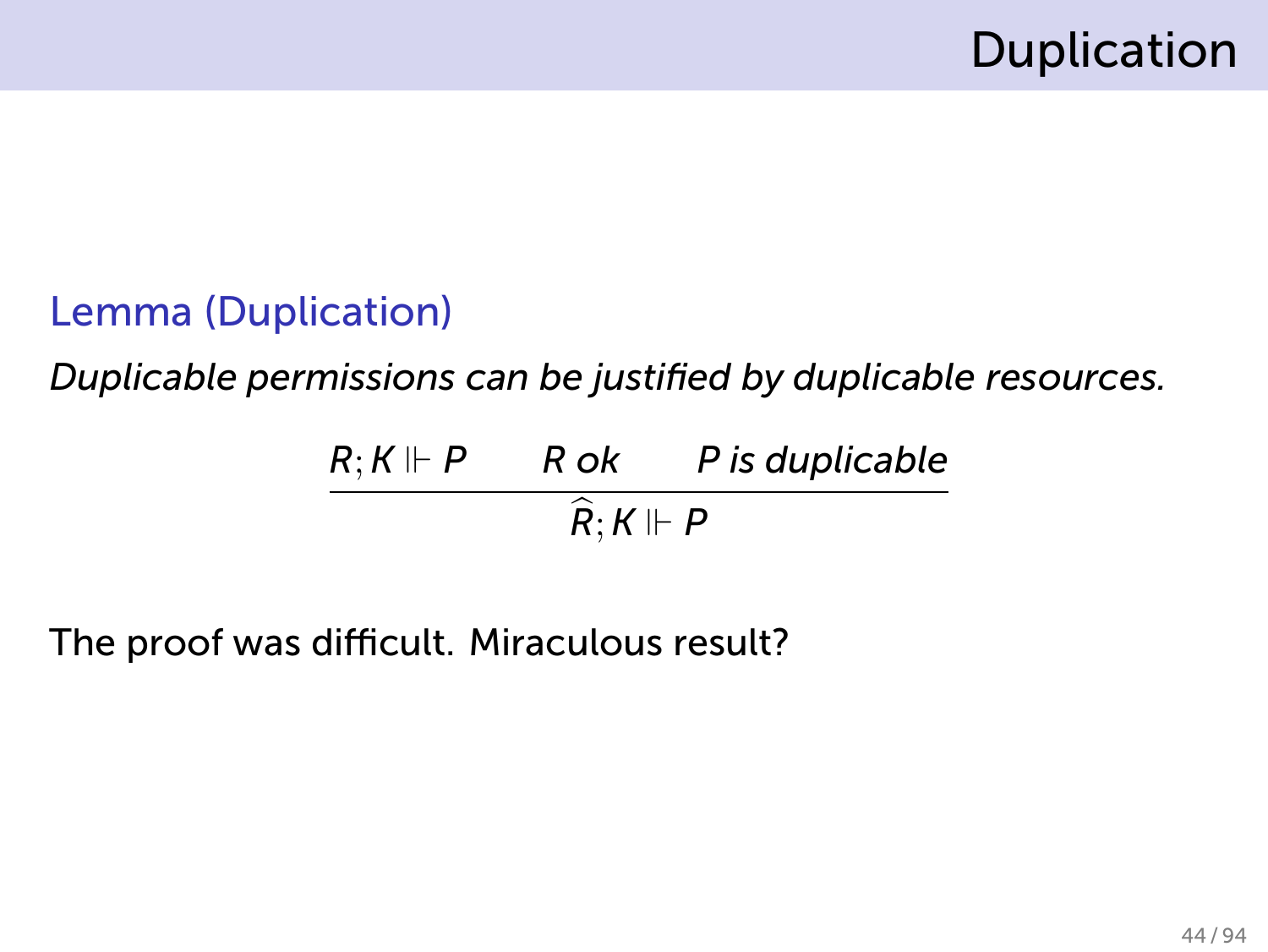

#### Lemma (Stability)

#### *Typing is preserved by tolerable interference* ◁*.*

 $R_1; K; P \vdash t : T$   $R_1$  *ok*  $R_1 \triangleleft R_2$ *R*2; *K*; *P ⊢ t* : *T*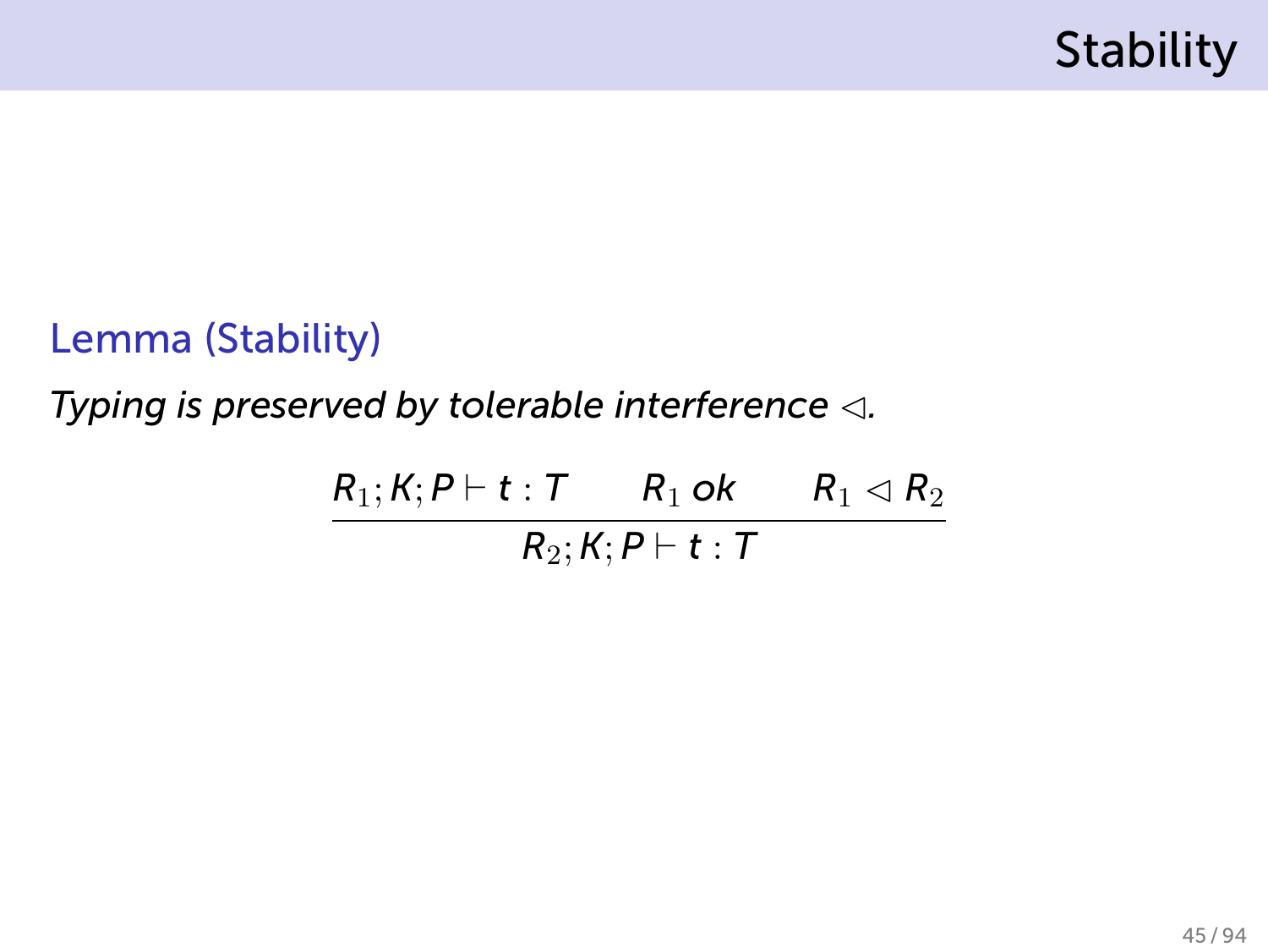#### One such lemma per type constructor. For functions:

#### Lemma (Classification)

*Among the values, only λ-abstractions admit a function type.*

 $R; K \Vdash v \mathfrak{a} \tau \rightarrow U$ *∃x, ∃t, v* = *λx.t*

Easy to prove, because the hypothesis is a *canonical* derivation.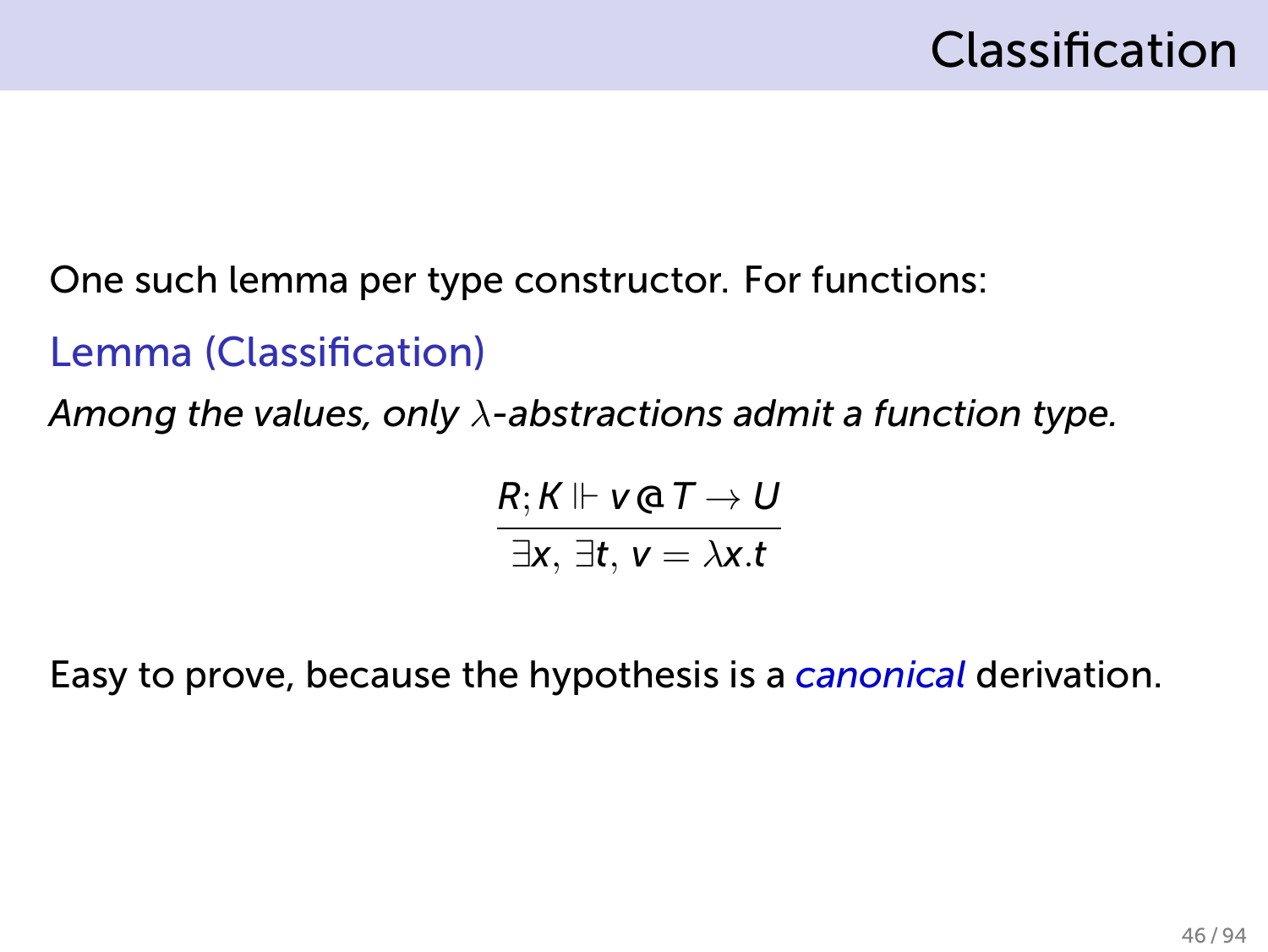#### One such lemma per type constructor. For functions:

#### Lemma (Decomposition)

*If λx.t has type T → U, then t has type U under the assumption x* @ *T.*

$$
\frac{R; K \Vdash \lambda x. t \mathfrak{a} \mathcal{T} \to U \qquad R \text{ ok}}{\widehat{R}; K, x : \text{value}; x \mathfrak{a} \mathcal{T} \vdash t : U}
$$

Easy to prove, because the hypothesis is a *canonical* derivation.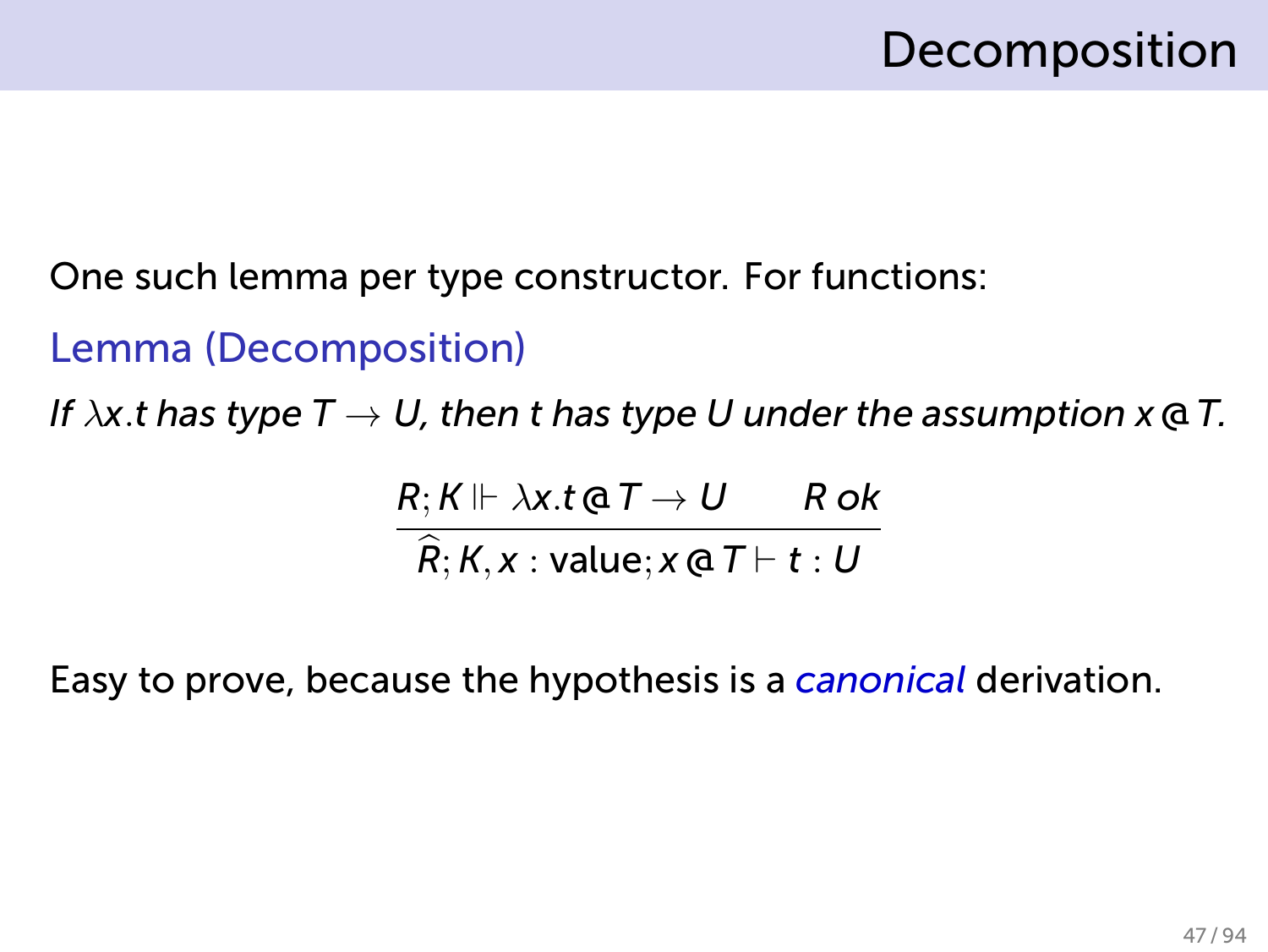#### Lemma (Soundness of subsumption)

*Permission subsumption is sound:*

$$
\frac{K\vdash P\leq Q\qquad R; K\Vdash P\qquad R\text{ ok}}{R; K\Vdash Q}
$$

 $R$ ;  $K \Vdash P$  is canonical: classification and decomposition apply. The *only* lemma where the subsumption rules play a role. Only *one case* per subsumption rule. It is easy to add new rules. A form of "semantic subtyping"?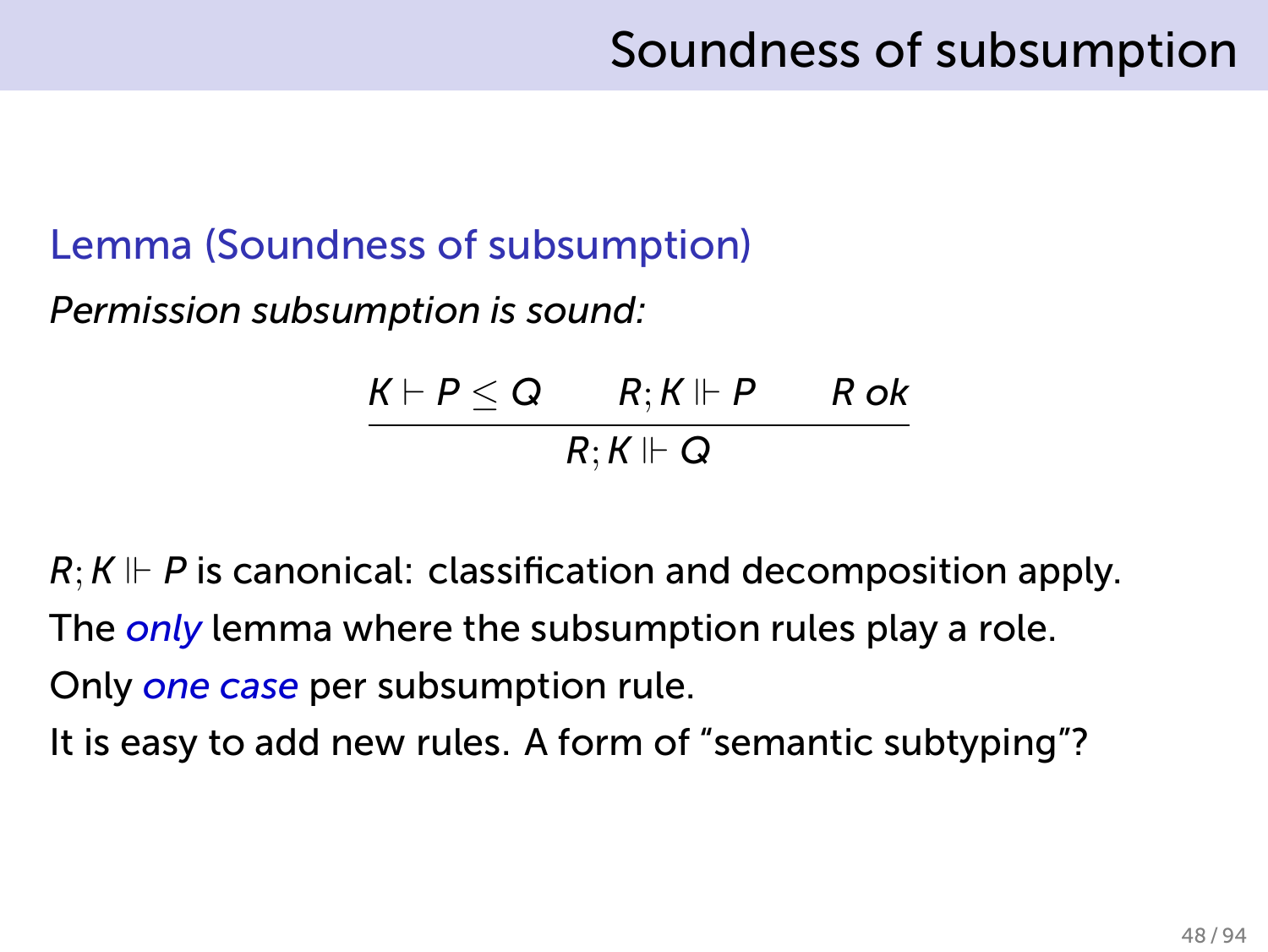# Canonicalization

#### Lemma (Canonicalization)

*If v has type T under an empty precondition, then there is a canonical derivation of this fact.*

$$
\frac{R; K; \text{empty} \vdash v : T \qquad R \text{ ok}}{R; K \Vdash v \text{@} T}
$$

The proof relies on

- Substitution, to eliminate ExistsElim;
- Soundness of Subsumption, to eliminate Sub.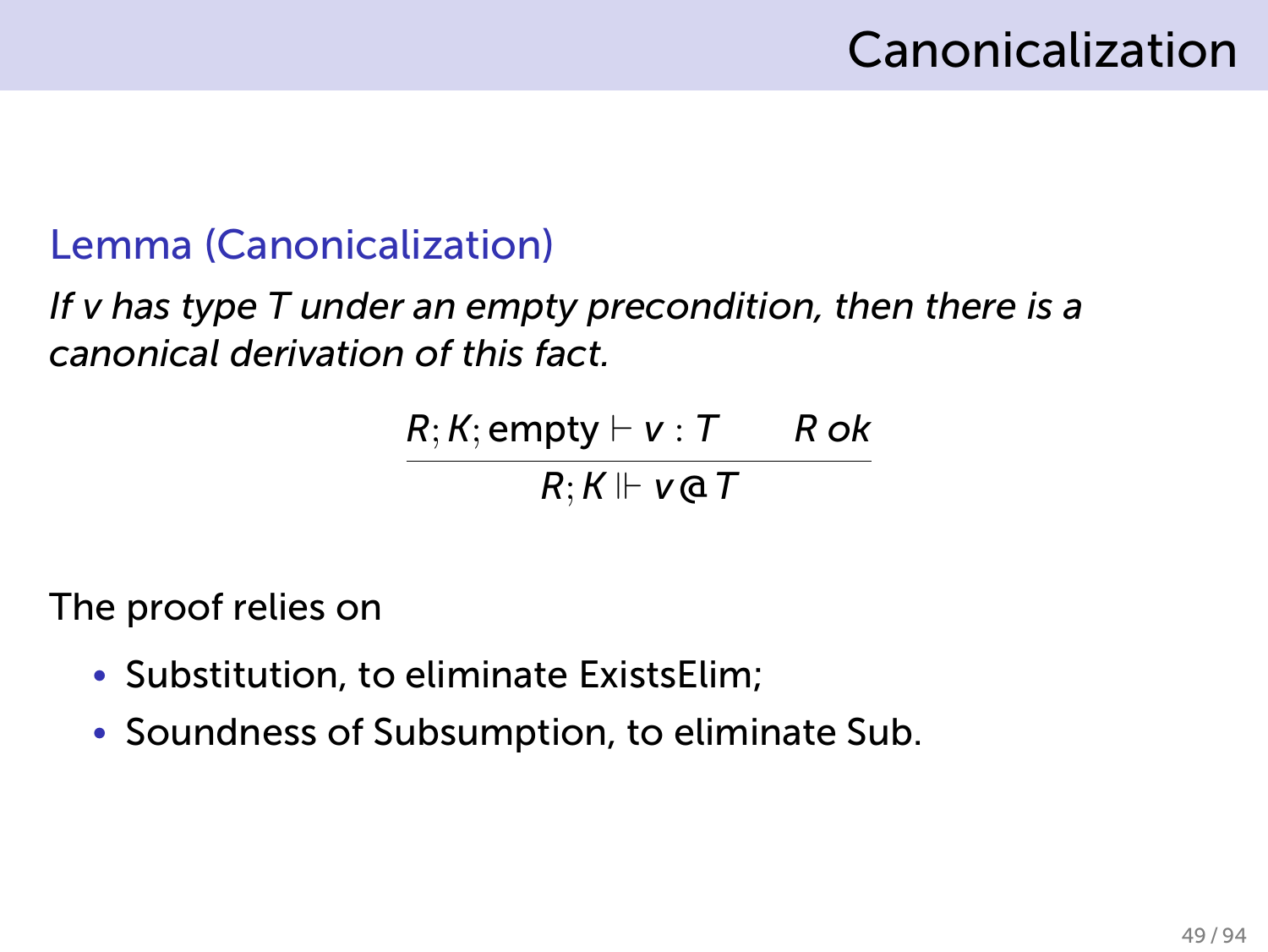## Subject reduction

#### Lemma (S.R., preliminary form)

$$
\begin{array}{c} \mathsf{s}_1 \ / \ \mathsf{t}_1 \longrightarrow \mathsf{s}_2 \ / \ \mathsf{t}_2 \\ \mathsf{s}_1 \sim \mathsf{R}_1 \ \star \ \mathsf{R}_1' \\ \mathsf{R}_1 ; \varnothing ; \mathsf{empty} \vdash \mathsf{t}_1 : \mathcal{T} \\ \hline \exists \mathsf{R}_2 \mathsf{R}_2' \left\{ \begin{array}{l} \mathsf{s}_2 \sim \mathsf{R}_2 \ \star \ \mathsf{R}_2' \\ \mathsf{R}_2 ; \varnothing ; \mathsf{empty} \vdash \mathsf{t}_2 : \mathcal{T} \\ \mathsf{R}_1' \vartriangleleft \mathsf{R}_2' \end{array} \right. \end{array}
$$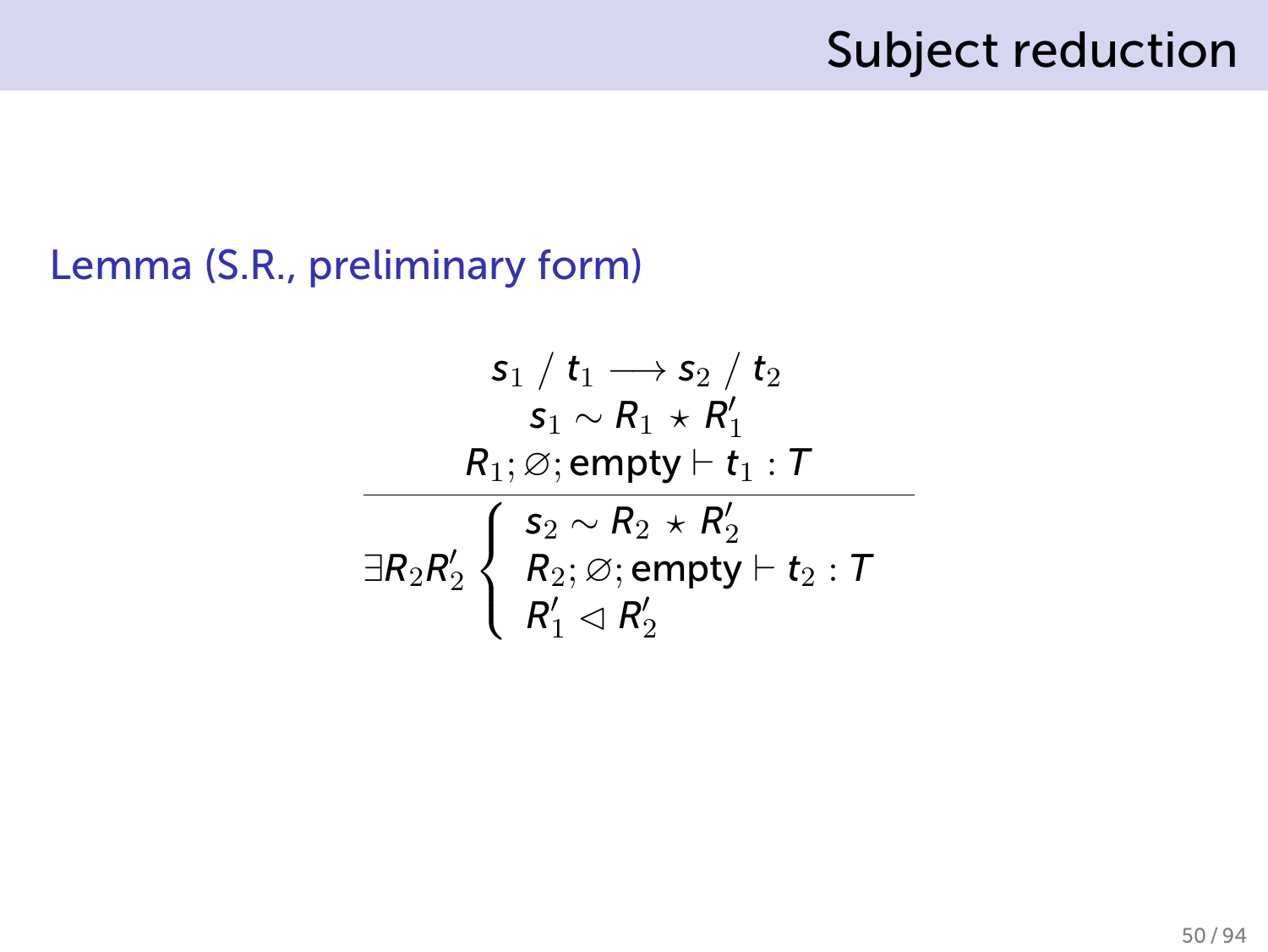### Subject reduction

one thread takes a step

Lemma (S.R., preliminary form)

$$
\begin{matrix} \mathsf{s}_1 \ / \ t_1 \longrightarrow \mathsf{s}_2 \ / \ t_2 \\ \mathsf{s}_1 \sim \mathsf{R}_1 \ \star \ \mathsf{R}_1' \\ \mathsf{R}_1 ; \varnothing ; \mathsf{empty} \vdash t_1 : \mathsf{T} \\ \hline \exists \mathsf{R}_2 \mathsf{R}_2' \left\{ \begin{array}{l} \mathsf{s}_2 \sim \mathsf{R}_2 \ \star \ \mathsf{R}_2' \\ \mathsf{R}_2 ; \varnothing ; \mathsf{empty} \vdash t_2 : \mathsf{T} \\ \mathsf{R}_1' \vartriangleleft \mathsf{R}_2' \end{array} \right. \end{matrix}
$$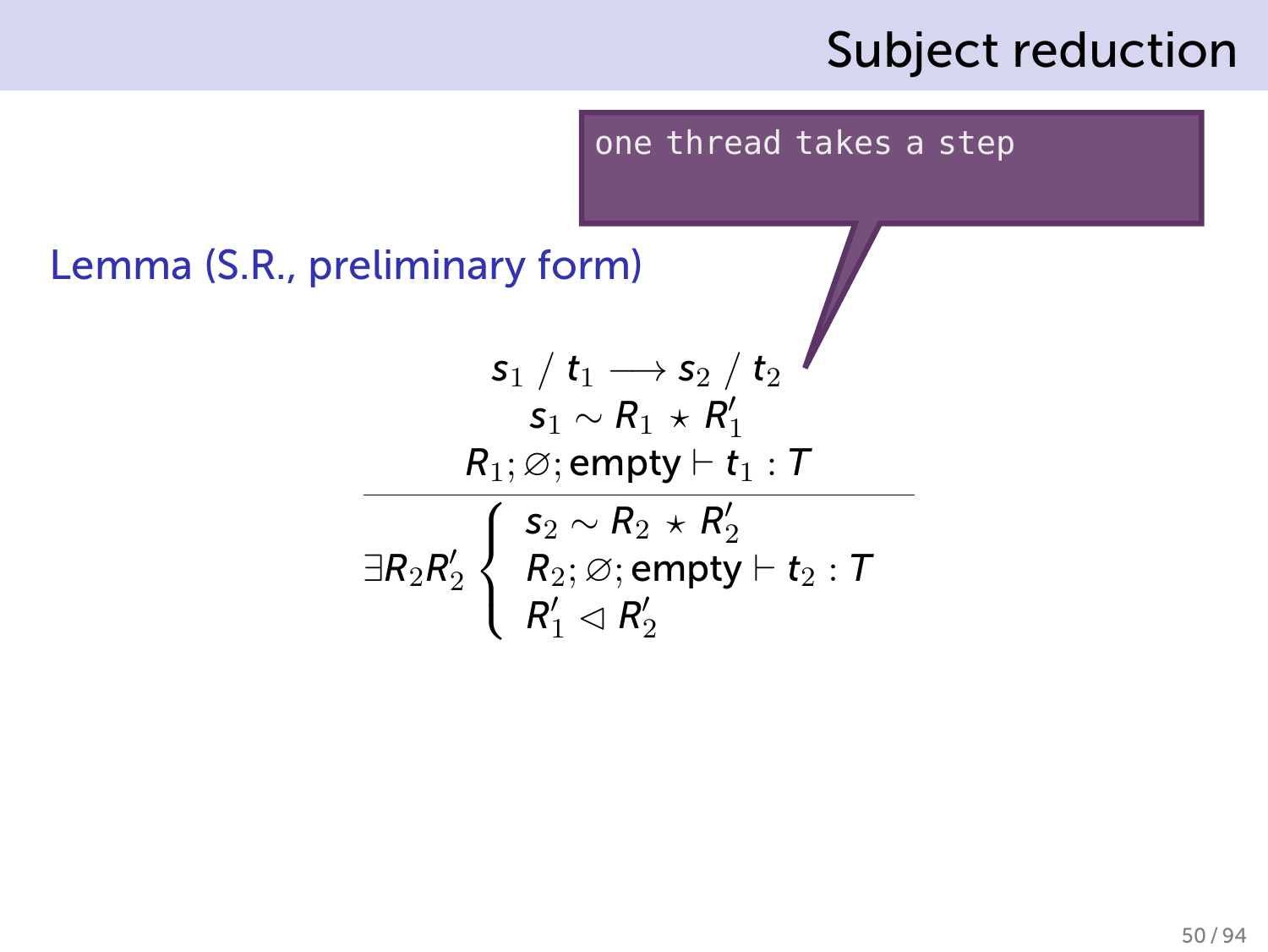this thread's view is *R*<sup>1</sup> the other threads' view is  $R'_1$ 

$$
\begin{matrix} \mathsf{s}_1 \ / \ t_1 \longrightarrow \mathsf{s}_2 \ / \ \mathsf{t}_2 \\ \mathsf{s}_1 \sim R_1 \star R_1' \end{matrix} \\ \hline \begin{matrix} R_1 ; \varnothing ; \mathsf{empty} \vdash t_1 : \mathcal{T} \\ \exists R_2 R_2' \end{matrix} \\ \hline \exists R_2 R_2' \begin{matrix} \mathsf{s}_2 \sim R_2 \star R_2' \\ R_2 ; \varnothing ; \mathsf{empty} \vdash t_2 : \mathcal{T} \\ R_1' \lhd R_2' \end{matrix} \end{matrix}
$$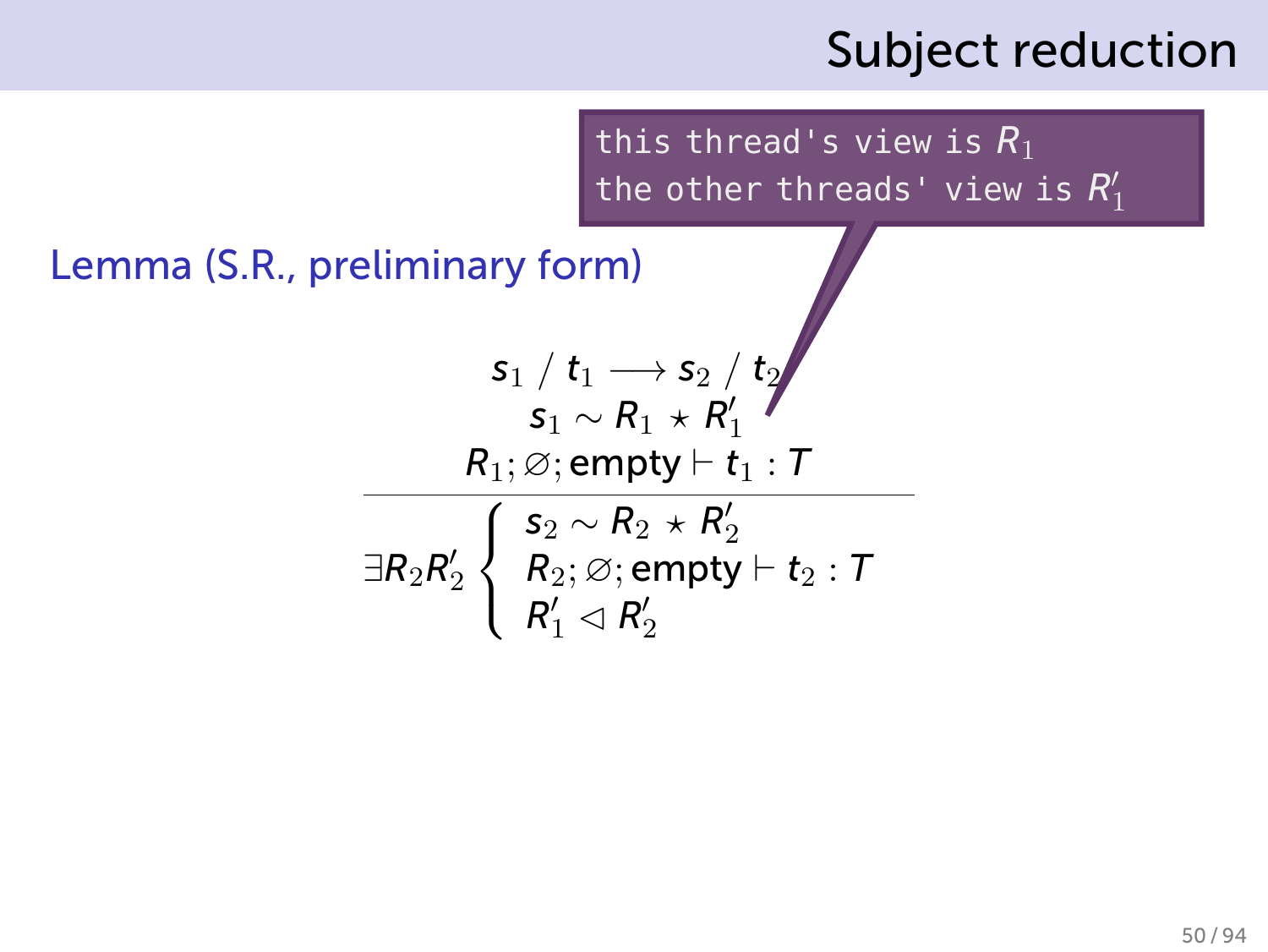this thread is well-typed under its view

$$
\begin{array}{c|c} \mathsf{s}_1 \ / \ \mathsf{t}_1 \longrightarrow \mathsf{s}_2 \ / \ \mathsf{t}_2 \\ \mathsf{s}_1 \sim R_1 \ \star \ R'_1 \\ \hline \mathsf{R}_1 ; \varnothing ; \mathsf{empty} \vdash \mathsf{t}_1 : \mathsf{T} \\ \hline \exists \mathsf{R}_2 \mathsf{R}'_2 \left\{ \begin{array}{l} \mathsf{s}_2 \sim \mathsf{R}_2 \ \star \ \mathsf{R}'_2 \\ \mathsf{R}_2 ; \varnothing ; \mathsf{empty} \vdash \mathsf{t}_2 : \mathsf{T} \\ \mathsf{R}'_1 \lhd \mathsf{R}'_2 \end{array} \right. \end{array}
$$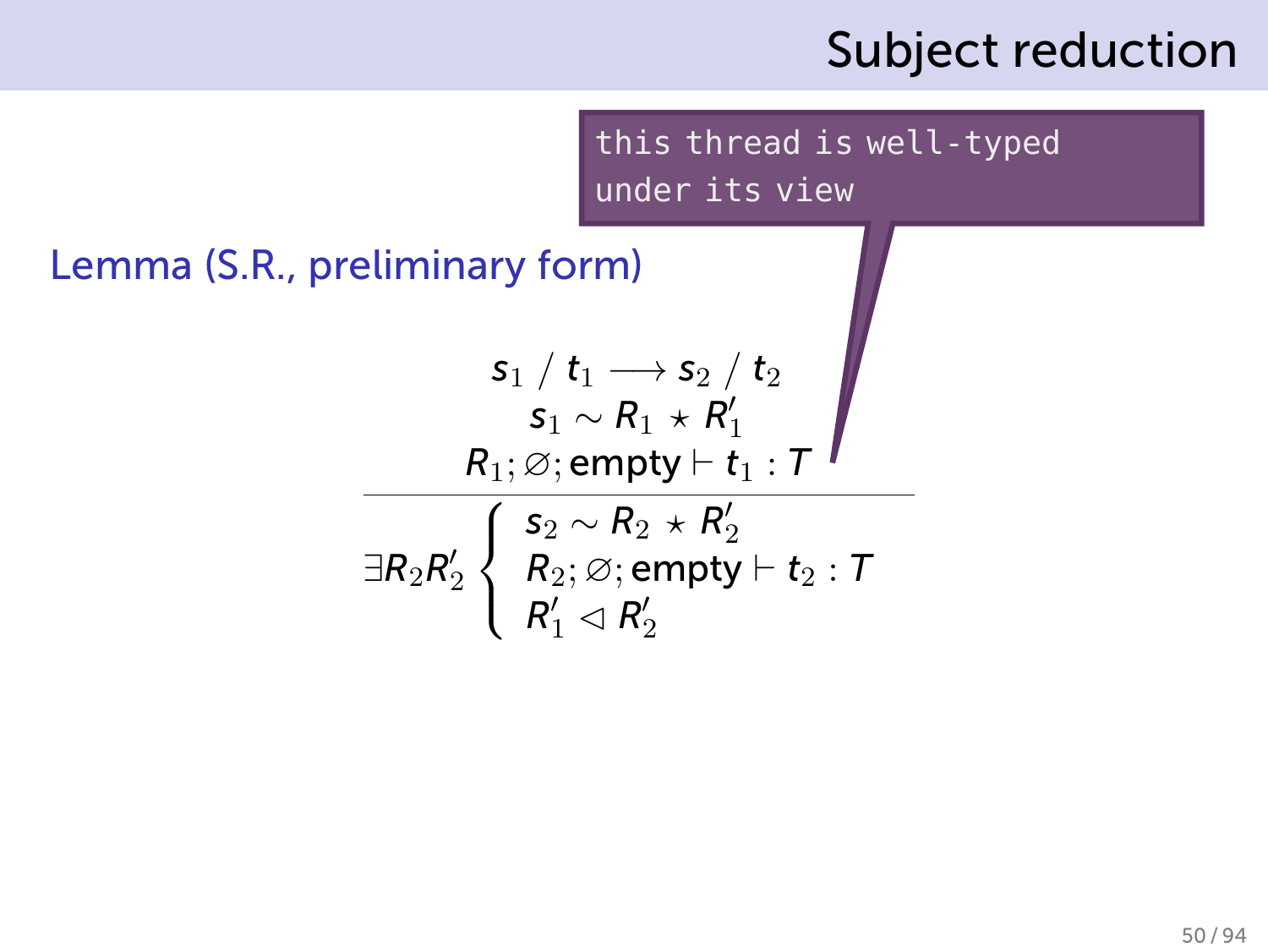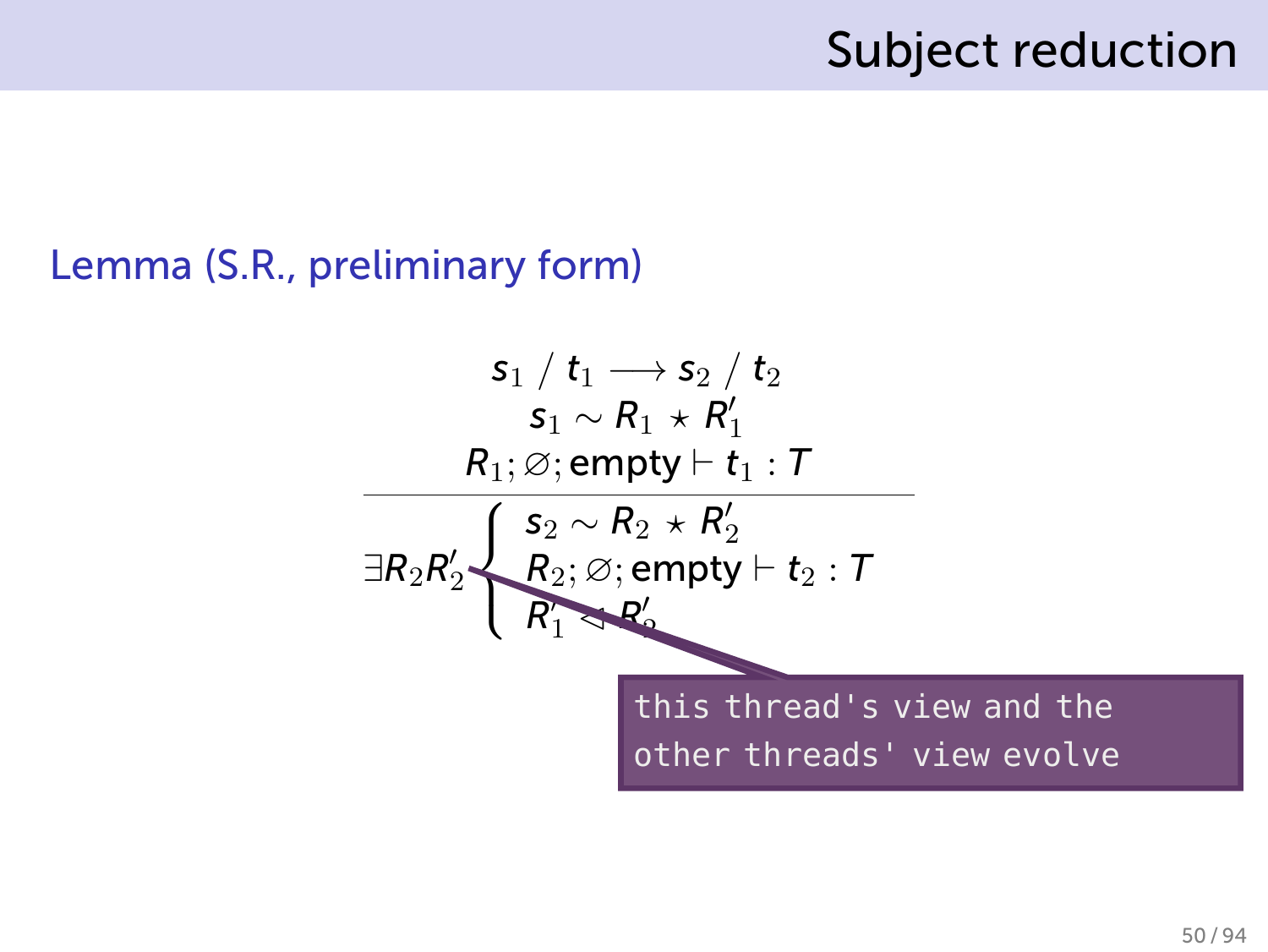$$
\begin{array}{c|l} s_1 \ / \ t_1 \longrightarrow s_2 \ / \ t_2 \\ \hline s_1 \sim R_1 \star R_1' \\ \hline R_1 ; \varnothing ; \mathsf{empty} \vdash t_1 : \mathcal{T} \\ \hline \exists R_2 R_2' \left\{ \begin{array}{l} s_2 \sim R_2 \star R_2' \\ R_2 ; \varnothing ; \mathsf{empty} \vdash \bullet : \mathcal{T} \\ R_1' \lhd R_2' \end{array} \right. ; \mathcal{T} \\ \hline \end{array} \right. \quad \begin{array}{c} \text{the new machine state agrees} \\ \text{with the new views} \end{array}
$$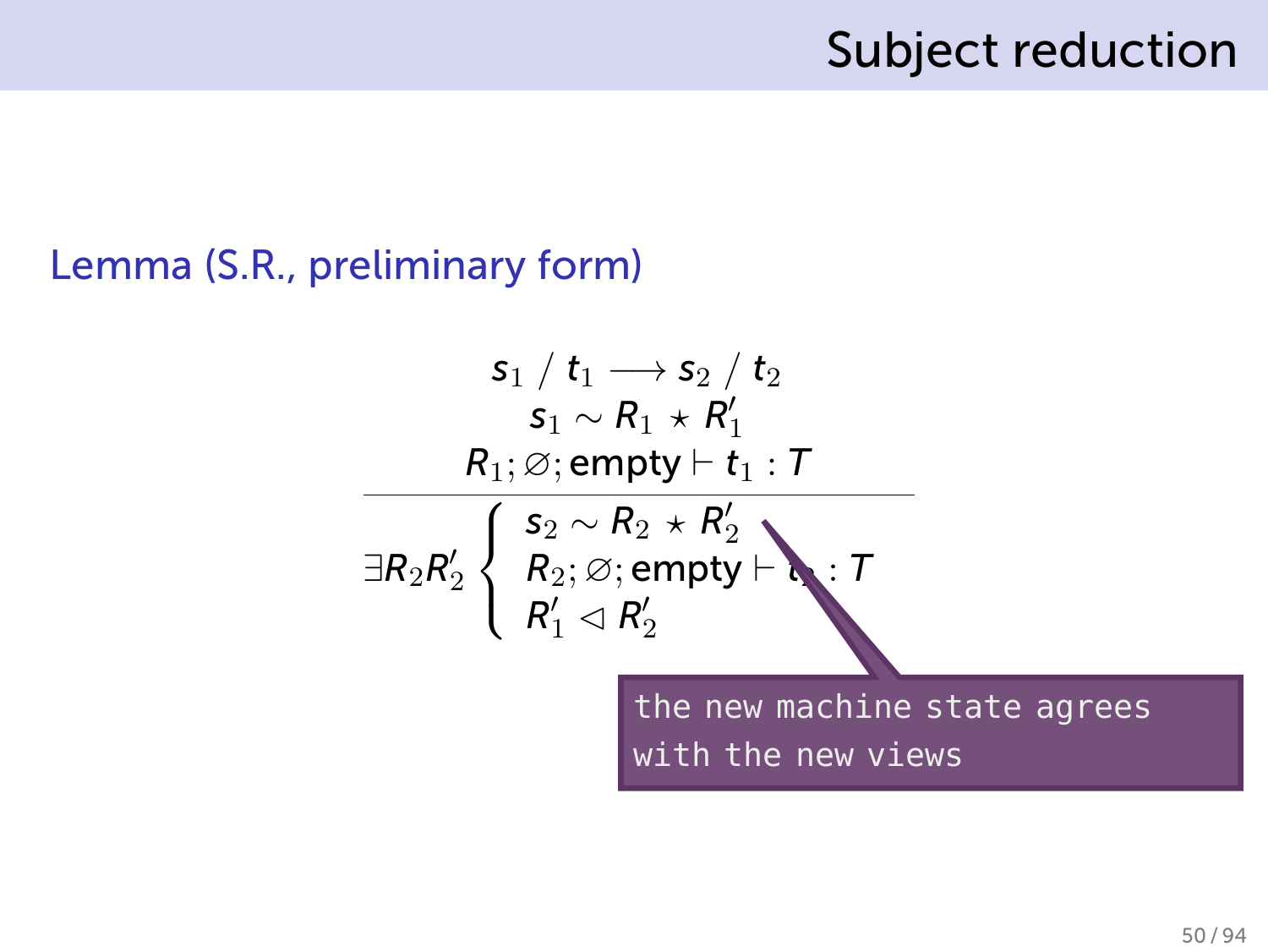$$
\begin{array}{c}\n\mathsf{s}_1 \ / \ t_1 \longrightarrow \mathsf{s}_2 \ / \ t_2 \\
\mathsf{s}_1 \sim R_1 \ \star R_1' \\
\hline\nR_1; \varnothing; \mathsf{empty} \vdash t_1 : \mathsf{T} \\
\hline\n\exists R_2 R_2' \left\{\n\begin{array}{c}\n\mathsf{s}_2 \sim R_2 \ \star R_2' \\
\mathsf{R}_2; \varnothing; \mathsf{empty} \vdash t_2 : \mathsf{T} \\
\mathsf{R}_1' \lhd \mathsf{R}_2' \\
\hline\n\end{array}\n\right\} \\
\text{the thread remains well-type} \\
\text{under its view}\n\end{array}
$$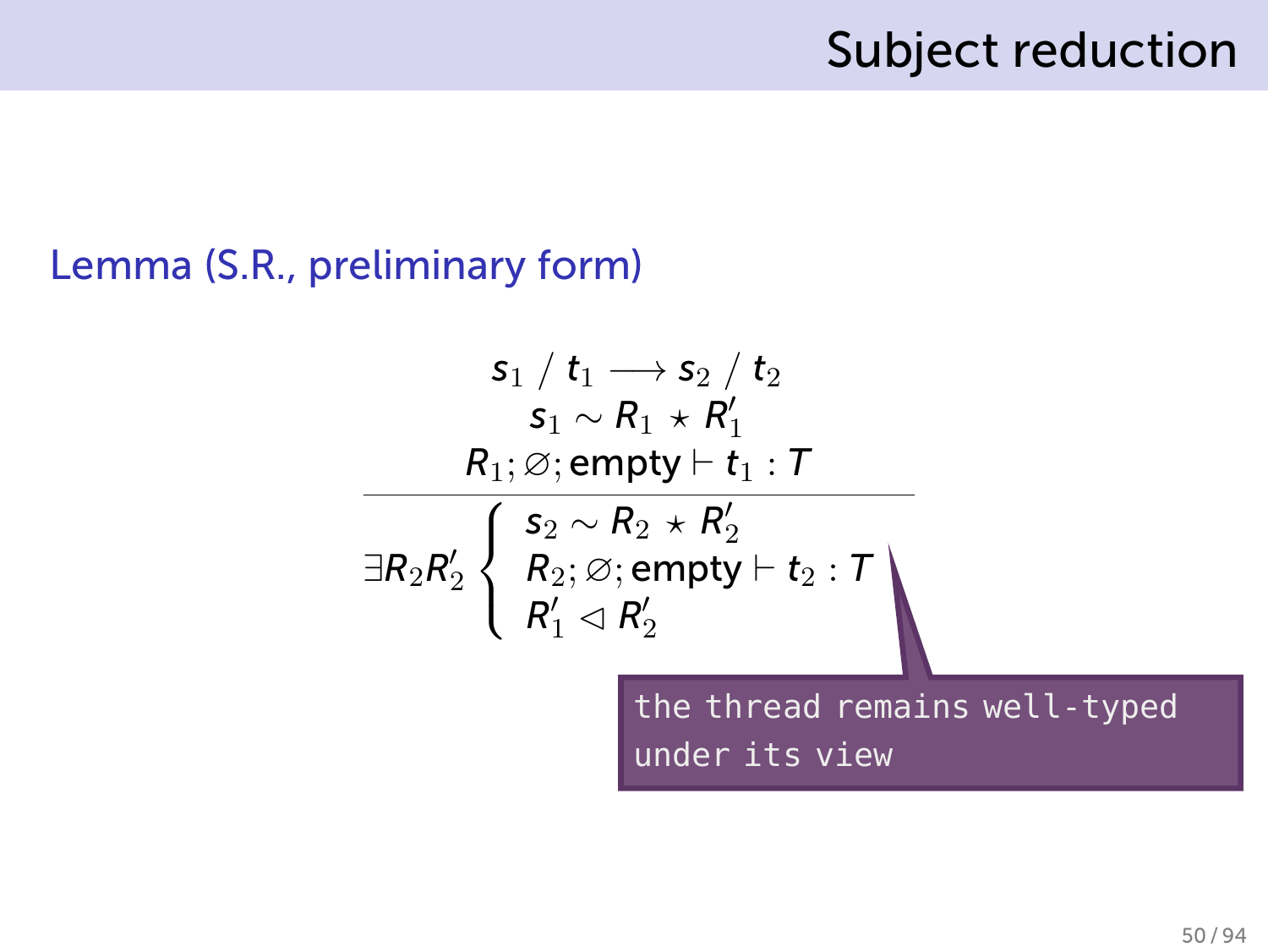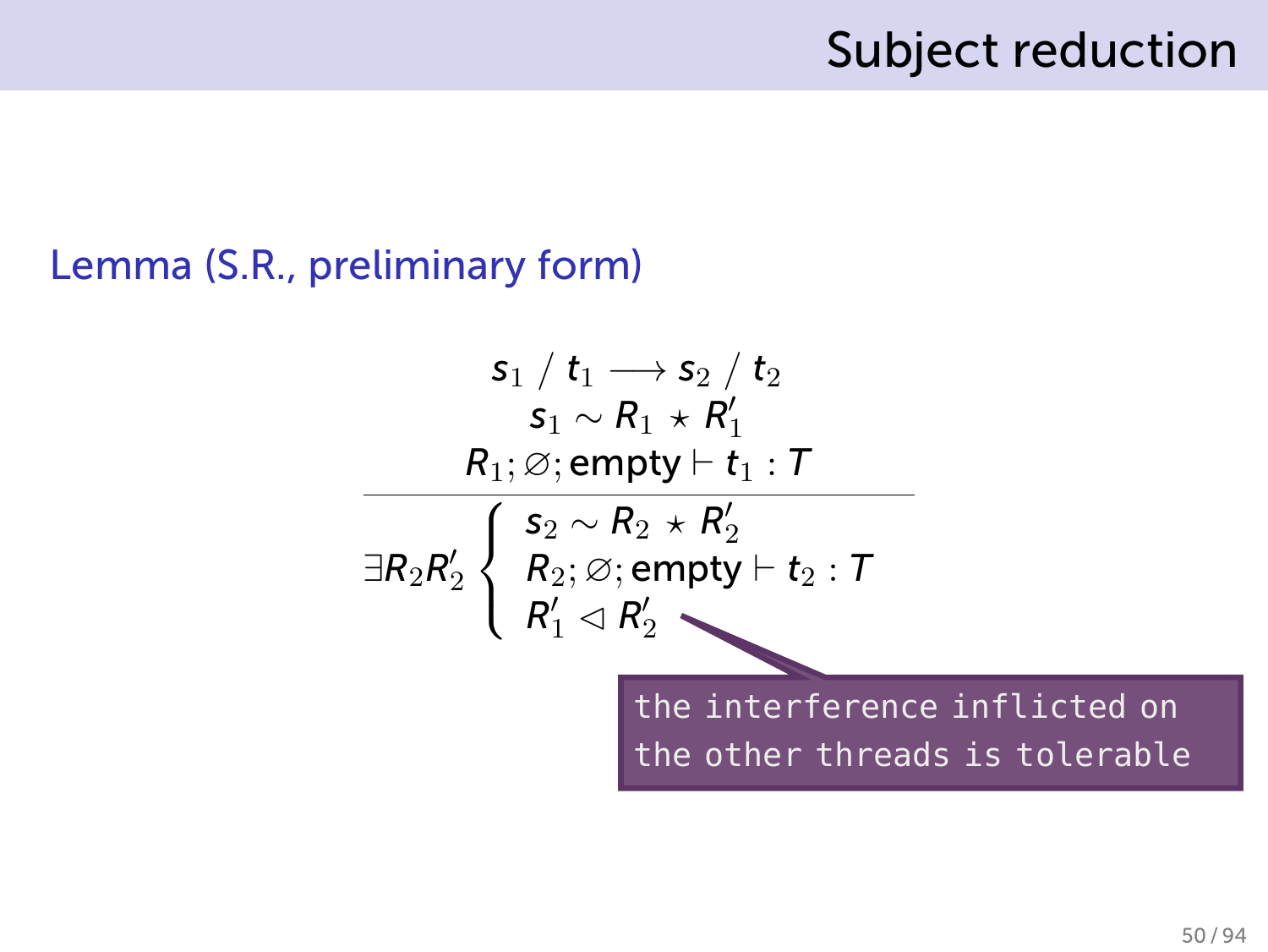#### Lemma (Subject Reduction)

*Reduction preserves well-typedness.*

$$
\frac{\mathsf{c}_1 \longrightarrow \mathsf{c}_2 \qquad \vdash \mathsf{c}_1}{\vdash \mathsf{c}_2}
$$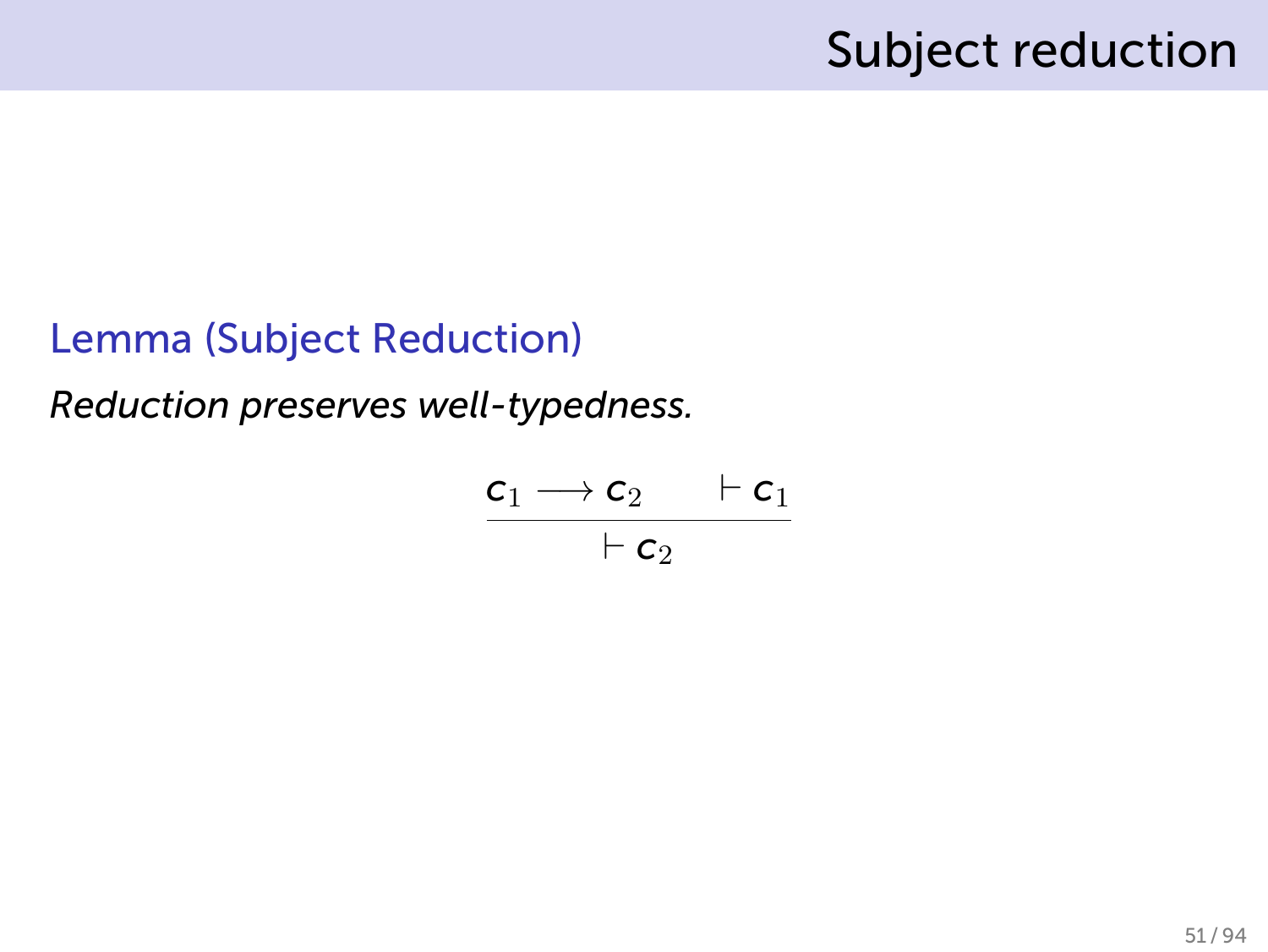

A configuration *c* is *acceptable* if every thread either has reached a value or is able to take a step; i.e., *no thread has gone wrong*.

Lemma (Progress)

*Every well-typed configuration is acceptable.*

*⊢ c*

*c is acceptable*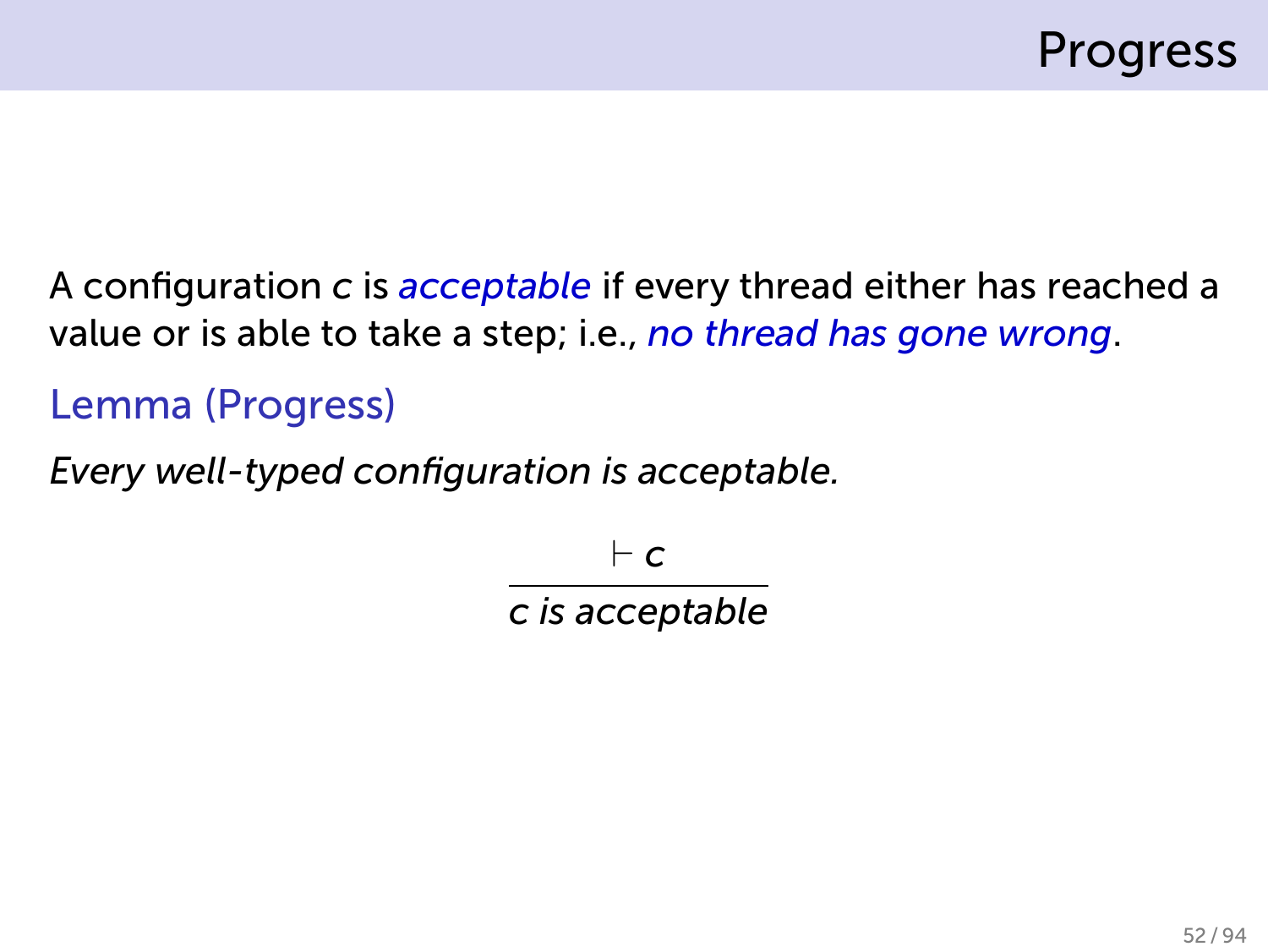### Type soundness

#### Well-typed programs do not go wrong.

#### Theorem (Type Soundness)

*Assume void*; ∅; empty *⊢ t* : *T. Then, by executing initial* / *t, one can reach only acceptable configurations.*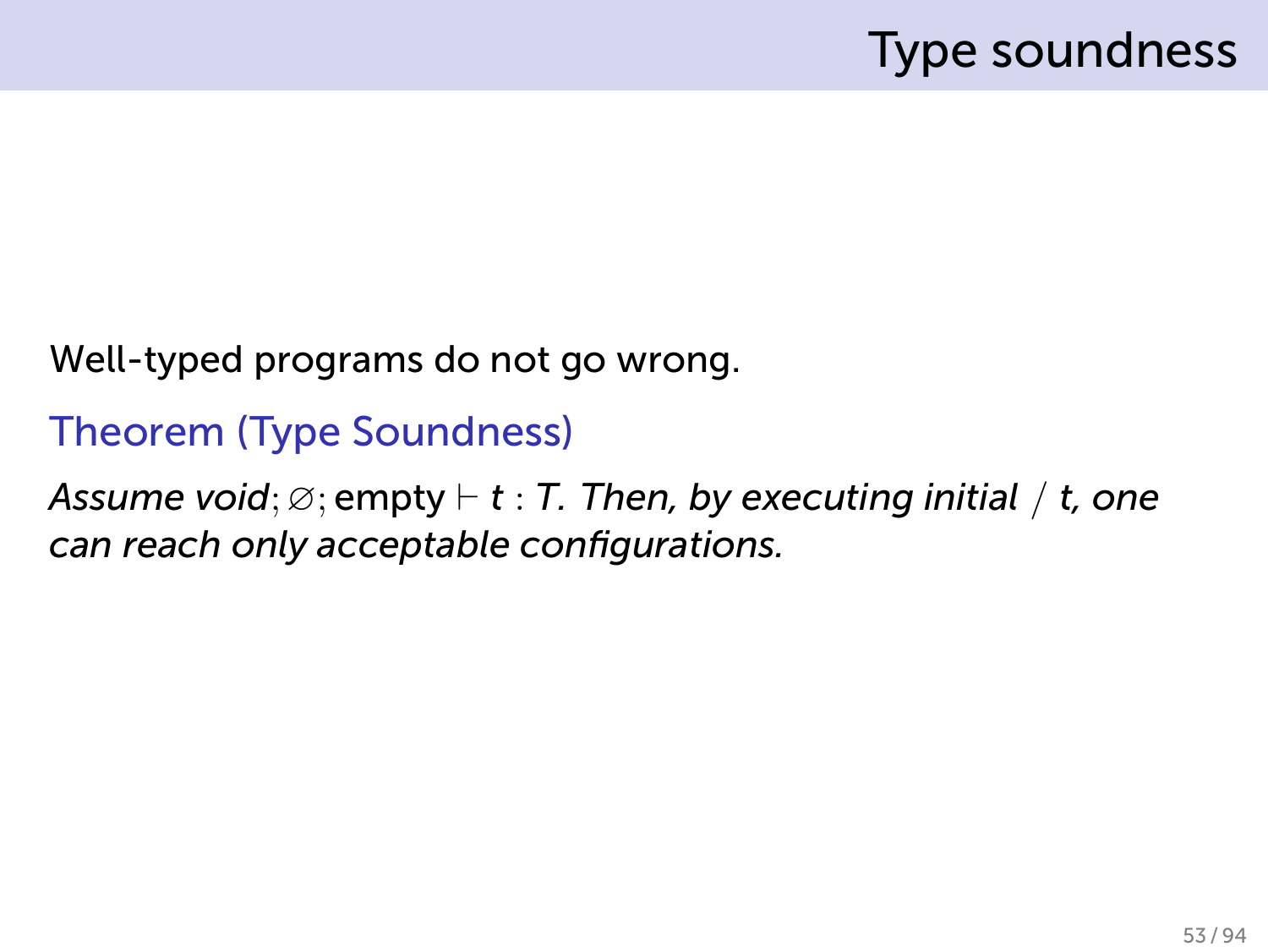# Outline

- **•** Introduction
- **•** The kernel
- **•** Extensions
	- References
	- Locks
	- Adoption and abandon
- **•** Conclusion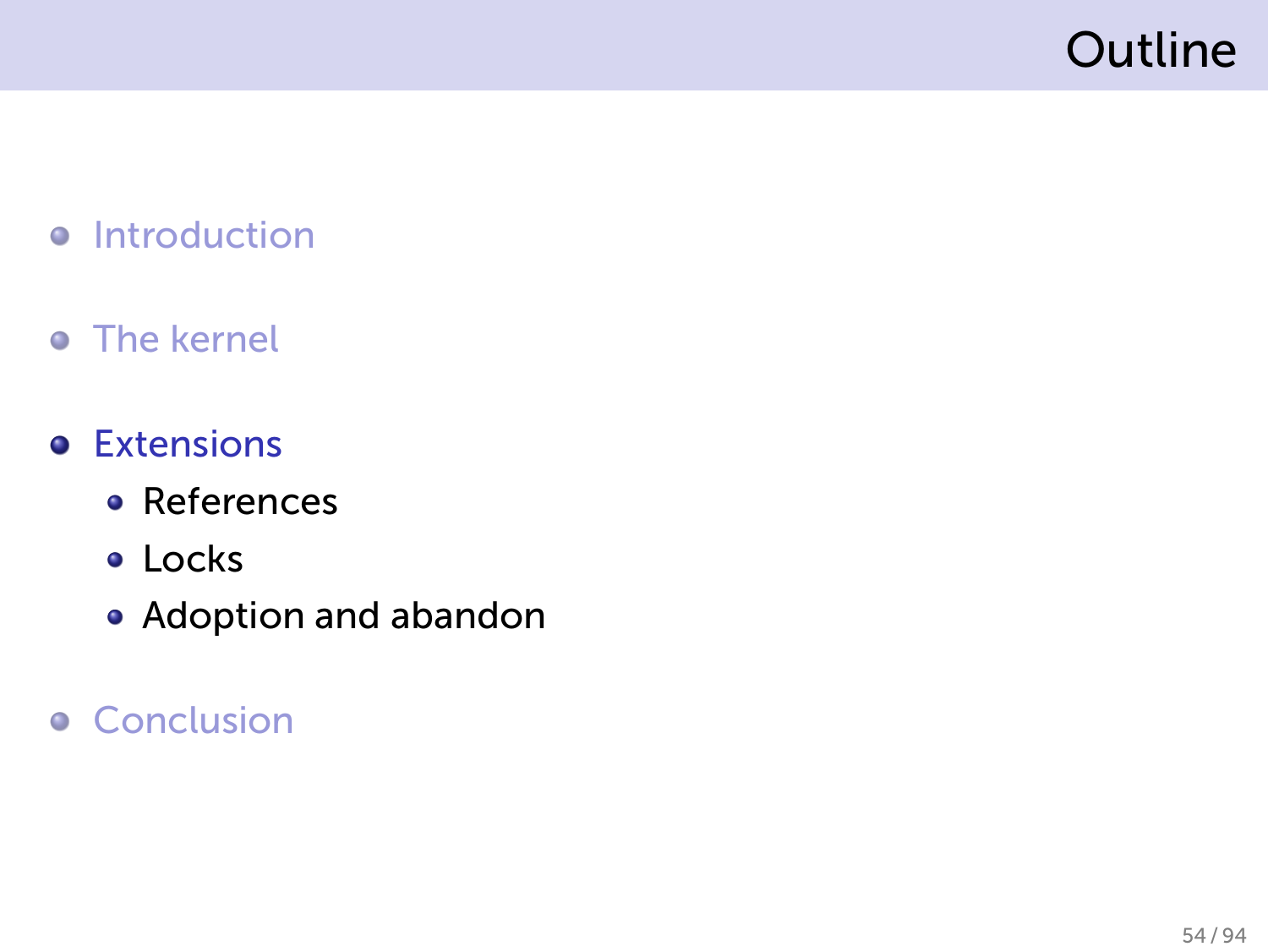## What's an extension?

An extension typically involves:

- *syntax*, *dynamic semantics*:
	- new terms:
	- new machine state components;
	- new reduction rules.
- *static semantics* of *inert* programs:
	- new types;
	- new typing rules, new subsumption rules.
- *static semantics* of *running* programs:
	- new resource components;
	- yet more typing rules!
- *proofs*:
	- new proof cases in the main lemmas; new auxiliary lemmas.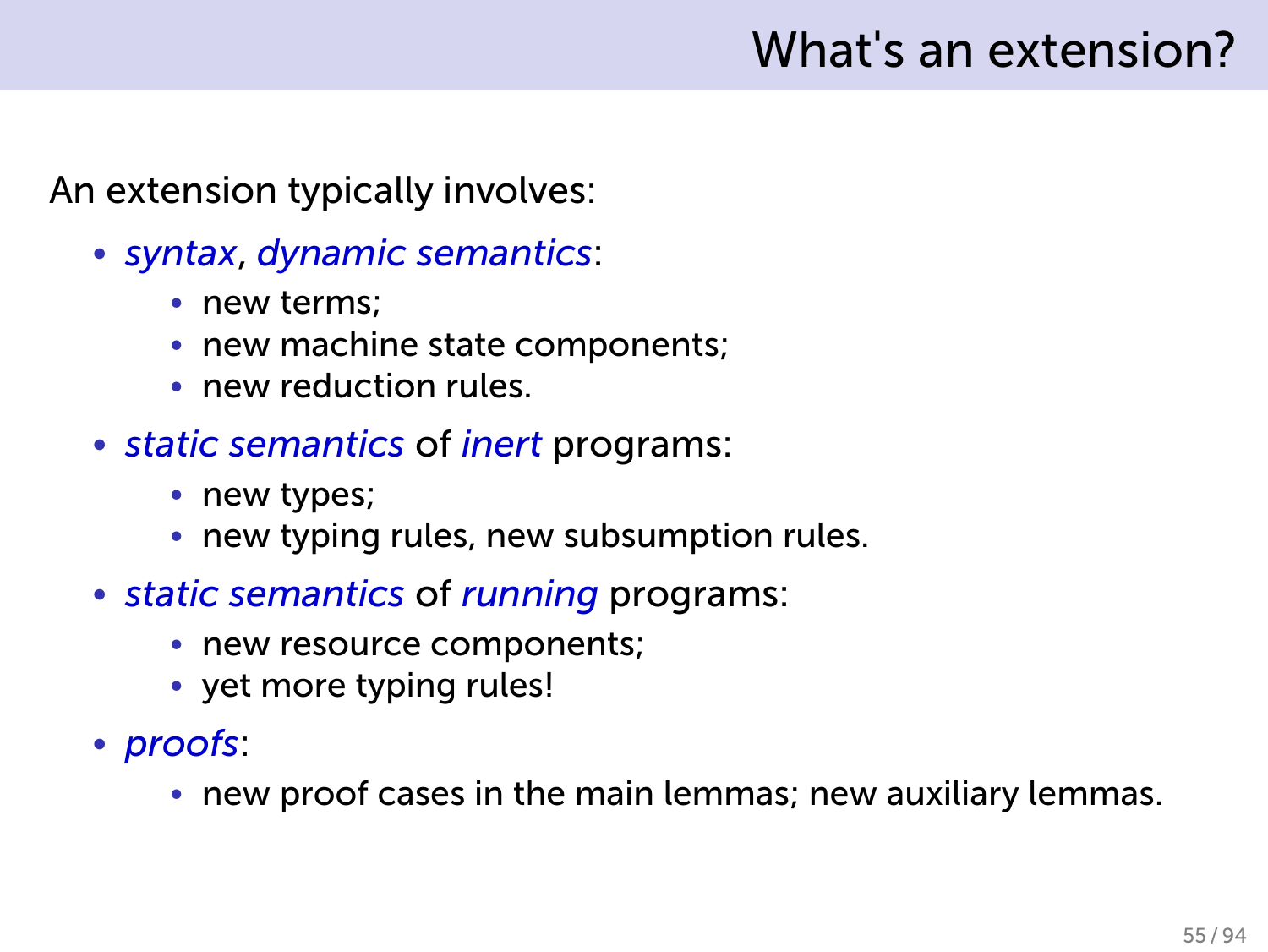#### Extensions

#### References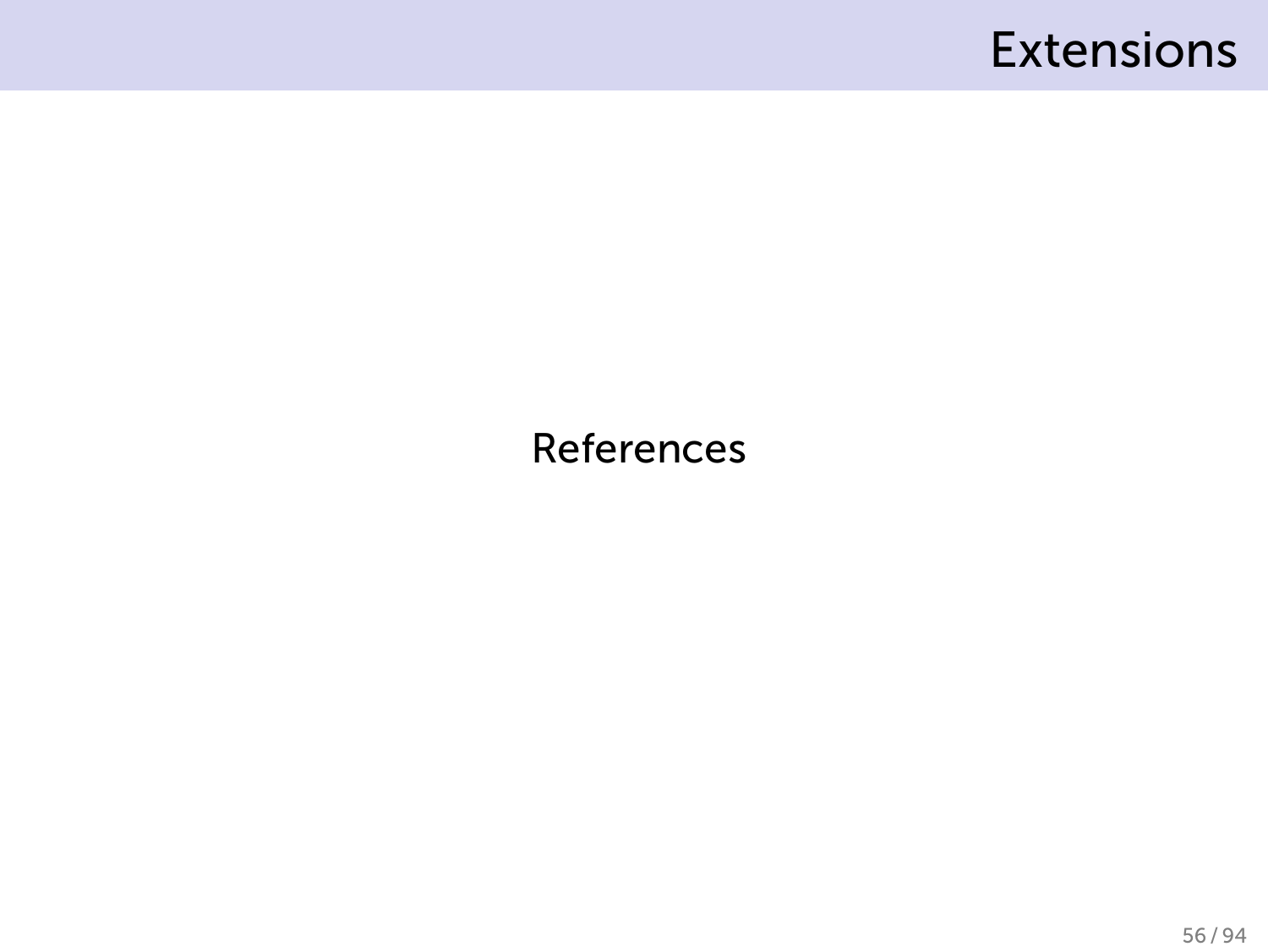# Why references?

References are simplified memory blocks:

- only one field;
- no tag;
- mutable or immutable; freezing is supported.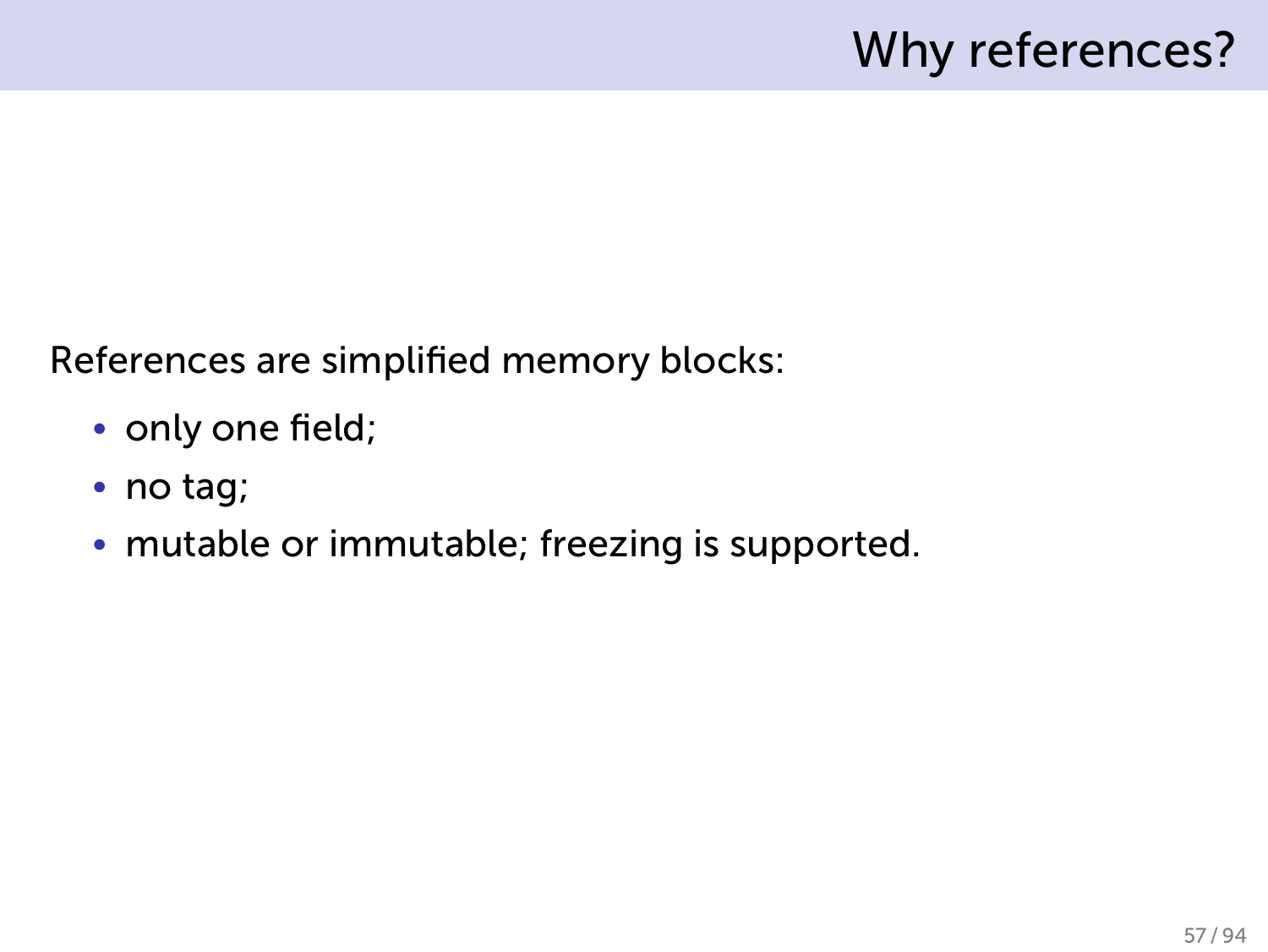### Syntax and dynamic semantics

New terms:

$$
\begin{array}{ll}\n\mathsf{v} & ::= & \ldots \mid \ell \\
\mathsf{t} & ::= & \ldots \mid \mathsf{newref}\, \mathsf{v} \mid !\mathsf{v} \mid \mathsf{v} := \mathsf{v}\n\end{array}
$$

New machine state component:

• a *heap* maps an initial segment of N to values.

New reduction rules:

*initial config. new configuration side condition h* / newref *v −→ h* ++ *v* / *limit h h* / !ℓ → *h* / *v h*(*ℓ*) = *v*  $h \mid \ell := \mathsf{v}' \quad \longrightarrow h[\ell \mapsto \mathsf{v}'] \mid \text{ } (\text{)} \quad \qquad h(\ell) = \mathsf{v}'$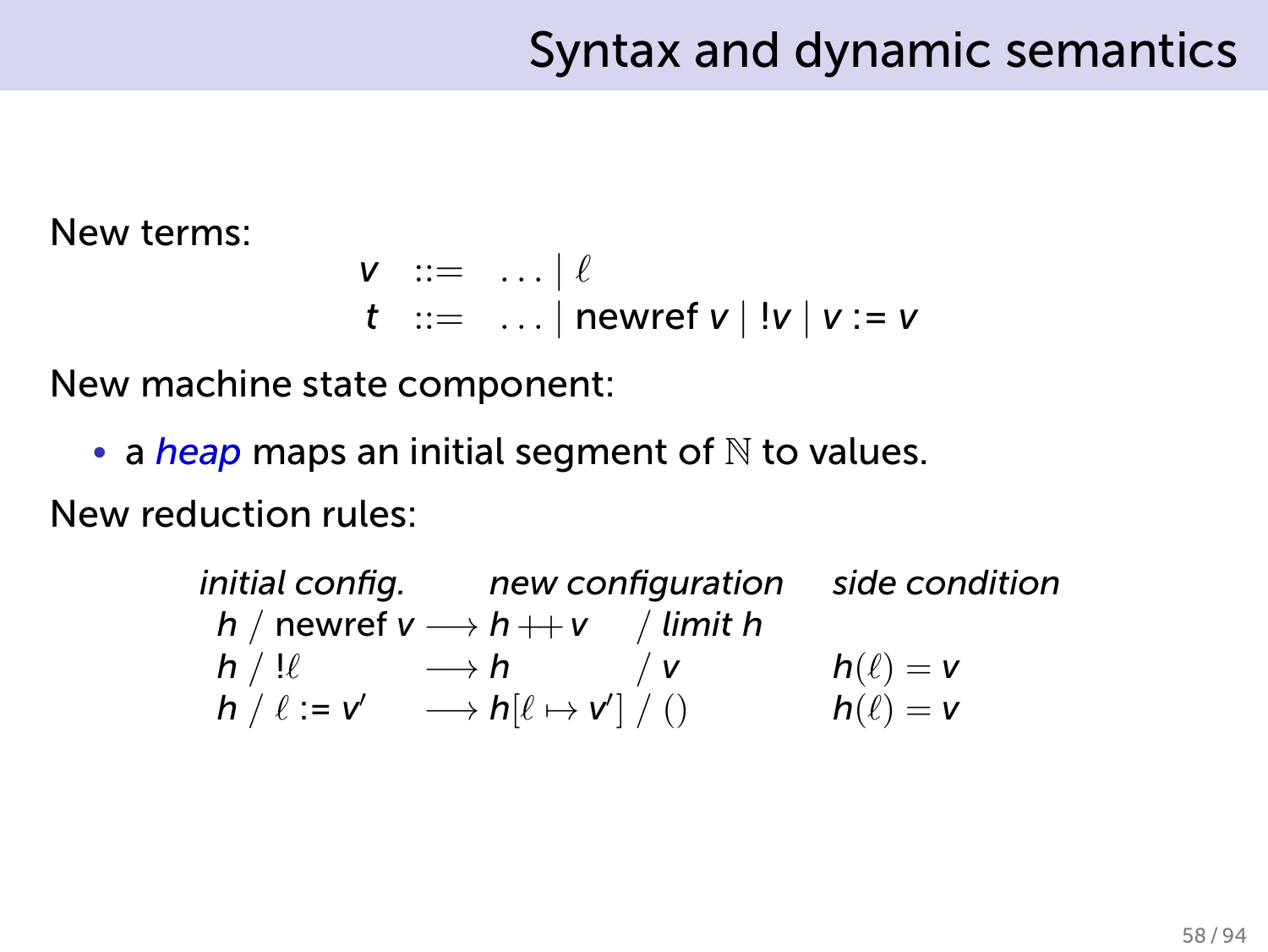#### Type-checking inert programs

New types:

$$
T ::= ... | \operatorname{ref}_m T
$$
  

$$
m ::= D | X
$$

New typing rules:

*R*; *K*; *v*  $\alpha$  *T ⊢* newref *v* : ref<sub>*m*</sub> *T* 

*R*; *K*; (duplicable *T*)  $*$  (*v* @ ref<sub>*m*</sub> *T*) *⊢ !v* : *T* | (*v* @ ref<sub>*m*</sub> *T*)

 $R; K; (v \oplus \mathsf{ref}_X T) * (v' \oplus T') \vdash v := v' : \top | (v \oplus \mathsf{ref}_X T')$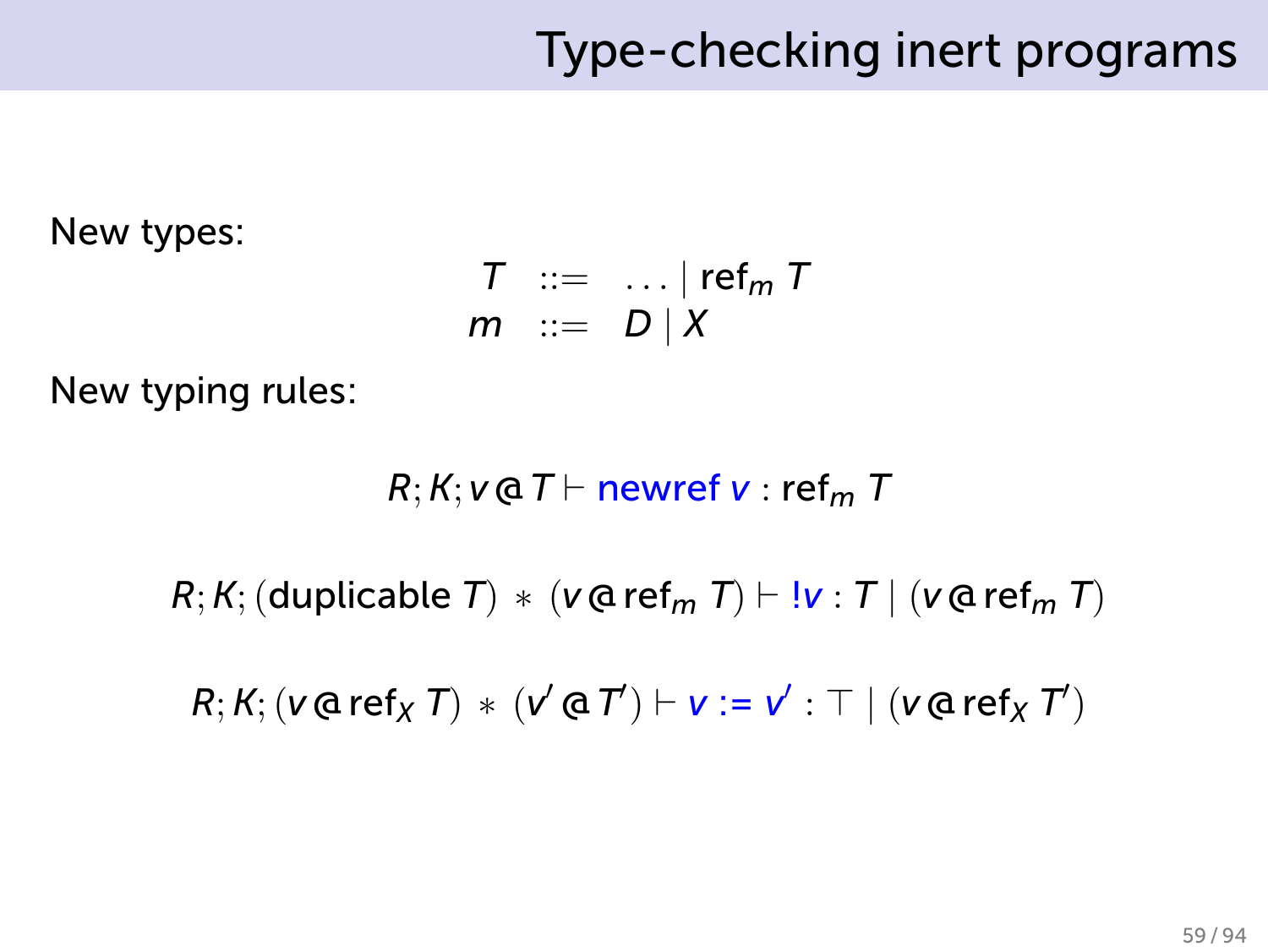New subsumption rules:

$$
v@refm T
$$
  

$$
\equiv \exists x : value. ((v@refm = x) * (x@T))
$$

$$
\dfrac{T \leq U}{v \mathop{\rm \,deg}\nolimits_m T \leq v \mathop{\rm \,deg}\nolimits_m U}
$$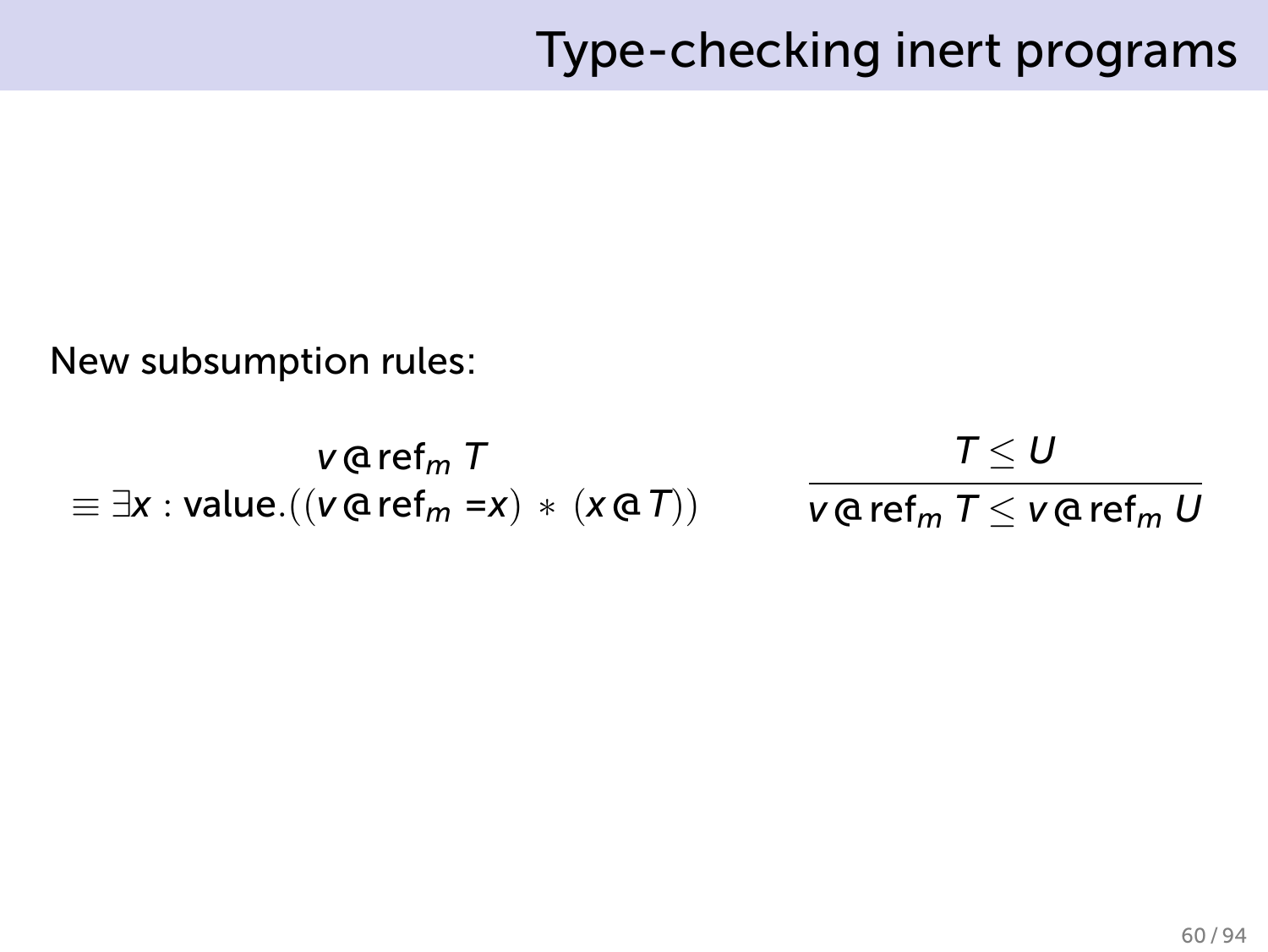New resource component:

- An *instrumented heap* maps memory locations to instrumented values.
- An *instrumented value* is  $\frac{1}{2}$ , *N*, *Dv*, or *Xv*.
- The composition of resources satisfies:

$$
N \times Xv = Xv
$$
  

$$
N \times N = N
$$
  

$$
Dv \times Dv = Dv
$$

*Separation* at mutable locations; *agreement* at immutable locations.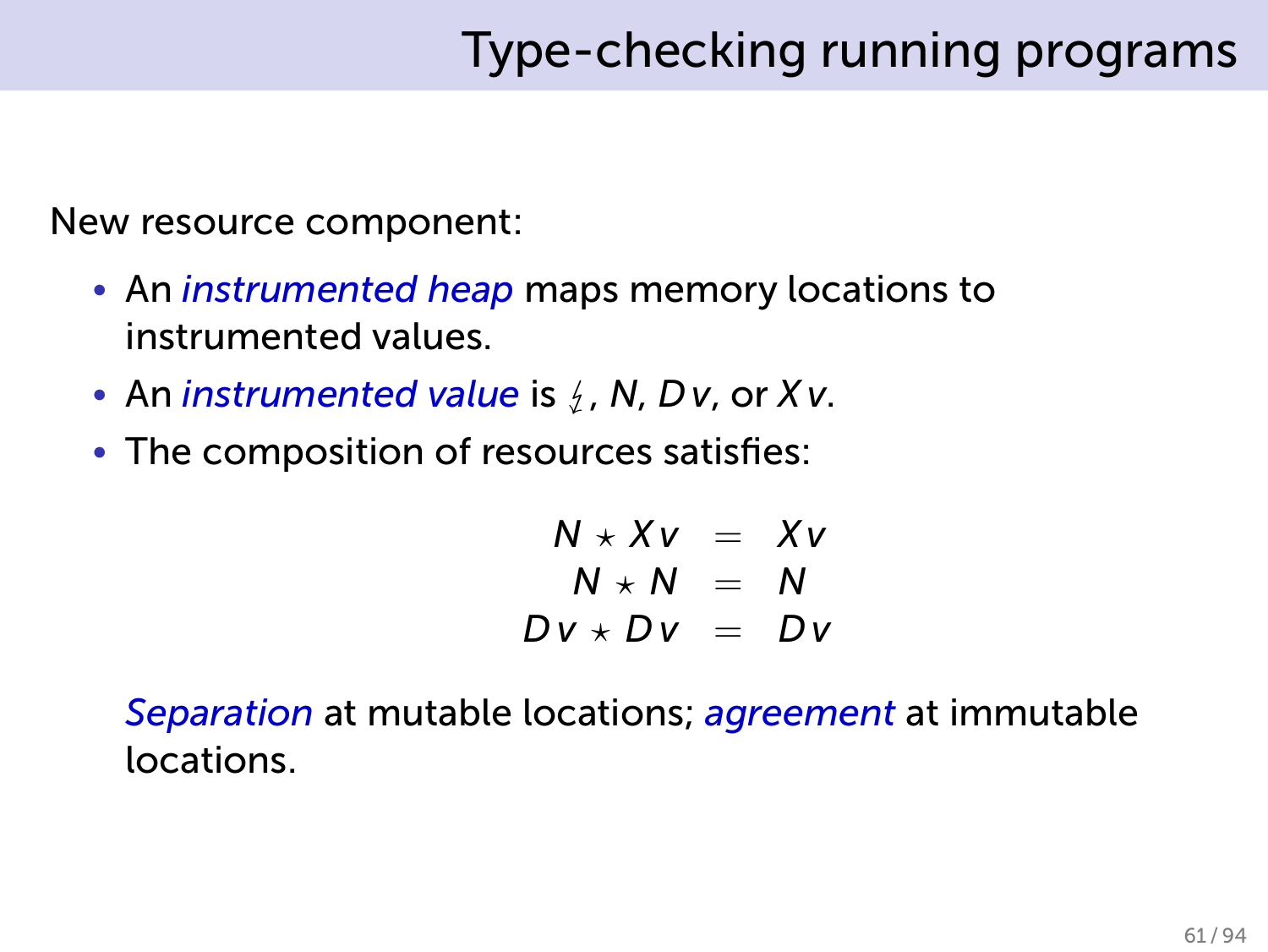#### *Agreement* between a value and an instrumented value:

*v and m v agree*

(Just ignore the mutability flag.)

Agreement between raw and instrumented heaps (*s ∼ R*): pointwise.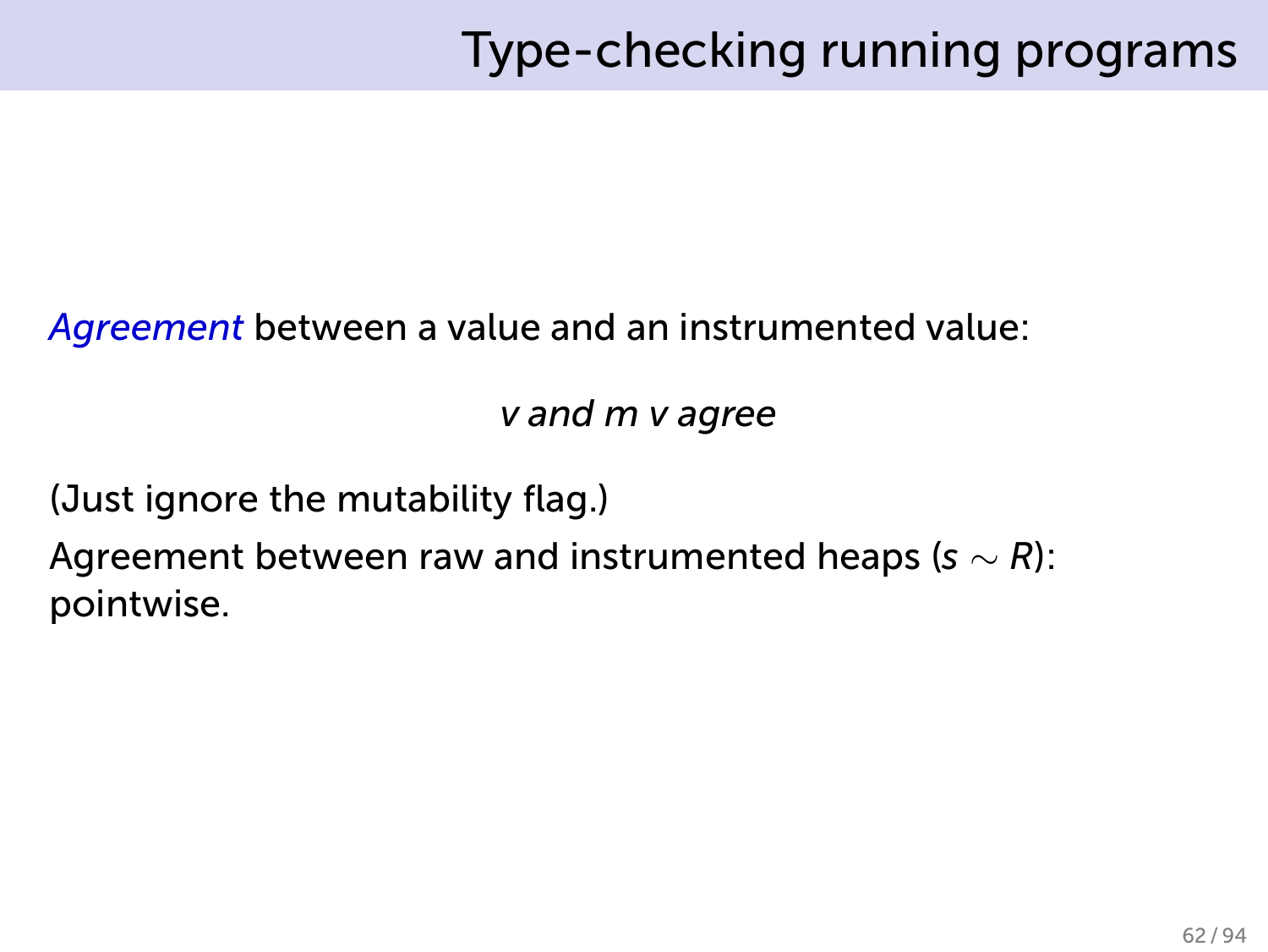New typing rule for memory locations:

$$
\frac{R_1; K \Vdash v \mathfrak{C} T \qquad R_2(\ell) = m v}{R_1 \star R_2; K; P \vdash \ell : \mathsf{ref}_m T}
$$

*Introduces* (gives meaning to) the type ref*<sup>m</sup> T*, by connecting it with an *instrumented heap fragment*  $R_1 \star R_2$ :

- $R_2$  quarantees that  $\ell$  holds some value *v*;
- if  $m$  is  $X$ ,  $R_2$  guarantees exclusive knowledge of this fact;
- *and* (separately)  $R_1$  guarantees that *v* has type T.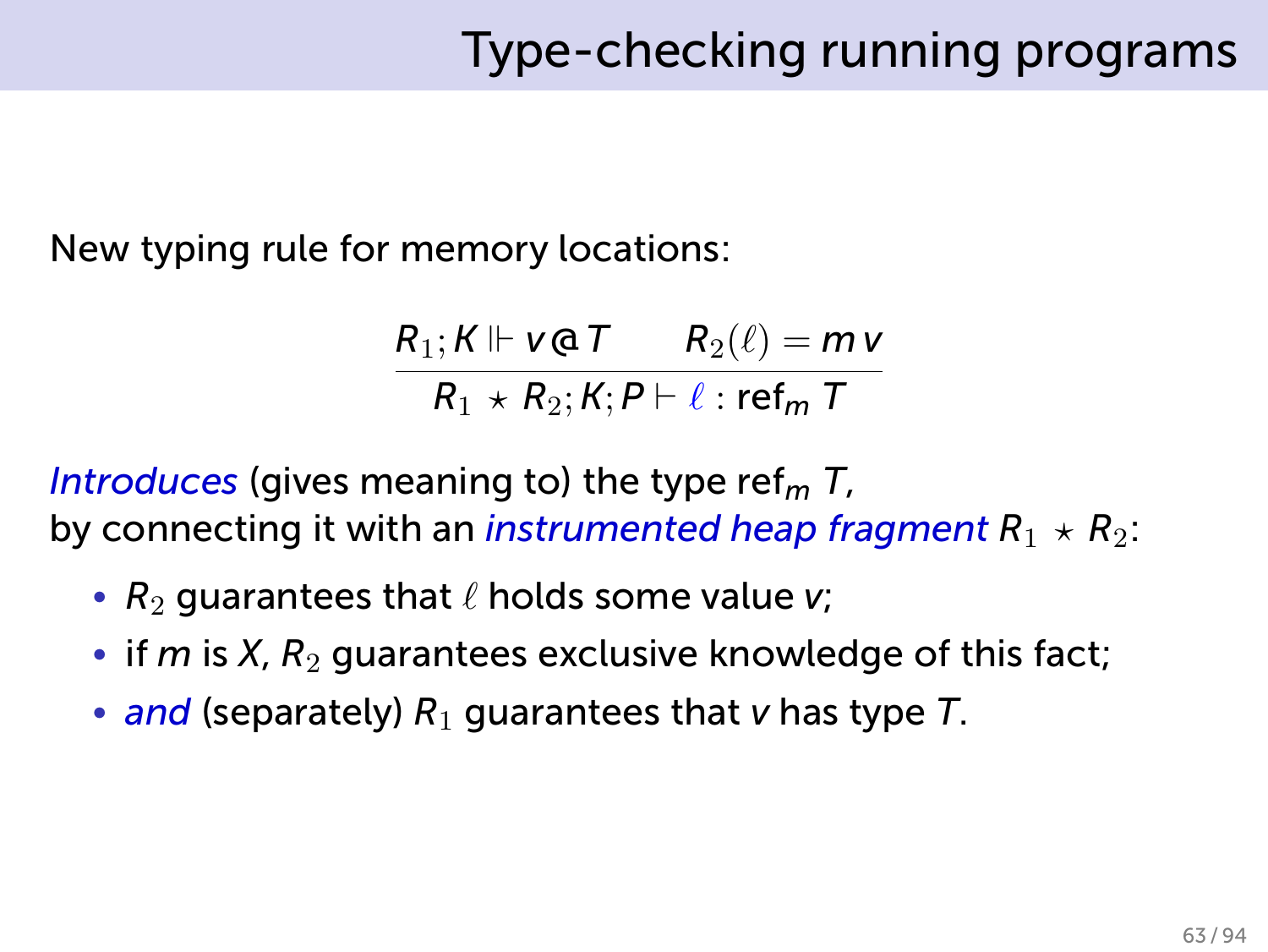### Type soundness

#### Theorem *Well-typed programs do not go wrong.*

"Just" a matter of dealing with the new proof cases.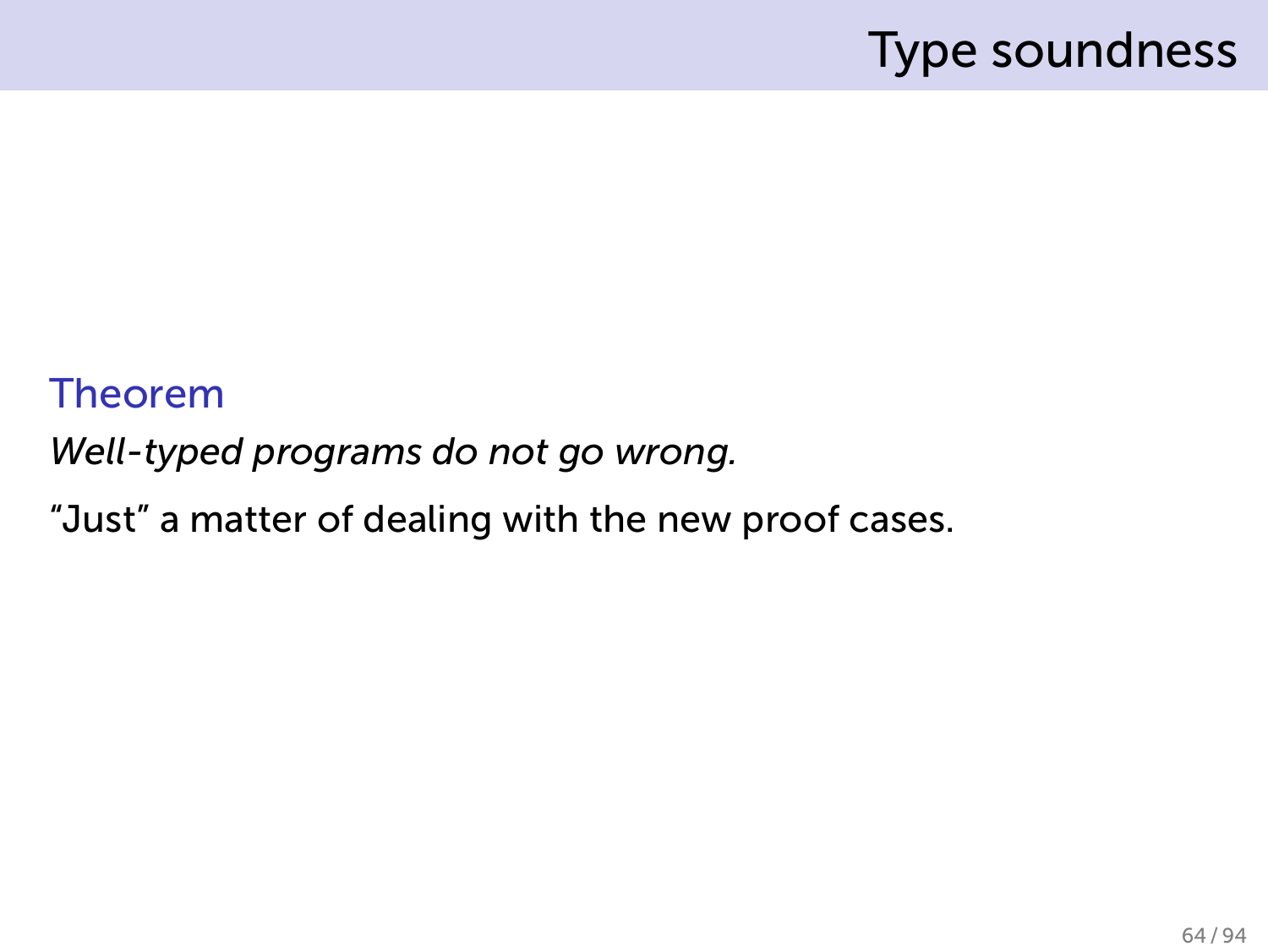A *data race* occurs when two distinct threads are ready to access a single location, and one of the accesses is a write.

#### Theorem

*Well-typed programs are data race free.*

The proof is immediate: writing requires exclusive ownership.

 $Xv_1 \star m v_2 = \frac{1}{2}$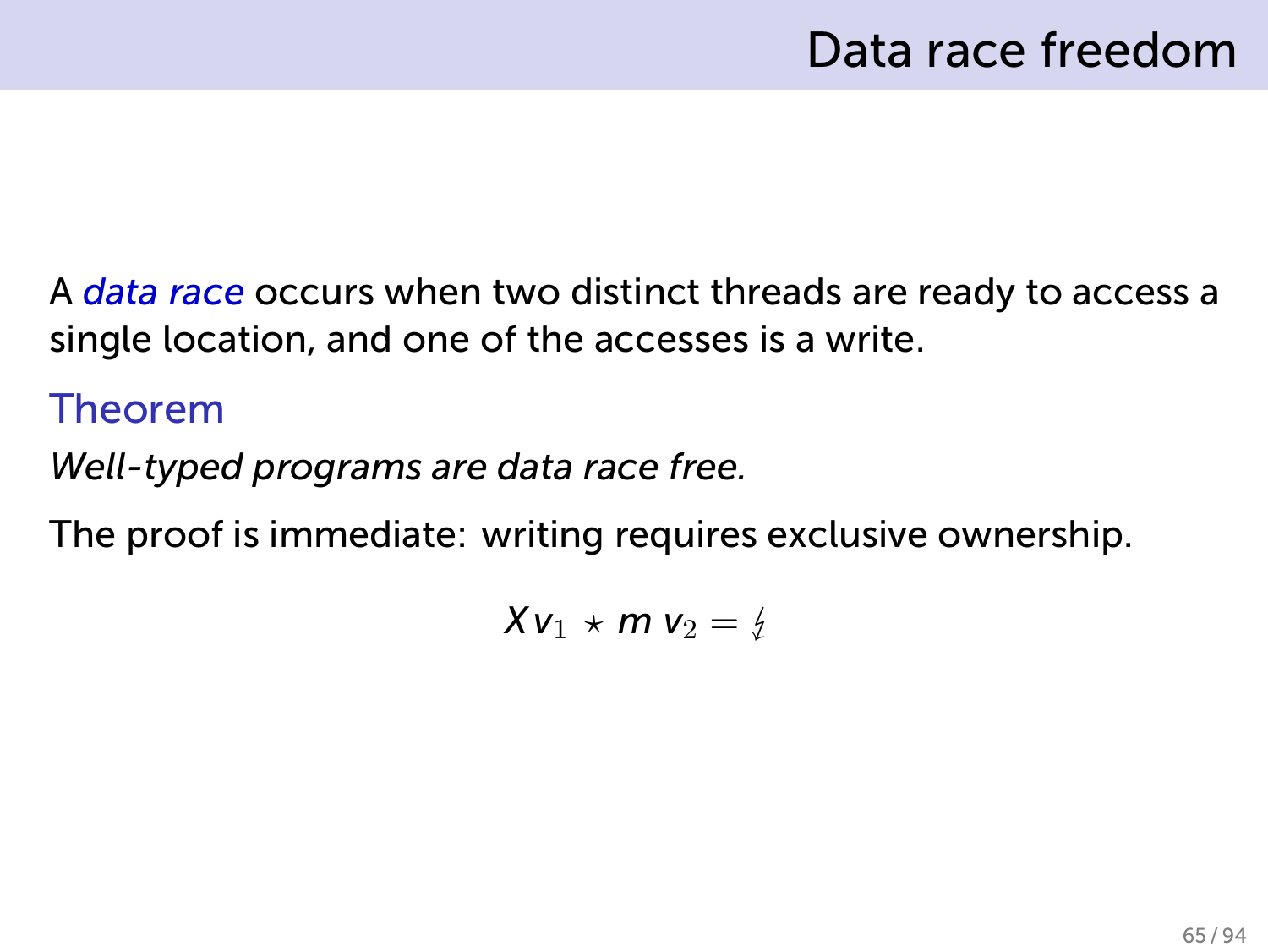#### Extensions

#### Locks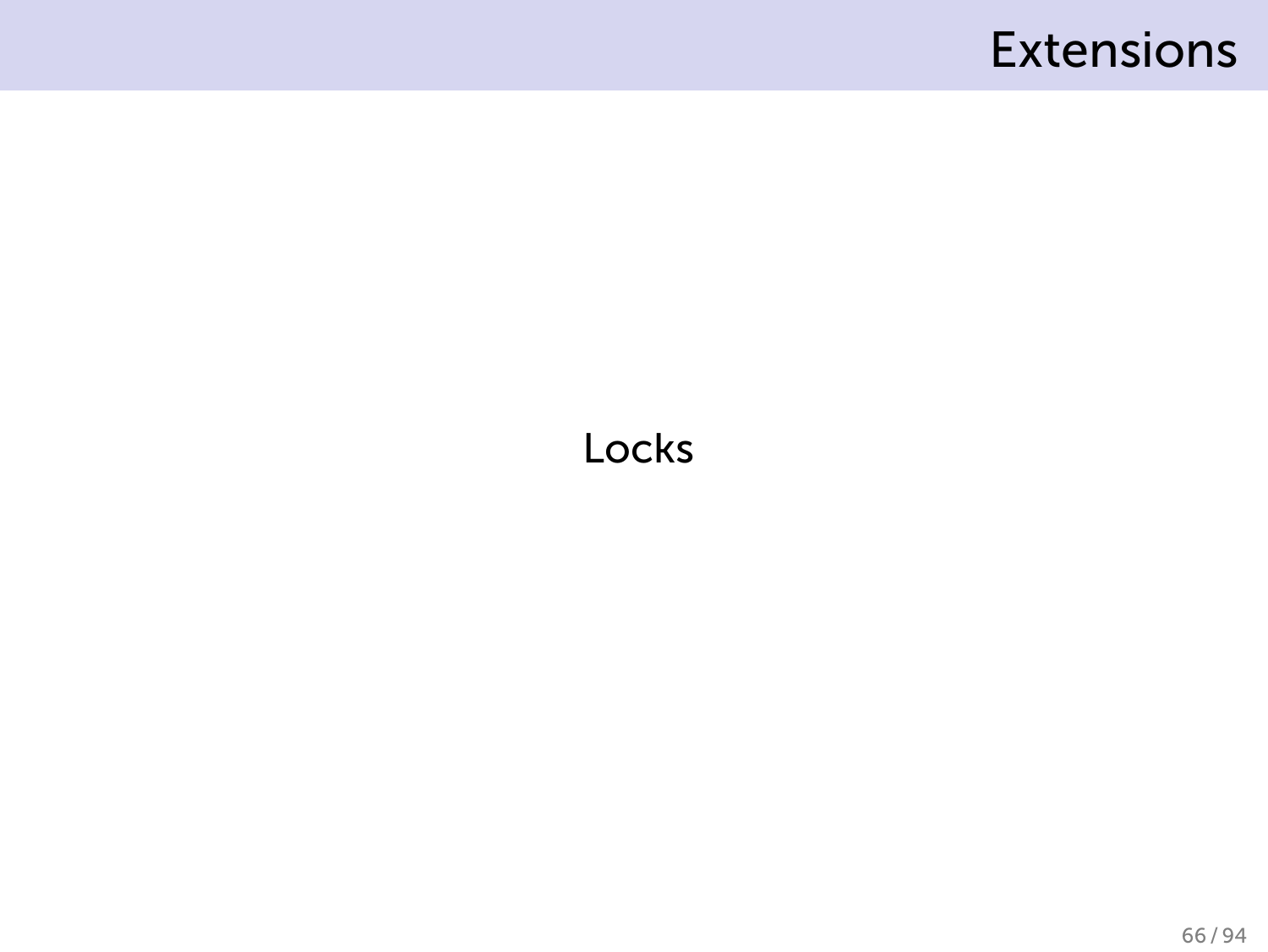### Syntax and dynamic semantics

#### New terms:

$$
\begin{array}{ll}\n v & ::= & ... | k \\
 t & ::= & ... | newlock | acquire v | release v\n\end{array}
$$

New machine state component:

• a *lock heap* maps an initial segment of N to *U* (unlocked) or *L* (locked).

New reduction rules:

*initial config. new configuration side condition kh* / newlock *−→ kh* ++ *L* / *limit kh*  $kh / \text{ acquire } k \longrightarrow kh[k \mapsto L] / ()$   $kh(k) = U$  $kh /$  release  $k \longrightarrow kh[k \mapsto U] / ()$   $kh(k) = L$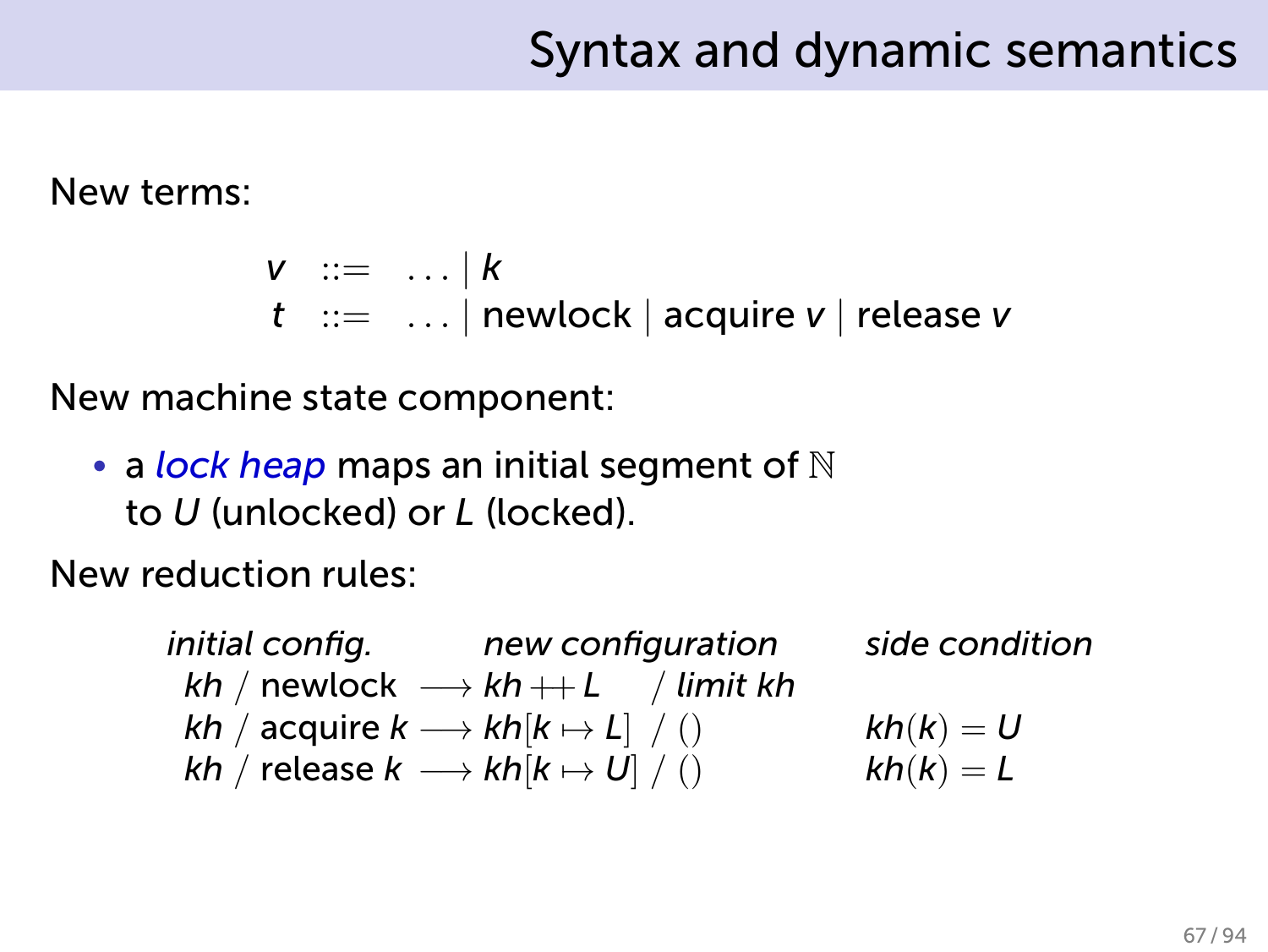New types:

$$
T ::= \ldots | \text{lock } P | \text{locked}
$$

New typing rules:

*R*; *K*; *Q ⊢* newlock : *∃x* : value*.*(=*x |* (*x* @ lock *P*) *∗* (*x* @ locked))

*R*; *K*; *v* @ lock *P ⊢* acquire *v* : *⊤ | P ∗* (*v* @ locked)

*R*; *K*; *P ∗* (*v* @ locked) *∗* (*v* @ lock *P*) *⊢* release *v* : *⊤*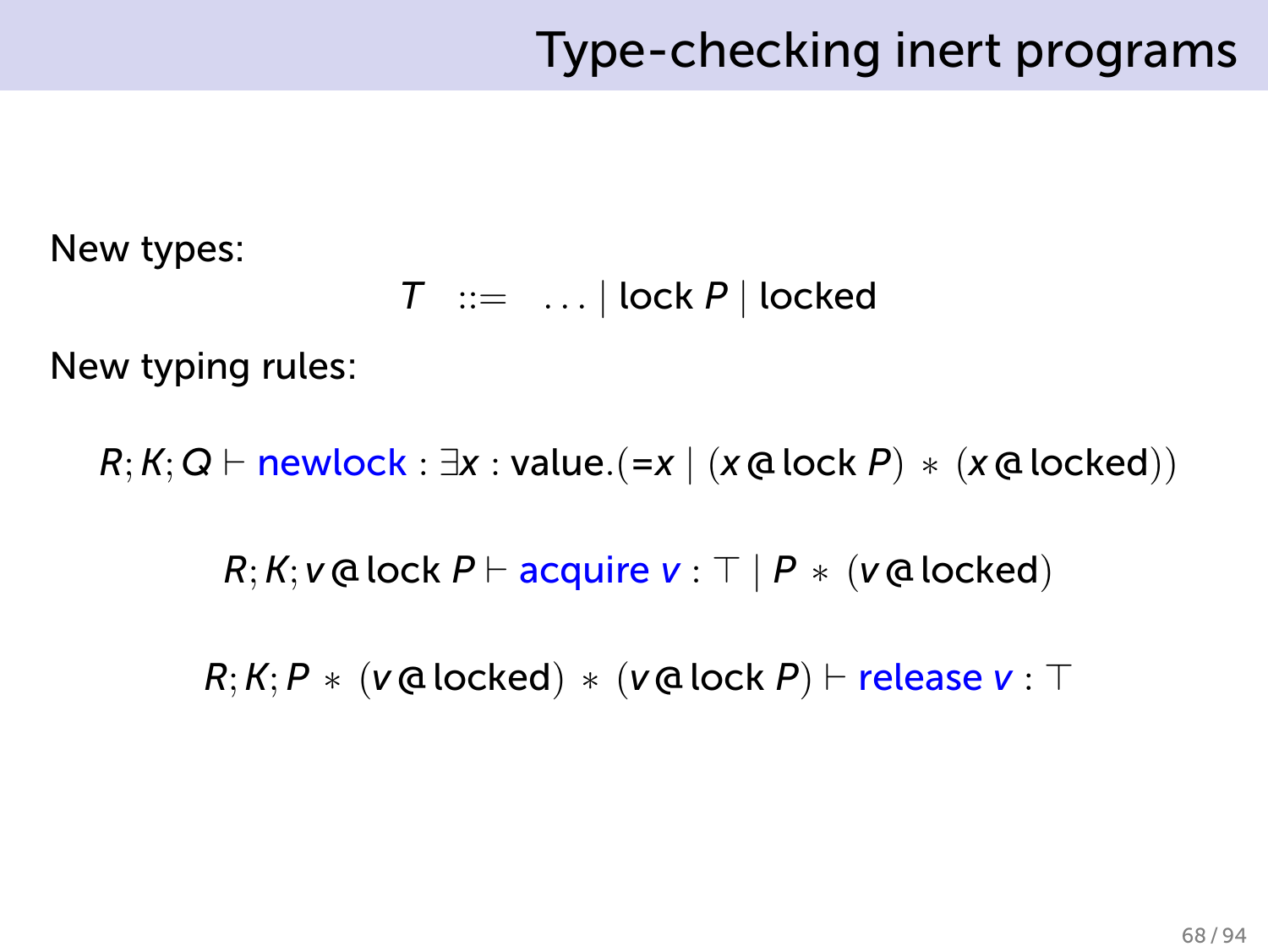New resource component:

- An *instrumented lock heap* maps lock addresses to instrumented lock statuses.
- An *instrumented lock status* is a pair of:
	- a *lock invariant*: a closed permission *P* . ;
	- an *access right*: one of  $\frac{1}{2}$ , N, and X.
- The composition of resources satisfies:

 $P * P = P$  $N \star X = X$  $N \star N = N$ 

*Agreement* on the lock invariant; *separation* concerning the ownership of a locked lock.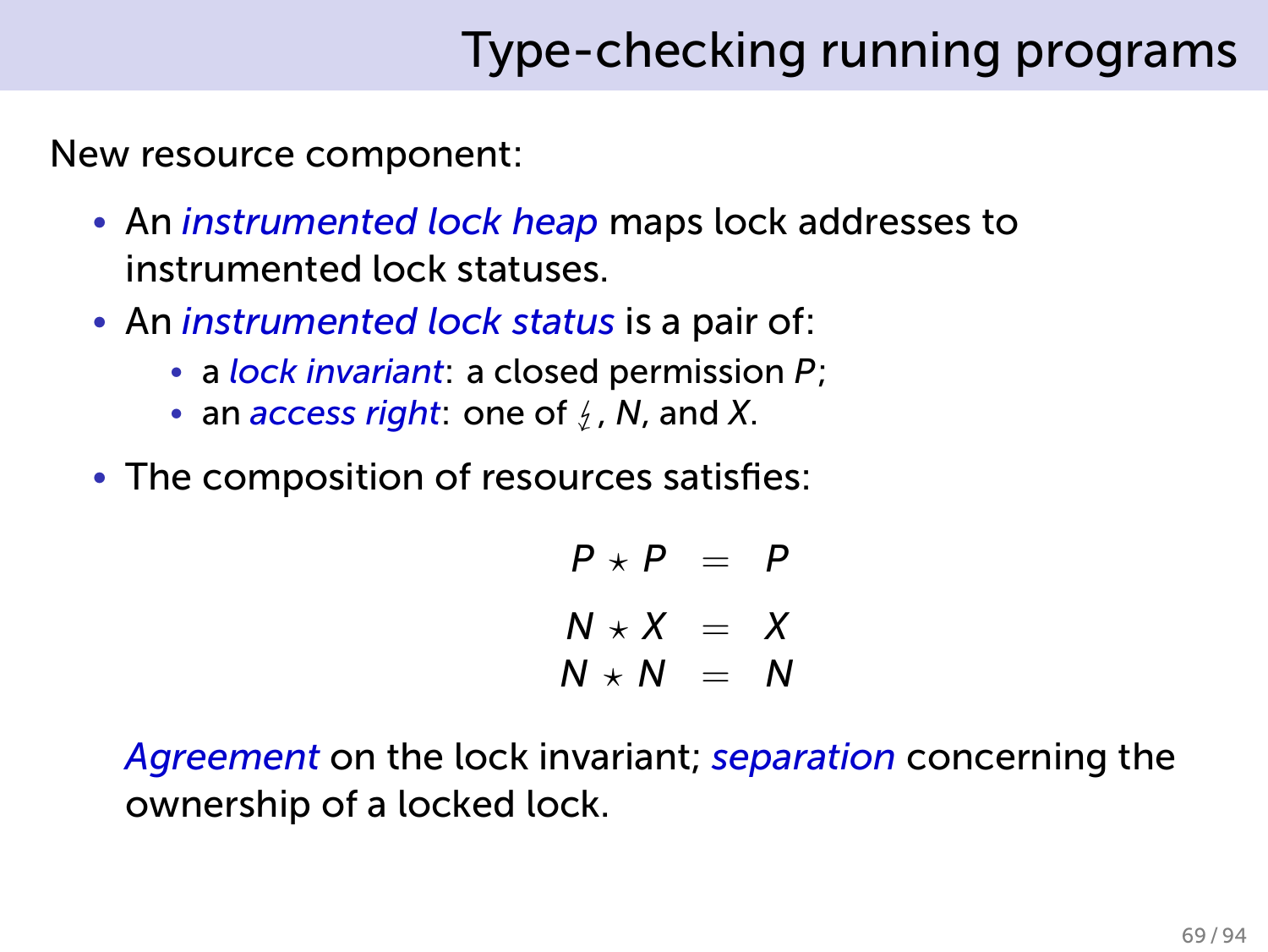New resource component:

- An *instrumented lock heap* maps lock addresses to instrumented lock statuses.
- An *instrumented lock status* is a pair of:
	- a *lock invariant*: a closed permission *P* . ;
	- an *access right*: one of  $\frac{1}{2}$ , N, and X.
- The composition of resources satisfies:

```
P * P = PN \star X = XN \star N = N
```
syntax!

*Agreement* on the lock invariant; *separation* concerning the ownership of a locked lock.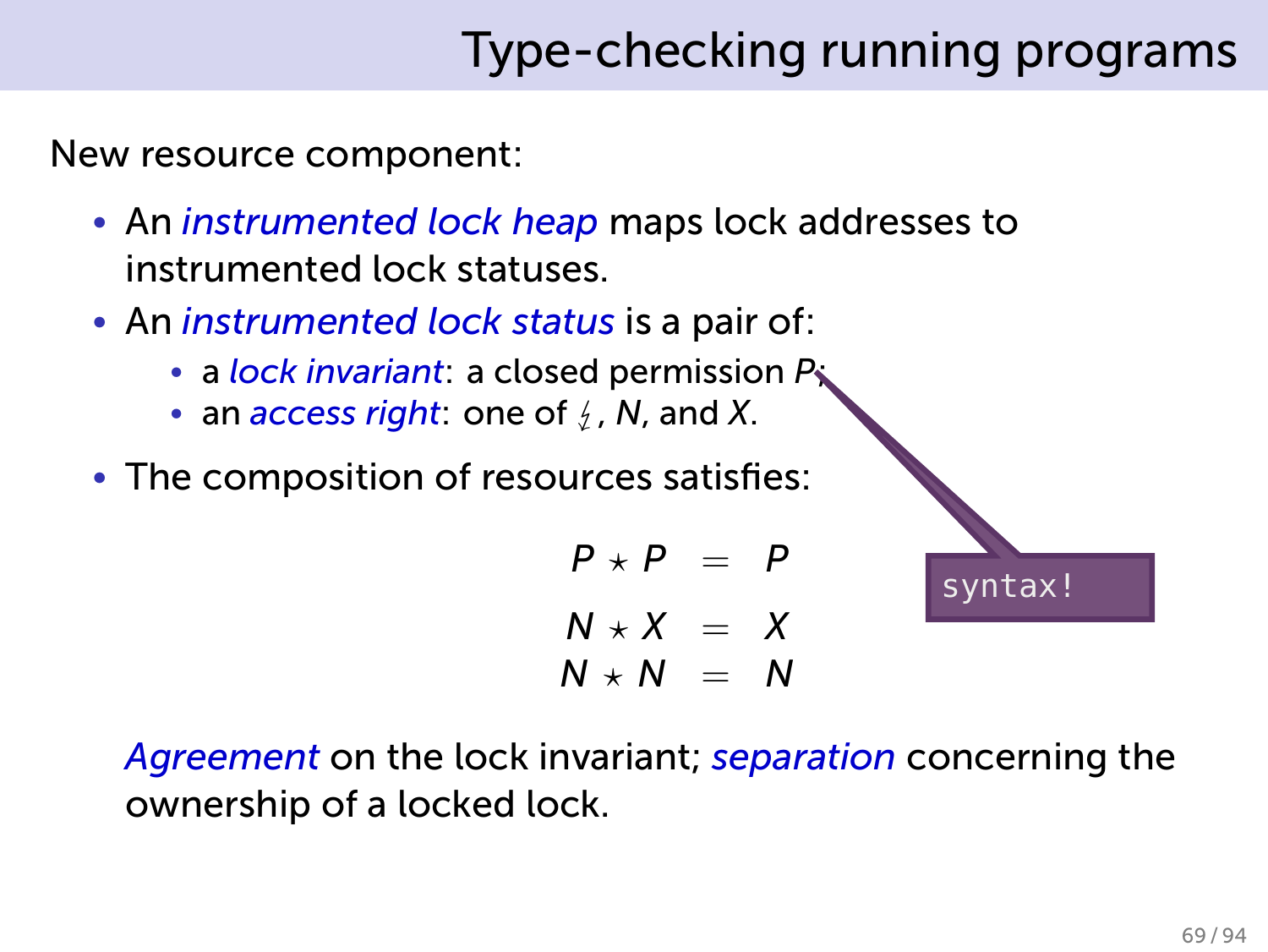*Agreement* between a lock status and an instrumented lock status:

*U and* (*P, N*) *agree L and* (*P, X*) *agree* (Just ignore the invariant *P*.)

*Pointwise agreement* between raw and instrumented lock heaps is written *s and R agree*.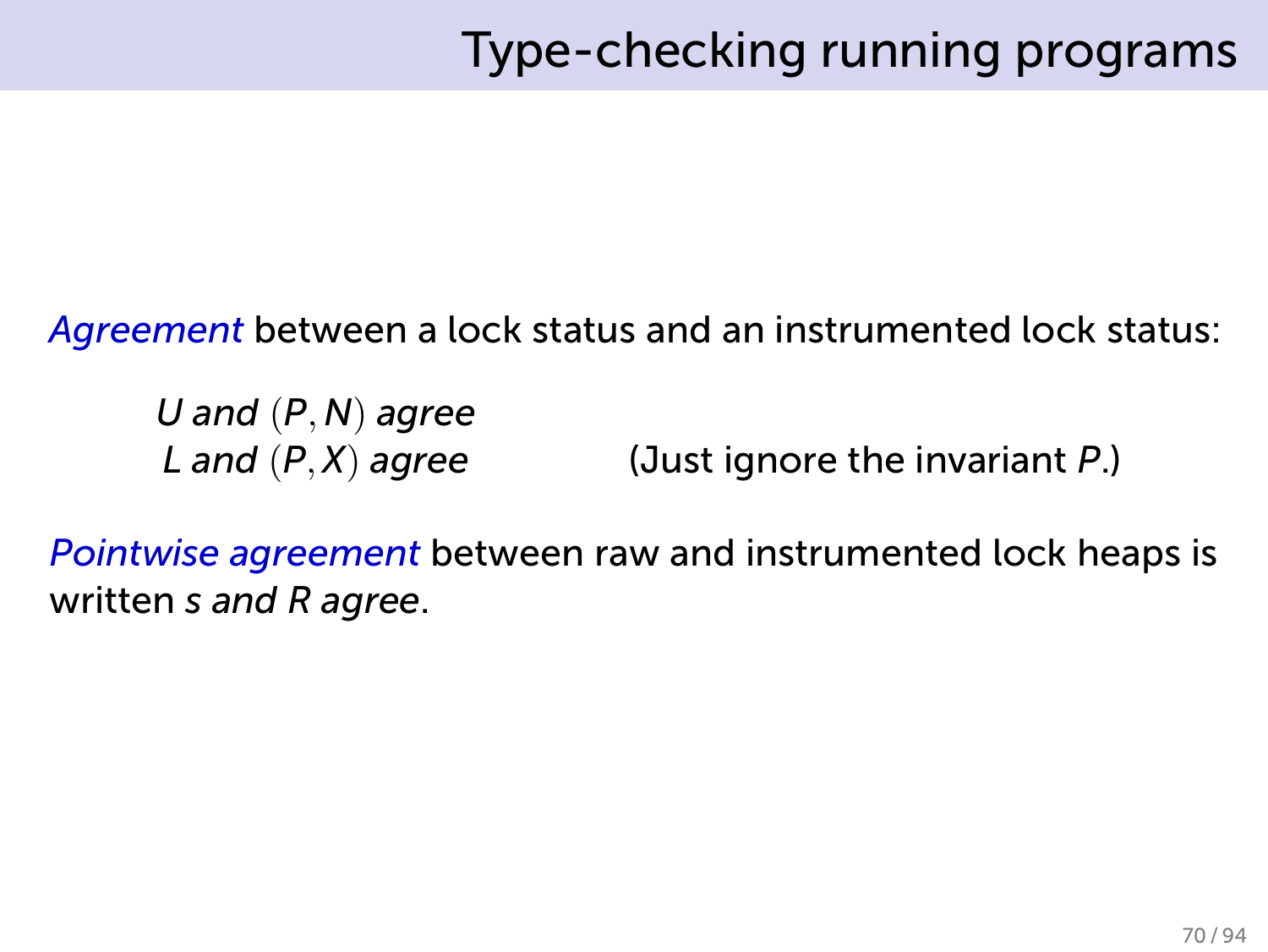#### On top of this, *a more elaborate notion of agreement* is defined:

$$
s \text{ and } R \star R' \text{ agree}
$$
\n
$$
\frac{R'; \varnothing \Vdash \text{hidden invariants of } (R \star R')}{s \sim R}
$$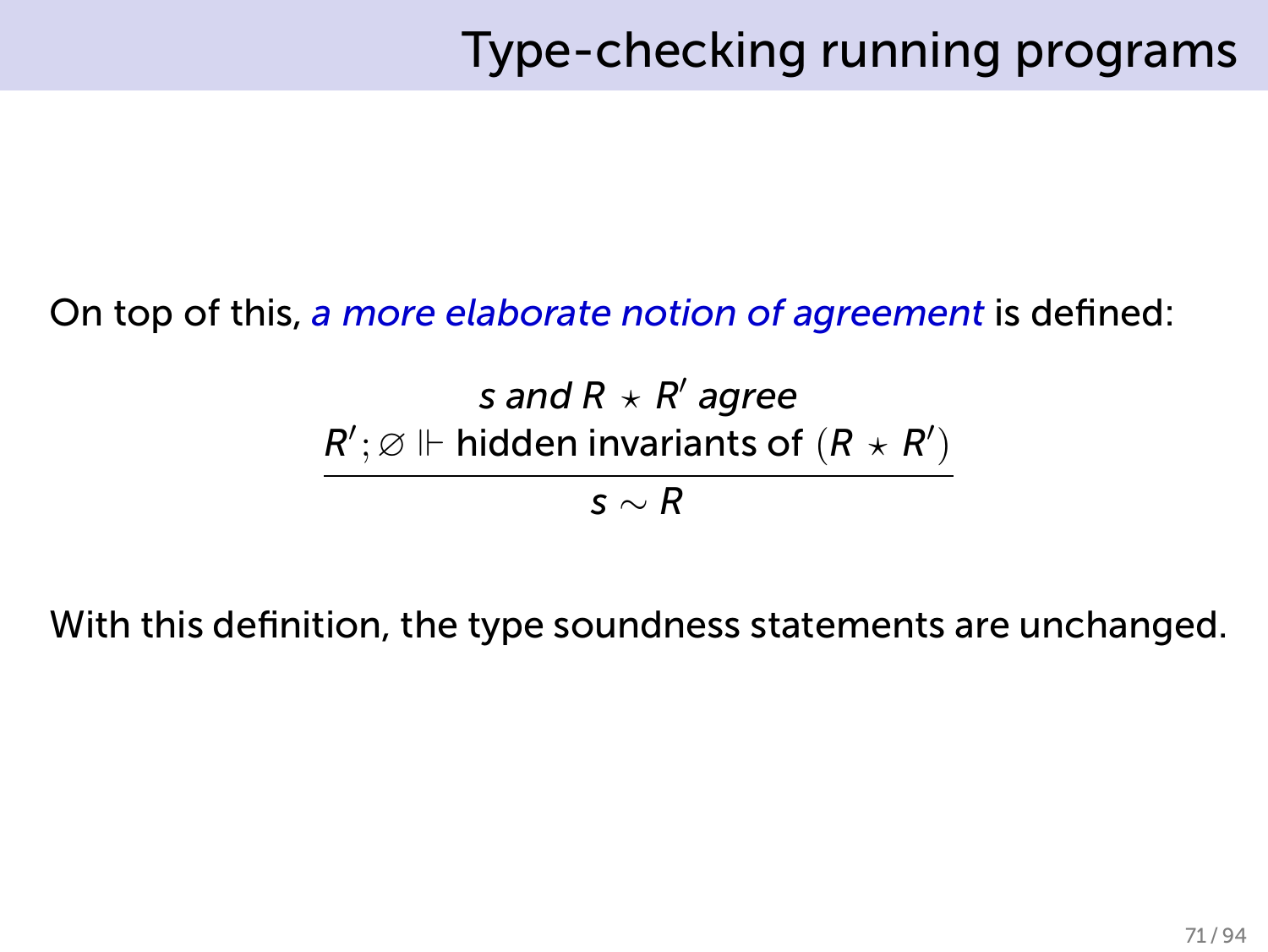the conjunction of the invariants of all presently unlocked locks

On top of this, *a more elaborate notion* f *agreement* is defined:

*s and R ⋆ R ′ agree*  $R';\varnothing \Vdash$  hidden invariants of  $(R \star R')$ 

*s ∼ R* .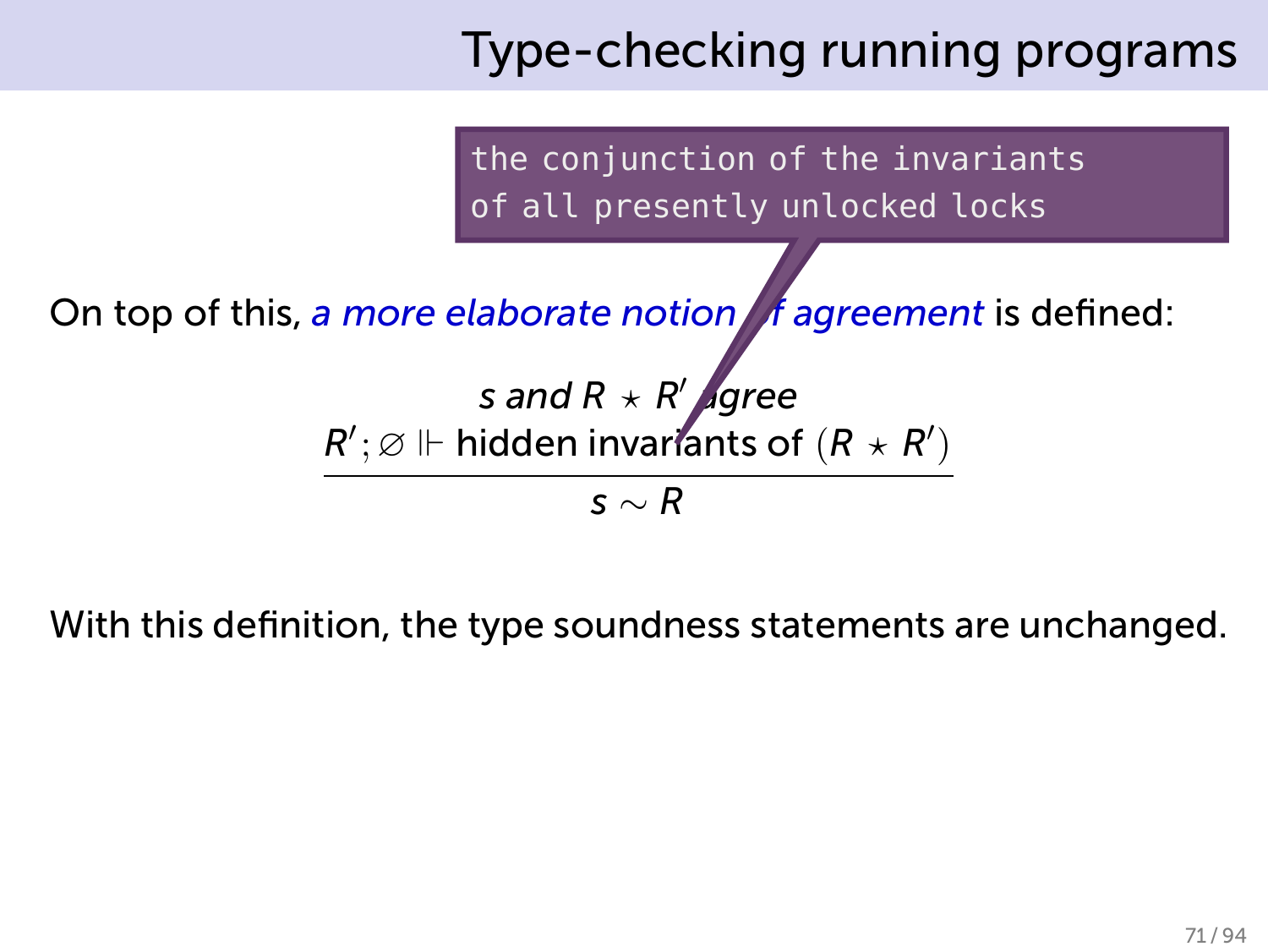a fragment of the instrumented state that justifies this conjunction

On top of this, *a more elaborate notion of agreement* is defined:

### *s and R ⋆ R ′ agree*  $R',\varnothing \Vdash$  hidden invariants of  $(R\,\star\, R')$

*s ∼ R* .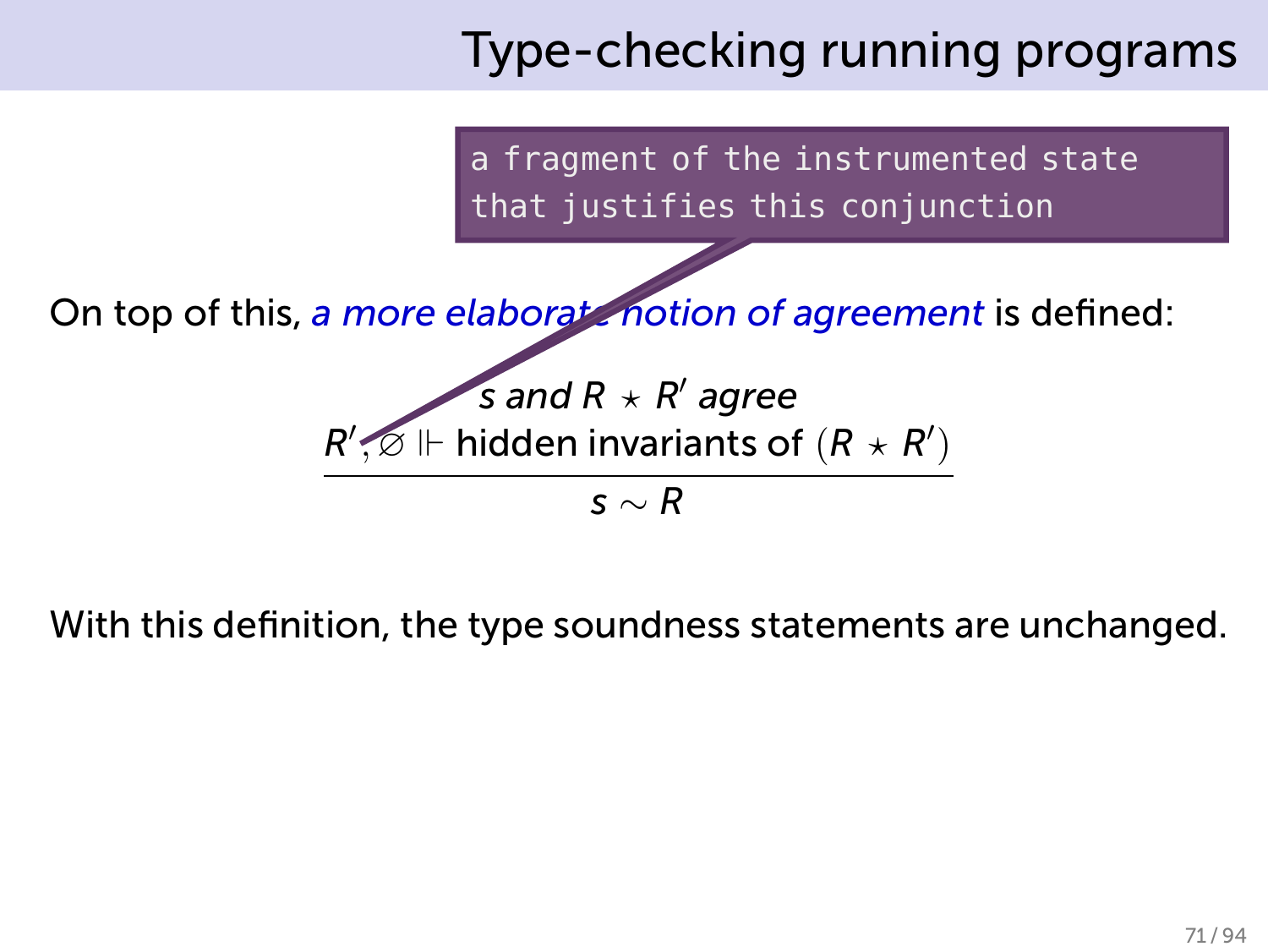

On top of this, *a more elaborate notion of agreement* is defined:

$$
s \text{ and } R \star R' \text{ agree}
$$
  
\n
$$
\frac{R'; \varnothing \Vdash \text{hidden invariants of } (R \star R')}{s \sim R'}
$$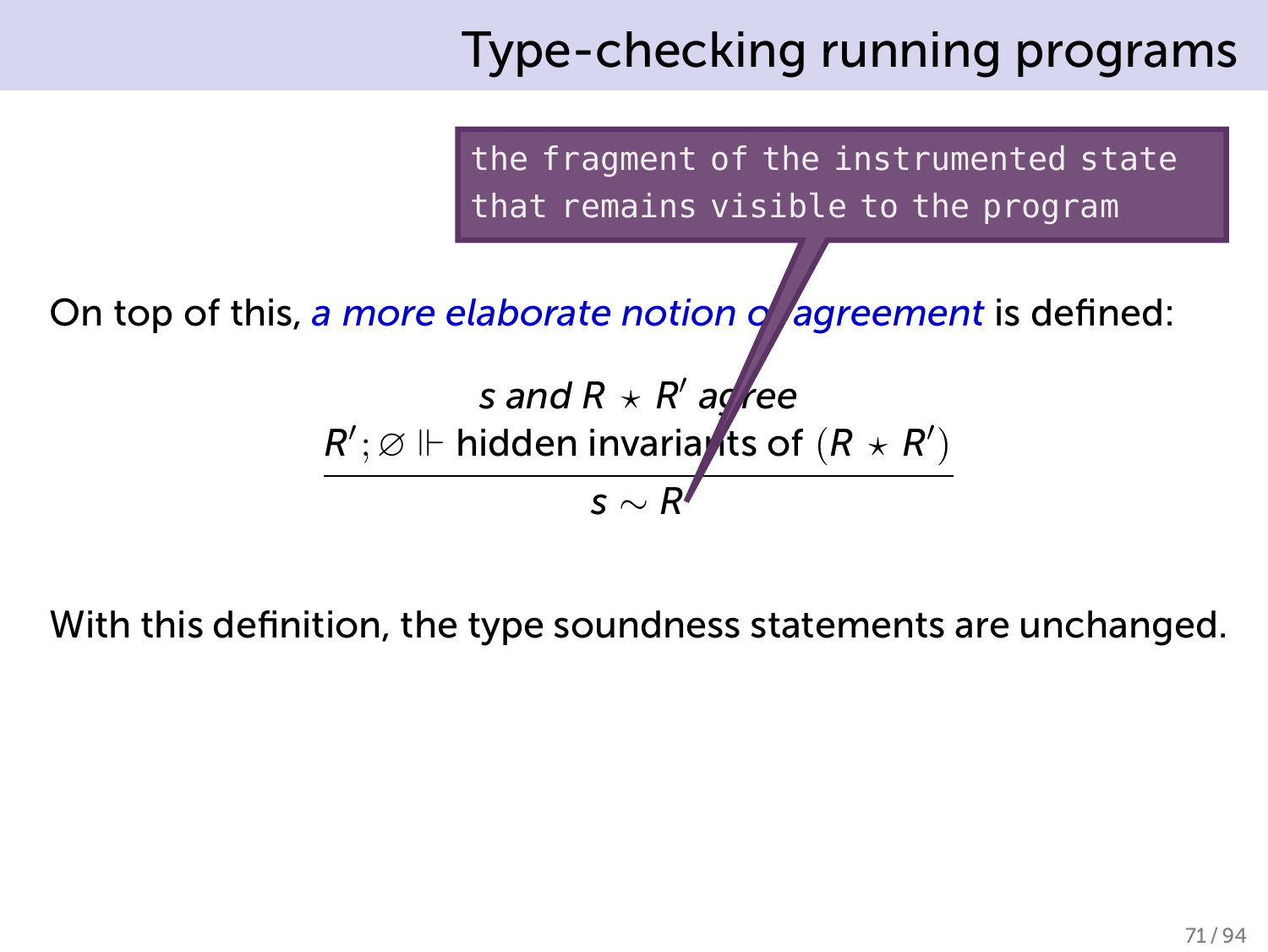New typing rules for lock addresses:

$$
\frac{R(k) = (P, \underline{\hspace{1cm}})}{R; K; \mathbf{Q} \vdash k : \mathsf{lock}\,P}
$$

$$
\frac{R(k) = (-, X)}{R; K; Q \vdash k : \text{locked}}
$$

*Introduce* (give meaning to) the types lock *P* and locked.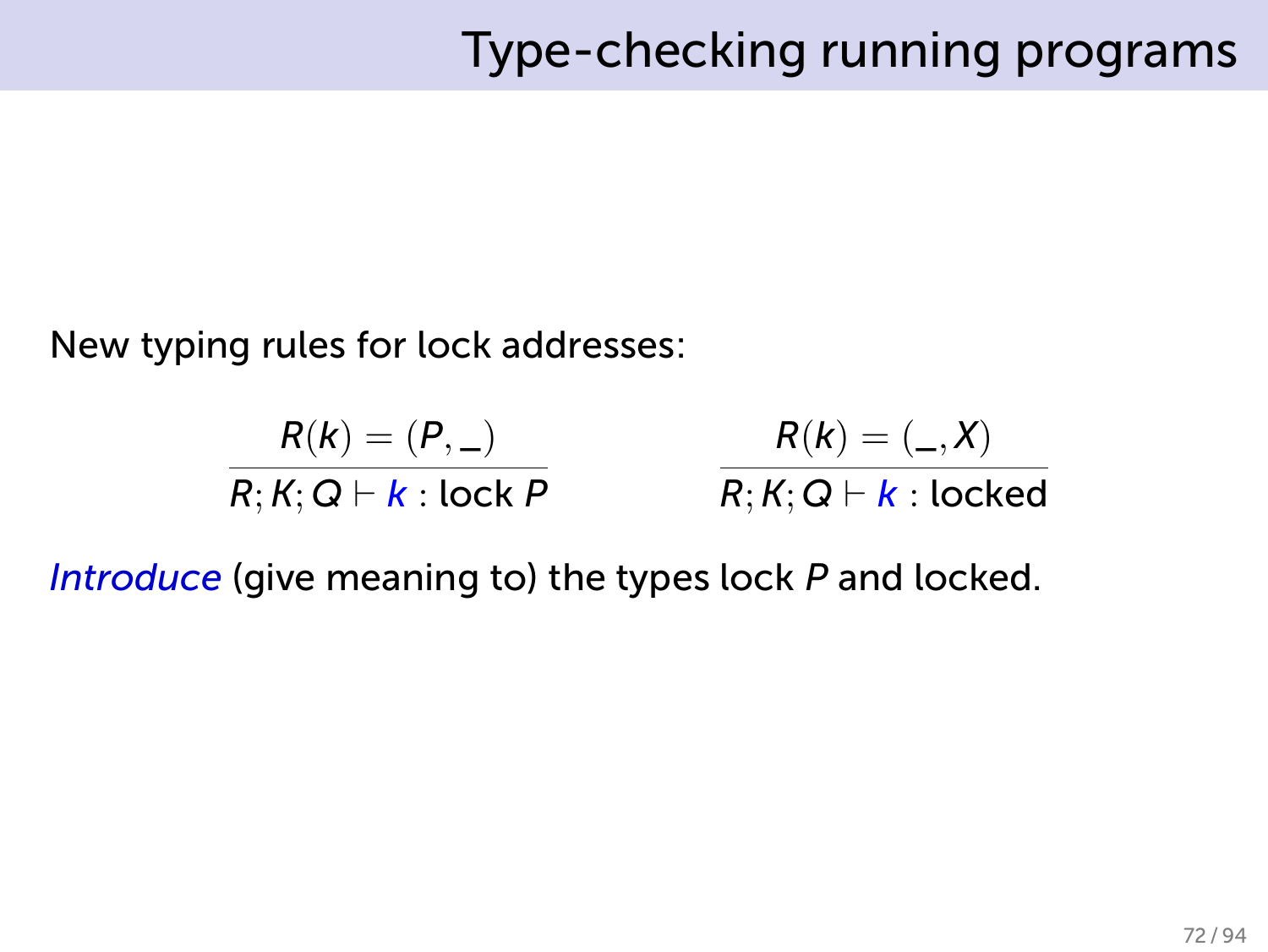### Type soundness

A configuration is now *acceptable* if every thread:

- has reached a value,
- is able to take a step,
- or *is waiting on a lock* that is currently held.

The type discipline does not prevent deadlocks.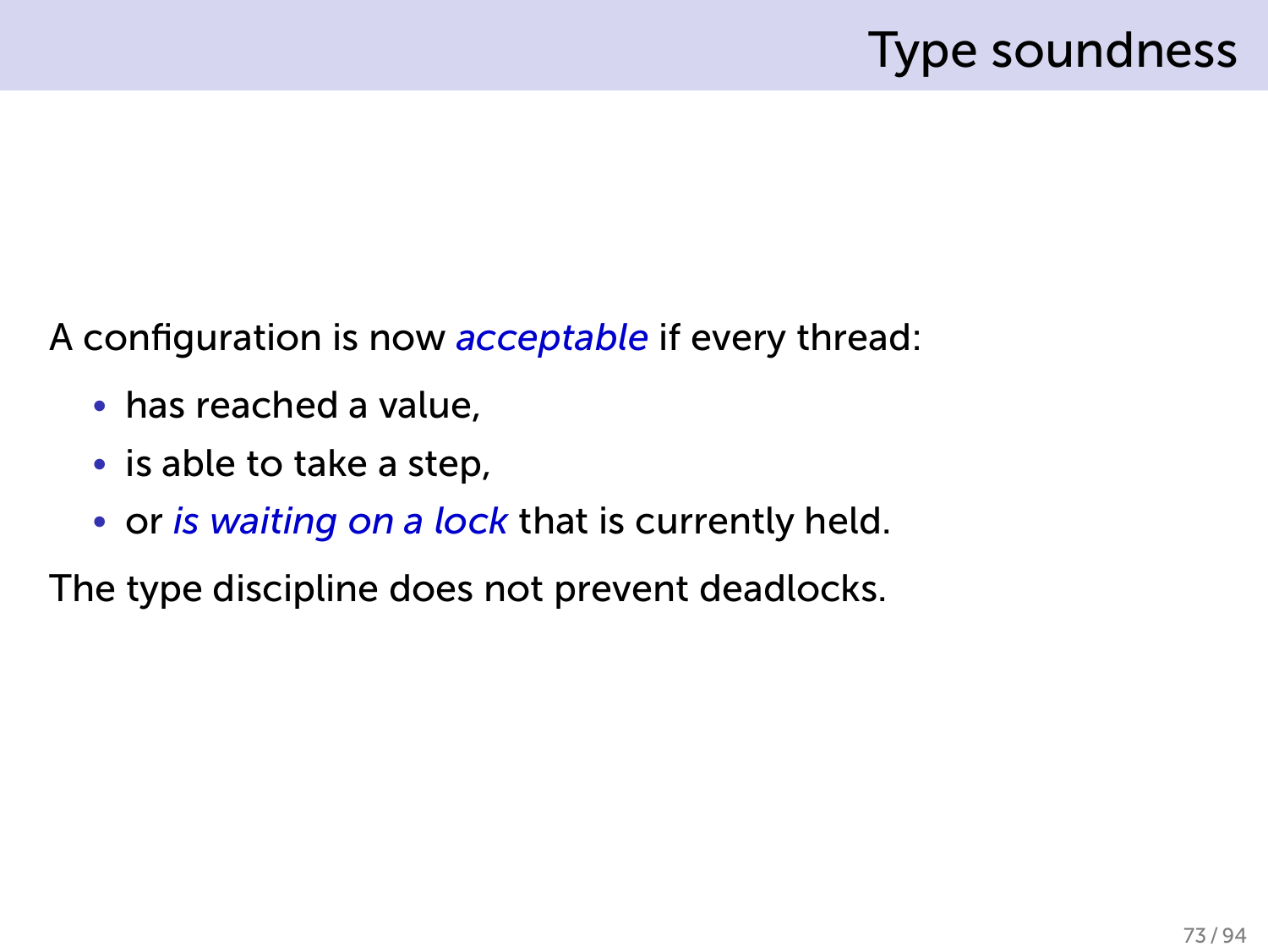### Type soundness

#### Theorem *Well-typed programs do not go wrong.*

"Just" a matter of dealing with the new proof cases.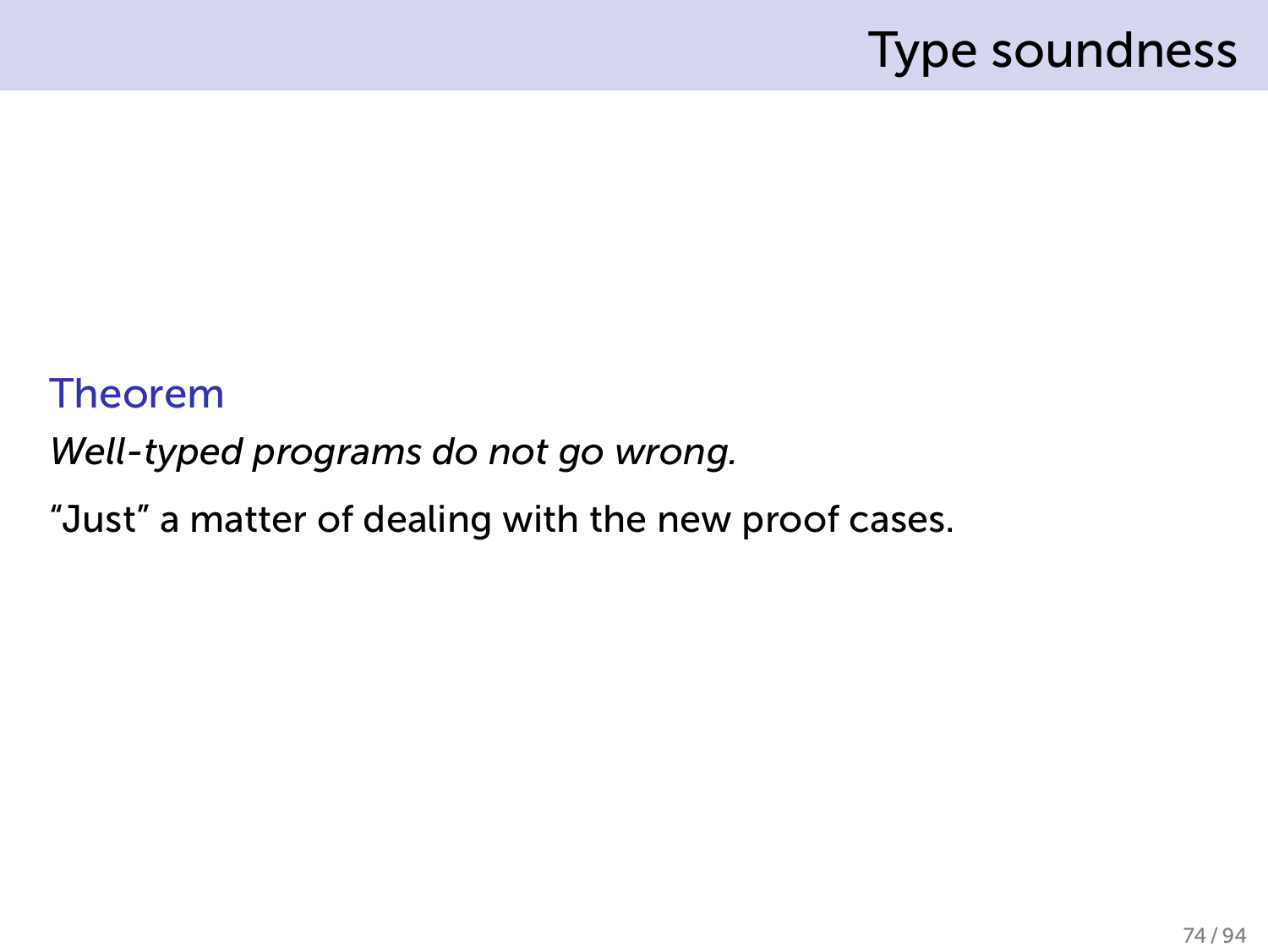#### Extensions

#### Adoption and abandon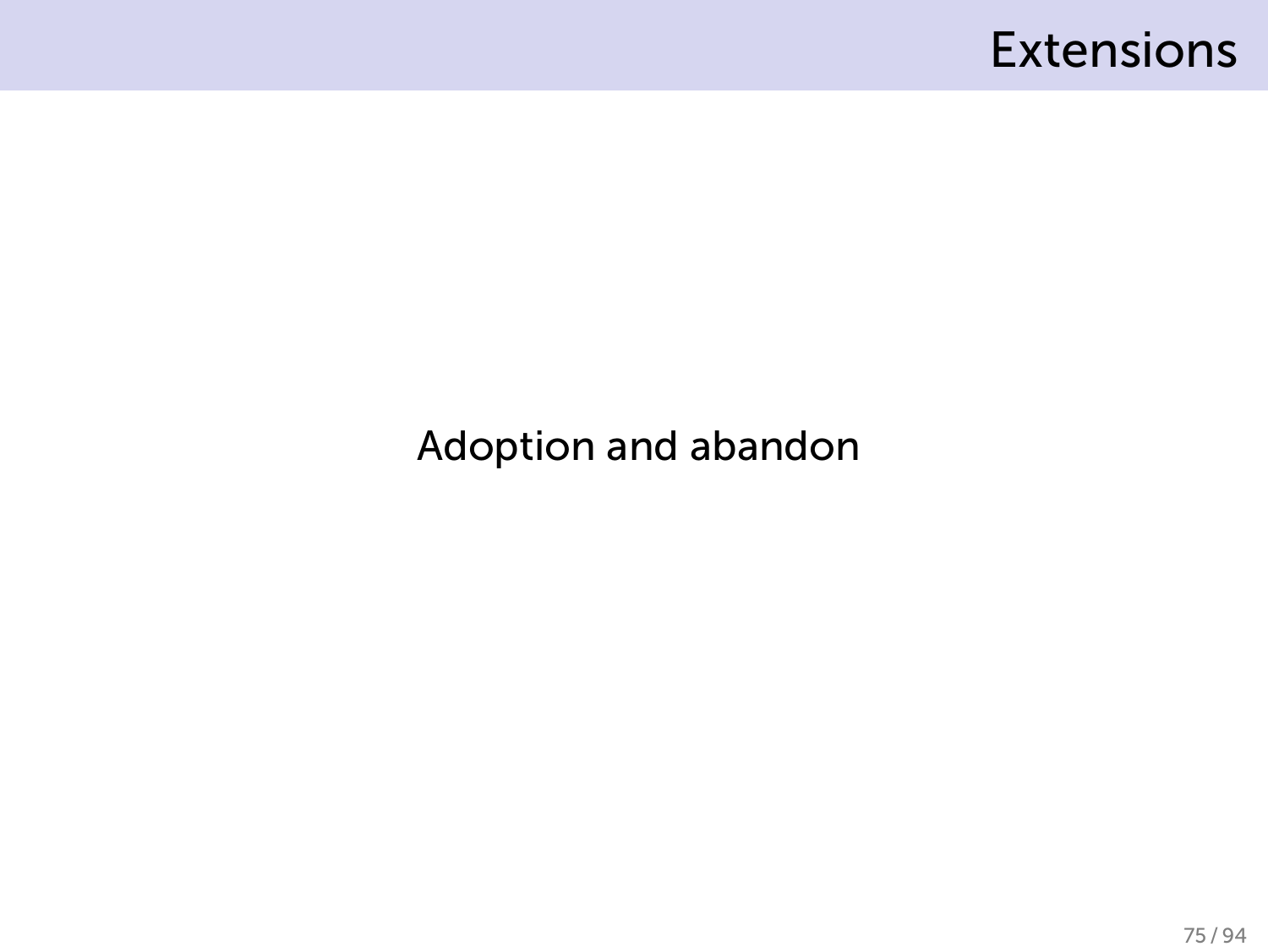No new values.

New terms:

 $t$  ::= ... | give  $v_1$  to  $v_2$  | take  $v_1$  from  $v_2$  | fail | take!  $v_1$  from  $v_2$ 

Updated machine state component:

• the heap maps a memory location to a pair of *an adopter pointer*  $p ::= null \mid \ell$  and a value.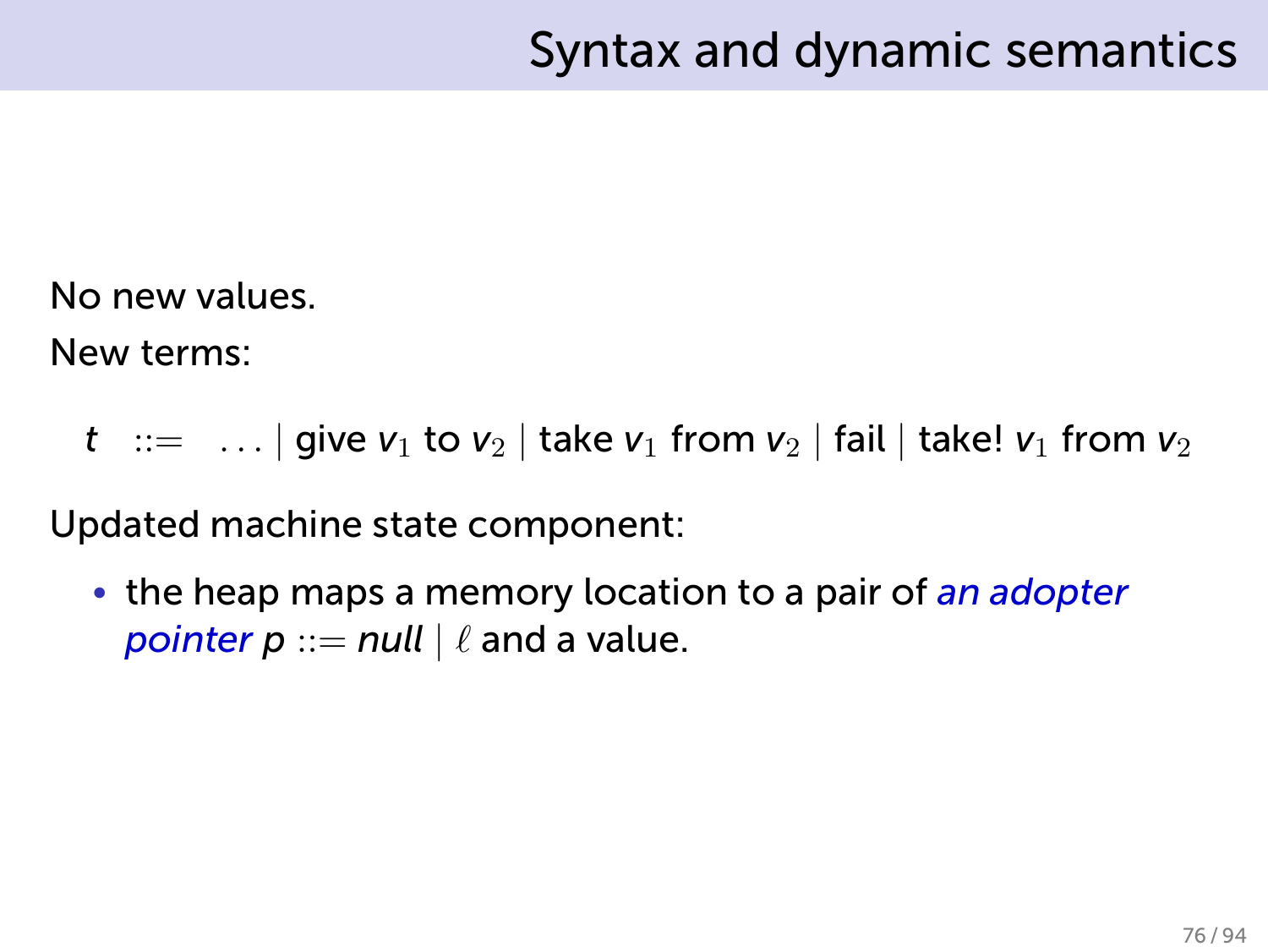#### New reduction rules:



*∧ p*  $\neq$  *ℓ*′

Note that **take** does *not* need an atomic implementation.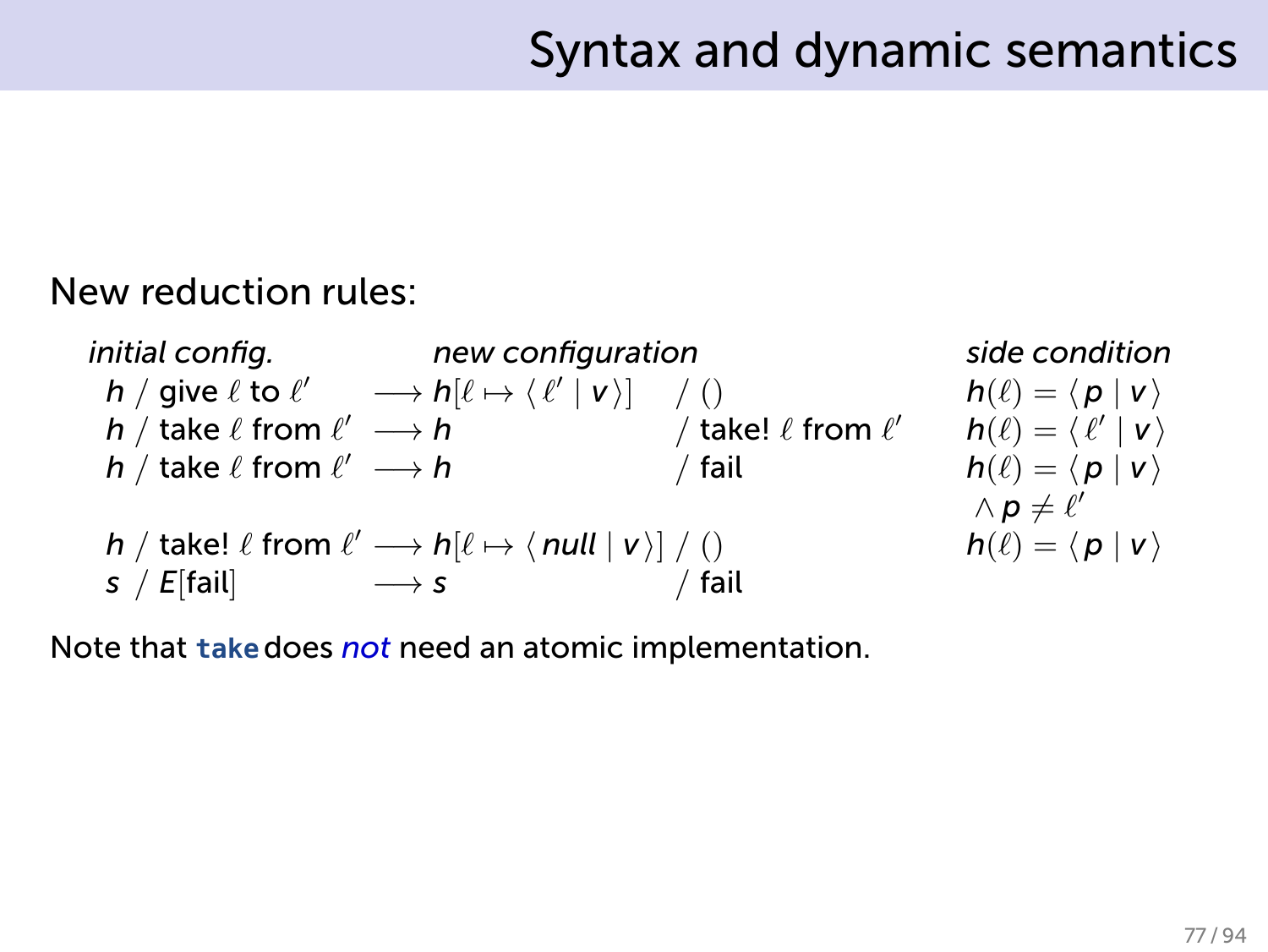New types:

*T* ::= *. . . |* adoptable *|* unadopted *|* adopts *T*

Intuitively,

- *v* @ adoptable is v **@ dynamic**; it is duplicable;
	- guarantees the existence of *v*'s adopter field;
	- allows an attempt to **take** *v* from its adopter.
- *v* @ unadopted means we own *v* as a potential adoptee; *affine*;
	- guarantees that *v*'s adopter field exists and is *null*;
	- allows to **give** *v* to some adopter.
- *v* @ adopts *T* means we own *v* as an adopter; it is *affine*;
	- asserts that every adoptee of *v* has type *T*;
	- represents the collective ownership of all such adoptees.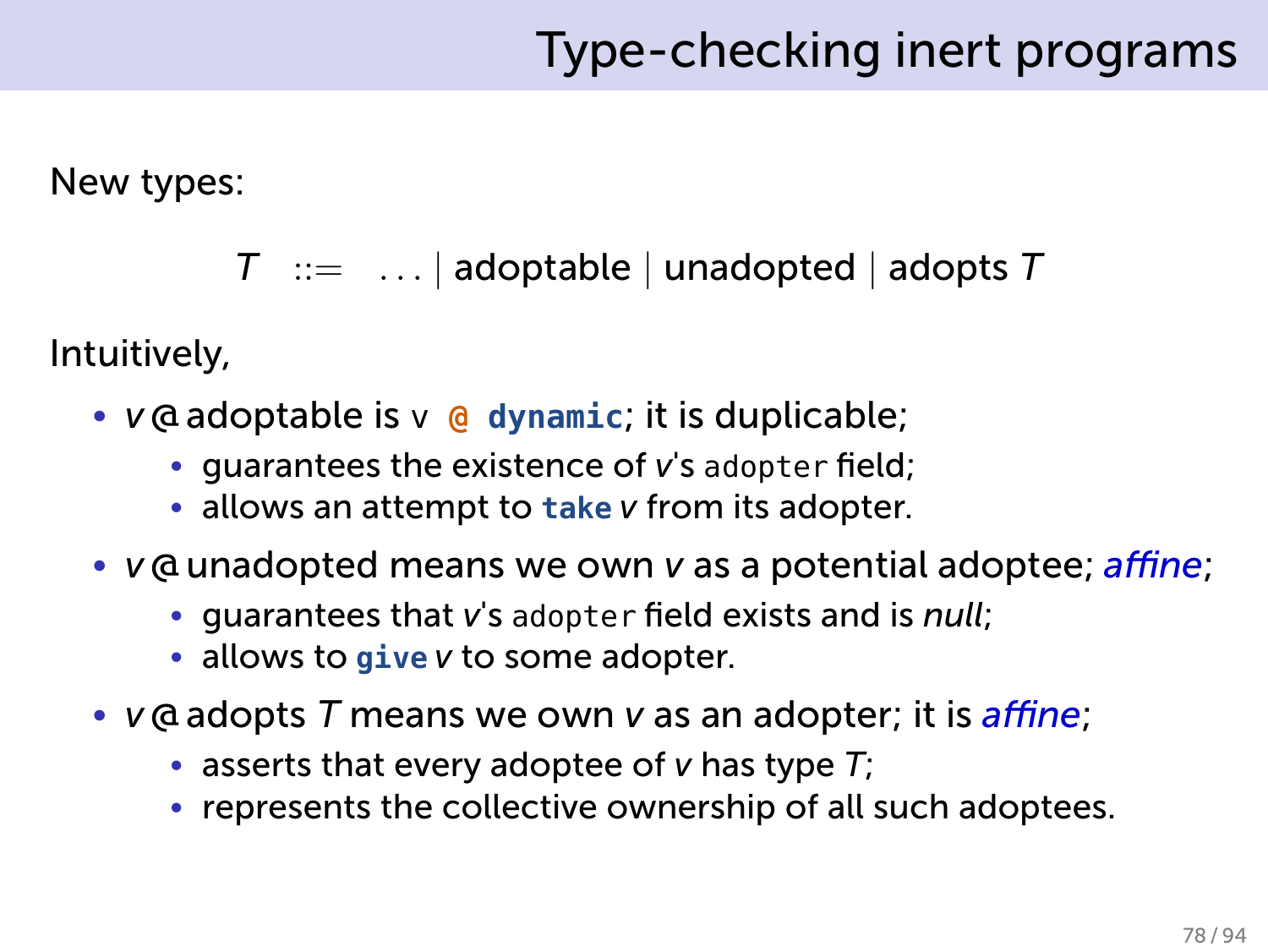Modified typing rule for memory allocation:

```
R; K; v @ T ⊢ newref v : ∃x : value.(=x |
(x @ refm T) ∗ (x @ adopts ⊥) ∗ (x @ unadopted))
```
The value *x* produced by newref *v*:

- is the address of a memory block, as before;
- can be used as an adopter (and presently has no adoptees);
- can be used as an adoptee (i.e., is presently not adopted).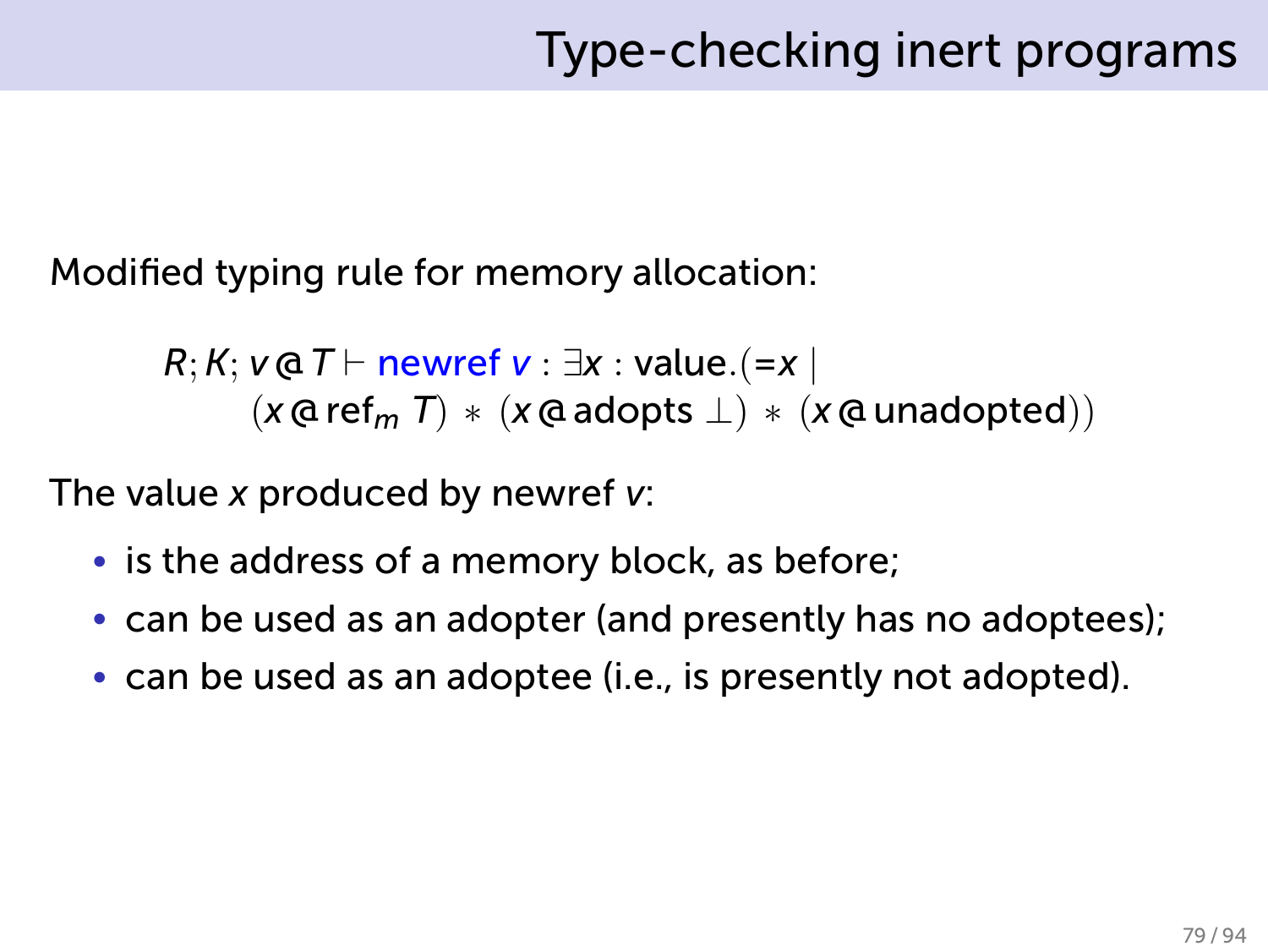New typing rules for adoption and abandon:

$$
R; K; (v_2 \oslash \mathsf{adopts } U) * (v_1 \oslash U) * (v_1 \oslash \mathsf{undopted})
$$
  
 
$$
\vdash \mathsf{give } v_1 \mathsf{ to } v_2 : \top |
$$
  
 
$$
(v_2 \oslash \mathsf{adopts } U)
$$

 $R; K; (v_2 \odot a$  adopts  $U) * (v_1 \odot a$  adoptable) *⊢* take *v*<sup>1</sup> from *v*<sup>2</sup> : *⊤ |*  $(v_2 \, \text{d} \, \text{ad} \, \text{opts} \, U) * (v_1 \, \text{d} \, U) * (v_1 \, \text{d} \, \text{undopted})$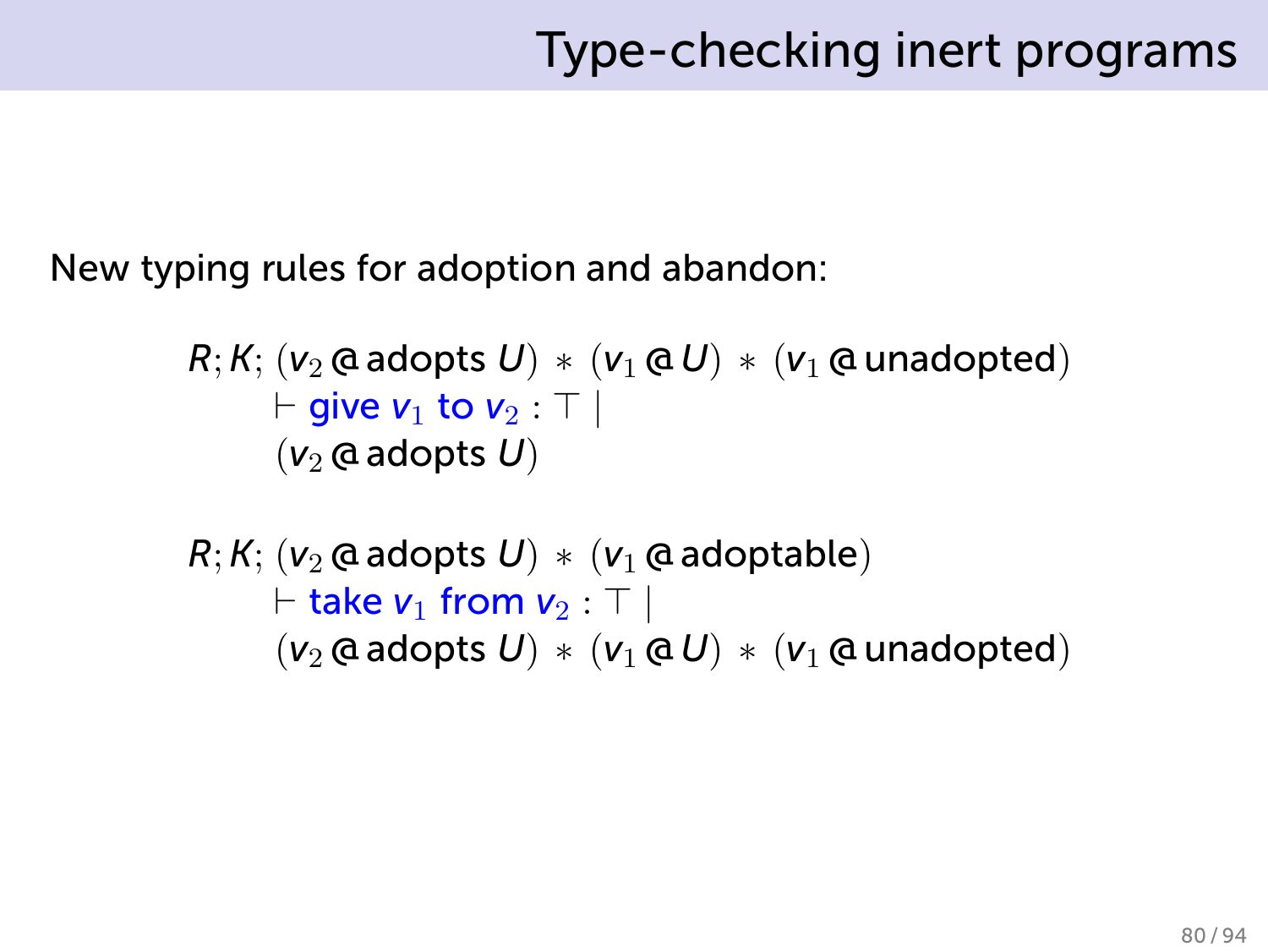New subsumption rules:

empty *≤* duplicable adoptable

*v* @ unadopted *≤* (*v* @ unadopted) *∗* (*v* @ adoptable)

*T ≤ U v* @ adopts *T ≤ v* @ adopts *U*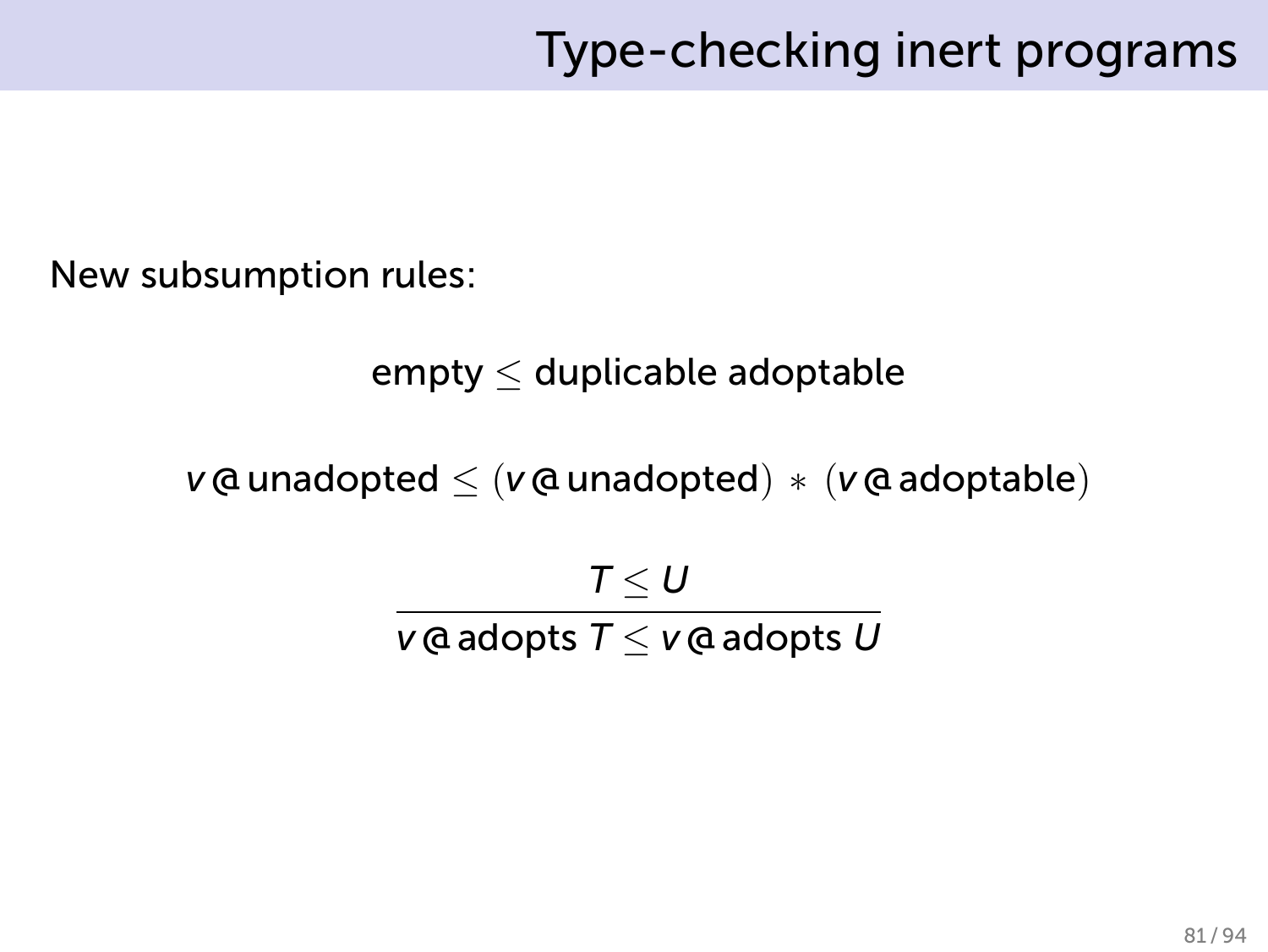New resource component:

- A *raw adoption resource* maps a memory location to a pair of an adoptee status and an adopter status.
- An *adoptee status* is  $f$ , *N*, or *X p*.
- An *adopter status* is  $\frac{1}{2}$ , *N*, or *X*.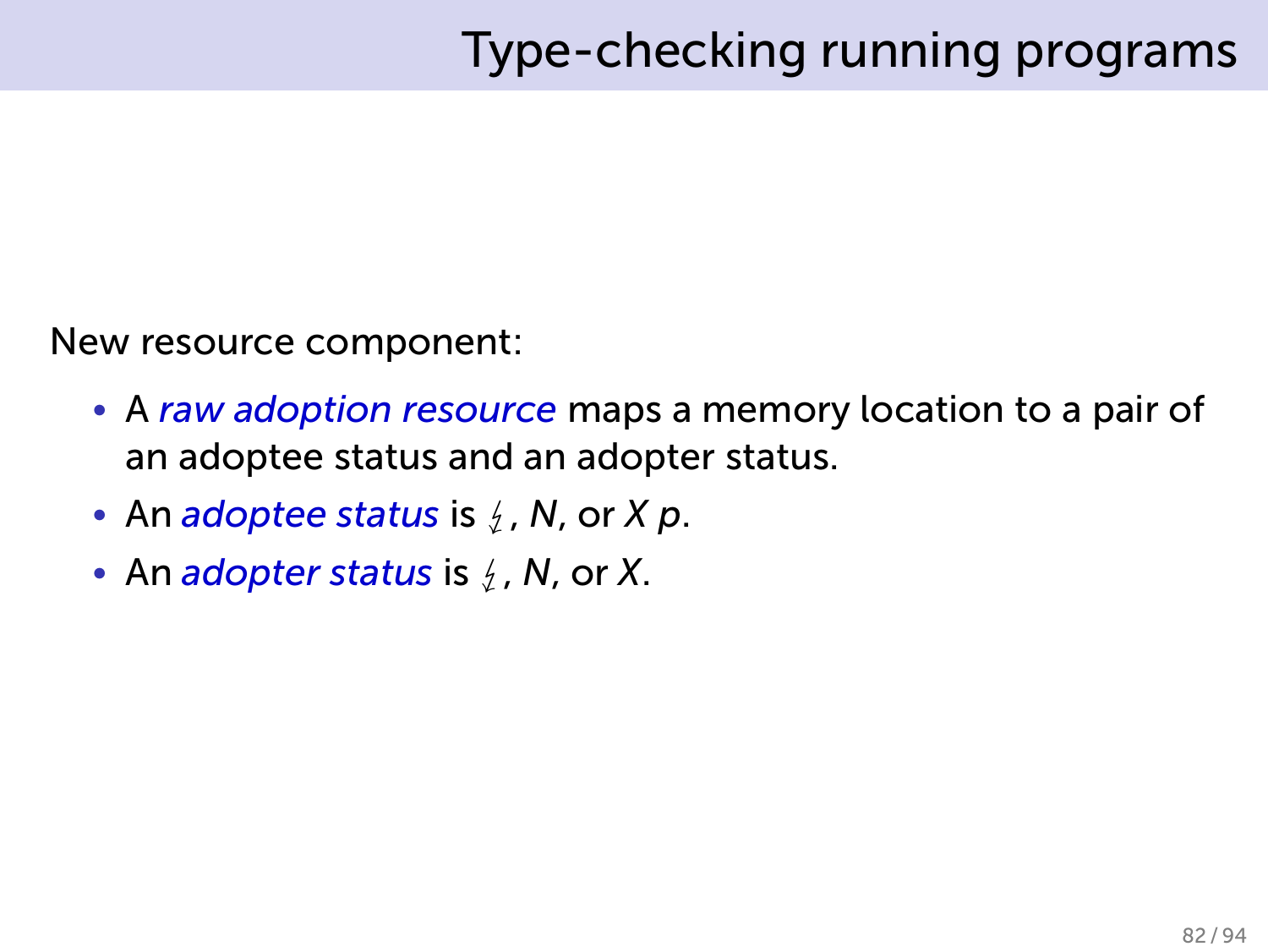Auxiliary definitions:

- *R ⊢ ℓ is adoptable* iff *ℓ* is in the domain of *R*.
- *R ⊢ ℓ is unadopted* iff *R* maps *ℓ* to (*X null,* ).
- *R ⊢ ℓ ′ is an adopter* iff *R* maps *ℓ ′* to ( *, X*).
- *R ⊢ ⃗ℓ are the adoptees of ℓ ′* iff:
	- *R ⊢ ℓ ′ is an adopter*; and
	- *⃗ℓ* lists *the* addresses *ℓ* such that *R ⊢ ℓ is adopted by ℓ ′* ;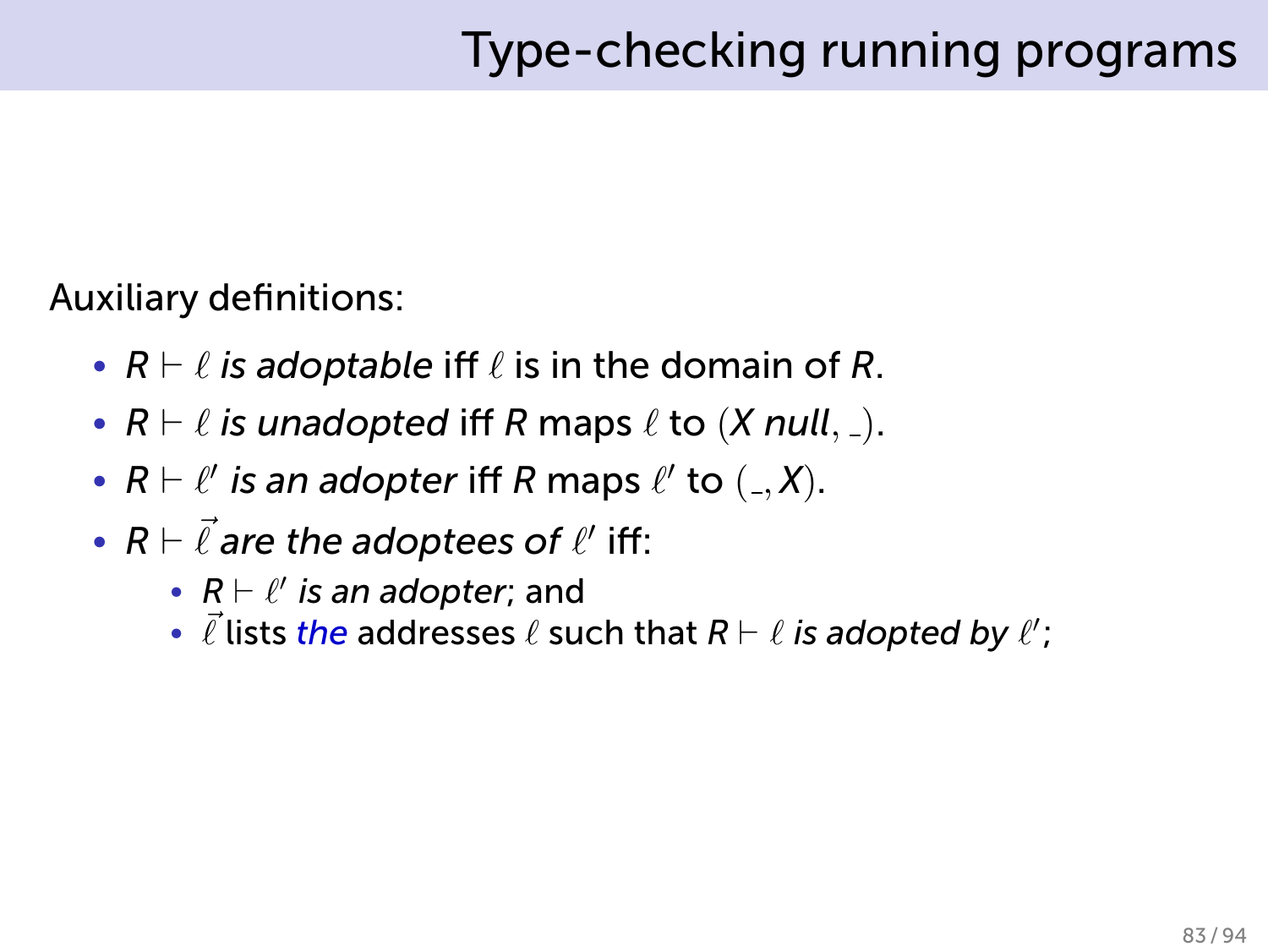$\bm{\mathsf{W}}$ e would like " $\cdot \vdash \vec{\ell}$  *are the adoptees of*  $\ell''$  *to be affine, i.e.:* 

 $R_1 \vdash \vec{\ell}$  are the adoptees of  $\ell'$  $R_1 \, \star \, R_2 \vdash \vec{\ell}$  are the adoptees of  $\ell'$ 

But this does *not* hold.

*R*<sup>2</sup> could own an adoptee of *ℓ ′* .

There would be a *dangling adopter edge* out of  $R_2$ .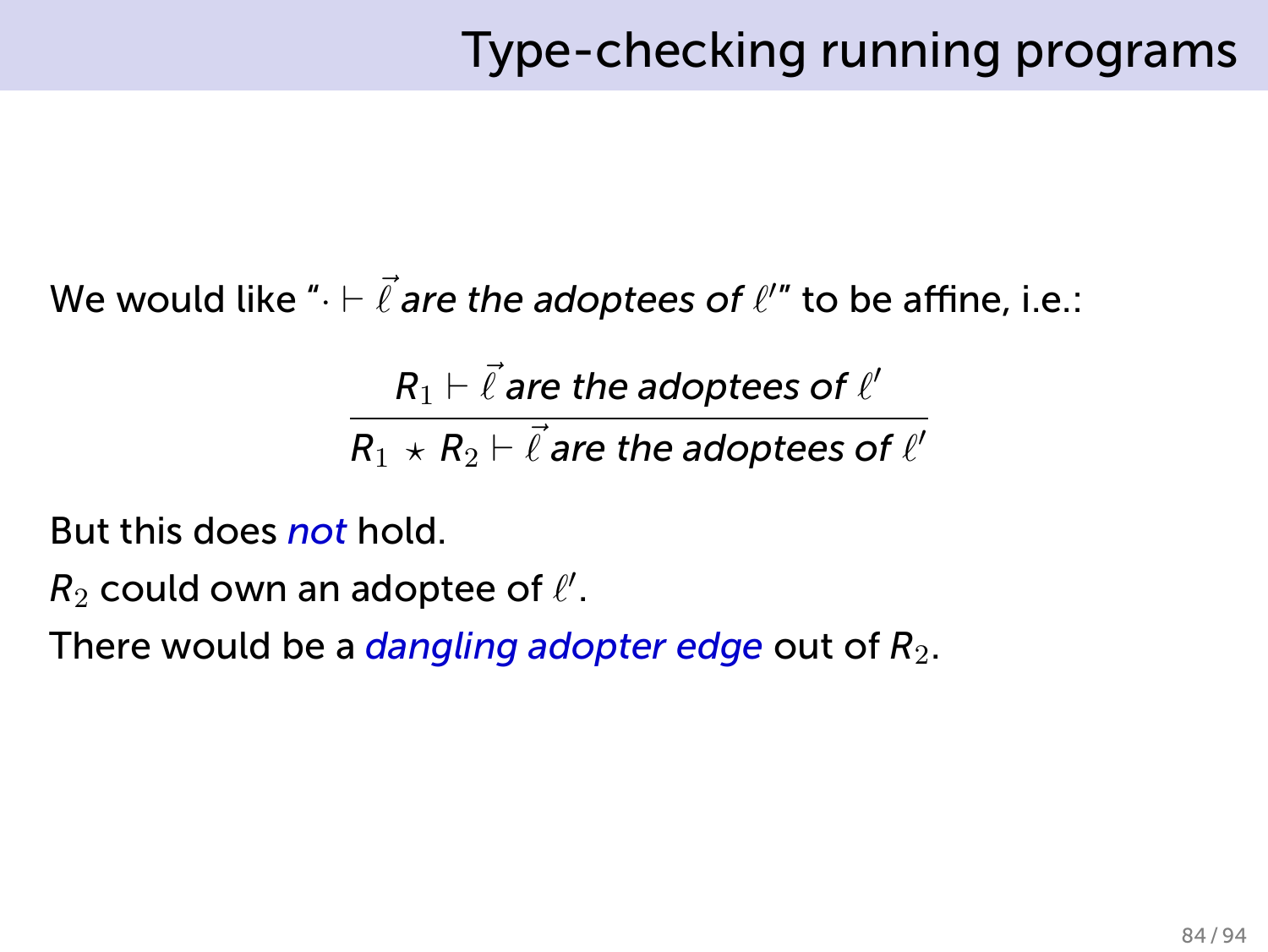We avoid this issue by forbidding dangling adopter edges. An adoption resource *R* is *round* if

*R ⊢ ℓ is adopted by ℓ ′ implies R ⊢ ℓ ′ is an adopter.*

Roundness is preserved by *⋆* and by ◁, which means we can work in the subset of round resources.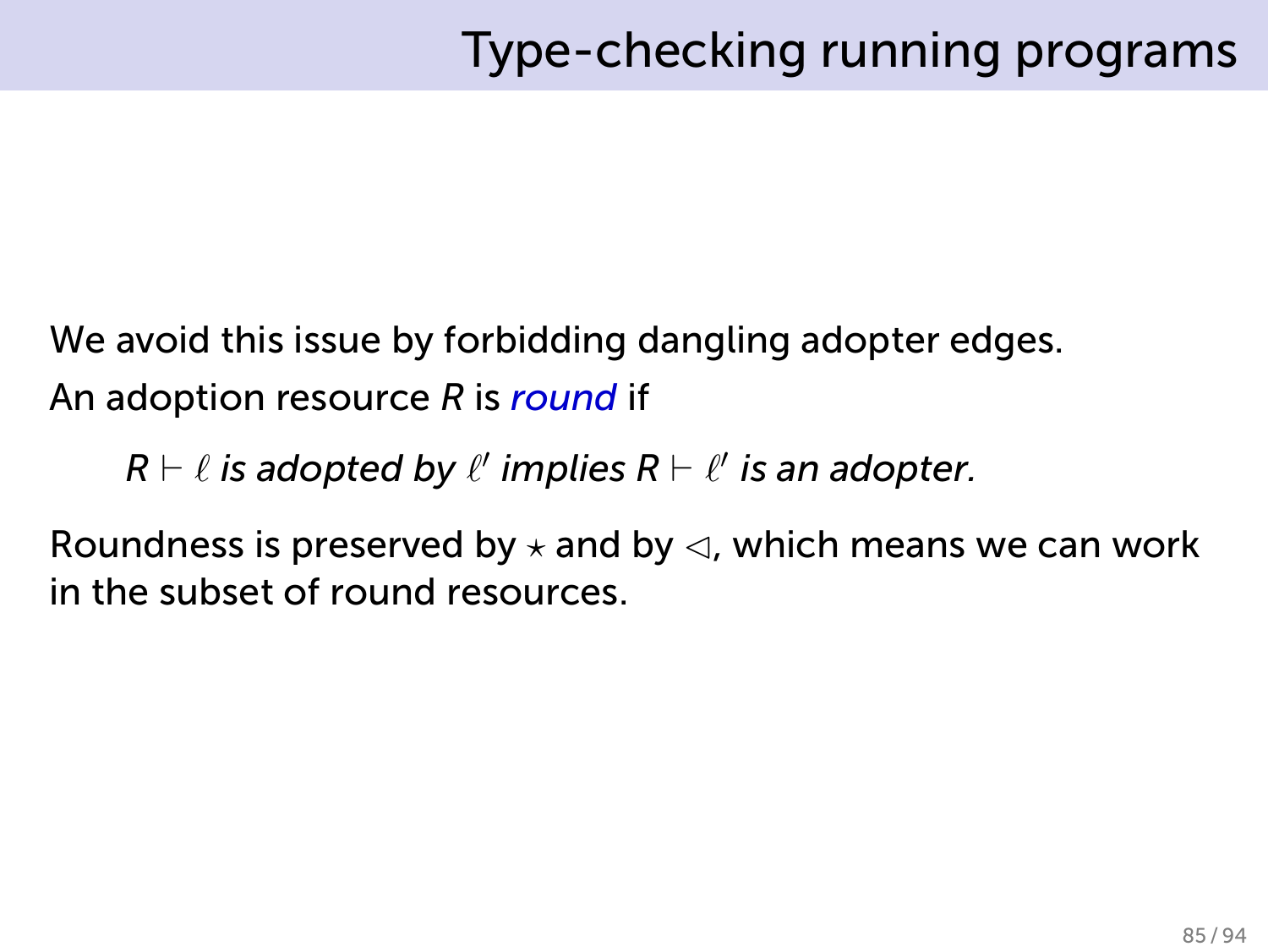Three new typing rules for memory locations!

*R ⊢ ℓ is adoptable*  $R; K; P \vdash \ell$  : adoptable *R ⊢ ℓ is unadopted*  $R; K; P \vdash \ell$ : unadopted  $R_1 \vdash \vec{\ell}$  are the adoptees of  $\ell'$  $R_2$ ;  $K \Vdash \vec{\ell} \, \text{a} \, U$ *R*<sup>1</sup> *⋆ R*2; *K*; *P ⊢ ℓ ′* : adopts *U*

They give meaning to the three new types.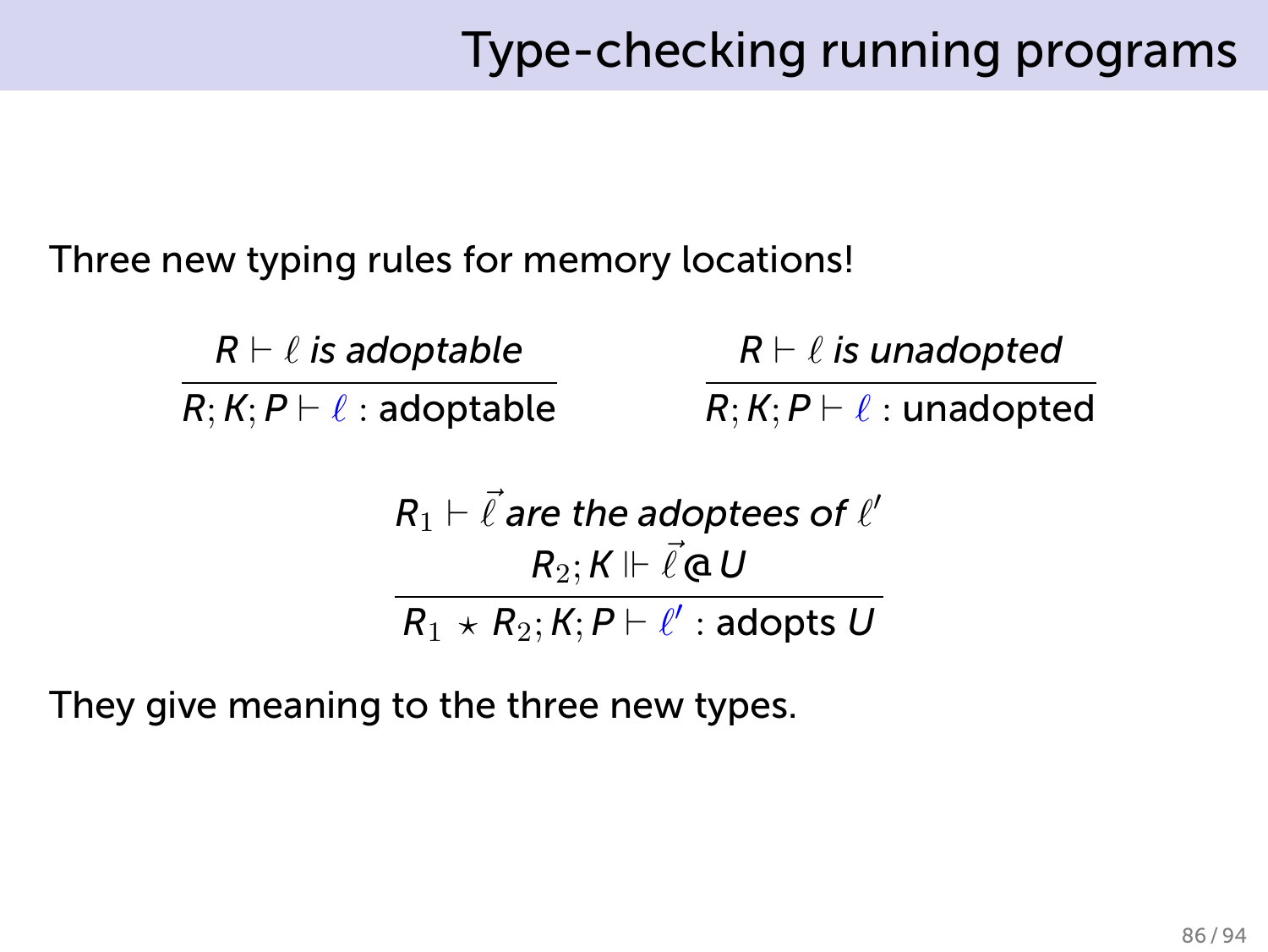New typing rules for terms:

*R*; *K*; *P ⊢* fail : *T*

*R*; *K* ⊩ *ℓ ′* @ adopts *U R ⊢ ℓ is adopted by ℓ ′ R*; *K*; *P ⊢* take! *ℓ* from *ℓ ′* : *⊤ |* (*ℓ ′* @ adopts *U*) *∗* (*ℓ* @ *U*) *∗* (*ℓ* @ unadopted)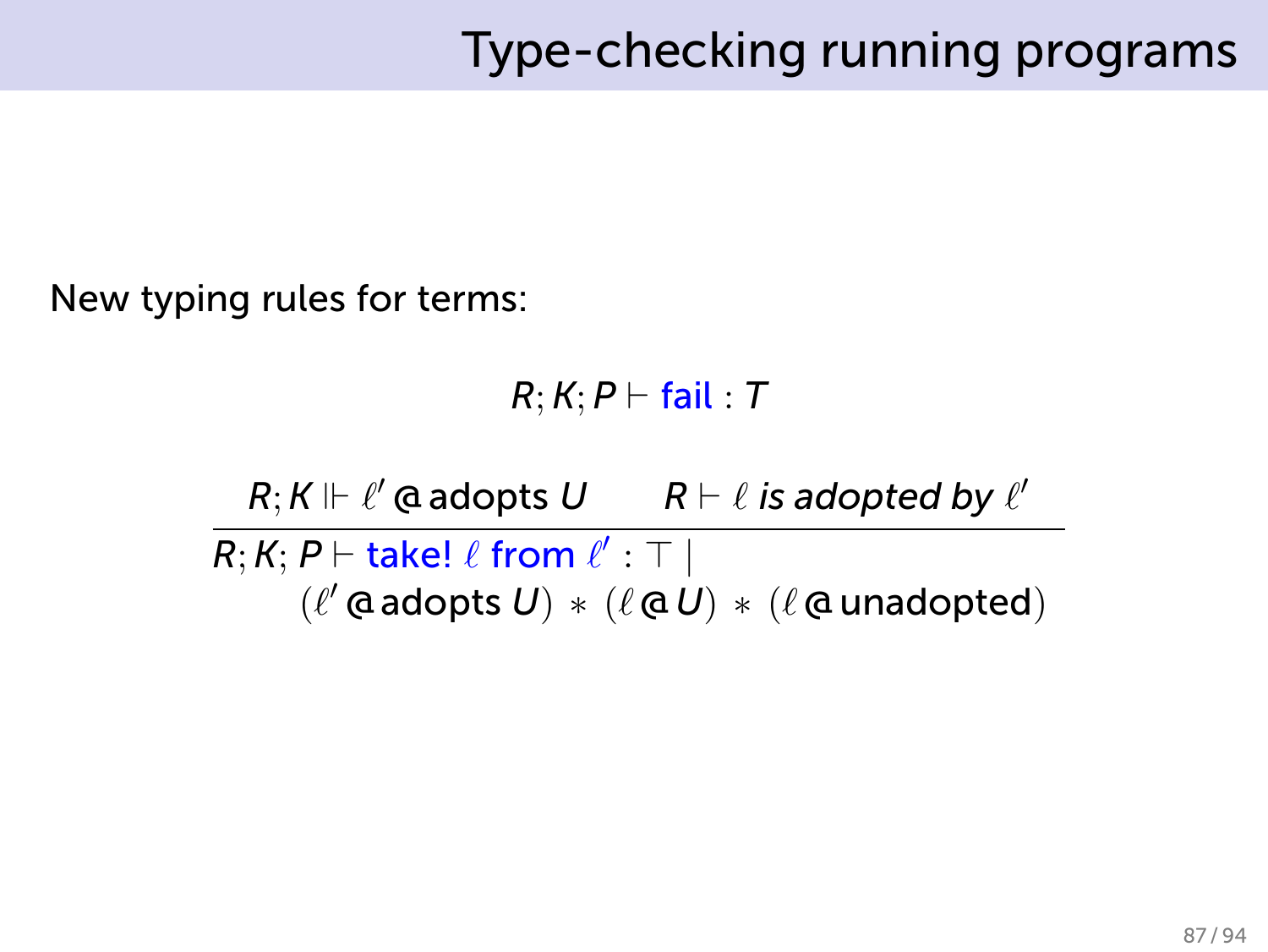#### Type soundness

#### Theorem *Well-typed programs do not go wrong.*

"Just" a matter of dealing with the new proof cases.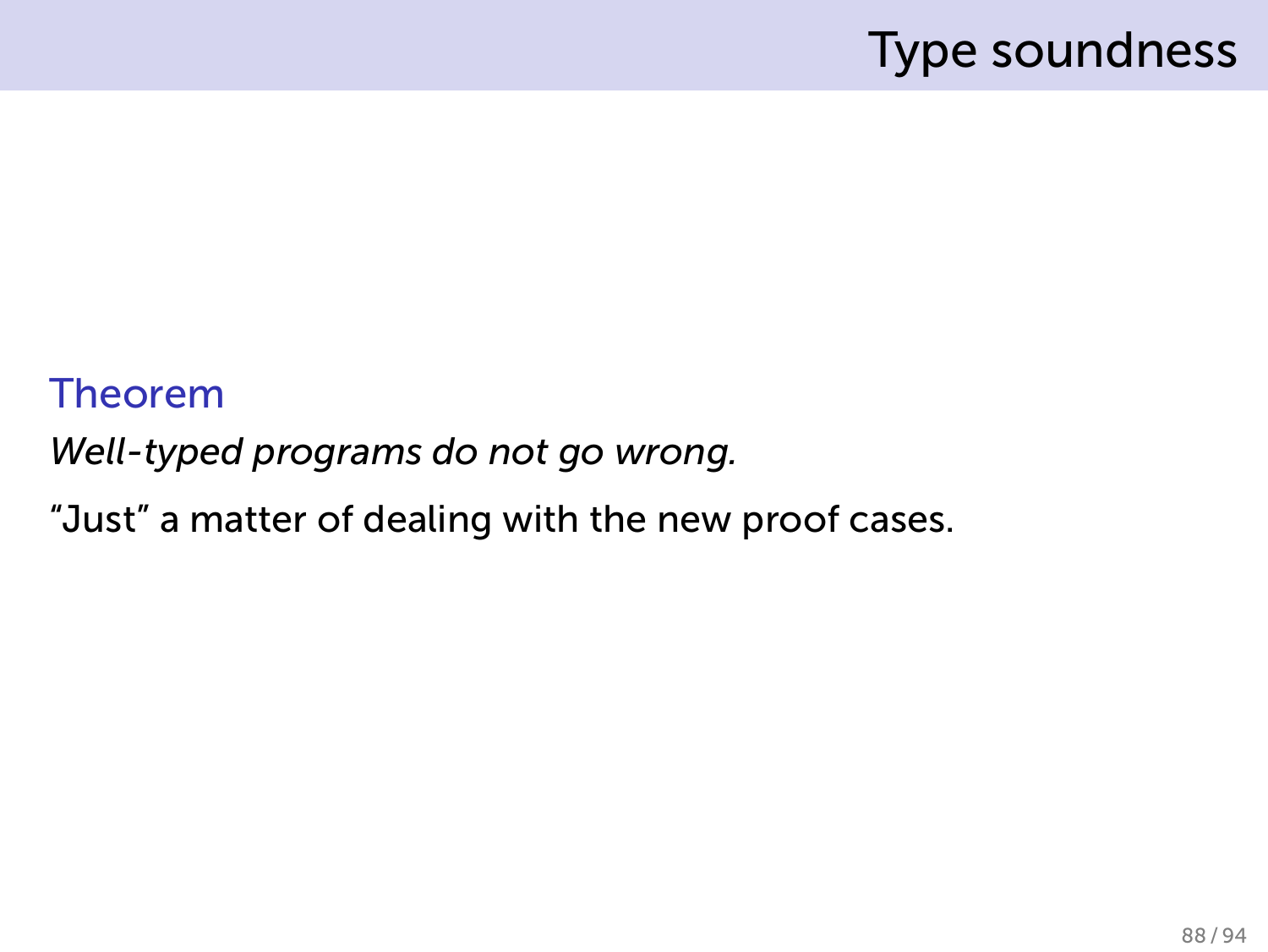# Outline

- **•** Introduction
- **•** The kernel
- **•** Extensions
- **Conclusion**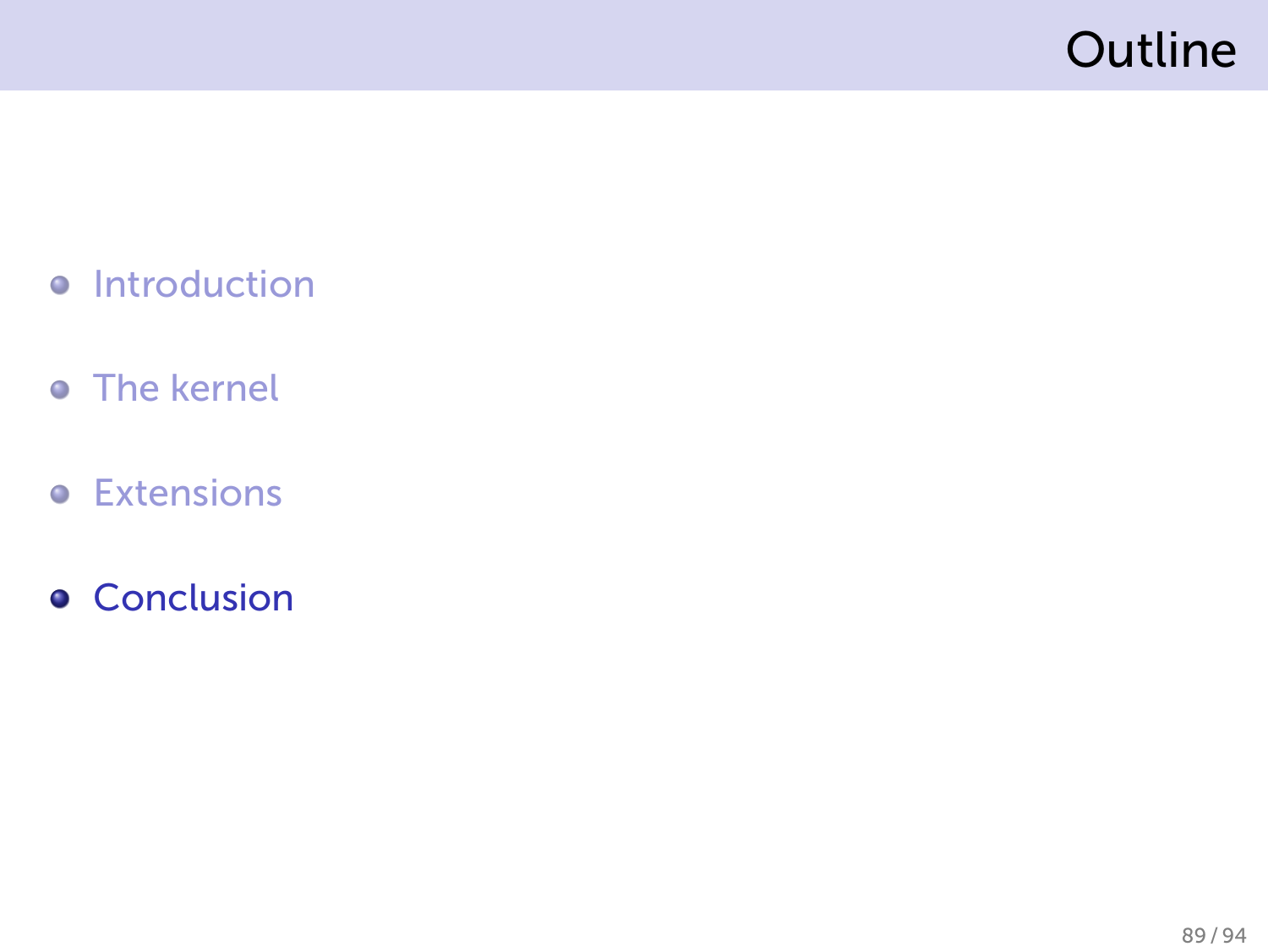The Coq proof is currently 14K non-blank, non-comment lines.

- de Bruijn index library (2K) (reusable);
- MSA library (2K) (reusable);
- kernel (4K);
- references, locks, adoption and abandon (6K).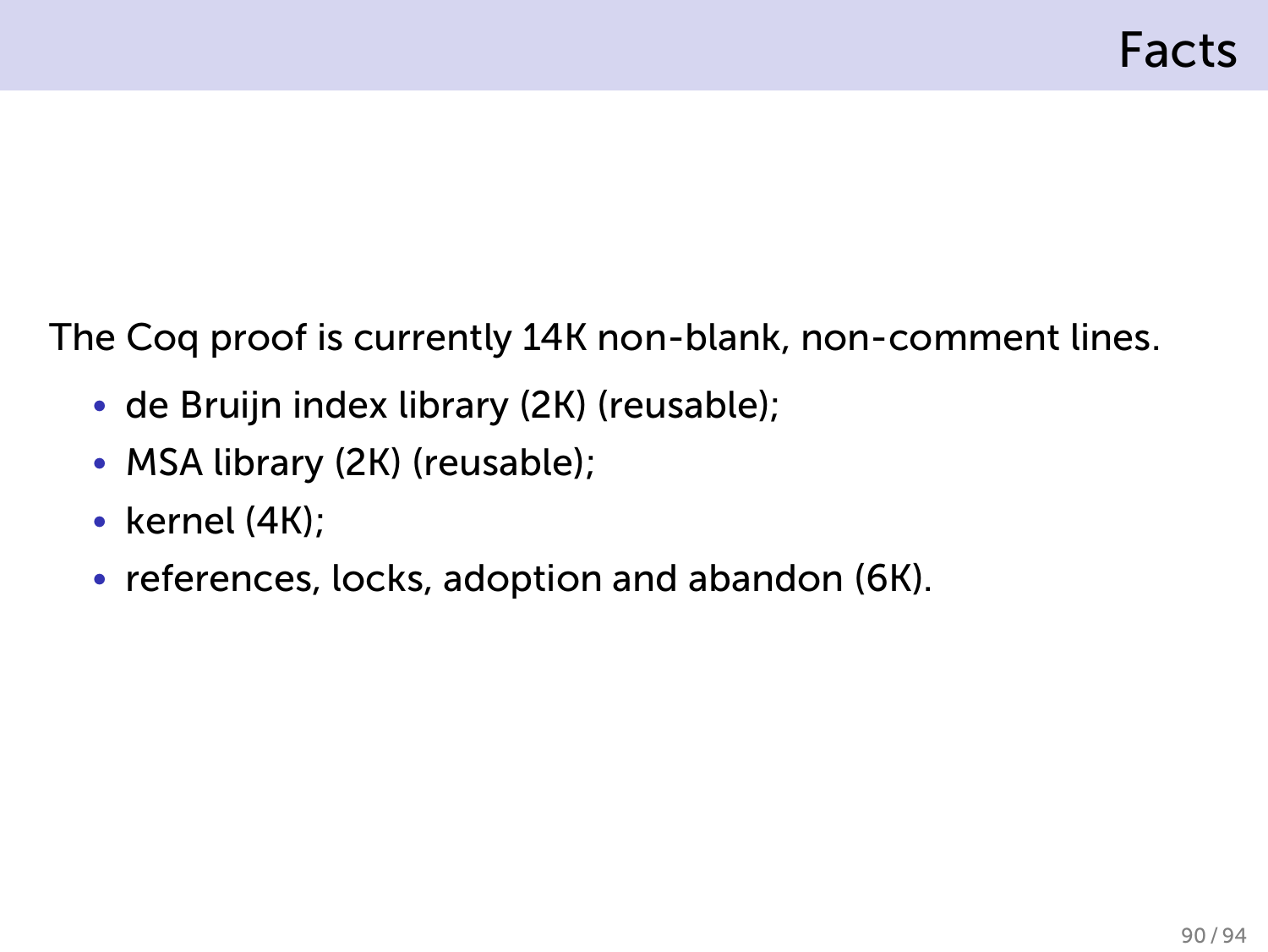An earlier version of the proof had the following features:

- memory blocks with *multiple fields*;
- memory blocks with a *tag*; tag update instruction;
- *sum types*; **match** instruction;
- (parameterized) *iso-recursive types*.

We need to add them back in.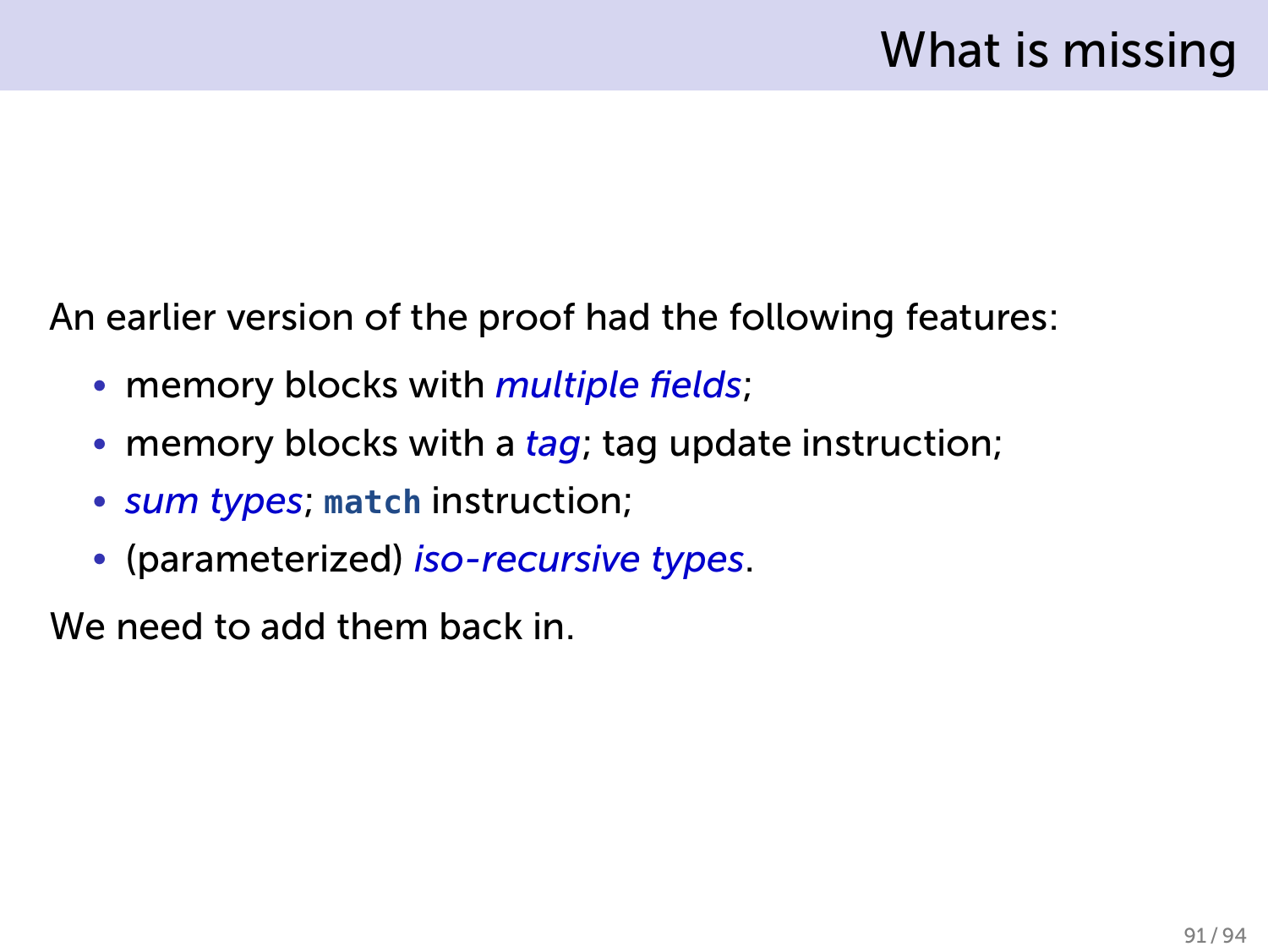*Views* (Dinsdale-Young *et al.*, 2013) are particularly relevant.

- extensible framework;
- monolithic machine state, composable views, agreement;
- while-language instead of a *λ*-calculus.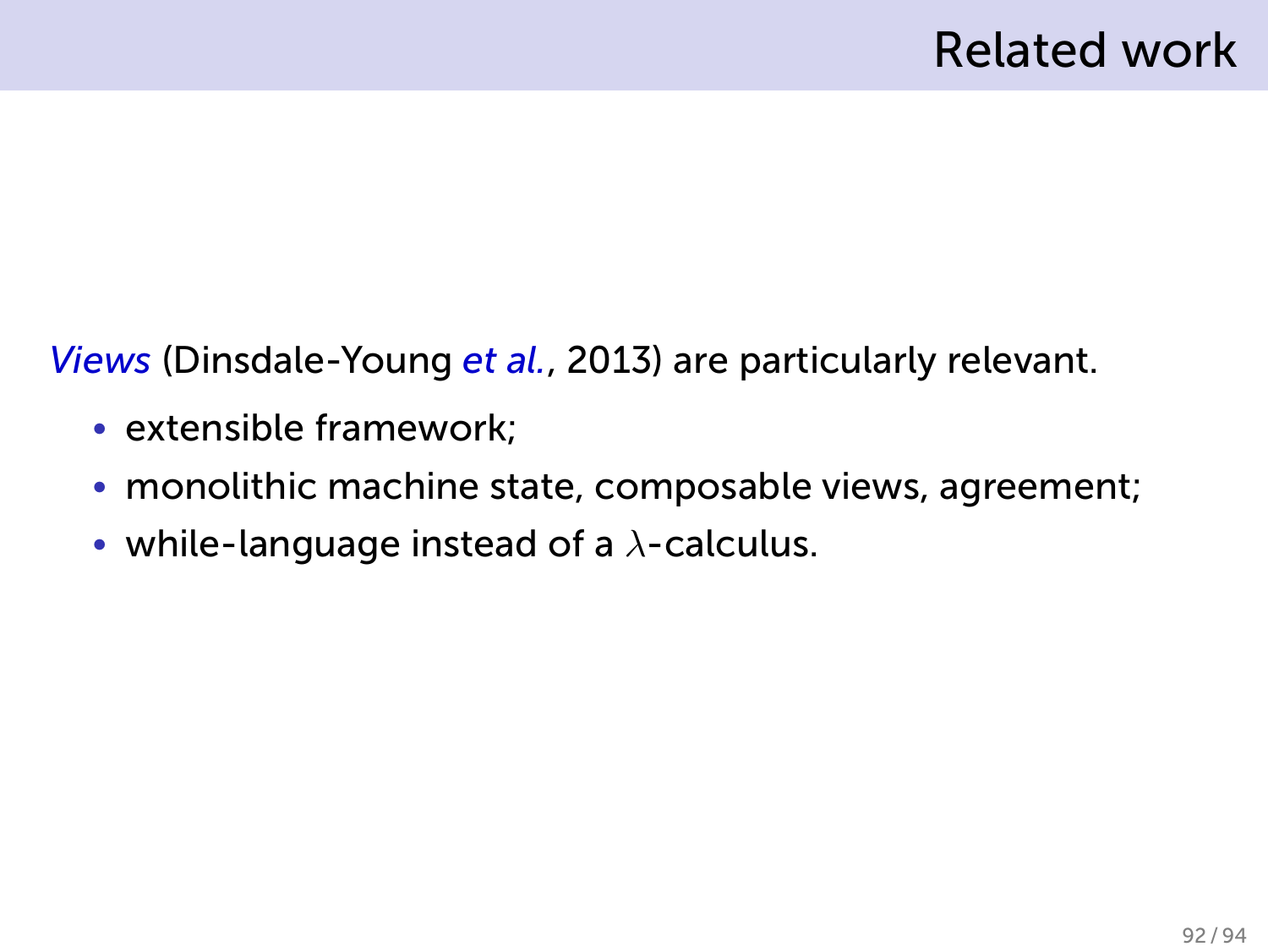Concerning the meta-theory:

- The good old *syntactic approach* to type soundness works.
- Formalization *helped tremendously* clarify and simplify the design.

Concerning Mezzo:

- *Type inference* and type error reports need more research.
- Does Mezzo help write correct programs? Does it help prove programs correct?